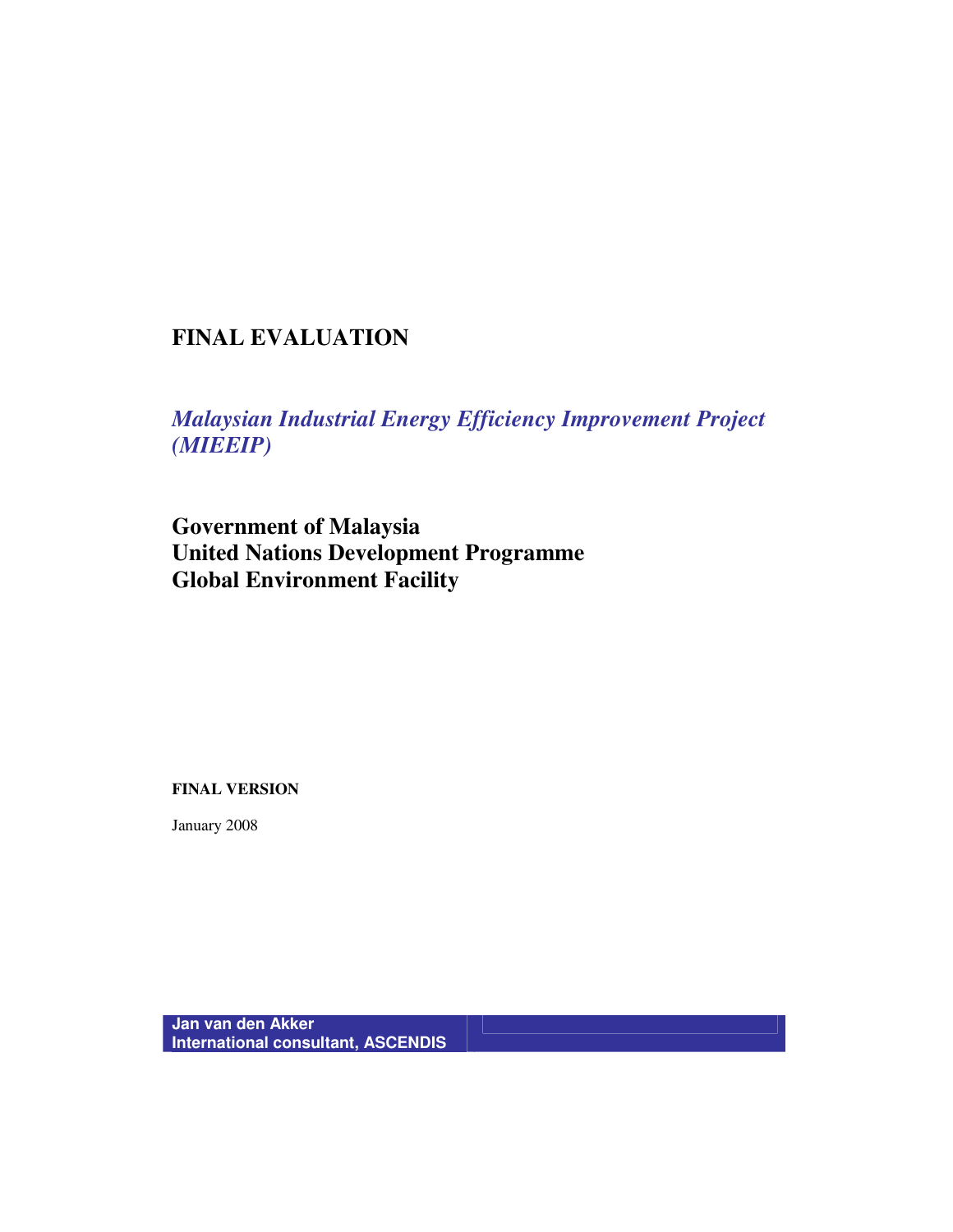# **LIST OF ABBREVIATIONS**

| <b>AAIBE</b>     | Akaun Amanah Industri Bekalan Elektrik (= MESITA)                           |  |  |
|------------------|-----------------------------------------------------------------------------|--|--|
| ACEM             | Association of Consulting Engineers Malaysia                                |  |  |
| <b>ASEAN</b>     | Association of South-East Asian Nations                                     |  |  |
| <b>APR-PIRs</b>  | annual project implementation reviews                                       |  |  |
| <b>CETDEM</b>    | Centre for Environment, Technology and Development, Malaysia                |  |  |
| <b>CETREE</b>    | Centre for Education and Training in Renewable Energy and Energy Efficiency |  |  |
| CO <sub>2</sub>  | carbon dioxide                                                              |  |  |
| <b>CPC</b>       |                                                                             |  |  |
| <b>CTA</b>       | <b>Chief Project Coordinator</b>                                            |  |  |
|                  | <b>Chief Technical Advisor</b>                                              |  |  |
| <b>DANIDA</b>    | Danish International Development Assistance                                 |  |  |
| <b>DOS</b>       | Department of Statistics                                                    |  |  |
| EС               | Energy Commission $(=ST)$                                                   |  |  |
| <b>ECCJ</b>      | Energy Conservation Centre of Japan                                         |  |  |
| EE               | energy efficiency                                                           |  |  |
| <b>EEPLS</b>     | Energy Efficiency Projects Lending Scheme                                   |  |  |
| <b>EPC</b>       | energy performance contracting                                              |  |  |
| EPU              | Economic Planning Unit (of Prime Minister's Office)                         |  |  |
| <b>ESCO</b>      | energy services company                                                     |  |  |
| EUI              | energy use index                                                            |  |  |
| <b>FMM</b>       | Federation of Malaysian Manufacturers                                       |  |  |
| <b>FRIM</b>      | Forest Research Institute Malaysia                                          |  |  |
| GEF              | Global Environmental Facility                                               |  |  |
| GHG              | greenhouse gas                                                              |  |  |
| GJ               | $gigajoules (= billion joules)$                                             |  |  |
| HEM              | high-efficiency motor                                                       |  |  |
| <b>IEM</b>       | Institution of Engineers of Malaysia                                        |  |  |
| <b>JETRO</b>     | Japan External Trade Organization                                           |  |  |
| JKR              | Jabatan Kerja Raya (Public Works Department)                                |  |  |
| k                | kilo                                                                        |  |  |
| KTAK             | Kementarian Tenaga, Air dan Komunikasi (= MEWC)                             |  |  |
| MAESCO           | Malaysian Association of Energy Services Companies                          |  |  |
| MASHRAE          | Malaysian Chapter of American Sociery of Heating, Refrigerating and Air-    |  |  |
|                  | <b>Conditioning Engineers</b>                                               |  |  |
|                  |                                                                             |  |  |
| MEPA             | Malaysian Energy Professionals Association                                  |  |  |
| <b>MEPS</b>      | minimum energy performance standards                                        |  |  |
| <b>MESA</b>      | master energy service agreement                                             |  |  |
| <b>MESITA</b>    | Malaysia Electricity Supply Industries Trust Account (= AAIBE)              |  |  |
| <b>MEWC</b>      | Ministry of Energy, Water and Communications $(=KTAK)$                      |  |  |
| MIDA             | Malaysian Industrial Development Agency                                     |  |  |
| MIDF             | Malaysian Industrial Development Finance                                    |  |  |
| <b>MIEEIP</b>    | Malaysia Industrial Energy Efficiency Improvement Project                   |  |  |
| MJ               | megajoules (= million joules)                                               |  |  |
| <b>MNRE</b>      | Ministry of Natural Resources and Environment                               |  |  |
| <b>NPC</b>       | National Productivity Corporation                                           |  |  |
| <b>NPD</b>       | National Project Director                                                   |  |  |
| <b>NSC</b>       | National Steering Committee                                                 |  |  |
| <b>PORIM</b>     | Palm Oil Research Institute of Malaysia                                     |  |  |
| <b>PTM</b>       | Pusat Tenaga Malaysia (Malaysia Energy Centre)                              |  |  |
| RM               | Malaysian Ringgit                                                           |  |  |
| <b>SESB</b>      | Sabah Electricity Sdn Bhd                                                   |  |  |
| SESCO            | Sarawak Electricity Supply Company                                          |  |  |
| <b>SIRIM</b>     | Standards and Industrial Research Institute of Malaysia                     |  |  |
| <b>ST</b>        | Suruhanjaya Tenaga (= EC)                                                   |  |  |
| tCO <sub>2</sub> | tonnes of $CO2$                                                             |  |  |
| TNB              | Tenaga Nasional Berhad                                                      |  |  |
| <b>UNDP</b>      | United Nations Development Programme                                        |  |  |
| <b>UNITEN</b>    | Universiti Tenaga Nasional                                                  |  |  |
| US\$ / USD       | United States dollar                                                        |  |  |
|                  |                                                                             |  |  |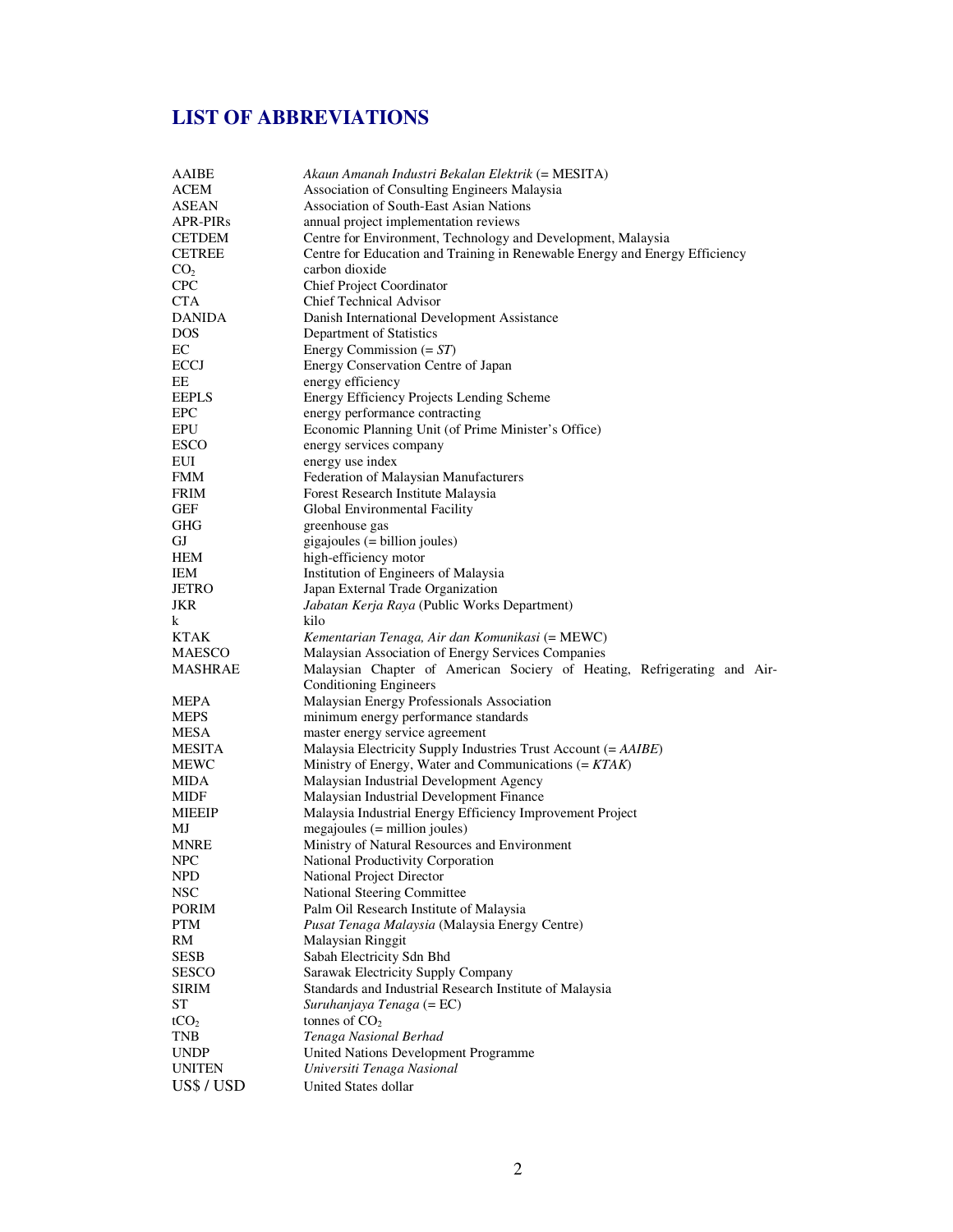# **EXECUTIVE SUMMARY**

Industrialization and modernisation has spread rapidly among certain Asian countries, including Malaysia. Consequently, the energy-intensive lifestyles of those living in the socalled developed countries is now being adopted more rapidly too. This implies increased energy use and increased emissions from automobiles, factories and power plants, leading to local air and river pollution as well as global warming and climate change.

Energy efficiency drive at the national level was first stated in the Seventh Malaysia Plan (1996-2000), which actually gave birth to the Malaysia Energy Centre (PTM). Energy efficiency is again explicitly addressed in the Ninth Malaysia Plan (2006-2010). The industrial sector is expected to implement measures for improvements in equipment and processes as well as end uses. In practice many barriers hamper the implementation of energy efficiency (EE). Main **barriers** include:

- Limited awareness of EE techniques and their economic benefits;
- Limited access to information on energy-efficient (EE) technologies and performance benchmarks for EE technologies;
- Unwillingness of industrial establishments to incur what are perceived to be the 'highcost / high-risk' transactions;
- Preference of industries to focus on investments in production improvements rather than on efficiency;
- Insufficiently energy regulations (such as EE standards and labelling);
- Few EE technology demonstration projects either by industry or the Government;
- Inadequate and low-quality local energy support services;
- Lack of trained industry and financial sector personnel on energy management;
- Lack of financiers that are prepared and interested in financing EE investments as well as appropriate financing mechanisms;
- Lack of an approved national energy efficiency policy and action plan
- Insufficient financial resources for the adequate staffing of the implementing agencies involved (such as PTM) as well as for the implementation of EE measures

To address such barriers to energy efficiency and energy conservation in the country's industrial sector, the Government of Malaysia initiated the **Malaysian Industrial Energy Efficiency Improvement Project (MIEEIP)** in 1999 to improve the rational use of energy in the industrial sector. Support and funding has been provided by the Global Environment Facility (GEF), the United Nations Development Programme (UNDP) as well as the Government of Malaysia and the private sector. UNDP is the project's implementing agency on behalf of the GEF. The Ministry of Energy, Water and Communications (MEWC, formerly known as Ministry of Energy, Communications and Multimedia, during the initial implementation of the project) was appointed the project's executing agency, whereas Pusat Tenaga Malaysia (PTM) is the designated implementing agency.

The project incorporates measures for capacity strengthening and a demonstration incentive scheme. MIEEIP initially focussed on eight energy-intensive industries (wood, rubber, food, ceramics, glass, pulp  $\&$  paper, iron  $\&$  steel and cement). During project implementation, three other sub-sectors were later added (plastics, textile and oleo-chemical). It is expected that at the end of the project Malaysia will have a foundation for continued efforts to capture the energy efficiency potential within the industry sector. At the end of the project, the project document mentions that the following **outcomes** will have been achieved:

- 1. Establishment and publication of (subsectoral) energy benchmarks;
- 2. Promotion of energy auditing as an effective tool for energy management;
- 3. Energy rating programmes for energy-efficient equipment;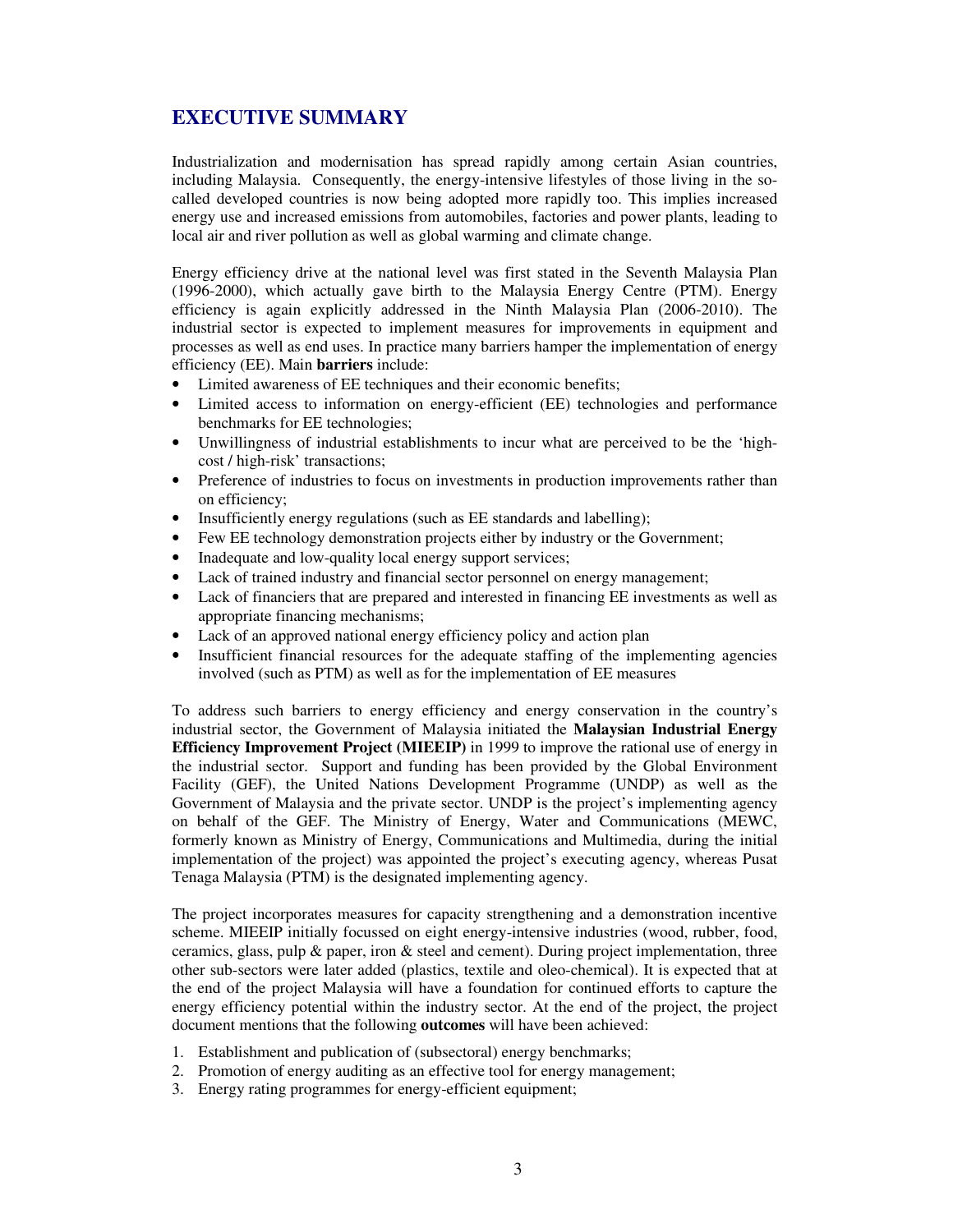- 4. Documented and widely disseminated information on energy-efficient processes, technologies and practices;
- 5. Trained and supported local energy service companies (ESCOs);
- 6. Implementation of significant energy efficient technology and processes demonstrations in collaboration with relevant agencies, private sector and financial institutions

In accordance with regulations of UNDP and GEF, a Final Evaluation has to be carried out under the responsibility of the GEF-implementing agency (i.e. UNDP), of which the results are presented in this report. An international consultant was fielded from 22 November - 5 December 2007 to undertake the final evaluation. During the mission, extensive discussions were held with the project team and representatives from UNDP Malaysia, EPU, MEWC, FMM, ESCOs and beneficiary companies. Relevant project documents were also analysed

The **achievements** of the project so far can be summarised as follows:

- The E-Benchmarking activities have successfully compiled a database of more than 1,500 industries built up from data sourced from the Department of Statistics (DOS), although the use of the tools has some limitations. MIEEIP has developed an Energy Efficiency and Conservation Guidelines for Electrical Equipment (EE&C Guidelines);
- A total of 54 industries have been audited under the project, in the following sub-sectors: cement (3), ceramic (6), iron & steel (4), food (10), glass (3), pulp & paper (6), rubber (9), wood (7), oleo-chemical (2), plastics (2) and textile (2). MIEEIP has produced a useful 56-page document called "Industrial Energy Audit Guidelines – A Handbook for Energy Auditors";
- An energy efficient motor rating and labelling programme has been proposed to the Energy Commission, but is only implemented on a voluntary basis so far. A "Boiler Best Practice" guidebook has been developed;
- Various promotional materials that have been successfully developed and disseminated to stakeholders and beneficiaries, by means of the quarterly newsletter (MIEEIP News), articles in professional publications, newspaper articles and advertorials and by means of numerous workshops and seminars. MIEEIP has also helped to establish the MEPA, and association of energy experts, which is open to energy practitioners of various academic backgrounds. A special booklet "Achieving Industrial Energy Efficiency in Malaysia" was published by UNDP to highlight efforts of the MIEEIP and energy conservation efforts in Malaysia in general;
- AMaster Energy Services Agreement (MESA) was drawn up by the MIEEIP Team at PTM as a sample document to assist ESCOs and industries in the implementation of energy efficiency activities. Despite this MIEEIP efforts in ESCO development as well as training and seminars, the ESCO industry in Malaysia has not developed well;
- Ten EE technology demonstration projects in energy-intensive industries (pulp and paper, glass, food, steel, palm oil) have been supported as well as three local equipment manufacturers (motor rewinding, fans) by means of technical assistance (feasibility analysis) and investment support (through the Energy Efficiency Projects Lending Scheme, EEPLS);
- One demonstration project (Heveaboard Bhd in Gemas) based on ESCO concept has been successfully implemented based on the MESA.

Major **conclusions** resulting from the evaluation analysis are as follows:

The project, in the view of the Evaluator, has made important and real contributions to removing some barriers, in particular EE awareness creation and capacity building in important areas such as benchmarking, best practices, audits and demonstration of EE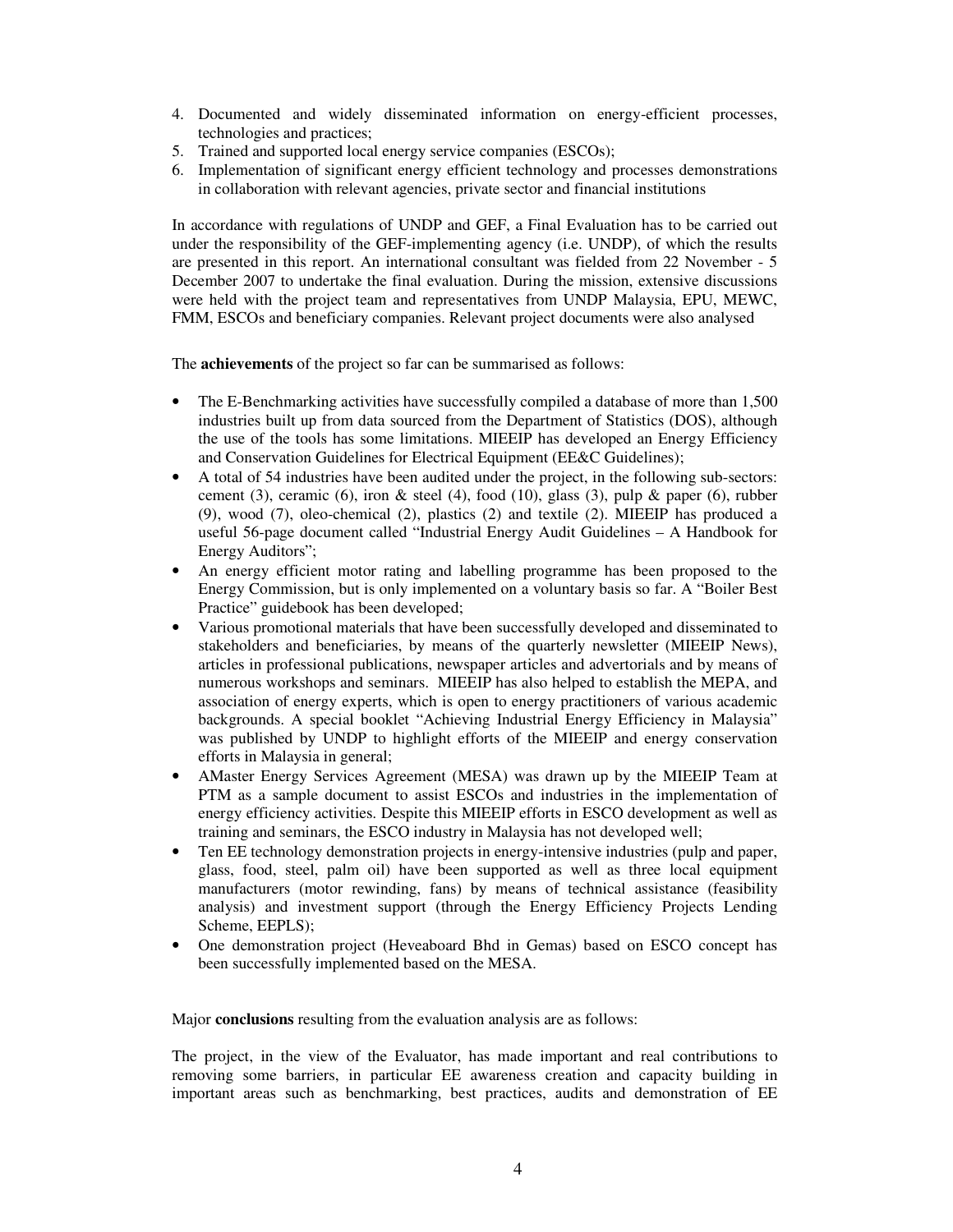processes and technology. MIEEIP has taken a first step in creating basic skills to understand the factors affecting decision-making concerning energy efficiency by industrial energy users as well as consultancy companies. It has generated powerful insights into the technical and economic potential for energy efficiency initiatives and the means available to government to realise that potential.

While these achievements are real, their longer-term sustainability is in doubt without continuous government support and legislative and financial interventions (which are currently lacking). Most of the MIEEIP activities will need to be continued as part of PTM regular programme. However, continuation will depend strongly on the financial support of the Government to sustain these efforts. In fact, it seems that the lack of a conducive policy and planning framework in Malaysia for the promotion and implementation of energy efficiency is a one big barrier. Therefore, a separate component on energy efficiency planning and regulations would have benefited the project, but was not included in the project design in 1998, although the project has provided some inputs towards regulatory framework formulation.

In addition, another main barrier to improved energy use in Malaysia remains the highly subsidised energy prices. There is little that the MIEEIP project can do directly to remove that barrier except for providing relevant policy recommendations.

The Evaluator has the following **recommendations:**

- More serious implementation of sustainable energy policies by the Government is a prerequisite to kick-start the industry towards producing more energy-efficient products both for local and overseas market. Leaving such strategy to PTM to lead the industry is an effort beyond the mandate and capability of PTM and will only bring insignificant results;
- Regarding efficiency in industrial processes as well as the local manufacturing of energy efficient equipment, such an EE Action Plan could be formulated by the Government, which could entail the following elements:
	- o The currently proposed 'energy management regulations' for companies that consume a certain amount of energy;
	- o Energy standards and labelling as a means of promoting and implementing EE, not only in manufacturing, but for consumer equipment as well;
	- o Provision of better tax incentives to manufacturing sector to implement EE measures;
	- o Lowering energy subsidies that presently encourage inefficient rather than rational energy use.
- Main recommendation for PTM, the implementing agency, is to keep the momentum regarding the interest and practice of EE in industry set by MIEEIP project:
	- o For PTM to continue and expand the MIEEIP activities, the Government has to allocate sufficient funds to enable these roles to be carried out and to have minimum staff strength. Furthermore, capable and experienced staffing is critical in ensuring PTM's success in providing advisory services to the government and the industries.
	- o The application of E-Benchmarking tools could be expanded to other (sub)sectors or another new activity could be to introduce international benchmarks for similar subsectors;
	- o PTM should not compete with ESCOs, and should act as an intermediary between the industries and ESCOs. While audits would be have to be undertaken largely by the ESCOs, on commercial terms; PTM should work with the ESCO association (MAESCO) to enhance their professional image and should continue to assist in their capacity building and PTM should also initiate and monitor the ESCO registration;
	- o PTM should continue with campaigns and promotional activities to increase demand for energy efficiency equipment in the country;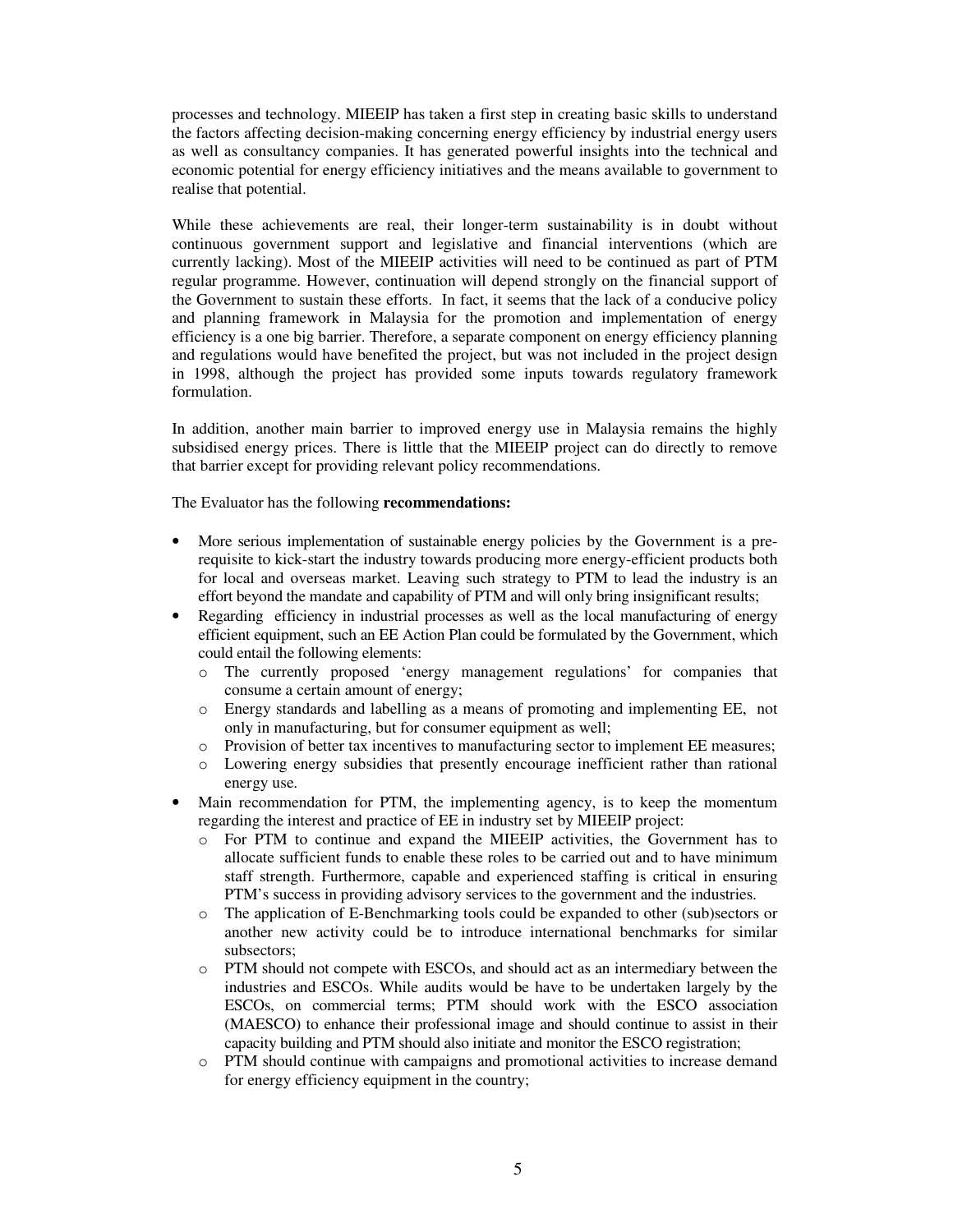o Talks should be held between PTM, MIDF and MEWC on the continuation of the MIEEIP project's lending scheme into a full-fledged national-level EE promotion fund, while at the same time commercial banks should be encouraged with government support to introduce 'green lending schemes.

MIEEIP has proved to be a good and successful collaboration between Government agencies, professional bodies, and industry associations.

One **lesson learned** is that care must be taken not to exaggerate the potential of certain energy efficiency promotion instruments, such as ESCOs or certain financial incentives, while other barriers remain in place, such as the practice in Malaysia of substantially subsidizing energy cost. ESCO or financial incentives alone will not able to overcome the barriers discussed and no single measure can provide immediate solution. As such, policy planners must look into bigger perspective when implementing EE.

Despite the low cost of energy, the MIEEIP project has managed to demonstrate the feasibility and achievability of energy saving measures and has managed to entice managers in industrial companies as well as some financial institutions to get involved in energy efficiency and conservation.

While such voluntary participation is laudable in an initial phase, energy efficiency promotion and implementation needs to be an integral part in the Government's long-term public policy. The sustainability of MIEEIP and the eventual impact depend much on whether the Government decides to put an energy efficiency policy in place with effective policy instruments backed up by substantial resources. The analysis of this Evaluation Report suggests that if similar energy efficiency projects are implemented in future they should be predicated on the expectation that appropriate regulations and substantial government funding will subsequently be available.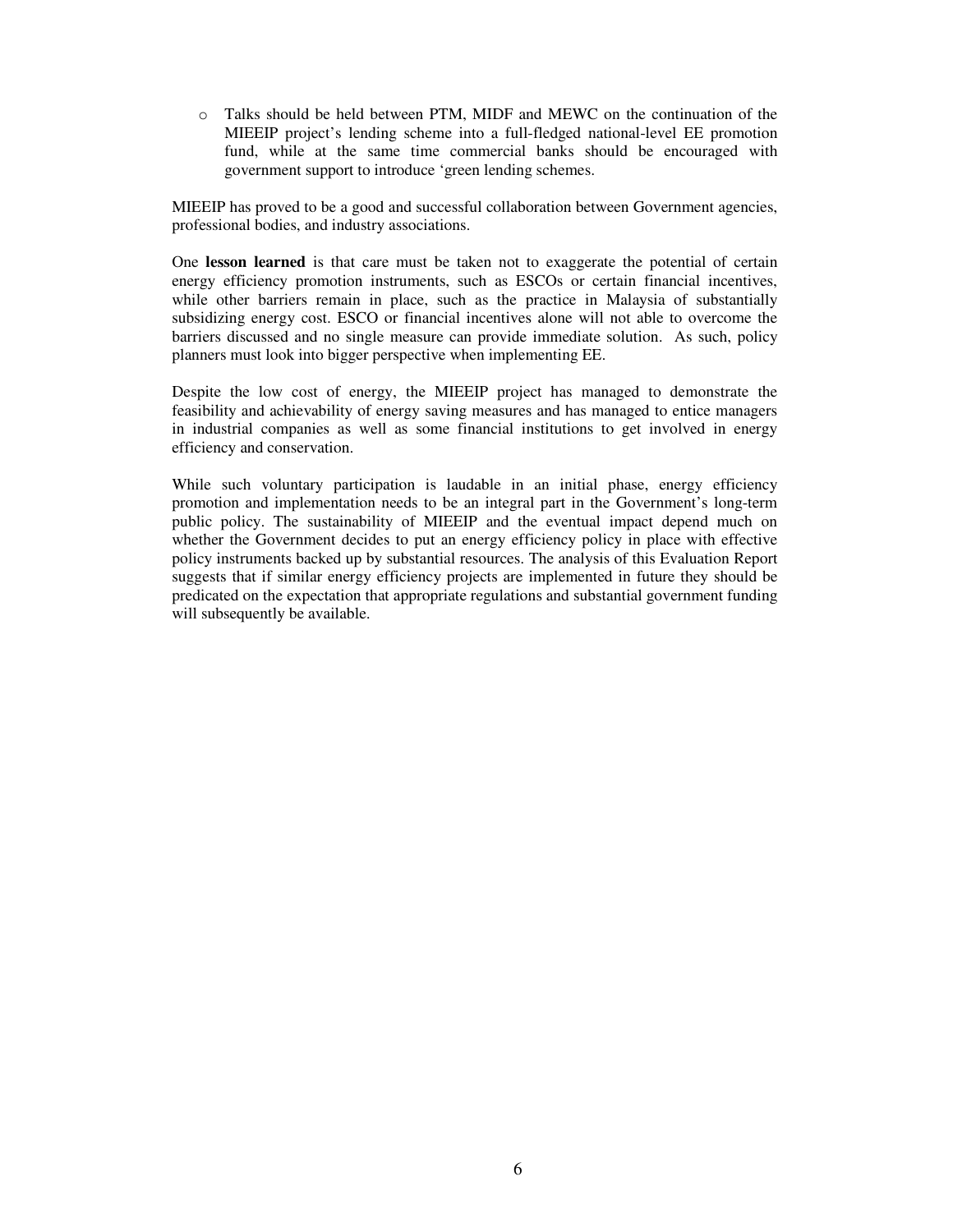# **TABLE OF CONTENTS**

| 1.              |                                                                                 |    |  |  |
|-----------------|---------------------------------------------------------------------------------|----|--|--|
| 1.1             |                                                                                 |    |  |  |
| 1.2             |                                                                                 |    |  |  |
| 1.3             |                                                                                 |    |  |  |
| 1.4             |                                                                                 |    |  |  |
| 2.              |                                                                                 |    |  |  |
| 2.1             | IMPLEMENTATION: ASSESSMENT OF ACHIEVEMENT OF OUTCOMES AND OUTPUTS  15           |    |  |  |
| 2.1.1           |                                                                                 |    |  |  |
| 2.1.2           |                                                                                 |    |  |  |
| 2.1.3           |                                                                                 |    |  |  |
| 2.1.4           |                                                                                 |    |  |  |
| 2.1.5           |                                                                                 |    |  |  |
| 2.1.6           |                                                                                 |    |  |  |
| 2.1.7           |                                                                                 |    |  |  |
| 2.1.8           |                                                                                 |    |  |  |
| 2.1.9<br>2.2    |                                                                                 |    |  |  |
| 2.3             |                                                                                 |    |  |  |
| 2.3.1           |                                                                                 |    |  |  |
| 2.3.2           |                                                                                 |    |  |  |
| 2.4             | ASSESSMENT OF THE IMPLEMENTATION APPROACH IN ACHIEVING OUTCOMES AND OUTPUTS  39 |    |  |  |
| 2.4.1           |                                                                                 |    |  |  |
| 2.4.2           |                                                                                 |    |  |  |
| 2.4.3           |                                                                                 |    |  |  |
| 2.4.4           |                                                                                 |    |  |  |
| 3.              |                                                                                 |    |  |  |
| 3.1             |                                                                                 |    |  |  |
| 3.1.1           |                                                                                 |    |  |  |
| 3.1.2           |                                                                                 |    |  |  |
| 3.2             |                                                                                 |    |  |  |
| 3.2.1           | Recommendations for promotion and implementation of EE in Malaysia 48           |    |  |  |
| 3.2.2           |                                                                                 |    |  |  |
| 3.3             |                                                                                 |    |  |  |
| ANNEX A.        | TERMS OF REFERENCE OF THE EVALUATION                                            | 56 |  |  |
| ANNEX B.        | ITINERARY OF THE EVALUATION TEAM AND LIST OF DOCUMENTS 63                       |    |  |  |
| B.1             |                                                                                 |    |  |  |
| B.2             |                                                                                 |    |  |  |
| <b>ANNEX C.</b> |                                                                                 |    |  |  |
| <b>ANNEX D.</b> |                                                                                 |    |  |  |
|                 | <b>ANNEX E.</b>                                                                 |    |  |  |
| <b>ANNEX F.</b> |                                                                                 |    |  |  |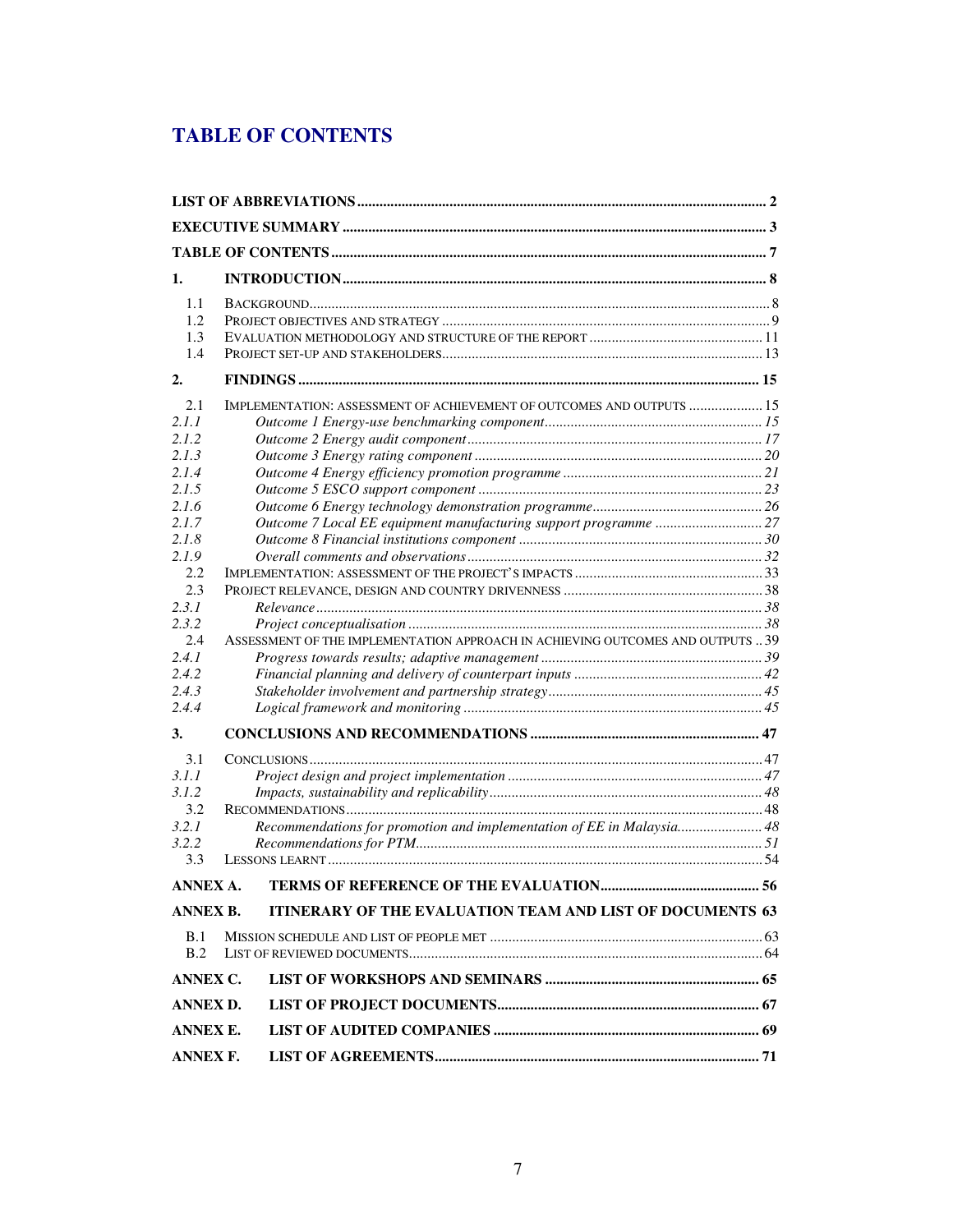# **1. INTRODUCTION**

# **1.1 Background**

Energy efficiency drive at the national level was first stated in the Seventh Malaysia Plan  $(1996-2000)$ , and later stressed again in the Eight Malaysia Plan  $(2000 - 2005)$ . The main initiative in the Seventh Malaysia Plan was the birth and establishment of the Malaysia Energy Centre (PTM), whose major task as a government-owned company is to promote and implement energy efficiency programmes at the national level.

Energy efficiency is again explicitly addressed in the Ninth Malaysia Plan. Energy efficiency programmes will focus on energy saving features in the industrial and commercial sectors as well as the domestic sectors. The industrial sector is expected to implement measures for improvements in equipment and processes as well as end uses. Efficient Management of Electrical Energy Regulations<sup>1</sup> are to be introduced, Uniform Building By-Laws to be amended to incorporate energy efficiency features, and specifications promulgated for accurate and informative electrical appliance labelling to be further enhanced.

Main barriers include:

-1

- Limited awareness of EE techniques and technologies in industry and their economic benefits (on a lifecycle basis);
- Limited access to information on energy-efficient (EE) technologies and to performance benchmarks for EE technologies;
- Unwillingness of industrial establishments to incur what are perceived to be the 'highcost / high-risk' transactions;
- Preference of industries to focus on investments in production-related improvements rather than on energy efficiency;
- Insufficiently energy regulations (such as EE standards & labelling) and implementation;
- Few EE technology demonstration projects implemented either by industry or the Government;
- Inadequate and low-quality local energy support services;
- Lack of trained industry and financial sector personnel on energy management;
- Lack of financiers that are prepared and interested in financing EE investments as well as appropriate financing mechanisms;
- Insufficient financial resources for the adequate staffing of the implementing agencies involved (such as PTM) as well as for the implementation of EE measures;
- Lack of an approved national energy efficiency policy and action plan.

These barriers all lead up to a core problem in the promotion and implementation of EE measures in industries, which is the inefficient and wasteful use of energy in industrial facilities, implying high energy consumption and demand and increased greenhouse gas (GHG) emissions from the Malaysian industrial sector.

This would compel, among others, the appointment of 'energy managers' for companies above a threshold defined by volume of energy use (6000 MWh per year)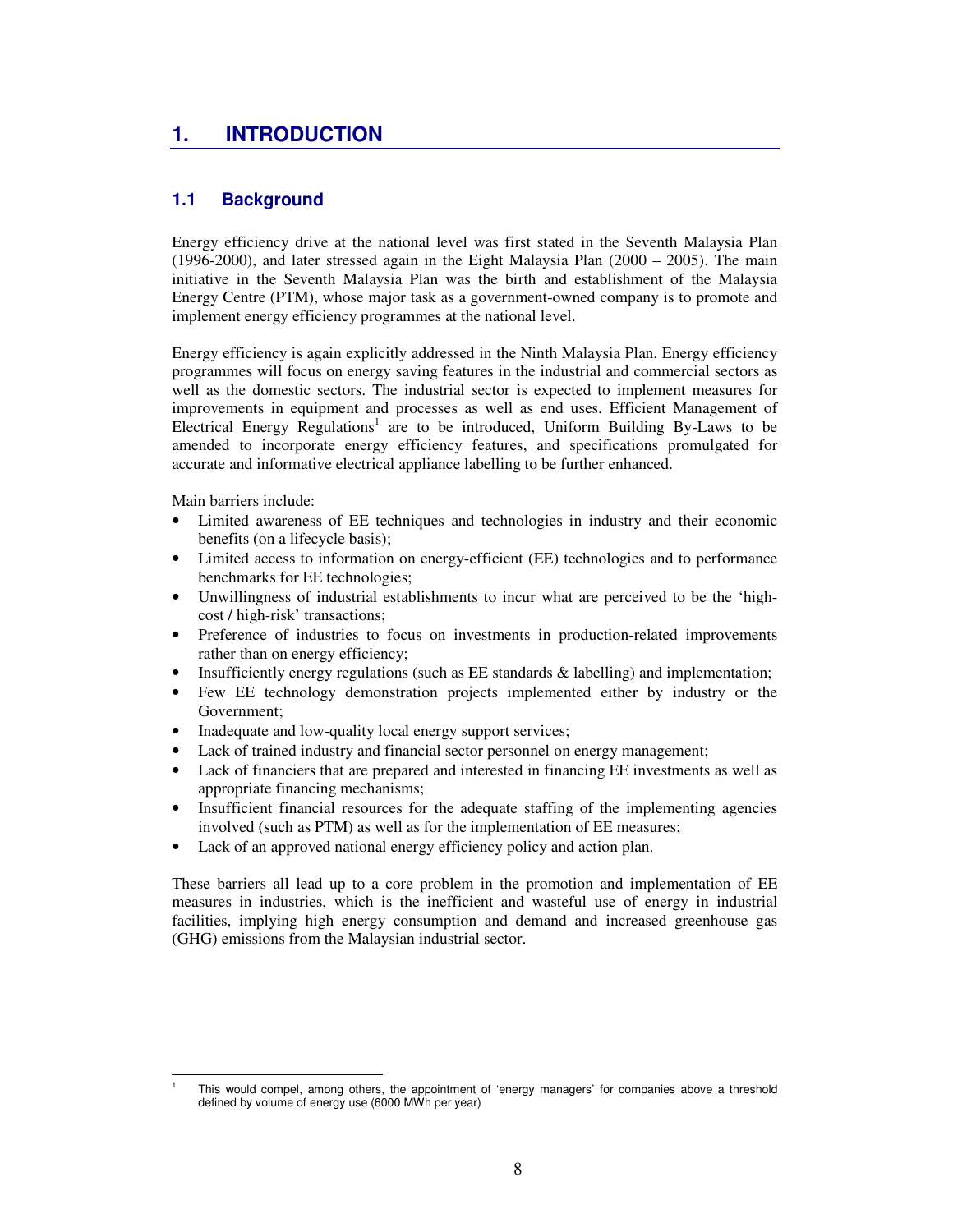# **1.2 Project objectives and strategy**

To address these barriers a full-size project, called "Malaysia - Industrial Energy Efficiency Project (MIEEIP)" was formulated during 1998. The Project Document was signed in July 1999 by UNDP and Government of Malaysia. The Ministry of Energy, Communications and Multimedia (MECM; now known as the Ministry of Energy, Water and Communications, MEWC) was the designated national executing agency. The Pusat Tenaga Malaysia (PTM, Energy Centre) was designated by the MECM to implement the project on its behalf<sup>2</sup>.

The UNDP Project Document of MIEEIP mentions as its project **objective** "is to improve energy efficiency in Malaysia's industrial sector, through removing barriers to efficient industrial energy use, and through creating a sustainable institutional capacity to provide energy efficiency sources, and a conducive policy, planning and research framework". The

### **Box 1 Institutions involved in the implementation of energy policy in Malaysia**

The key Malaysian Government ministries and agencies involved in promoting renewable energy and energy efficiency are the Energy Unit of Economic Planning Unit (EPU) of the Prime Minister's Office, the Ministry of Energy, Water and Communications (MEWC), the Energy Commission (EC) and Pusat Tenaga Malaysia (PTM).

The role of *MEWC (Kementarian Tenaga, Air dan Komunikasi, KTAK)* is to facilitate and regulate the electricity sectors in the country and to ensure affordable energy is available to consumers throughout the country. As the country is maturing, its responsibility has shifted from being a service provider to policy formulation, in coordination with the *Economic Planning Unit* (of the Prime Minister's Office) to provide the general direction, strategies and determine the level of implementation. In general, these strategies are largely outlined in Five-Year Plans (see main text).

*The Energy Commission (Suruhanjaya Tenaga, ST)* has been the regulatory agency for the electricity and piped gas supply industries in Malaysia since 2002 replacing the Department of Electricity and Gas Supply (DEGS). The Commission's main tasks are to provide technical and performance regulation for the electricity and piped gas supply industries, as the safety regulator for electricity and piped gas and to advise the Minister on all matters relating to electricity and piped gas supply including energy efficiency and renewable energy issues. The Commission is attempting to emulate the experiences of efficiency standards and labelling programmes worldwide, but mandatory measures have not been implemented so far. For high performance motors and energy efficient refrigerators, a programme is implemented on a voluntary basis.

The *Malaysia Energy Centre (Pusat Tenaga Malaysia, PTM)*, the, was established by the Malaysian Government in 1997 as an independent not-for-profit company for the development and coordination of energy research. PTM's aim is to be the focal point on energy implementation and catalyst for linkages with universities, research institutions, industry, and national and international energy organizations. The PTM has four major functions.

- Energy policy research;
- Guardian and repository of the national energy database;
- Promoter of national energy efficiency and renewable energy programmes
- Coordinator and lead manager in energy research and development and demonstration projects

PTM offers membership to individuals and companies across the entire spectrum of the Malaysian energy industry including the electricity power industry, the oil and gas industry, research institutions, institutions of higher learning, service providers, suppliers and energy consumers. Membership provides access to informational databases; consultancy services on building and industry energy audits; energy efficiency and renewable energy; training programmes; and opportunities for industry networking.

 $\frac{1}{2}$  Other significant programmes have been Capacity-Building in Demand-Side Management (2003-2005) implemented by the Energy Commission and co-funded by Danish International Development Assistance (DANIDA) as well as the establishment of the Centre for Education and Training in Renewable Energy and Energy Efficiency (CETREE) at Universiti Sains Malaysia.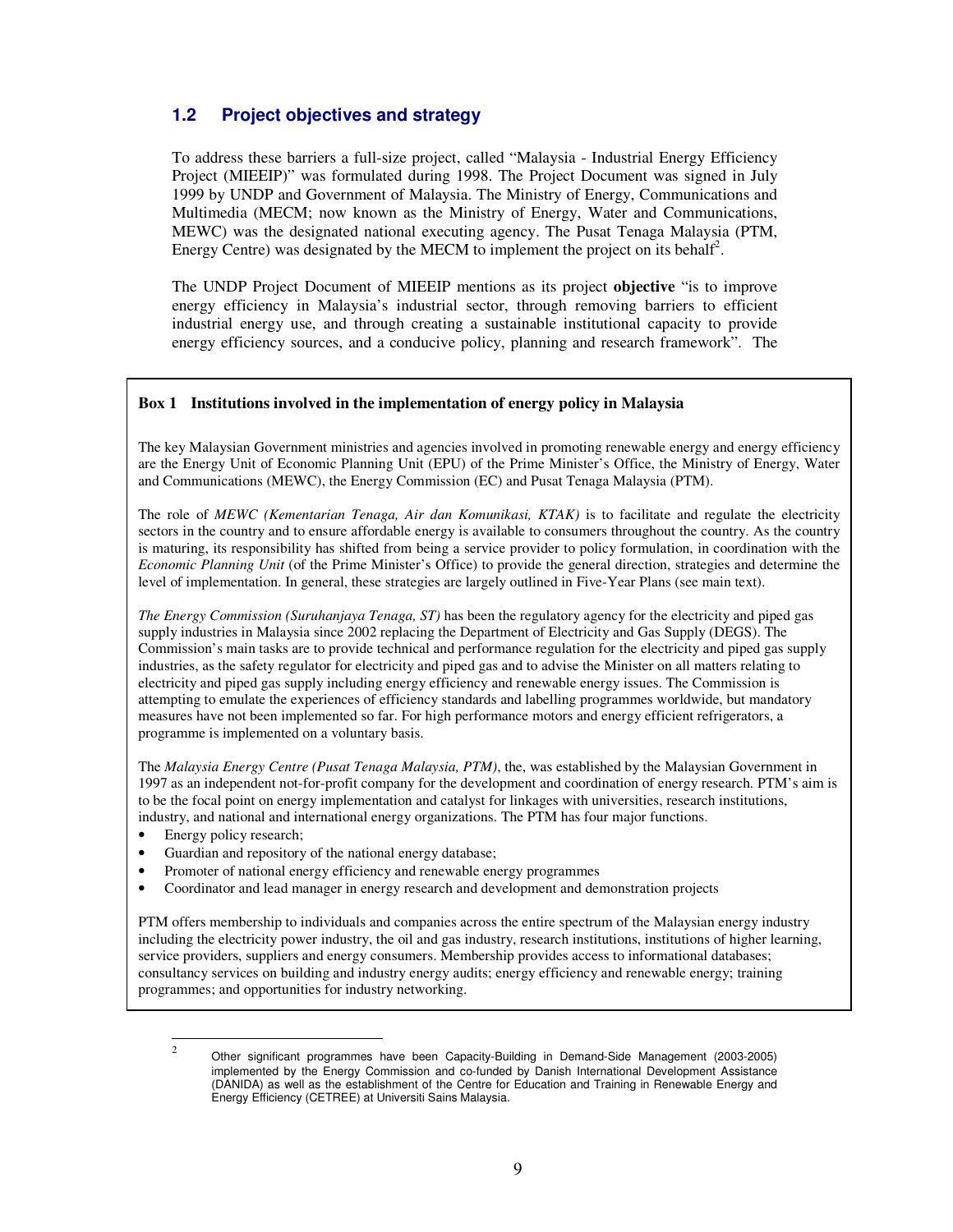logical framework in the GEF Project Brief mentions as **objectives** "to reduce the risk of climate change by reducing net GHG emissions" and "removing barriers to large-scale application, implementation and dissemination of least-cost energy-efficient technologies and by promoting more efficient use of energy".

The Project Document further details that these objectives are to be achieved through eight Project Components with immediate objectives as listed below.

# *Component 1: Energy Use Benchmarking Program*

• To establish and develop energy-use benchmarks for various industrial sub-sectors (based on industrial processes, operations and energy systems) that can be used by industries as guides in their EE&EC efforts.

# *Component 2: Energy Auditing Program*

- To promote energy auditing as an effective tool for industrial energy management;
- To establish Sectoral Energy Audit Teams; and,
- To conduct a continuing Energy Audit Program for industries

# *Component 3: Energy Rating Program*

• To provide information on energy-efficient equipment and energy rating programs to increase awareness and encourage the use of energy efficient equipment in industry and set up an industrial equipment testing facility to label equipment.

# *Component 4: Energy Efficiency Promotion Program*

• To disseminate information on energy efficient practices in industries, EE&EC technology applications and establish an association of accredited energy specialists, consultants and technology developers and providers.

# *Component 5: ESCO Support Program*

-

- To develop a suitable institutional and legal framework for ESCO activities in the country;
- To develop institutional arrangements that will promote ESCOs to the industrial sector;
- To assist the local ESCOs in making bankable project proposals, business plans, and in securing financing arrangements for their clients;
- To advice ESCOs in defining the feasible products and services that they can offer and evaluating the risks associated with performance contracting.

# *Component 6: Energy Technology Demonstration Program*

- To demonstrate the applicability and the feasibility (technical and economic) of proven energy efficiency technologies;
- To document and disseminate information on the application and benefits of energy efficiency technologies in local industrial settings;
- To provide technical and financial assistance to industrial energy users.

# *Component 7: Local Energy Efficient Equipment Manufacturing Support Program*

• To initiate design and manufacturing improvement projects of local industrial equipment manufacturers as a means of promoting and accelerating the production and utilization of energy efficient equipment in industries.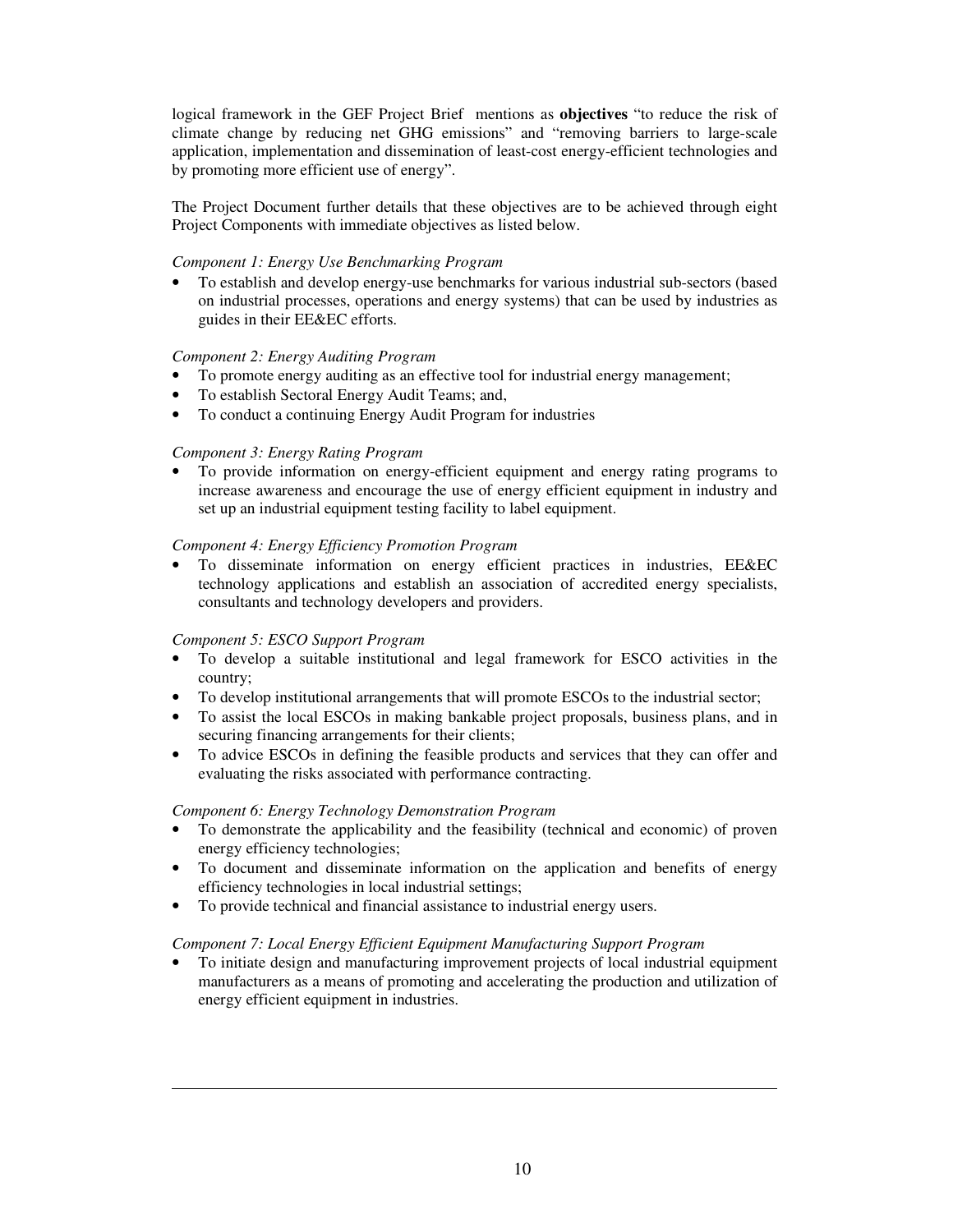*Component 8: Financial Institutions Participation Program* 

- To promote and accelerate the production and utilization of energy efficient industrial equipment through dissemination of information and techniques on energy efficient equipment designs and production;
- To set up financing arrangements for the provision of loans to eligible companies / equipment manufacturers that can host energy efficient technology demonstration programs and design applications and produce energy-efficient industrial equipment amongst local and markets for the technology demonstration activity.

The document of the full-size project was formally signed in 1999 with a total budget of US\$ 20.79 million with GEF financing of US\$ 7.30 million, government co-financing in cash of US\$ 6.30 million<sup>3</sup> and in-kind of US\$ 1.63 million and private sector cash contributions of US\$ 5.26 million. Implementation of the project started in 1999 and was supposed to be completed by 2003. The project completion date was extended in 2004 to December 2006 and is now scheduled at end December 2007.

As per original design, MIEEIP focussed initially on the following 8 energy-intensive industrial sub-sectors: iron  $\&$  steel, cement, wood, food, glass, pulp  $\&$  paper, ceramics and rubber. Later three other sectors were added, namely oleo-chemical, plastics and textiles. Box 2 provides some examples of energy efficiency improvements that can be implemented in these sectors.

# **1.3 Evaluation methodology and structure of the report**

In accordance with regulations of the UN Development Programme (UNDP) and the Global Environment Facility (GEF), a Final Evaluation of MIEEIP has to be carried out under the responsibility of the GEF-implementing agency (i.e. UNDP). The results of the evaluation are presented in this report. The **purpose of the evaluation** is to analyse and assess the achievements and progress made, identify factors that have facilitated or impeded the achievement of outcomes and the effectiveness, efficiency, relevance, impact and sustainability of the project. The evaluation is expected to generate the main lessons learned and recommendations.

An international consultant, Mr. Jan van den Akker (Netherlands), hereinafter referred to as the "Evaluator", was engaged by UNDP-Malaysia to conduct the evaluation. He conducted a mission in Malaysia from 24 November to 5 December. During the mission, extensive discussions were held with the project management team and with representatives from UNDP Malaysia, Ministry of Energy, Water and Telecommunications (MEWC), the project management team and important private sector stakeholders, such as beneficiary manufacturing companies (and the manufacturers' association FMM) and ESCOs. The itinerary and list of people met is provided in Annex B.

During the mission, the Evaluator drew up an agenda that covers the issues to be addressed as mentioned in its Terms of Reference (see Annex A) and follows the structure of this report:

- Introduction (project description and evaluation method);
- Findings on project progress
	- o Project's performance in terms of results (achieving objectives and outputs in terms of realised activities and inputs used) and impacts, quantitatively and qualitatively

<sup>-&</sup>lt;br>3 Via PTM yearly budget (US\$ 3.1 million) and the share of wood and biomass energy efficiency and conversion of FRIM and SIRIM (US\$ 2.2 million) as part of the co-financing for the demonstration schemes of component and from JBEG.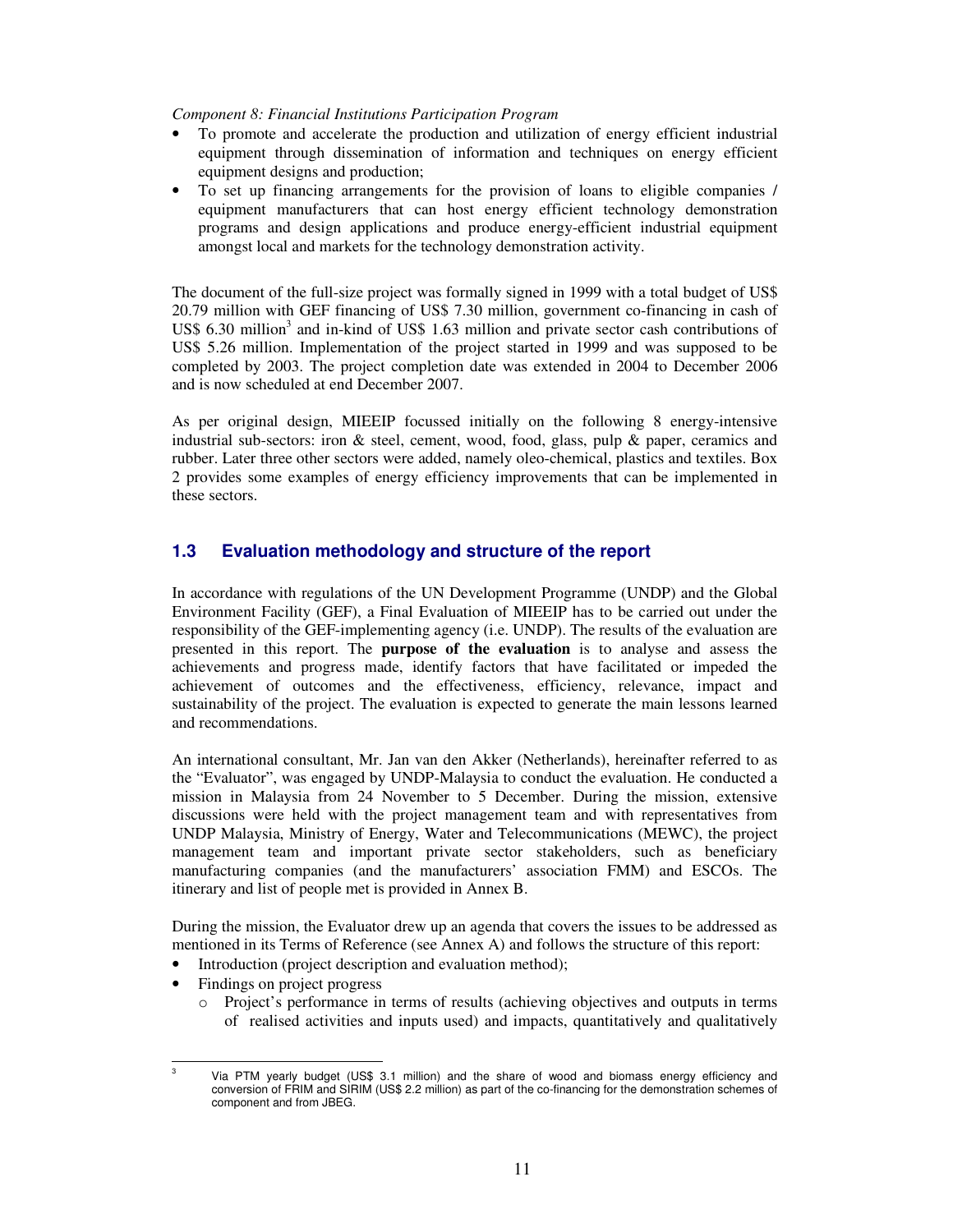measured by indicators (as set in the project document and the annual project review documents),

- o Description of awareness raising and other project impacts,
- o The Evaluator's assessment of the project design and execution;
- Conclusions and recommendations
	- o Conclusions taking into account sustainability and replicability issues,
	- o Lessons learned and recommendations.

The Evaluator adopted the following **methodology of evaluation**:

- i) Review of project reports, in particular the Project Documents, APR-PIRs (annual project implementation reviews), mid-term evaluation report, impact study report, minutes of meeting of the National Steering Committee (NSC) as well as other background information;
- ii) Meetings with the main project partners and stakeholders in Malaysia.

The report is divided into four sections. This first section provides general background of the project, purpose of evaluation, project implementation setup, partners/stakeholders and evaluation methodology. The next section dwells on findings derived from analysis of selected reports and from interactions with the stakeholders interviewed.

# **Box 2 Examples of energy efficiency improvements in industry**

A summary of energy efficient technologies and practices is given below. To the typology can be added proper cleaning, operation and maintenance of systems as well as optimization of system operation.

### *Space conditioning:*

- Thermal storage
- Sealing and balancing of ducts and pipes
- Improved efficiency of equipment
- Improved building design

#### *Water heating:*

- **Insulation blankets**
- Heat pumps
- Flow restrictors
- High-efficiency water heaters

#### *Building envelope:*

- Insulating glass
- Low-emissivity glass
- **Insulation**
- Solar shading
- Highly reflective roofs

#### *Controls:*

• Automated energy management systems

### *Motors:*

- Variable speed drives
- Improved motor rewinding
- High-efficiency motors (HEMs)

*Source:* Completion Report (Zet, 2007)

#### *Refrigeration*

- Defrost controls
- Multi-stage compressors
- **Insulation**
- High-efficiency refrigeration cases

#### *Lighting*

- High-efficiency ballasts and reflector systems
- Lighting controls and occupancy sensors
- Daylight dimmers and switches
- Compact fluorescent lamps (CFLs)
- Efficient fluorescent lamps
- High-intensity discharge lamps

#### *Process improvements*

- Drying / curing efficiency
- Economizers in recovery in steam systems
- Waste heat recovery
- Good boiler and furnace maintenance
- Air compressor efficiency
- Repairing leaks and insulating tanks and pipes

#### *Ventilation*

- Improved efficiency
- Variable air volume
- Multi-speed or variable speed motor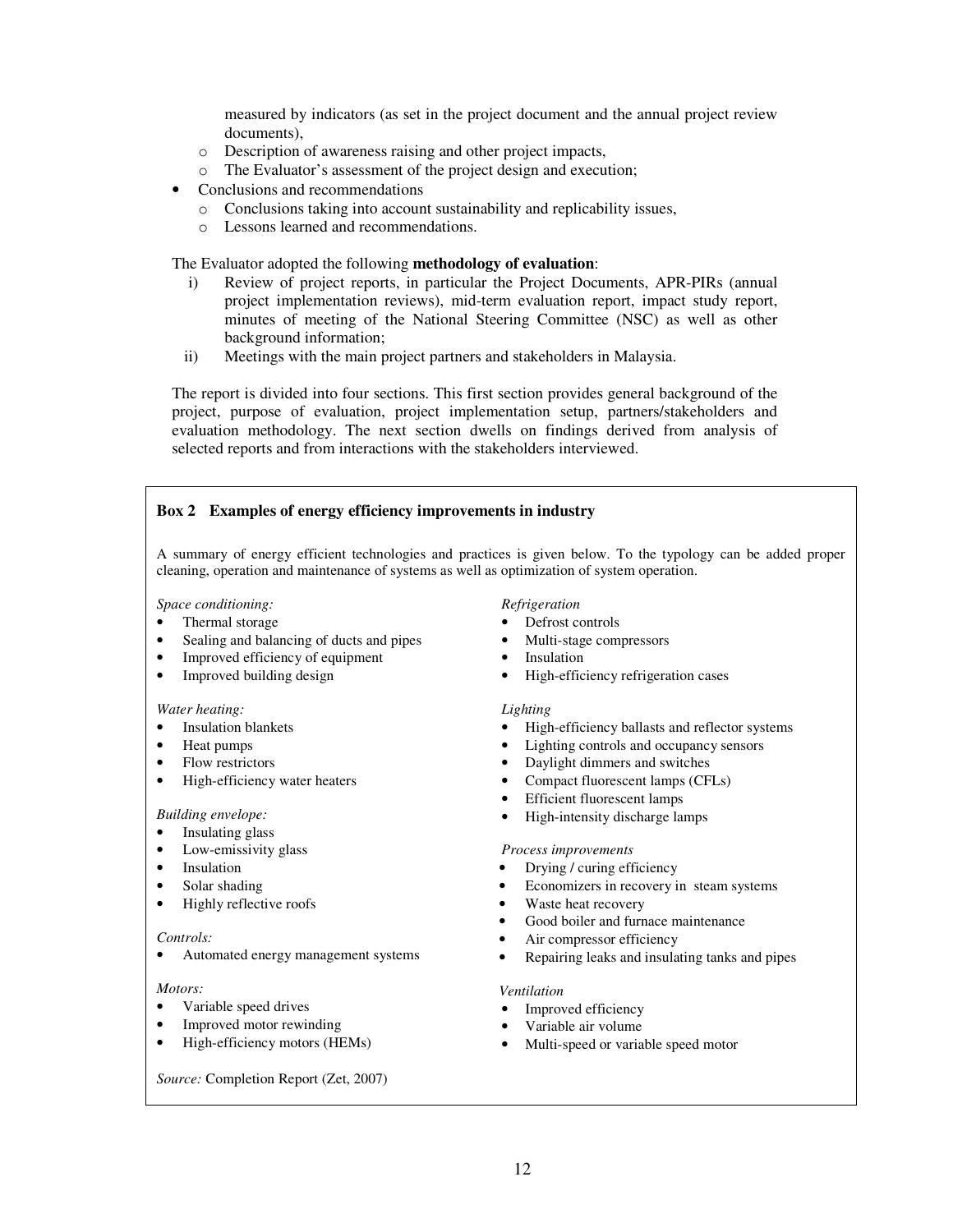The evaluation findings are described following the logical framework design of the project of outputs and indicators, as given in the APR-PIRs. In the third section, conclusions from the observations and findings are discussed in the context of the project objectives. These also pertain to sustainability and replicability of project. Section 3 ends with lessons learnt and some general recommendations.

# **1.4 Project set-up and stakeholders**

The project is executed by the Pusat Tenaga Malaysia (PTM) on behalf of the Ministry of Water, Energy and Communications (MEWC), which represents the Government of the Republic of Malaysia, and in co-operation with private sector partners interested in implementing energy efficiency improvement measures.

For general coordination, monitoring and strategy support for the project implementation, a National Steering Committee has been established (NSC) consisting of representatives of the following organizations:

- Economic Planning Unit (EPU) of the Prime Minister's Office (chairperson of the NSC)
- Ministry of Energy, Water and Communications (MEWC or *Kememtarian Tenaga, Air & Komunikasi, KTAK*) 4
- UNDP (United Nations Development Programme)
- MIDA (Malaysian Industrial Development Authority)
- FMM (Federation of Malaysian Manufacturers)
- JBEG (Jabatan Bekalan Elektrik dan Gas)
- Energy Commission (EC, or *Suruhanjaya Tenaga, ST* )
- MNRE (Ministry of Natural Resources and Environment, *Keentarian Sumber Asli & Alam Sekitar*)
- CETDEM (Centre for Environment, Technology and Development Malaysia)
- SIRIM Bhd. (formerly Standards and Industrial Research Institute Malaysia)
- FRIM (Forest Research Institute of Malaysia)
- PTM (*Pusat Tenaga Malaysia*, Malaysia Energy Centre)

A Project Implementation Unit (PIU) was set up, initially led by a full time Chief Technical Advisor (CTA), Mr. Ponudurai Rajamanikam until 2004 and led by Dr. K.S. Kannan as Chief Project Coordinator (CPC) thereafter. They have been responsible for the day-to-day management of the project, ensuring that the expected outputs are completed in a timely manner and that they comply with the specific UNDP/GEF criteria and requirements. The project managers (CTA and CPC) also have regularly reported on the progress of the project to the executing agency and UNDP.

The Head of PTM has been functioning as National Project Director<sup>5</sup>, representing the Government as the person responsible for the project from the Government side. Additional short-term international consultants were recruited to provide specific services and to support the implementation of the project through the critical stages.

Two consortiums which consist of both local and international consultants were appointed:

<sup>-&</sup>lt;br>4 Previously, the Ministry of Energy, Communications and Multimedia (MECM). Before the Government reshuffling, the Ministry of Science, Technology and Environment, MOSTE, Kementarian Sains, Teknologi & Alam Sekitar) participated as well as the KPU (Kementarian Perusahaan Utama).

<sup>5</sup> Dr. Mohd. Zamzam Jaafar, Dr. Hassan Ibrahim and currently Dr. Anuar Abdul Rahman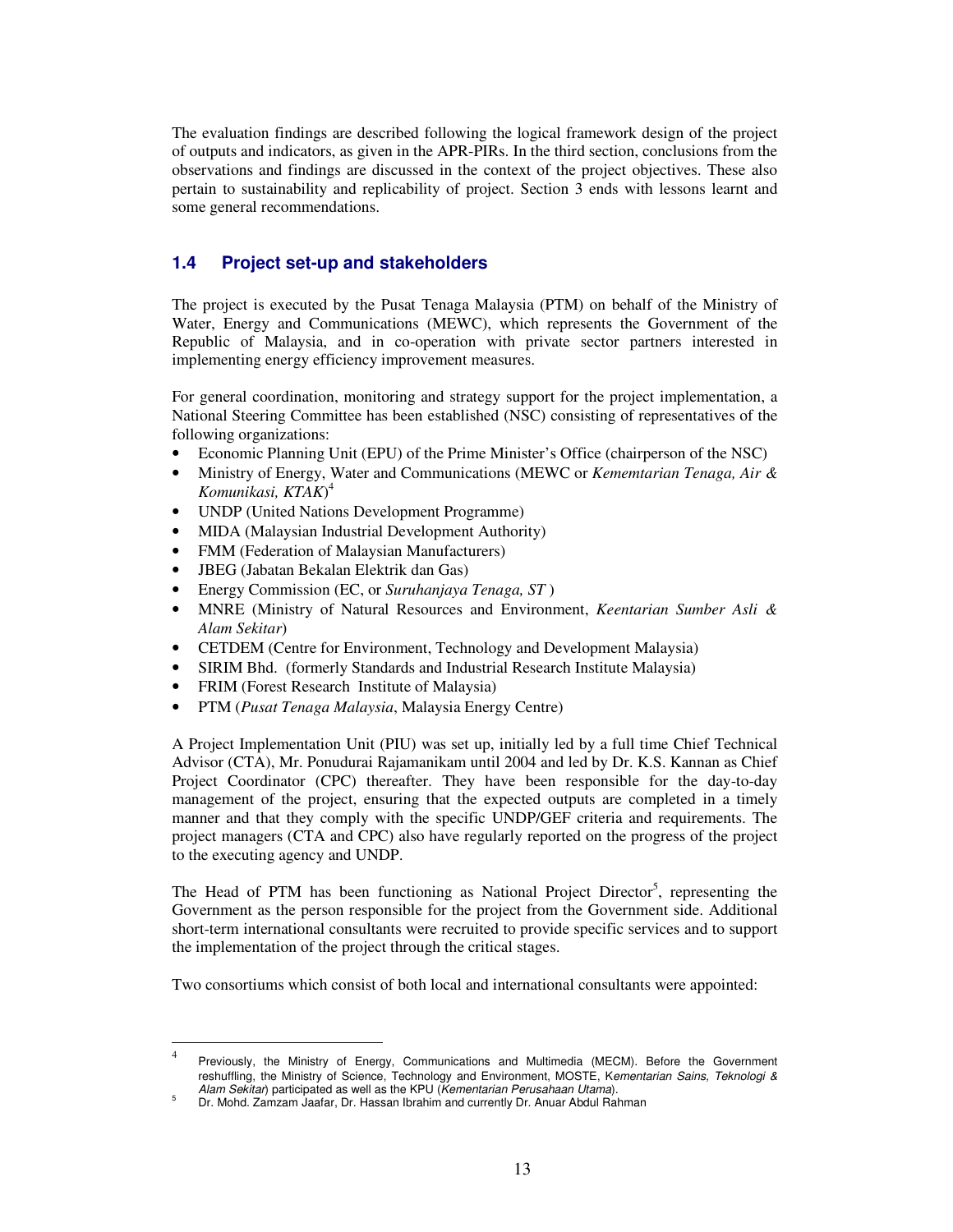- Zet Consortium (consisting of Zet, Fichtner, CESI and Ecoloner) provided consultancy services for Component 1,2,4,5,6,7 and 8 and also as an integrated part of the overall MIEEIP project team (see section 2.5.1).
- Techno Economist Consortium consisting ofTechno Economist and Dansk Energi Management) provided consultancy services for Component 3.

Each component was led by a Component Project Manager (whom reports to the CPC) and a part-time local Technical Advisor was appointed to provide advisory services on an asneeded basis. Initially the project team consisted of about 18-20 staff, but is currently at about 6-8 staff, employed by PTM.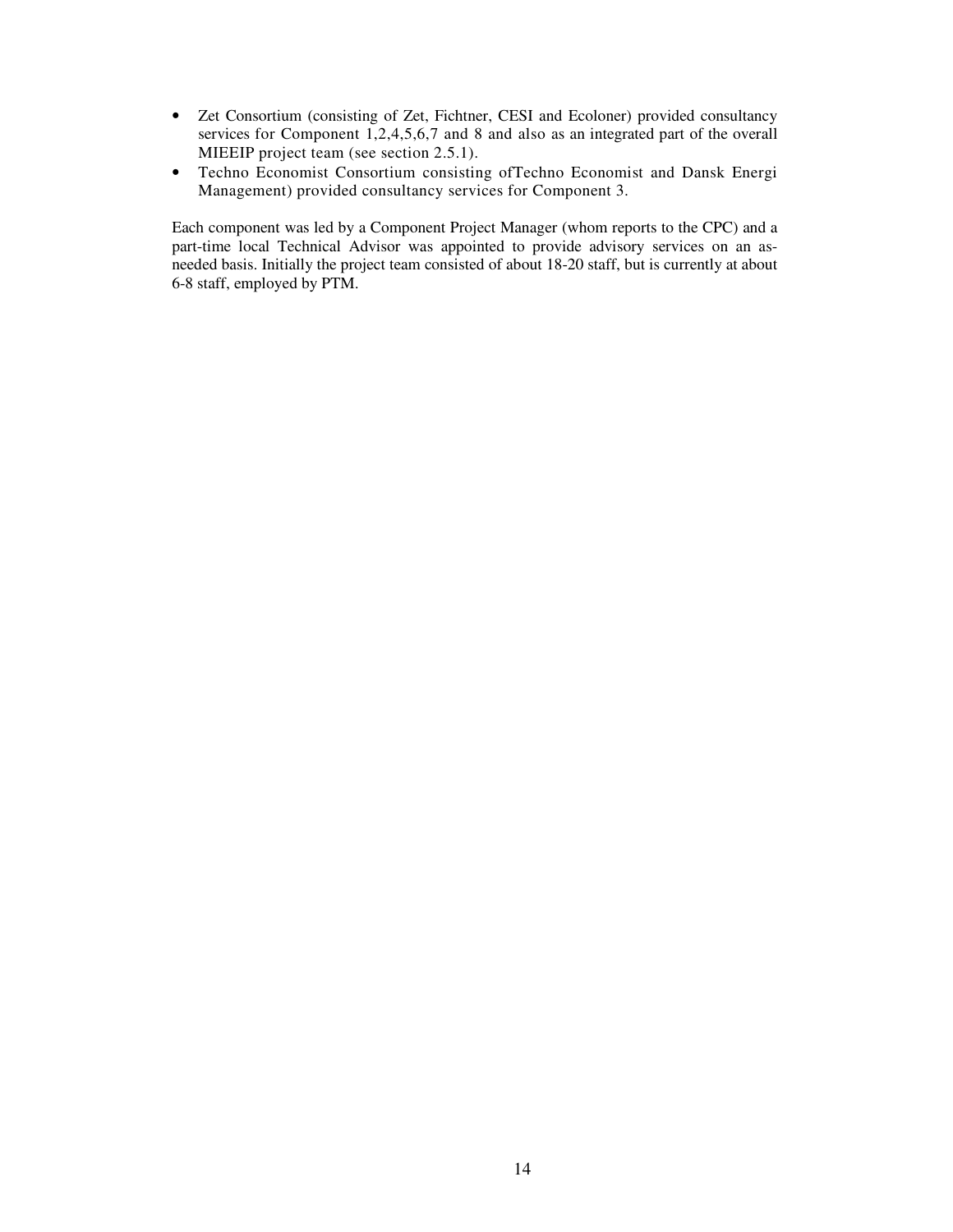# **2. FINDINGS**

# **2.1 Implementation: assessment of achievement of outcomes and outputs**

For each of the three outcomes, as mentioned in paragraph 1.2, this section assesses the progress in the implementation of the project's outcomes and outputs, following the format as given in the annual implementation review reports (APR-PIRs).

# 2.1.1 Outcome 1 Energy-use benchmarking component

*Indicator:* Established and developed energy-use benchmarks for various industry subsectors based on industrial processes, operations and energy systems) that are used by industries as guides in their EE & EC efforts.

| <b>Outputs</b> |                           | <b>Indicator (June 2007)</b>        | Status (June 2007) |
|----------------|---------------------------|-------------------------------------|--------------------|
| 1.1            | System for energy         | Data collection is available online | Completed          |
|                | benchmarking in place     | and hosted by National              |                    |
|                |                           | Productivity Corporation (NPC).     |                    |
|                |                           | See http://bond-npc.org/my/bench    |                    |
|                | 1.2 Energy consumption    | Over 150 industries have used the   | Completed          |
|                | benchmarks for            | online system of benchmarking       |                    |
|                | Malaysian industries      | data                                |                    |
|                | 1.3 Industrial energy-use | Based on data from Dept. of         | Completed          |
|                | database                  | Statistics (DOS), information on    |                    |
|                |                           | almost 1,500 industries is          |                    |
|                |                           | available at PTM                    |                    |
| 1.4            | Dissemination of          | Disseminated in 6 seminars $\&$     | Completed          |
|                | industry energy use       | workshops since 2006;               |                    |
|                | benchmarks                | Publication on EE Guidelines for    |                    |
|                |                           | EE equipment                        |                    |

#### **Table 1 Outputs, indicators and status of outcome 1**

#### Baseline

Before MIEEIP the information on energy-use benchmarks was not available and only basic information on industry energy use was gathered for statistical purposes.

#### Activities and achievements

| $2002 - 2003$<br>$\bullet$ | Built capacity on energy use in NPC                                              |
|----------------------------|----------------------------------------------------------------------------------|
| $\bullet$                  | Voluntary participation at selected industrial sectors in collaboration with the |
|                            | respective industrial associations hence resulting in a detailed benchmarking    |
| $\bullet$                  | Dissemination of Industry Energy-use benchmarks (Newsletter No. 15)              |
| 2004<br>$\bullet$          | Completed Mobile Benchmarking Kit Equipment Installation, Testing and            |
|                            | Commissioning at SCA Packaging (M) Sdn Bhd                                       |
| 2005<br>$\bullet$          | Collaboration with FMM, MIDA and the Department of Statistics (DOS) to           |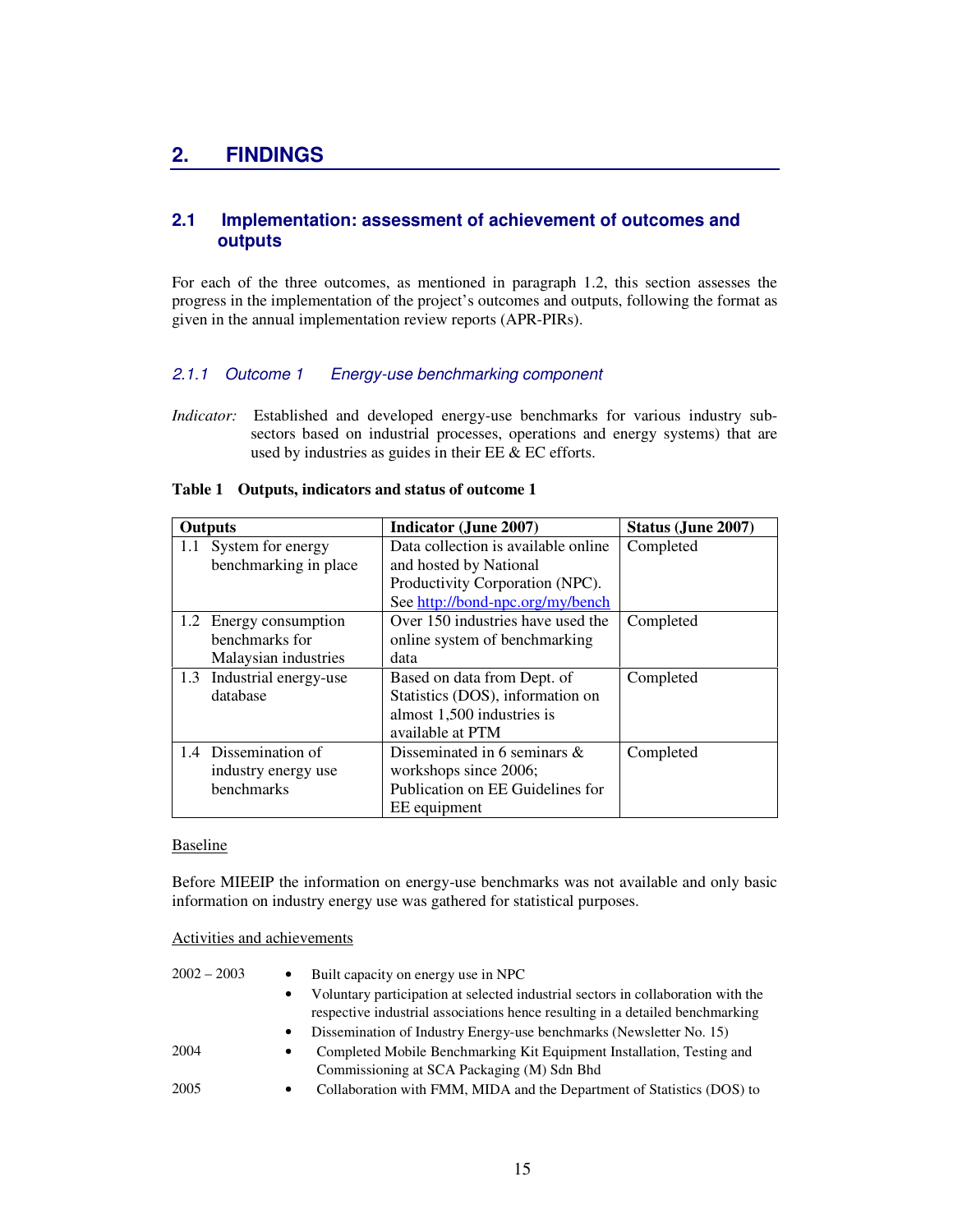disseminate the benefits of the e-benchmark database

- Meetings with FMM and MIDA on collaboration with these organizations for the energy use data collection.
- Seminar on "Improve Productivity and Profits through Energy Efficiency Initiatives" in 2005 to disseminate information on benchmarking programme; organized together with C6
- Study tour to Department of Alternative Energy Development and Efficiency, Thailand
- 2006 Workshop on "Energy Conservation Guidelines for Malaysian Industries"
	- 65 companies engaged to participate in the e- benchmarking system.
	- The EE Management Committee consisting of MASHRAE, IEM, METD, EETD, SIRIM and ST were established for the drafting of the EE Guidelines
	- Workshop from 1–17 October 2006 on the EE Guidelines and was attended by JETRO/ECCJ, Working Group members and PTM.
	- Data on 1,500 industries from the Department of Statistics is being reviewed and compiled by to add on to the benchmarking database.

### General observations and comments

The E-Benchmarking initiative is designed to display the energy consumption and production data. The key features of the E-Benchmark for national purposes are as follows:

- The indicator used is Energy Use Index (EUI), which is defined as the total energy consumed for a certain product. So, the EUI is a mean of indicating the efficiency of the industry's energy consumption with respect to its production. The unit used is 'Gigajoule per tonne' (GJ/t).
- The electronic database provides an way of collecting energy use and industry's production data in an ongoing way as compared to normal time-consuming surveys;
- From the database, an industrial company can compare its energy consumption profile with all the rest of similar companies, without having to know the name of these companies. If the company's EUI is higher than the rest of the group, this indicates that the company should be pursuing energy efficiency measures to be at par with or better than the other competitor industries.

The E-Benchmarking has successfully compiled a database of more than 1,500 industries built up from data sourced from the Department of Statistics (DOS). Available from DOS originally were 12,227 numbers of production data and 5,308 numbers of energy data reported by 5,308 companies in year 2003. Some limitations of the tool reportedly are (source: PTM, 2007):

- The wide disparity of range of EUI makes it difficult for the E-Benchmarking to demonstrate the credibility of the figures mentioned. For example, the cement sector shows EUI ranging from 0.1-1.2. Apparently, the large range suggests that within cement, the various sub-sectors (e.g. cement production, processing cement products are substantially different, hence we are comparing apples and pears;
- Care must be exercised on the reliability and validity of data submitted. Some kind of arrangement, such as preliminary energy audit, could be made on random basis to check the validity of the data provided;
- Some companies are not interested to provide data, because they do not view the tools as being useful to them or simply because of confidentiality issues.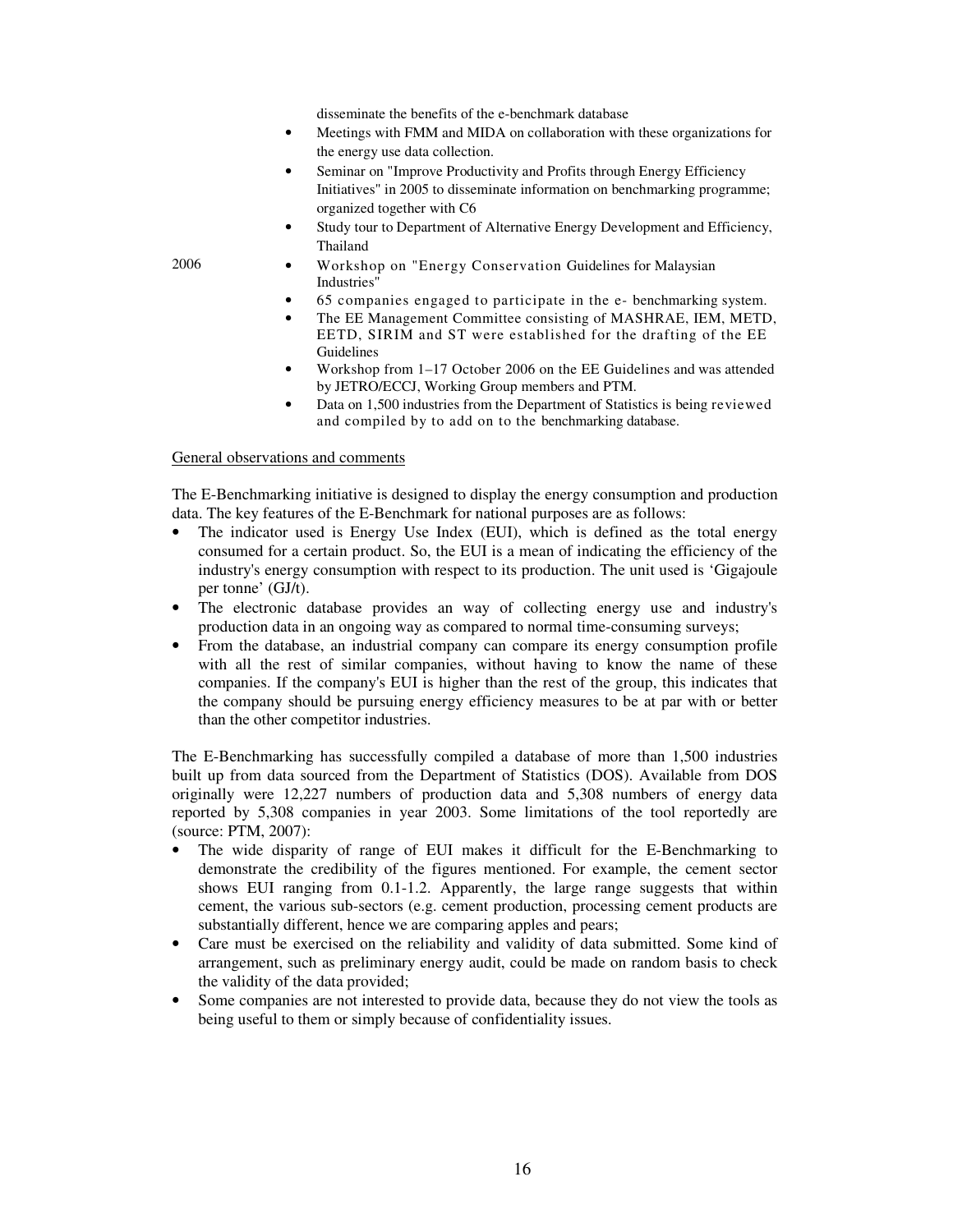MIEEIP has developed an Energy Efficiency and Conservation Guidelines for Electrical Equipment (EEC Guidelines). The format of the guidelines was established as a result of the advice given by the Japan External Trade Organisation (JETRO) and the Energy Conservation Centre of Japan (ECCJ) in a workshop conducted in June 2006. Eight types of electrical equipment are included in these guidelines, namely: transformers, motors, chillers, cooling towers, fans and blowers, pumps and air compressors, and lightings. The guidelines are a useful reference for industries to adopt energy efficiency practices, and manage and improve their energy utilization and environmental management.



The key features and benefits of these guidelines are:

- They provide Malaysian industries with guidance in design, selection and information on equipment energy-efficiency ratings, best-practice guidance in operation, monitoring, inspection and maintenance;
- They provide industries with ways how to conduct energy-saving measures to achieve cost savings and improved productivity, using appropriate equipment in their factory and building premises.

# 2.1.2 Outcome 2 Energy audit component

*Indicator:* Energy auditing is widely practiced and used in Malaysian industries

| <b>Outputs</b> |                              | <b>Indicator (June 2007)</b>         | Status (June 2007) |
|----------------|------------------------------|--------------------------------------|--------------------|
|                | 2.1 Energy audit skills      | 8 PTM staff (engineers and           | Done               |
|                | upgrading                    | technical assts) have been trained   |                    |
|                |                              | in energy auditing;                  |                    |
|                |                              | FMM Energy Committee trained         |                    |
|                |                              | to undertake preliminary energy      |                    |
|                |                              | audits in all sectors;               |                    |
|                | 2.2 Standardised energy      | Review of current practices;         | Completed          |
|                | audit procedures and         | Publication on industrial energy     |                    |
|                | energy tools developed       | audit revised and available.         |                    |
|                |                              | Complete set of energy audit         |                    |
|                |                              | equipment available.                 |                    |
|                | 2.4 Conduct of energy audits | Procurement of energy audit          | Completed          |
|                |                              | instruments:                         |                    |
|                |                              | A total of 76 audits have been       |                    |
|                |                              | conducted so far;                    |                    |
|                |                              | Evaluation of the programme          |                    |
|                | 2.5 Energy audit follow-up   | Auditing of 3 additional plans;      | Completed          |
|                | programme                    | Auditing is mentioned in the $9th$   |                    |
|                |                              | Malaysia Development Plan            |                    |
|                |                              | Paper for MEWC on policy and         |                    |
|                |                              | strategy measures                    |                    |
|                | 2.6 EE assessment of new     | Two sites have been reviewed as      | Draft report       |
|                | industrial facilities        | to their energy efficiency features. |                    |
|                |                              | A draft booklet on the checklist of  |                    |
|                |                              | features and case studies is being   |                    |
|                |                              | finalized.                           |                    |

# **Table 2 Outputs, indicators and status of outcome 2**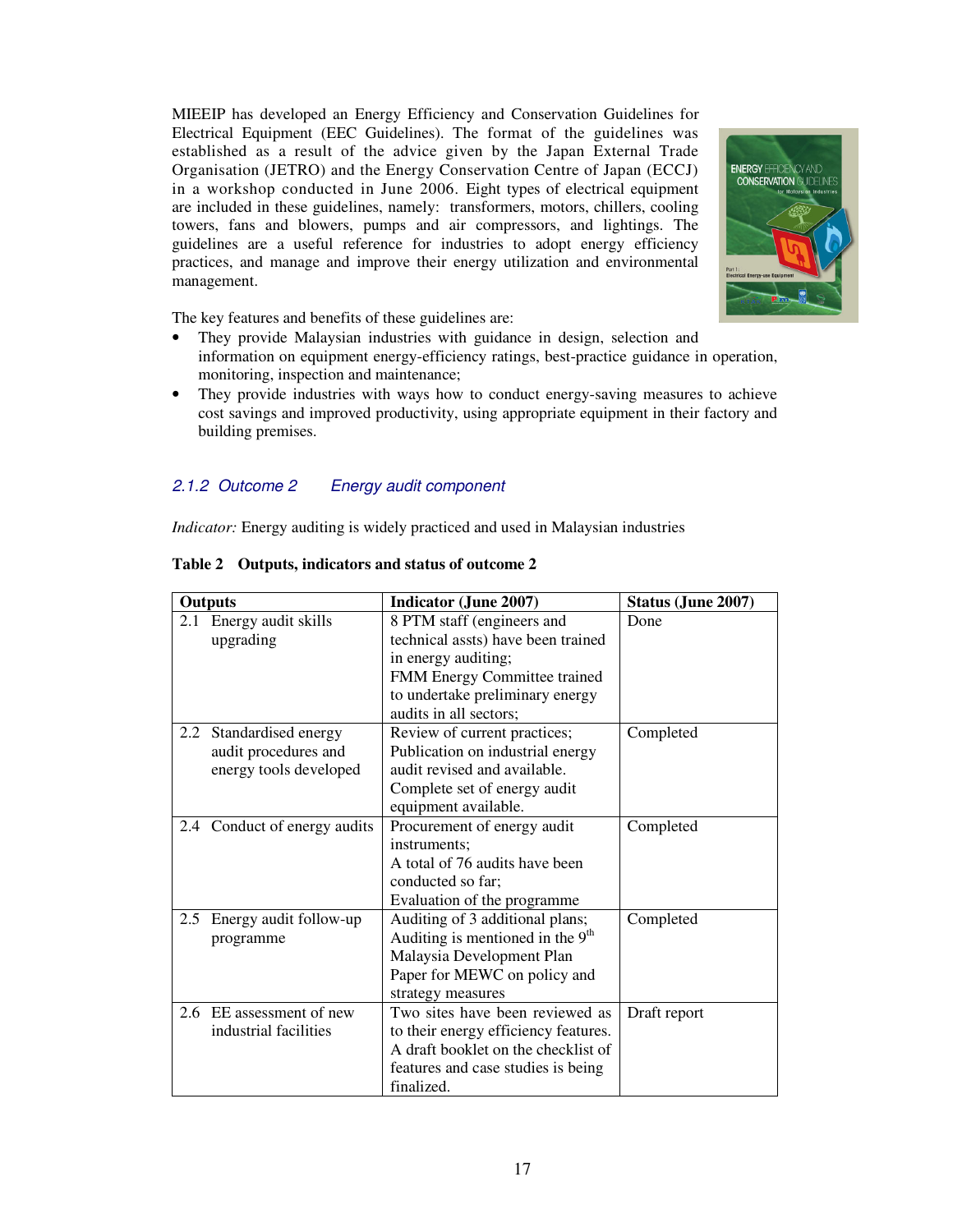### Baseline

Before MIEEIP, no auditing of industry was performed in a systematic way. In early 1990s, Japan International Cooperation Assistance (JICA) and Asian Development Bank (ADB)/ ADEME conducted studies on energy consumption baseline and a series of on-the job energy management trainings but full implementation of recommendations was never been materialized due to lack of awareness and readiness in the industrial sectors.

### Activities and achievements

| 2000 | Trainings on Energy Management by Eco Energy and Fichtner                                                                                                                                                                                      |  |  |
|------|------------------------------------------------------------------------------------------------------------------------------------------------------------------------------------------------------------------------------------------------|--|--|
| 2001 | ESCO Business Development Workshop; ESCO Comprehensive<br>$\bullet$                                                                                                                                                                            |  |  |
|      | Development Workshop Organized; Mini Workshop on EPC to MAESCO                                                                                                                                                                                 |  |  |
|      | Participated in a study mission to Germany.<br>$\bullet$                                                                                                                                                                                       |  |  |
| 2002 | National ESCO Workshop;<br>$\bullet$                                                                                                                                                                                                           |  |  |
|      | Electrical Energy Audit Training; Capital Budgeting Training;<br>$\bullet$                                                                                                                                                                     |  |  |
|      | Conducted two (2) energy management training sessions from both private<br>$\bullet$                                                                                                                                                           |  |  |
|      | and government sector for relevant stakeholders and beneficiaries;                                                                                                                                                                             |  |  |
|      | Survey of Malaysian industries on Energy Management practices                                                                                                                                                                                  |  |  |
|      | Organization of Workshop for Model of ESCO Business Plan and Strategy<br>$\bullet$                                                                                                                                                             |  |  |
| 2003 | "Energy Engineering and Business Tools Workshop; "Business and Financial<br>$\bullet$<br>Planning" Workshop;                                                                                                                                   |  |  |
|      | 48 preliminary energy audits in 8 sectors;<br>$\bullet$                                                                                                                                                                                        |  |  |
|      | Study Mission to Italy.<br>$\bullet$                                                                                                                                                                                                           |  |  |
|      | The first national Energy Audit Guidelines for the industrial sector was<br>$\bullet$<br>published and launched by the Minister of Energy Communication and<br>Multimedia in NCEP 2 at PWTC on 22 September 2003.                              |  |  |
| 2004 | Two papers presented on the energy audit findings in a forum entitled<br>$\bullet$                                                                                                                                                             |  |  |
|      | "Workshop on EE and Conservation for Major Industries in Southeast Asia"<br>organized by the ASEAN EE & C SSN and ECCJ at Putrajaya Marriot on 25<br>December 2004.                                                                            |  |  |
| 2005 | Successfully carried out energy audit together with Energy<br>٠                                                                                                                                                                                |  |  |
|      | Conservation Centre of Japan (ECCJ) in the oleo-chemical sector;                                                                                                                                                                               |  |  |
|      | Selection of the 8 ESCOs to carry out the energy audit;<br>$\bullet$                                                                                                                                                                           |  |  |
|      | Successful organisation of the 'Japan Malaysia Seminar on EE in Process<br>$\bullet$<br>Industries" on 1 <sup>st</sup> December 2005 held at UTM Skudai, Johore.                                                                               |  |  |
| 2006 | Energy Audit Guidelines has been completed and revised in certain sections<br>by the Technical Adviser.                                                                                                                                        |  |  |
|      | A Presentation of the Energy Audit Software by Dr. Zainuddin to FMM and<br>$\bullet$<br>PTM engineers. The chairman of the Pulp and Paper association has<br>consented that his company will participate in the pilot study for this software. |  |  |
|      | Energy Audit activities for three (3) additional sectors have been completed<br>$\bullet$<br>Initiated a collaboration programme with SMIDEC to conduct one (1) audit                                                                          |  |  |
|      | each per sector for textile, sago and wood industries.<br>PTM joint audit with ASEAN Centre of Energy (ACE) and Energy<br>$\bullet$<br>Conservation Centre of Japan (ECCJ) was conducted in Lao PDR from 9-12                                  |  |  |
|      | October 2006. 3 staff from PTM participated in the audit as part of C2<br>representatives.                                                                                                                                                     |  |  |
|      | For the energy audit for the petrochemical and cement sectors held in                                                                                                                                                                          |  |  |
|      | Myanmar in November 2006 - a staff from PTM participated in it.                                                                                                                                                                                |  |  |
|      | Checklist for the Energy Efficiency features of new installations has been                                                                                                                                                                     |  |  |
|      | drafted and two companies have been identified as hosts for the programme.                                                                                                                                                                     |  |  |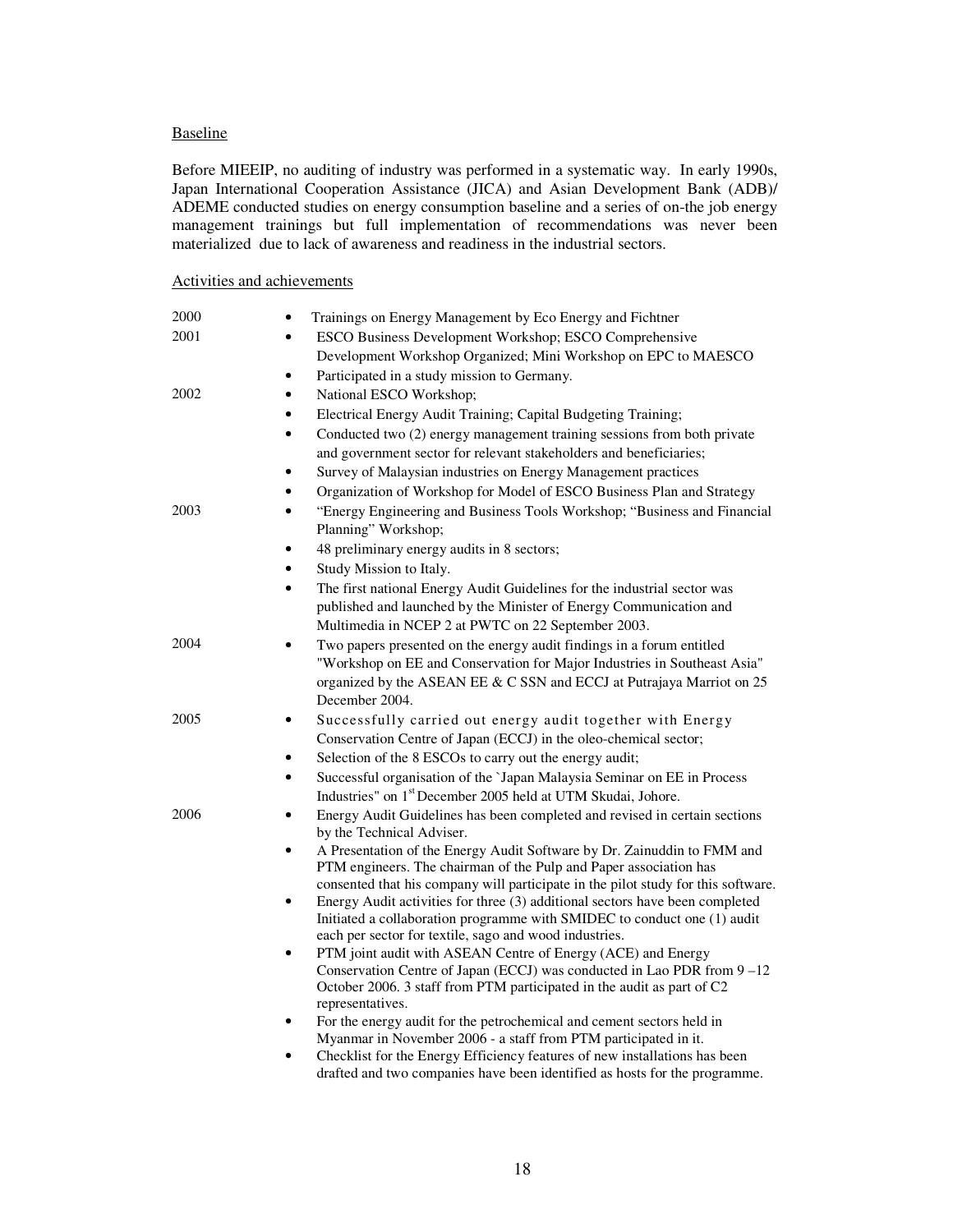

# General observations and comments

Energy audits are a systematic studies or surveys to determine how energy is being used in a building or a plant. It is also a useful procedure to find out the best options for energy conservation. Energy audits provide an analysis of the amount of energy (e.g., electricity, gas or fuel oil) consumed during a given period in the form of electricity, gas, fuel, oil or steam. Using that information, it is also possible to determine how the energy was used according to the various processes in a plant or at the various outlets in a building. The next step in an energy audit then is to identify the potential for energy savings accurately.

Out of 76 factories visited and consulted, a total of 54 factories have been audited under the project, in the following sub-sectors: cement (3), ceramic (6), iron & steel (4), food (10), glass (3), pulp & paper (6), rubber (9), wood (7), oleo-chemical (2), plastics (2) and textile (2).

At the beginning of the MIEEIP, industries were reluctant to participate in the project to have their sites audited. During the course of project implementation, through continuous promotions such as seminars, workshops, training courses, demonstration project, newsletters, websites, and direct consultations, more and more industries were willing to participate. The three additional industry sectors (oleo-chemical, plastics and textiles) were included for energy audit after extending the project in 2004. The Evaluator did not have the time to go in detail through all the reports, but the mid-term evaluation (Lucas, 2003) as well as stakeholders interviewed, have the opinion that the general standard of quality of the energy audit performance was high.



MIEEIP has produced a useful 56-page document called "Industrial Energy Audit Guidelines – A Handbook for Energy Auditors" especially targeted to the top management and maintenance personnel of industries to energy services companies (ESCOs), as well as to the academia and Government agencies. The guidelines have the following benefits:

- Offer a guide to efficient energy practices that can be implemented in the Malaysian industries;
- Provide insights into the structure and systematic energy audit practices; and
- Allow capacity-building of energy auditors and maintenance personnel.

The first edition of the guidelines was published in 2003 and was distributed free of charge to the industries and other target groups. The second and more voluminous version is at the final stage of printing and will be ready soon. The second version, when published, will be sold as part of an income generating activity for PTM. If not done already, the Evaluator feels that it would be good to have copies of the second version sent to professionals for peer review and comments.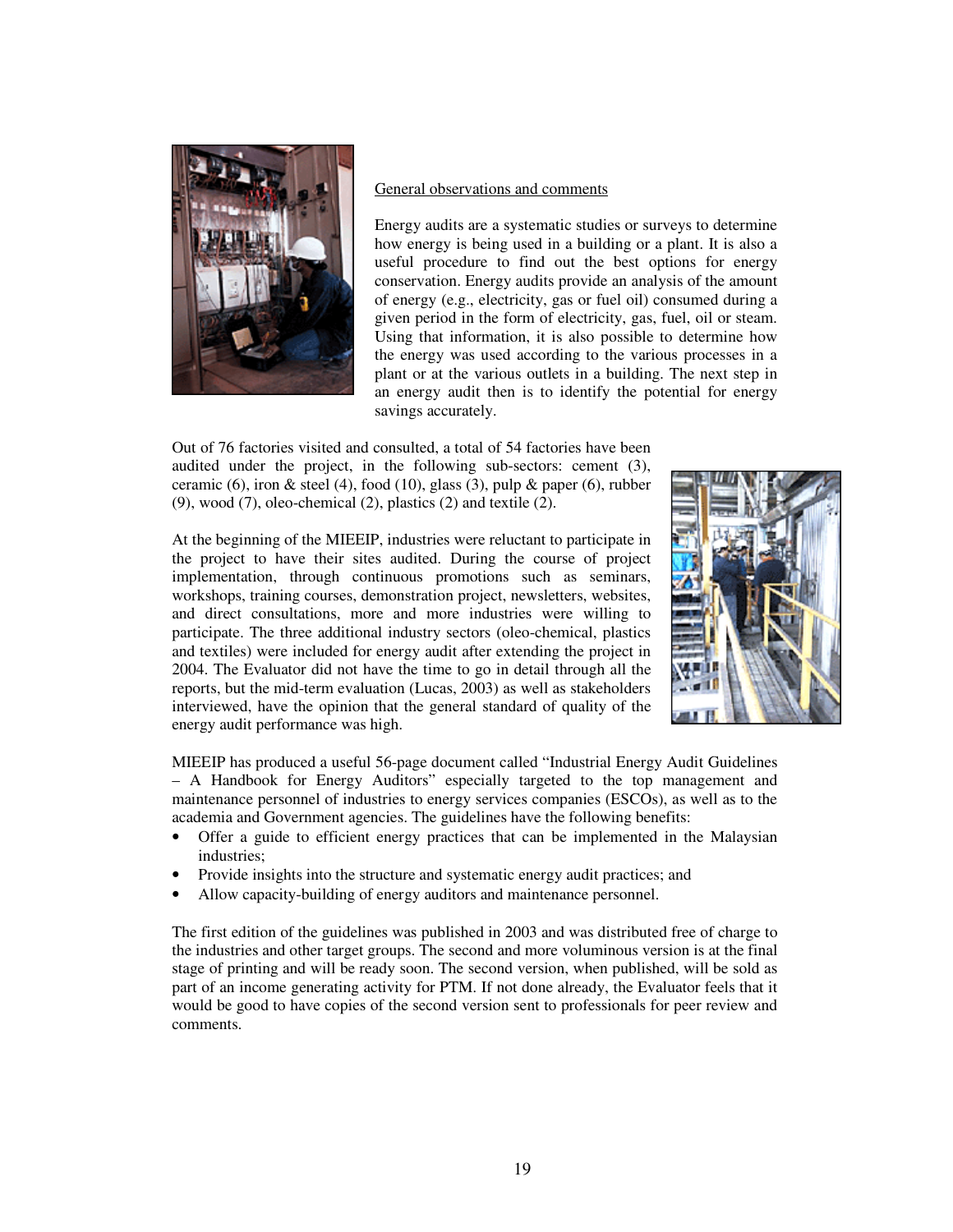# 2.1.3 Outcome 3 Energy rating component

*Indicator:* Information materials on energy-efficient equipment are not widely available and no energy rating programs for equipment are implemented.

| <b>Outputs</b> |                                                                  | Indicator (June 2007)                                                                                                                                                                                                                    | <b>Status (June 2007)</b> |
|----------------|------------------------------------------------------------------|------------------------------------------------------------------------------------------------------------------------------------------------------------------------------------------------------------------------------------------|---------------------------|
| 3.1            | Info on EE equipment<br>and energy rating<br>available to energy | Policy paper on EE motors<br>submitted to Energy Comm. <sup>6</sup> ;<br>Publication on the boiler best<br>practice notes is ready and<br>completed.                                                                                     | Done                      |
| 3.2            | Design and construction<br>of testing facility                   | Specifications on equipment<br>testing facility developed;<br>However, installation of motor<br>resting facility was shelved by<br>$NSC^7$                                                                                               | Shelved                   |
| 3.3            | Boiler training and demo<br>unit                                 | The plan to purchase a boiler<br>demo unit has been shelved due<br>anticipated infrequent use and<br>potential maintenance problems.<br>As an alternative it was decided<br>to use a similar existing facility at<br>a nearby university | Shelved                   |

|  |  | Table 3 Outputs, indicators and status of outcome 3 |  |  |
|--|--|-----------------------------------------------------|--|--|
|--|--|-----------------------------------------------------|--|--|

# Activities and achievements

| 2002 | Policy study on "Energy Rating Programme"; Report was submitted to                                                                                    |
|------|-------------------------------------------------------------------------------------------------------------------------------------------------------|
|      | Energy Commission in August 2002;                                                                                                                     |
|      | Completed the Market Survey for 7 equipment i.e. electric motors, boilers,<br>pumps, fans and blowers, furnaces, air compressors and heat exchangers; |
|      | Completed the Electric Motor Market Survey for the pilot project of the motor<br>rating programme                                                     |
| 2003 | Conduct impact assessment on the Malaysian motor rating programme.                                                                                    |
|      | Boiler Best Practice Seminar/Workshop was held in 15 & 16 October 2003                                                                                |
| 2004 | Completed the design of the electric motor testing facility                                                                                           |
| 2005 | Signed agreements between eight Manufacturers, Dealers and Suppliers of<br>electric motor for the "High Efficient Electric Motor Agreement".          |
|      | Draft technical specification for the boiler training/demo facility and has been<br>prepared and forwarded to the host site for their comments        |
| 2006 | Tender Evaluation Report prepared for Boiler Best Practice and Demo                                                                                   |
|      | Equipment Tender Exercise for PTM's Board approval.                                                                                                   |
|      | Draft copy of the HEM Brochure                                                                                                                        |
| 2007 | Successfully organized the "Seminar on the Use of High Efficiency Motors"                                                                             |
|      | (HEM) in Industries on 25 January 2007 at Renaissance Kuala Lumpur Hotel.                                                                             |
|      | Prepared the Motor Best Practice Syllabus                                                                                                             |
|      |                                                                                                                                                       |
| 6    | Completed and boing further promoted in colleboration with Conner Douglopment Contro (CDC)                                                            |

Completed and being further promoted in collaboration with Copper Development Centre (CDC). Presentation in 6 seminars and one major seminar in collaboration with CDC

<sup>7</sup> Since this is a baseline activity to be funded from MESITA, it can be carried out when the regulations regarding the mandatory testing of electric motors are already in place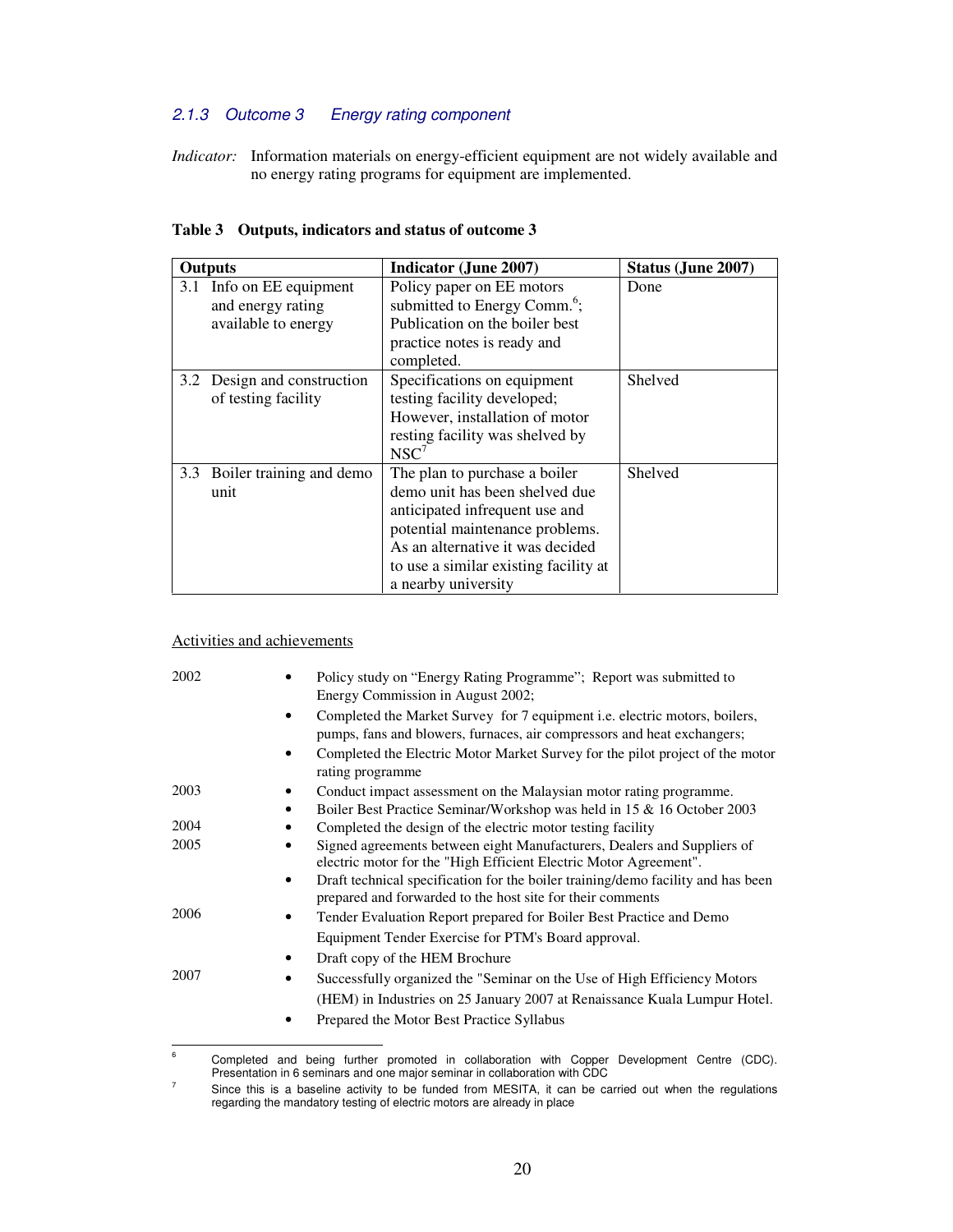### Baseline

Before MIIEEP, information materials on energy-efficient equipment were not widely available and no energy rating programs had been designed or implemented.

### General observations and comments

The energy efficient motor rating and labelling programme has been proposed to the Energy Commission. Currently only about 2 percent of the motors used in the Malaysian industries are high efficiency motors (HEMs). According to a survey made in 2005 about 70 percent of the electricity consumed by the industries is consumed by motors alone. It was envisioned that when the programme is implemented and HEMs become more widely used in industries, that there might be 3 to 5 percent energy savings in industries from motors alone. On thermal systems, a Boiler Best Practice guidebookwas developed from course notes of best boiler practice workshops organised in 2003 and 2004/5. The guidebook highlights the technical details in operating boilers and thermal systems at maximum efficiency. The guidebook will



become a useful reference for boiler operators to follow to ensure higher efficiency of the thermal systems in the industry. Unfortunately, due to the infancy of the regulatory policy on such equipment, the testing facility for HEM and boiler was requested to be on-hold. The component with the assistance of the DANIDA, government agencies such as Energy Commission and PTM, managed to get in-depth knowledge on the rating scheme and its know-how on the programme implementation. For example, Energy Commission has embarked on the voluntary programme not only for HEM, but for the refrigerator for the residential sector as well.

# 2.1.4 Outcome 4 Energy efficiency promotion programme

*Indicator:* Dissemination of information on energy efficient practices in industries, EE&EC technology applications and establishment of an association of accredited energy specialists, consultants and technology developers and providers.

| <b>Outputs</b> |                                                                           | <b>Indicator (June 2007)</b>                                                                                                                                                                                                                              | <b>Status</b> (June<br>2007) |
|----------------|---------------------------------------------------------------------------|-----------------------------------------------------------------------------------------------------------------------------------------------------------------------------------------------------------------------------------------------------------|------------------------------|
| 4.1            | Enhanced information<br>activities (newsletters,<br>brochures, bulletins) | <b>MIEEIP Newsletters 19 Issues Published</b><br>and Circulated to 4,000 Manufacturers;<br><b>MEPA News letters 6 issues</b><br>were published for members;<br>Documented EE case studies<br>from the following MIEEIP<br>audited factories (see Table 9) | Completed                    |
|                | 4.2 Energy technology<br>information services                             | Information available at PTM resource<br>centre and is frequently used by industry<br>and PTM members                                                                                                                                                     | Completed                    |
| 4.3            | Established professional<br>organization of<br>accredited specialists     | Established MEPA (with 150 energy<br>professionals) and organized annual<br>conventions                                                                                                                                                                   | Completed                    |

### **Table 4 Outputs, indicators and status of outcome 4**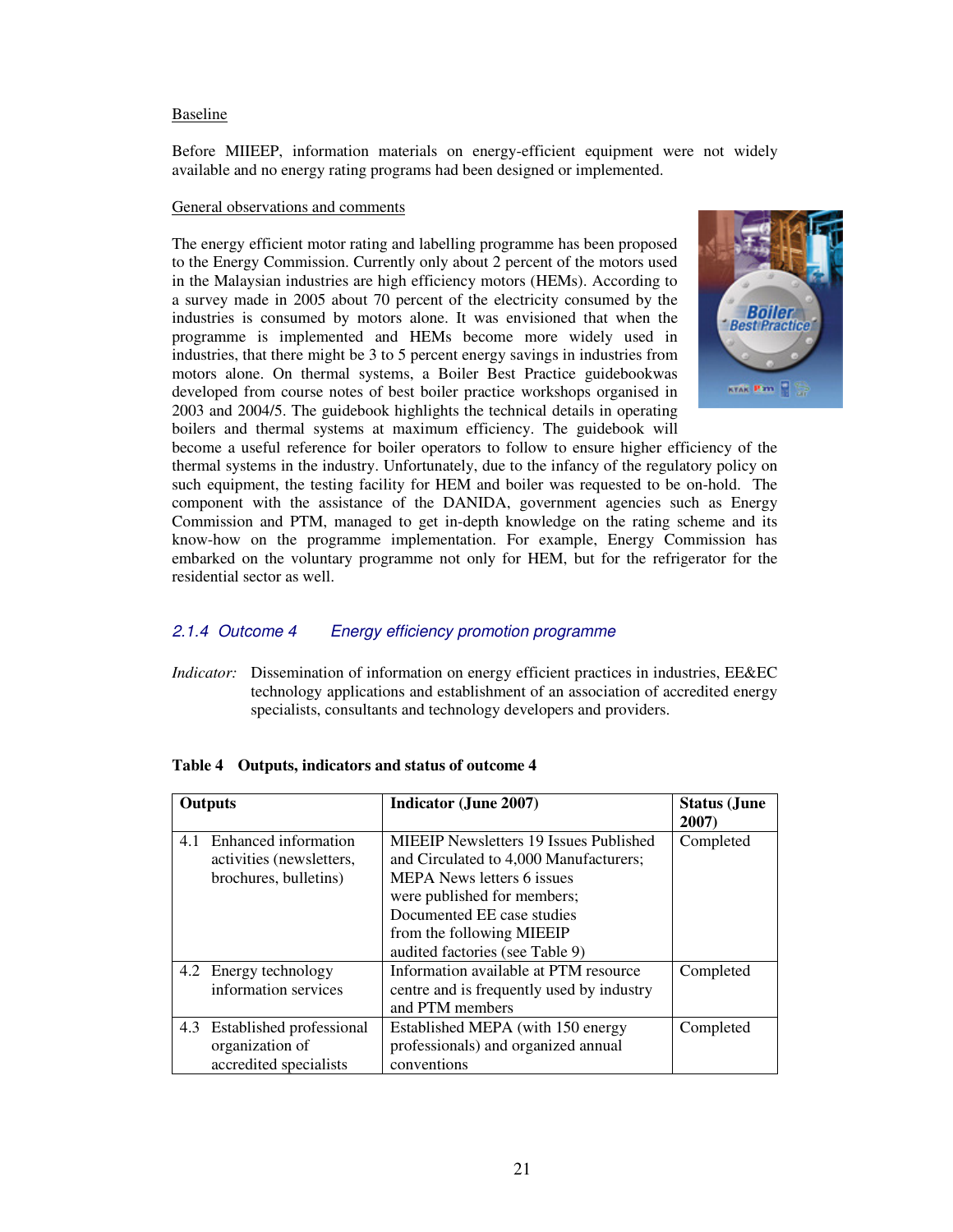### Baseline

Publications on energy efficiency and conservation were only appearing on a limited scale.

### Activities and achievements

| 2000      | • Resource Centre set up at PTM                                                                                                                                                                                                                                                        |
|-----------|----------------------------------------------------------------------------------------------------------------------------------------------------------------------------------------------------------------------------------------------------------------------------------------|
|           | • Malaysian Energy Professionals Association was established in April 2002,                                                                                                                                                                                                            |
|           | having a current membership of 150                                                                                                                                                                                                                                                     |
| 2003<br>٠ | One-day Energy Management Seminar for University Students (UNITEN) 20 <sup>th</sup><br>September, 2003                                                                                                                                                                                 |
| ٠         | National Convention for Energy Professionals 2 on 22 <sup>nd</sup> September, 2003<br>(Organized jointly with MEPA)                                                                                                                                                                    |
| 2004<br>٠ | Website developed (see www.ptm.my/mieeip)                                                                                                                                                                                                                                              |
|           | Outline on industrial Energy Management for University Co-Curriculum<br>Workshop 19-01-2004                                                                                                                                                                                            |
| ٠         | Seminar on "Improve Productivity and Profits through Energy Efficiency<br>Initiatives" 04-08-2005.                                                                                                                                                                                     |
| ٠         | Forum on Renewable Energy and Energy Efficiency "The Way Forward" 12-08-<br>2004 (Organised jointly with MEPA)                                                                                                                                                                         |
| 2005      | • National Convention for Energy Professionals 2005 on 15-09-2005 (organised<br>jointly with MEPA);                                                                                                                                                                                    |
| ٠         | Agreement signing ceremony between PTM and Industries Malayawata Bhd,<br>Pascorp Paper Industries Bhd and Apollo Rubber Sdn Bhd ) by Y.B. Dato' Seri<br>Dr. Lim Keng Yaik, MEWC on 15-09-2005                                                                                          |
| ٠         | Series of seminars mainly on Energy Efficiency case studies from the<br>demonstration projects and also MIEEIP audited factories were carried out for<br>members of the Federation of Malaysian Manufacturers and the Malaysian<br>Timber Industries Board at the following locations: |
| 2006<br>٠ | Launching of the Heveaboard Mensilin Demonstration Project on 7-04-2006,<br>2006 by Y.B.Dato' Shaziman Abu Mansor Deputy Minister of Energy Water<br>and Communications                                                                                                                |
|           | Published two advertorials in the News Straits Times as follows:<br>PTM's first successful EE technology demonstration project dated 08-04-06<br>$\circ$<br>MIEEIP Targets Efficient Energy Use dated 14-07-2006<br>$\circ$                                                            |
|           | Proposal For The Implementation Of An ESCO Accreditation Scheme 11/05/06<br>• Seminar with MEPA entitled Energy Efficiency & Conservation "Lessons"                                                                                                                                    |
|           | Learnt, Challenges Faced & What's Next" on 14-11-2006 (organised jointly with<br>MEPA)                                                                                                                                                                                                 |
| 2007      | Successfully organized the "Seminar on the Use of High Efficiency Motors<br>(HEM) in Industries" on 25-01-2007 at Renaissance Kuala Lumpur Hotel.<br>Drapared the Motor Beet Dressies Syllabus                                                                                         |

• Prepared the Motor Best Practice Syllabus

### General observations and comments

MIEEIP has developed various promotional materials that have been disseminated to stakeholders and beneficiaries. These are in the form of newsletters (MIEEIP News), articles in professional publications and newspaper articles/advertorials. A total of 20 issues of the MIEEIP News have been published*.* The MIEEIP team has developed a comprehensive mailing list for the MIEEIP Newsletter covering different target groups and currently has over 2,500 subscribers that come from (PTM, 2007):

• MIEEIP audited industrial companies (54; see Annex E for a full list of audited companies);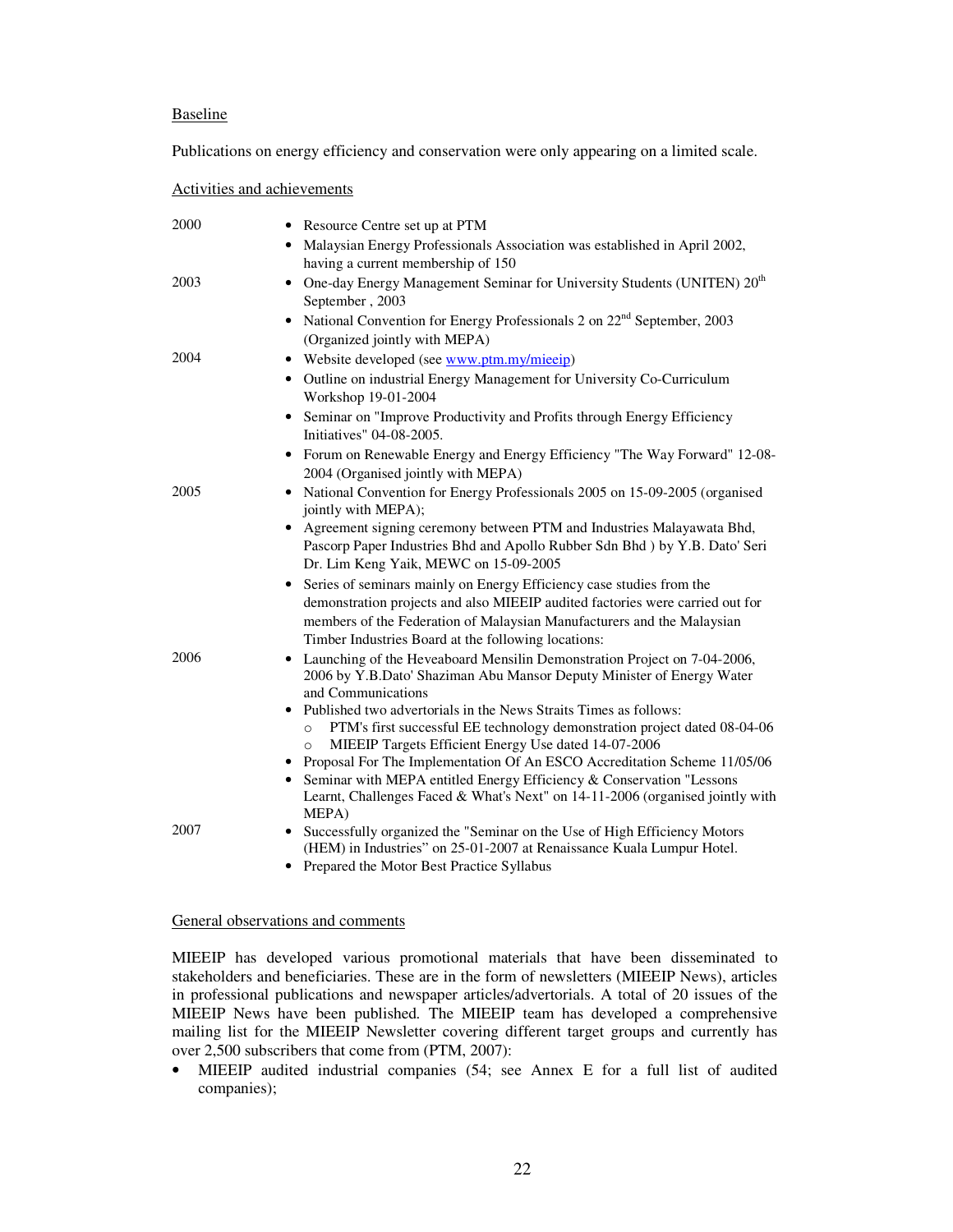- Other industrial companies from the cement and ceramic (39), food and glass (75), oleochemical  $(251)$ , plastic  $(168)$ , rubber  $(153)$ , plastics  $(168)$ , textile  $(75)$  and wood subsectors (388) and other FMM members, companies and individuals (over 1,000);
- Institutions and organizations (84);
- ESCOs and associations (69);
- UNDP, embassies and government organizations  $(214)$ ;
- Overseas subscribers (68).

MIEEIP has also helped to establish the MEPA (Malaysian Energy Professionals Association). MEPA was established in 2002 to increase the number of energy experts or trained energy professionals. Current membership is around 120. The membership is open to all professionals of varied backgrounds (such as engineers, accountants, business personnel), who usually serves as managers in the industry or manufacturing companies. MEPA will help to create impact to human resource development for the energy industry. PTM is the secretariat of MEPA. In fact most activities of MEPA are driven by a number of PTM executives, being committee members of MEPA. So far MEPA has organised two conferences; first one in August 2003, and the second one in August 2005.



A special booklet "Achieving Industrial Energy Efficiency in Malaysia" was published by UNDP to highlight efforts done by MIEEIP, highlighting on objectives of each of the eight Components of the project, the activities initiated, together with lessons learnt. The book also features an article on "Energy in Malaysia*"* which highlights Malaysia's energy policy, current energy demand and supply scenario, indigenous resources as well as the energy industry development. It describes the roles and functions of the main energy organisations of the country. MIEEIP technology demonstration projects are elaborated in this book as industrial case studies (also available on the PTM website).

### 2.1.5 Outcome 5 ESCO support component

*Indicator:* Establishment of an optimal structure for an ESCO industry in Malaysia and development of options for performance contracting in industries

**Table 5 Outputs, indicators and status of outcome 5**

| <b>Outputs</b> |                                                                                                 | Indicator (June 2007)                                                                                          | Status (June 2007) |
|----------------|-------------------------------------------------------------------------------------------------|----------------------------------------------------------------------------------------------------------------|--------------------|
|                | 5.1 Survey and evaluation of<br>the capacity of known<br><b>ESCOs</b>                           | Published directory of ESCO<br>and available service;<br>A workshop and a Fast Track<br>ESCO project launched; | Completed          |
|                | 5.2 Developed design tools,<br>marketing strategy and<br>legal framework for<br><b>ESCOs</b>    | Workshops conducted;<br>Marketing strategy ongoing                                                             | Completed          |
| 5.3            | Training of local<br>engineering firms and<br>consultants in integrating<br>EE in their designs | Workshop conducted                                                                                             | Completed          |
|                | 5.4 Developed accreditation<br>scheme for ESCOs                                                 | A draft ESCO registration<br>scheme has been developed and<br>sent to MEW                                      | Completed          |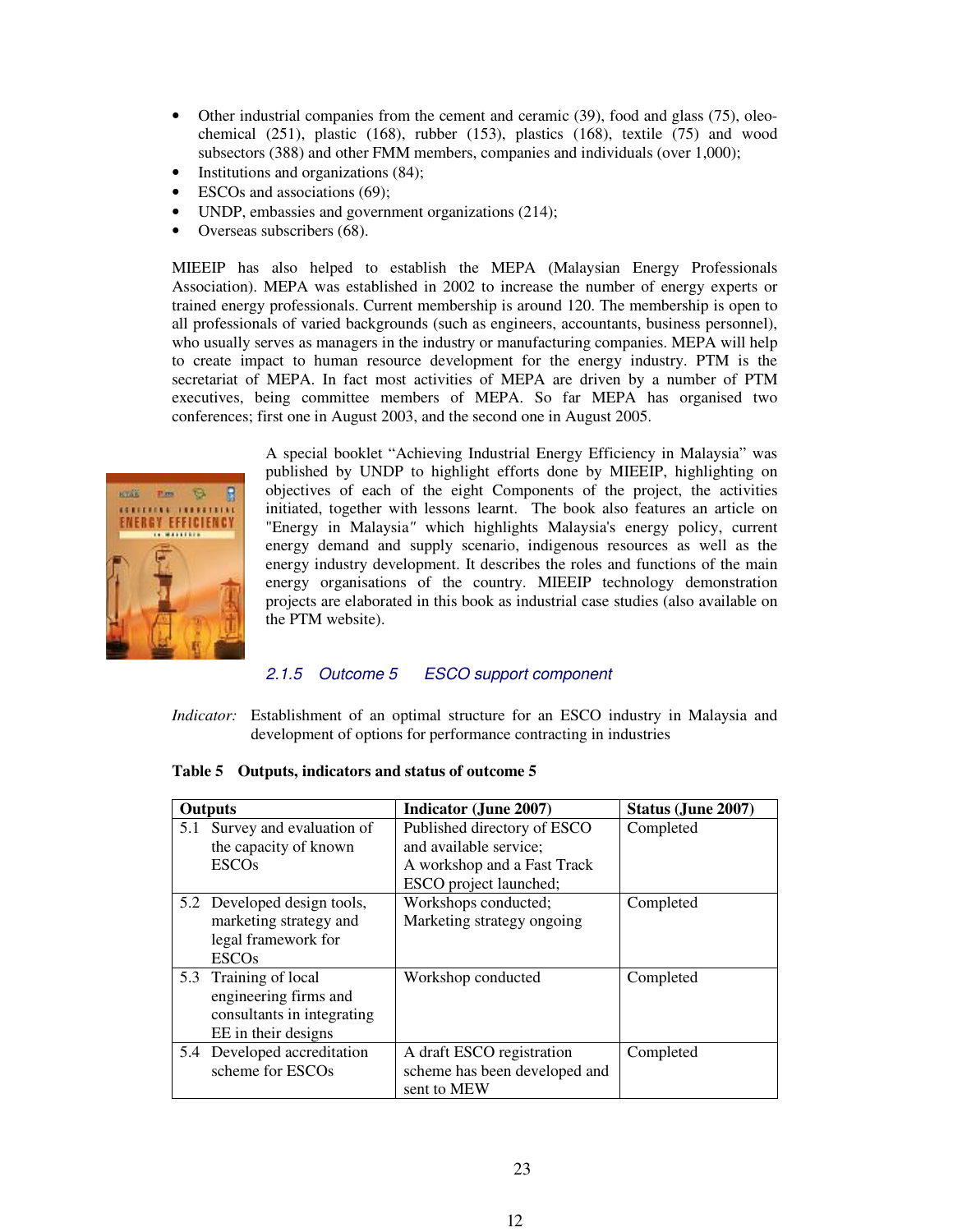### Baseline

Before MIEEIP project initiation, some consultancy or equipment suppliers provided some energy efficiency advisory services, but not in a way corresponding to the ESCO and energy performance contracting concept. In other words, there was no established ESCO industry.

#### Activities and achievements

| 2000 | First survey of Malaysian ESCOs in March 2000                                                                                                                                          |
|------|----------------------------------------------------------------------------------------------------------------------------------------------------------------------------------------|
| 2001 | 'ESCO Business Development' workshop in February 2001                                                                                                                                  |
|      | "ESCO Comprehensive Development" workshop in June 2001                                                                                                                                 |
|      | Fact finding mission to USA in June 2001<br>$\bullet$                                                                                                                                  |
|      | Workshop on "Energy Performance Contract (EPC)" in September 2001                                                                                                                      |
|      | ESCO Directory slotted in the 5 <sup>th</sup> MIEEIP Newsletter in September 2001                                                                                                      |
| 2002 | National ESCO Workshop in collaboration with Component 8 in February 2002<br>٠                                                                                                         |
|      | (promotion of ESCO concept to the financial institutions through Financial<br><b>Institutions Forum)</b>                                                                               |
|      | • ESCO concept promoted to insurance industries in an effort to mitigate ESCO                                                                                                          |
|      | project risks                                                                                                                                                                          |
|      | • ESCO Directory slotted in the 9 <sup>th</sup> MIEEIP Newsletter in September 2002                                                                                                    |
|      | Review of ESCOs and EE activities in USA and Canada 2002                                                                                                                               |
|      | Workshop for Model of ESCO Business Plan and Strategy on 25-11-2002<br>٠                                                                                                               |
|      | • Individual consultancy for 7 ESCOs in their respective business plans in                                                                                                             |
|      | December 2002                                                                                                                                                                          |
| 2003 | • Review of ESCOs and EE activities in the Republic of Korea and Denmark in<br>May 2003                                                                                                |
|      | • Second survey of Malaysian ESCOs in 2003                                                                                                                                             |
|      | Launched the 1 <sup>st</sup> Malaysian ESCO directory for dissemination to 1000 recipients                                                                                             |
|      | • Disseminated and provided information on the availability of EE incentives<br>"Industrial Energy Performance Contract (EPC)" workshop in collaboration                               |
|      | with Component 4 in March 2003<br>• "Energy Engineering and Business Tools" workshop in March 2003                                                                                     |
|      | • Sponsorship of MAESCO booth at the SMIDEC Exhibition in May 2003                                                                                                                     |
|      | • "Energy Engineering Tools" and "Business and Financial Planning" workshops<br>conducted in June 2003                                                                                 |
| 2004 | • Compiling feedback from selected ESCOs, monitor and valuate the activities of                                                                                                        |
|      | selected ESCOs in the Demonstration Component                                                                                                                                          |
|      | • Wrap up session for ESCOs in April '04                                                                                                                                               |
| 2005 | • Sponsored ESCOs to attend the $1St$ Asia ESCO Conference in Bangkok, October<br>$20 - 21, 2005$                                                                                      |
| 2006 | • 8 ESCO companies were contracted by MIEEIP to audit companies (Penfabric<br>Sdn Bhd; Viscount Plastics (M) Sdn Bhd, Prym Newey (M) Sdn Bhd and<br>Formosa Prosonic Holdings Sdn Bhd) |
|      | • Launched the Heveaboard Mensilin ESCO Concept Demonstration Project on 7<br>April 2006                                                                                               |
| 2007 | • Review of the Master Energy Service Agreement                                                                                                                                        |

# General observations and comments

Most industries, while being convinced of the benefits of energy efficiency measures, have been hesitant to provide capital investment for such efforts. In an energy performance contracting (EPS) scheme, it is the task of the 'energy service company' (ESCO) to perform an energy audit and to propose energy-saving options and measures; the ESCO will then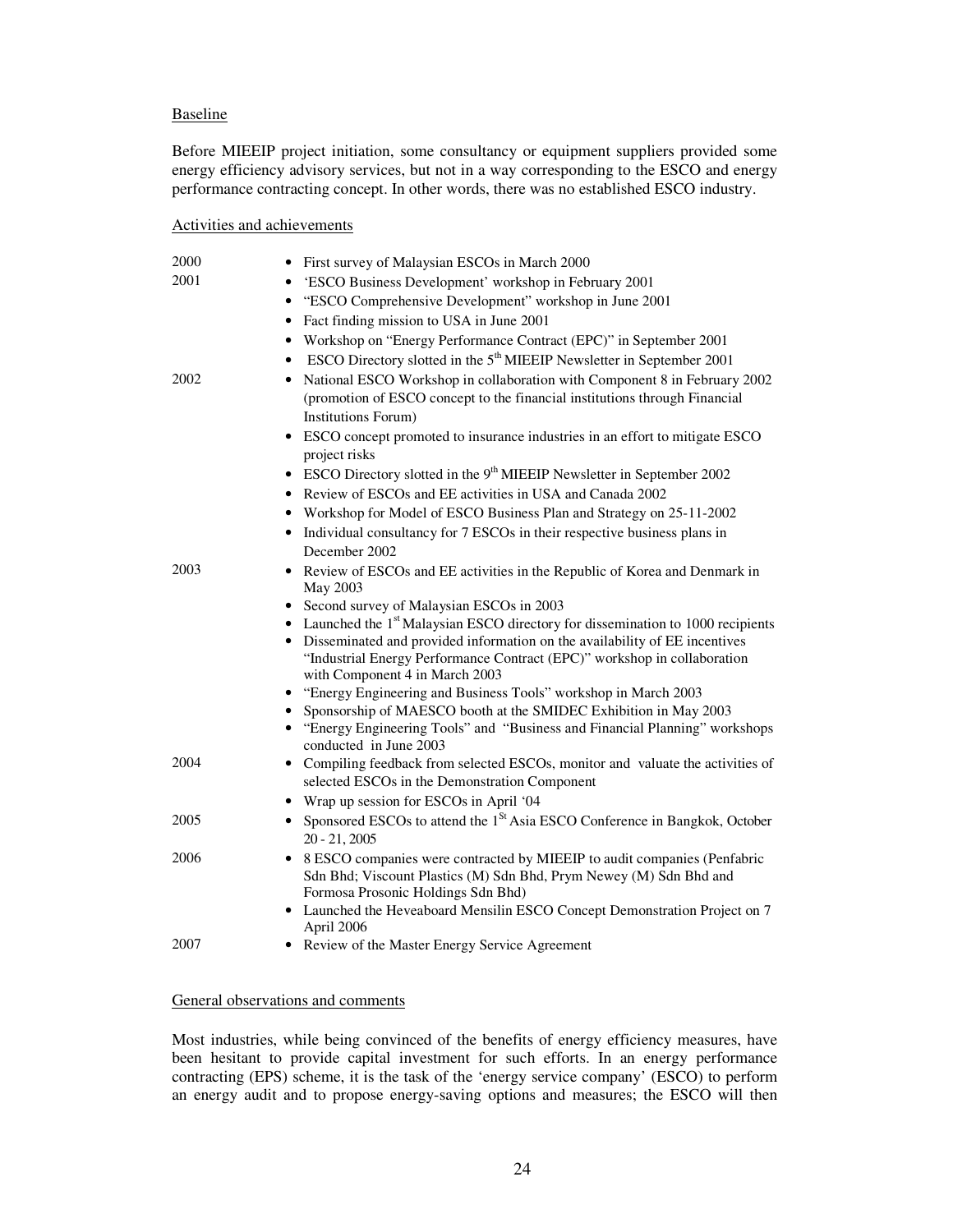make the investment (on a loan arrangement with a financial institution. During project implementation, the ESCO will be adequately paid for its services from the energy saved and the ESCO will make monthly repayments to the bank.

MIEEIP has developed the tools for ESCO development and capacity building. The Master Energy Services Agreement (MESA) was drawn up by the MIEEIP Team at PTM as a sample document to assist energy service companies and industries in the implementation of energy efficiency activities by setting out the relevant procedures and obligations of both parties. In Malaysia, while most ESCOs are capable of conducting energy audits, currently only a few of them are ready to move further from energy audits to energy performance contracting. The MESA can become a useful reference for ESCOs to equip themselves with the capability and skill to be engage in energy performance contracting.



 It is difficult the judge the final quality; so far MESA has only been used and tested once, signed between Heaveaboard Bhd as the host site and Mensilin as the ESCO. The MESA has since been reviewed after identifying some weaknesses in its original version of the MESA. Apparently, one issue that MESA does not adequately address, for example, are details in project implementation.

In spite of the ESCO Component in MIEEIP, the ESCO industry in Malaysia has not developed well. The following are current attributes of the ESCO industry in Malaysia:

- Many ESCOs have a "poor image", aggravated by the fact that also equipment suppliers identify themselves as ESCOs (as a means to market the equipment they sell);
- The fact that only 1 out of 4 projects earmarked for ESCO execution had been carried out has failed to impress the industrial community of the ESCOs' professional capability;
- While ESCOs are capable of undertaking energy audits (consultancy), they seem less interested in taking up the challenge of performance contracting, supposedly because of the absence of Government regulations on energy efficiency (Energy Management Regulations have been proposed, but approval is still pending) and finance mechanisms (e.g., soft loans)
- Many companies are still hesitant to pursue energy savings, because the current fuel cost does not reflect the real energy production cost.
- Most companies are financially capable to carry out EE projects. If interested, they would prefer to do the EE project on their own rather than do it with an ESCO and share the energy savings with the ESCO.

A directory of Malaysian ESCOs was published in 2003, which also included various materials on energy efficiency promotion and services that ESCOs can provide. The directory was distributed to some 1,000 recipients. The directory lists out only 28 ESCOs. These are the more established ones in the country. Their services and specialisation cover energy audits, energy management, energy efficiency training, energy efficiency retrofittings, energy performance contracting, and renewable energy solutions. To date the list has been updated, with most of them voluntarily registered with PTM. If accepted by MEWC and implemented, the scheme will help to bolster up the professional image and credibility of the ESCOs.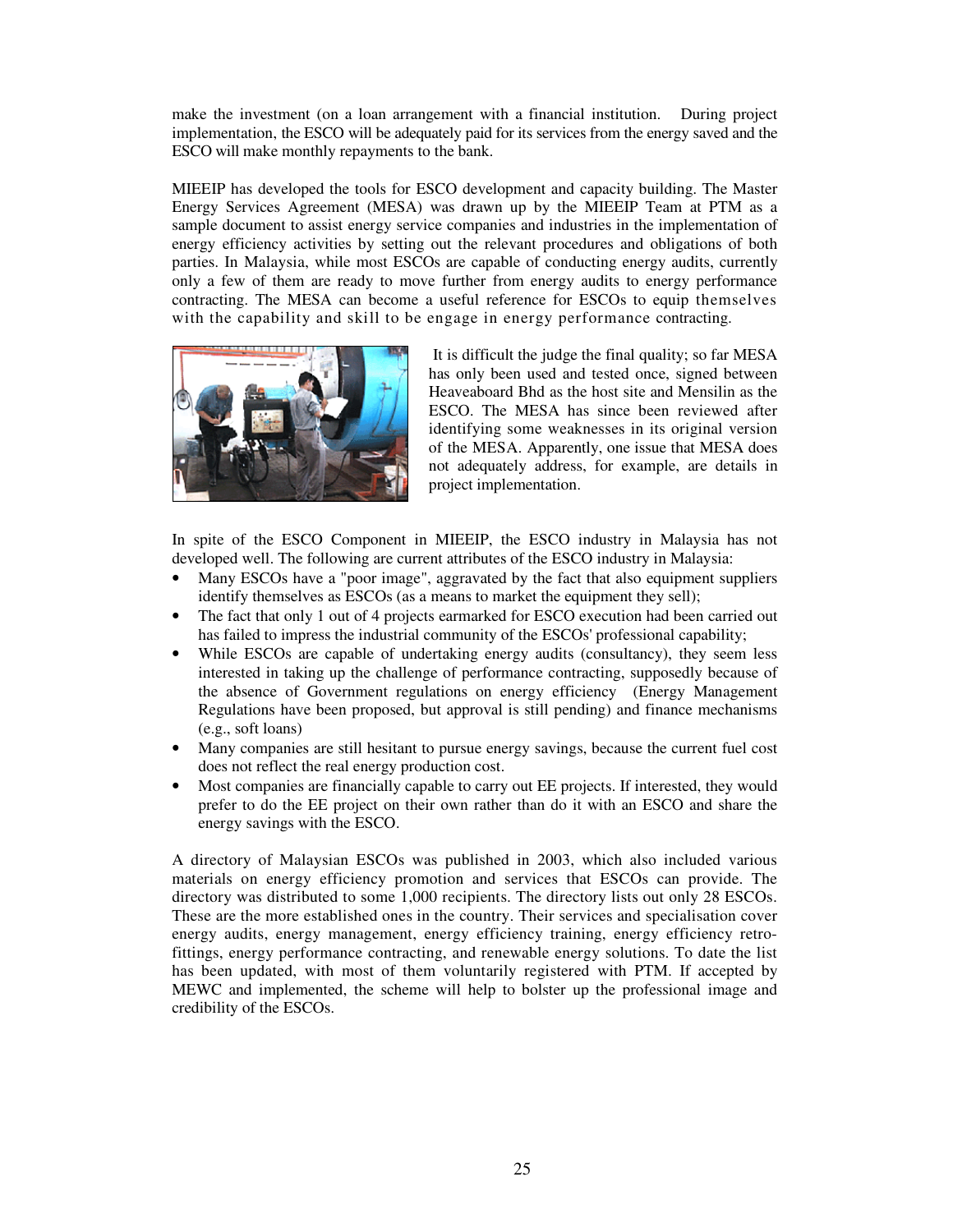# 2.1.6 Outcome 6 Energy technology demonstration programme

*Indicator:* Successful demonstration of the applicability and feasibility of proven energy efficiency technologies

# Baseline

No real demonstration activities on EE technology has been developed and carried out.

| <b>Outputs</b>             | <b>Indicator (June 2007)</b>      | Status (June 2007) |
|----------------------------|-----------------------------------|--------------------|
| 6.1 Demonstration projects | 7 projects designed, out of which | Ongoing            |
| designed, developed        | 6 funded and hardware procured,   |                    |
|                            | 5 being commissioned and 4        |                    |
|                            | under implementation              |                    |
| 6.2 Dissemination of       | Completed and being further       | Completed          |
| information on             | promoted by PTM (incorporated     |                    |
| application and benefits   | in seminars conducted under       |                    |
| on EE technology           | Outcome 4, in collaboration with  |                    |
|                            | FMM)                              |                    |
| 6.3<br>Demo programme      | Report                            | Completed          |
| evaluation                 |                                   |                    |

# **Table 6 Outputs, indicators and status of outcome 6**

# Activities and achievements

| 2002 | One $(1)$ pre-feasibility study for one $(1)$ fast track approach demonstration<br>project i.e. "Replacement of oil fired heating system to wood fired heating<br>system" project where the ESCO is Mensilin and the host site is Heveaboard.<br>Industrial sector is wood. |
|------|-----------------------------------------------------------------------------------------------------------------------------------------------------------------------------------------------------------------------------------------------------------------------------|
|      | • Investment grade audit for fast track approach demonstration project between<br>Mensilin (ESCO) and Heveaboard (Host)                                                                                                                                                     |
| 2004 | Three pre-feasibility studies for 3 demonstration projects under the normal<br>approach i.e. (1) J.G. Containers, sector: glass, (2) Johnson-Suisse, sector:<br>Ceramics, (3) FELDA Vegetable Oil, sector: food                                                             |
|      | Investment grade audit for JG Containers under normal approach demonstration<br>$\bullet$<br>project; completed investment grade audit for glass, ceramics and food                                                                                                         |
| 2005 | Signing agreements for Pulp and Paper, Rubber and Iron and Steel Sector;<br>$\bullet$<br>• Pre-feasibility study and Investment Grade Audit for Pulp and Paper, Rubber,                                                                                                     |
|      | Iron and Steel Sectors.                                                                                                                                                                                                                                                     |
|      | Installation<br>of Fast Track project (Mensilin and Heveaboard)<br>$\bullet$                                                                                                                                                                                                |
|      | Installation and commissioning for food and ceramic project<br>٠                                                                                                                                                                                                            |
| 2006 | Installation and commissioning for glass sector. Completed the installation and<br>٠<br>commissioning for pulp and paper sector.                                                                                                                                            |
|      | • Pre-feasibility study for cement sector. Host site reluctant to proceed.                                                                                                                                                                                                  |
|      | Pre-feasibility study for wood sector (Visdamax); host site reluctant.<br>$\bullet$                                                                                                                                                                                         |
|      | Pre-feasibility study for Dog Hwa (Wood); host site reluctant to proceed<br>$\bullet$<br>(agreement clause)                                                                                                                                                                 |
|      | • Pre-feasibility study for textile sector (Hytex); MoA signed.                                                                                                                                                                                                             |
|      | Other potential host site approached but did not proceed - Seng Choon Plywood<br>٠                                                                                                                                                                                          |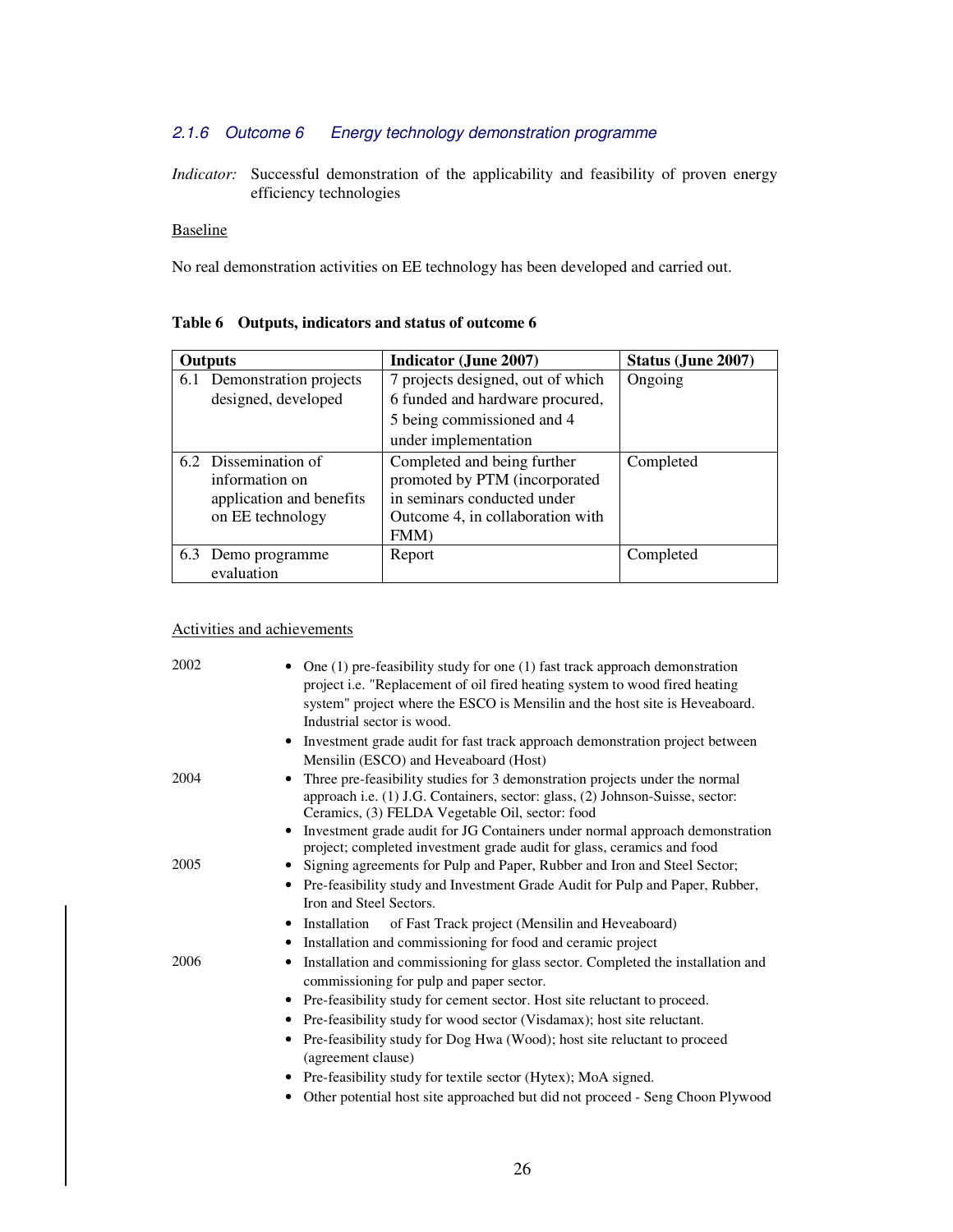(Wood) - Mieco Chip Board (Wood)

- Completed the monitoring and verification report for ceramics and food;
- ETDP information disseminated through workshops C4 FMM road shows (C4 – FMM Road shows)

### General observations and comments

The component focused on implementing measures which can be easily replicated and will act as the showcase for the industries concerned. By demonstrating actual applications, it is possible to show that substantial benefits can accrue and need not be costly. The major activities in this component involving feasibility studies, the engineering design, installation, operation, monitoring and evaluation. As at Dec 2007, it has successfully completed (installing and commissioning) 7 projects in various sub sector of the industry. Two types of demonstration were formulated

- Fast Track Approach (or ESCO approach) and
- Normal Approach (or direct implementation by PTM and the host companies).

The Fast Track Approach requires an ESCO, by means of a MESA, to implement the EE project based on performance contracting. As stated in the findings in the Component 5, even after various capacity building activities developed by MIEEIP, ESCO in Malaysia has not developed well and finding a true workable ESCO is not an easy task which resulting only one ESCO approach demonstration project was being implemented. With industries craving for more demonstration projects, this led PTM to pursue the normal Approach aggressively and search for companies whom able to host such technology demonstration in their premises. The successful rate for type ii (Normal Approach) demonstration projects has been higher than in the ESCO approach. Successful host companies and ESCO were entitled for financing packages developed by Component 8 and the reader is referred to the part 'observations and comments' of section 2.1.8 of this report.

# 2.1.7 Outcome 7 Local EE equipment manufacturing support programme

*Indicator:* Improvement in the design and manufacturing of energy efficient industrial equipment by local manufacturers

| Outputs |                                                                                                                            | <b>Indicator (June 2007)</b>                                                                                                                                                                                                            | <b>Status (June</b><br>2007) |
|---------|----------------------------------------------------------------------------------------------------------------------------|-----------------------------------------------------------------------------------------------------------------------------------------------------------------------------------------------------------------------------------------|------------------------------|
| 7.1     | Improvement the design<br>and manufacturing                                                                                | Assessment done of local equipment<br>manufacturing capabilities;<br>Evaluations of performance of locally<br>produced equipment and analysis of<br>potential improvements                                                              | Completed                    |
|         | 7.2 Training<br>local industrial<br>equipment<br>manufacturers on high<br>efficiency design and<br>production technologies | Local manufacturers trained in<br>workshop; Three local manufacturers<br>have been offered assistance. Of these<br>two have completed the installation and<br>disseminated the results of their<br>respective project through seminars. | Completed                    |
|         | 7.3 Evaluation of the<br>programme                                                                                         | Ongoing                                                                                                                                                                                                                                 | Ongoing                      |

|  | Table 7 Outputs, indicators and status of outcome 7 |  |
|--|-----------------------------------------------------|--|
|  |                                                     |  |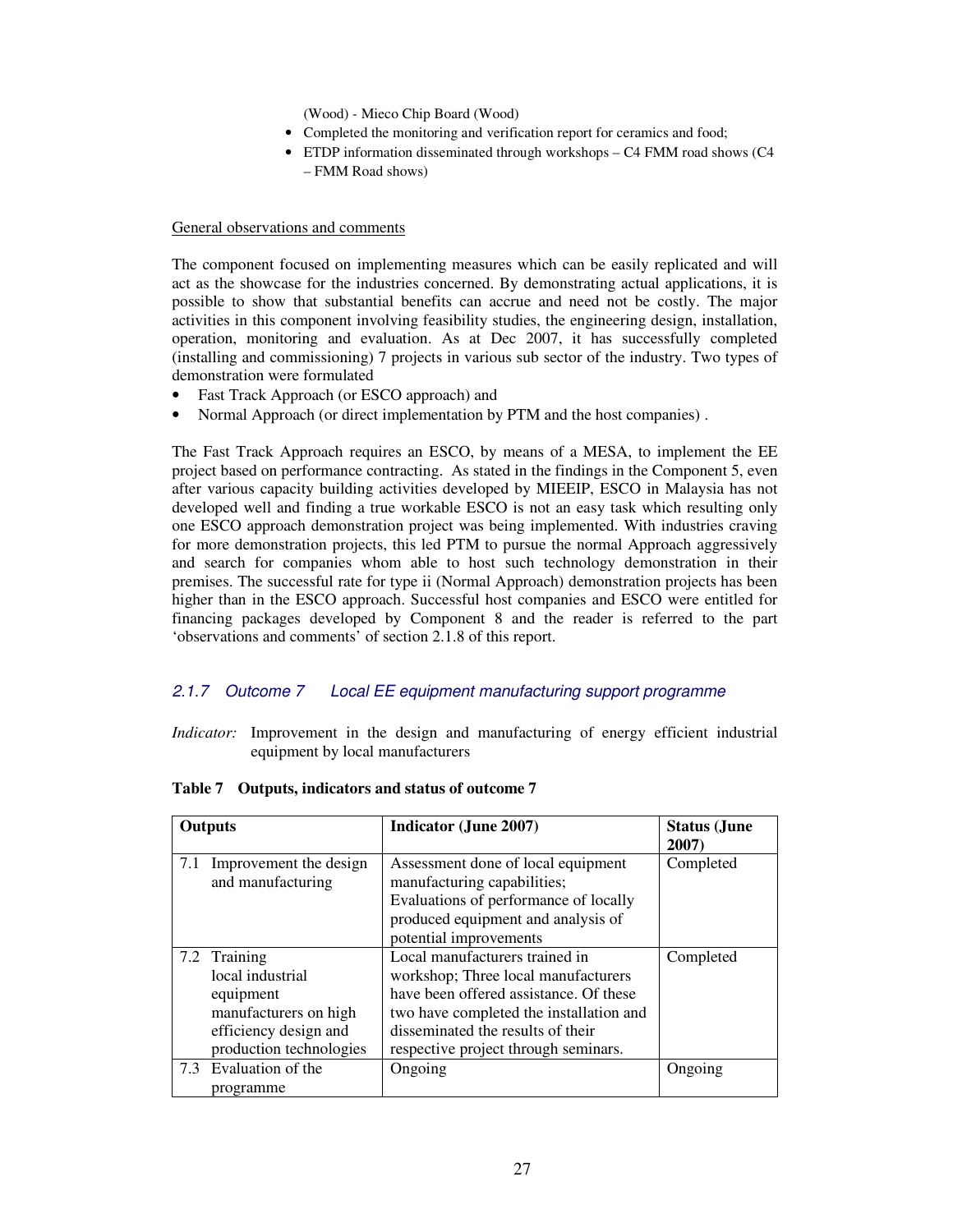# Baseline

No substantial improvement in the design and manufacturing of energy efficient industrial equipment by local manufacturers

# Activities and achievements

| 2002      | • Conducted a market survey to verify the situation of the market for energy                                                                            |
|-----------|---------------------------------------------------------------------------------------------------------------------------------------------------------|
|           | efficient equipment in Malaysia                                                                                                                         |
| 2003      | Successfully set up and establish the standard of analysis to assess the capability<br>of the manufacturing processes of local equipment manufacturers. |
|           | Prepared the preliminary evaluation report of typical performance of selected                                                                           |
|           | locally produced equipment.                                                                                                                             |
|           | • Prepared detailed evaluation report of typical performance of selected locally                                                                        |
|           | produced equipment.                                                                                                                                     |
|           | • 'Business and Financial Planning'' workshop with the assistance of C5.<br>• Successfully obtained the approval from the Tender Evaluation Committee   |
|           | (TEC) on possible "Energy Efficiency and Manufacturing Improvement<br>Demonstration Projects"                                                           |
| 2004-2005 | Market survey to verify the market situation for EE equipment in Malaysia<br>$\bullet$                                                                  |
|           |                                                                                                                                                         |
|           | Setup and establishment of the standard of analysis to assess the capability of<br>$\bullet$                                                            |
|           | the manufacturing processes of local equipment manufacturers;                                                                                           |
|           | Identification and selection of four energy efficiency & manufacturing<br>$\bullet$                                                                     |
|           | improvement demonstration projects for different locally produced equipment;                                                                            |
|           | Agreement for the pump manufacturer Chun Khong Engineering Sdn Bhd                                                                                      |
|           | • Agreement for the fan & blower manufacturer Massive Fan Sdn. Bhd                                                                                      |
|           | • Preliminary "Evaluation Report of Typical Performance of                                                                                              |
|           | Selected Locally Produced Equipment"                                                                                                                    |
|           | • Detailed Evaluation Report of Typical Performance of Selected Locally                                                                                 |
|           | Produced Equipment (Phase 1 & Phase 2).                                                                                                                 |
|           | • Business and Financial Planning Workshop                                                                                                              |
|           | • Boiler Best Practice Workshop                                                                                                                         |
|           | Approval from Technical Evaluation Committee (TEC) on possible energy                                                                                   |
|           | efficiency & manufacturing improvement demonstration projects                                                                                           |
|           | • Review, comment and verification procedure by international consultant for the                                                                        |
|           | and tender specifications preparation; for:                                                                                                             |
|           | Pump manufacturer Chun Khong Engineering Sdn Bhd<br>$\circ$                                                                                             |
|           | Fan and blower manufacturer Massive Fan Sdn Bhd<br>$\circ$                                                                                              |
|           | Completed the Factory Test Acceptance (FTA) for:<br>٠                                                                                                   |
|           | Fan & Blower Manufacturer - Massive Fan Industries Sdn. Bhd.<br>$\circ$                                                                                 |
|           | Pump Manufacturer - Chun Khong Engineering Trade Sdn. Bhd.<br>$\circ$                                                                                   |
|           | Motor Rewinder - Rotary Technical Services Sdn. Bhd.<br>$\circ$                                                                                         |
|           | Business plan preparation, legal documentation and loan approval by MIDF                                                                                |
|           | (Fund Manager of MIEEIP Project) for:                                                                                                                   |
|           | o Pump Manufacturer – Chun Khong Engineering Sdn. Bhd                                                                                                   |
|           | Fan & Blower Manufacturer Massive Fan Sdn. Bhd.                                                                                                         |
| 2006      |                                                                                                                                                         |
|           | MoA for the Motor Rewinder - Rotary Technical Services Sdn Bhd<br>٠                                                                                     |
|           | MoA for the Kiln Dryer Manufacturer - Visdamax (M) Sdn. Bhd.<br>٠                                                                                       |
|           | Tender specifications preparation and tender evaluation for:<br>٠                                                                                       |
|           | Motor Rewinder Rotary Technical Services Sdn. Bhd.<br>$\circ$                                                                                           |
|           | Visdamax (M) Sdn. Bhd.<br>$\circ$                                                                                                                       |
|           | Delivery, installation, commissioning and training of the demonstration project<br>٠                                                                    |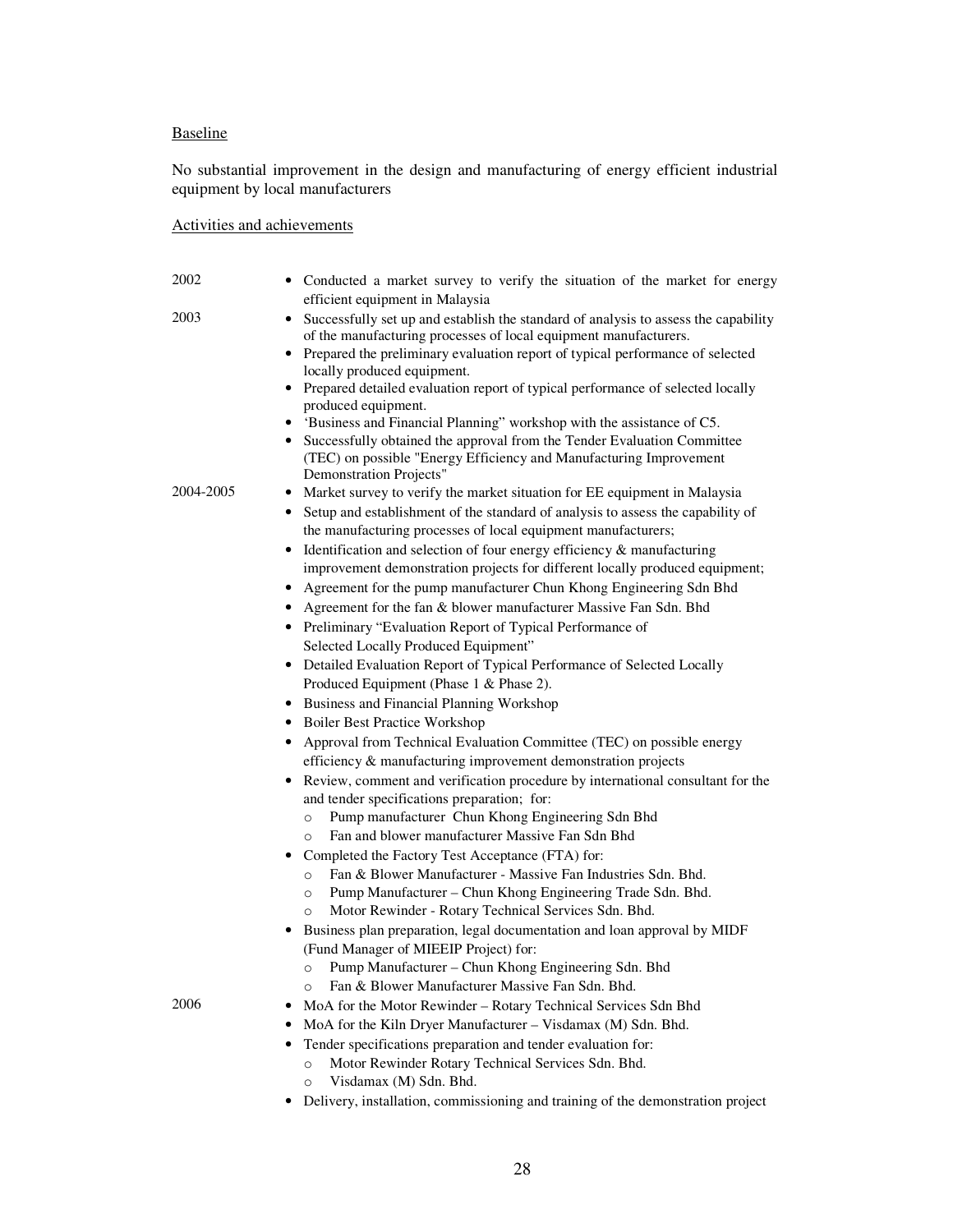for:

- o Pump manufacturer Chun Khong Engineering Trade Sdn Bhd
- o Fan & Blower manufacturer Massive Fan Industries Sdn. Bhd.
- Completed "Pump Best Practice" workshop
- Completed the Business plan preparation, legal documentations and loan approval by MIDF for
	- o Motor Rewinder Rotary Technical Services Sdn. Bhd.
	- o Kiln Dryer Manufacturer Visdamax (M) Sdn. Bhd

#### General observations and comments

This component has mainly focused on industrial equipment, such as boilers, pumps, fans & blowers and motor re-winding. Two strategic documents "How to Encourage Local Manufacturers to Produce High Energy-Efficient Equipment", one for pumps and one for fans and blowers, aim at laying out a pathway for Malaysian manufacturers of this equipment to produce high-efficiency products with competitive prices so that they are able to find a place in the highly competitive globalised market.

The main pump market in Malaysia is for water supply and the local water pump market is dominated by low-price, lower-quality pumps imported from China. As a result overall quality of the imported and purchased pumps is compromised in terms of their energy consumption per work capacity characteristics. The Malaysian pump market is estimated at RM 450 million annually. Imported pumps dominate about 85% of this market, valued approximately at RM 380 million. The local manufacturers enjoy only a 15 percent share of the market, valued at a total of RM 70 million. Currently, the survey indicated that there are no more than 5 local pump manufacturers. There are two approaches of improving pump efficiency, and these are:

- Manufacturing pumps of higher efficiency at competitive prices;
- Ensuring pumps are operated at optimum conditions.

-8

Similarly, the most of the fans and blowers used in industries are of 'average' standard and quality. There is therefore high potential for local manufacturers to produce high quality and energy-efficient fans and blowers in this country, both for local and international markets. The potential for designing and manufacturing of these products lie in blade designing (which includes choice of materials, housing design, motor efficiency and variable speed drives).

Fans and blowers use motors to drive them. In one survey made by the Energy Commission in 2005, 70 percent of the electricity used in industries is by electric motors alone, of which only two percent of them are High-Efficiency Motors (HEMs). In Malaysia (and other developing countries, for that matter) motor-rewinding is an industry of itself, and many people earn their living by doing motor-rewinding as a business<sup>8</sup>. There is therefore high potential for energy savings at the national level if the country moves towards encouraging more widespread use of HEMs, and the Government taking particular strategies to block or reduce to a minimum the import of cheap and low-quality electricity motors (that mostly come from China).

In reality, motor-rewinding cannot make the repaired motor more energy-efficient that it originally was, as a matter of fact, it is the opposite. No rewinding activity can be as efficient as the original winding, hence making the rewired motor slightly less efficient that it originally was. However, improved motor rewinding techniques have shown that rewinding of burnt-out motors can also restore closer to the original efficiency level or achieve longer operating hours as compared to standard motor rewinding methods.Given the importance of the sector, it makes sense to support any activity in motor re-winding to reduce the loss of energy efficiency, for example, from 1 percent loss to 0.5 percent loss.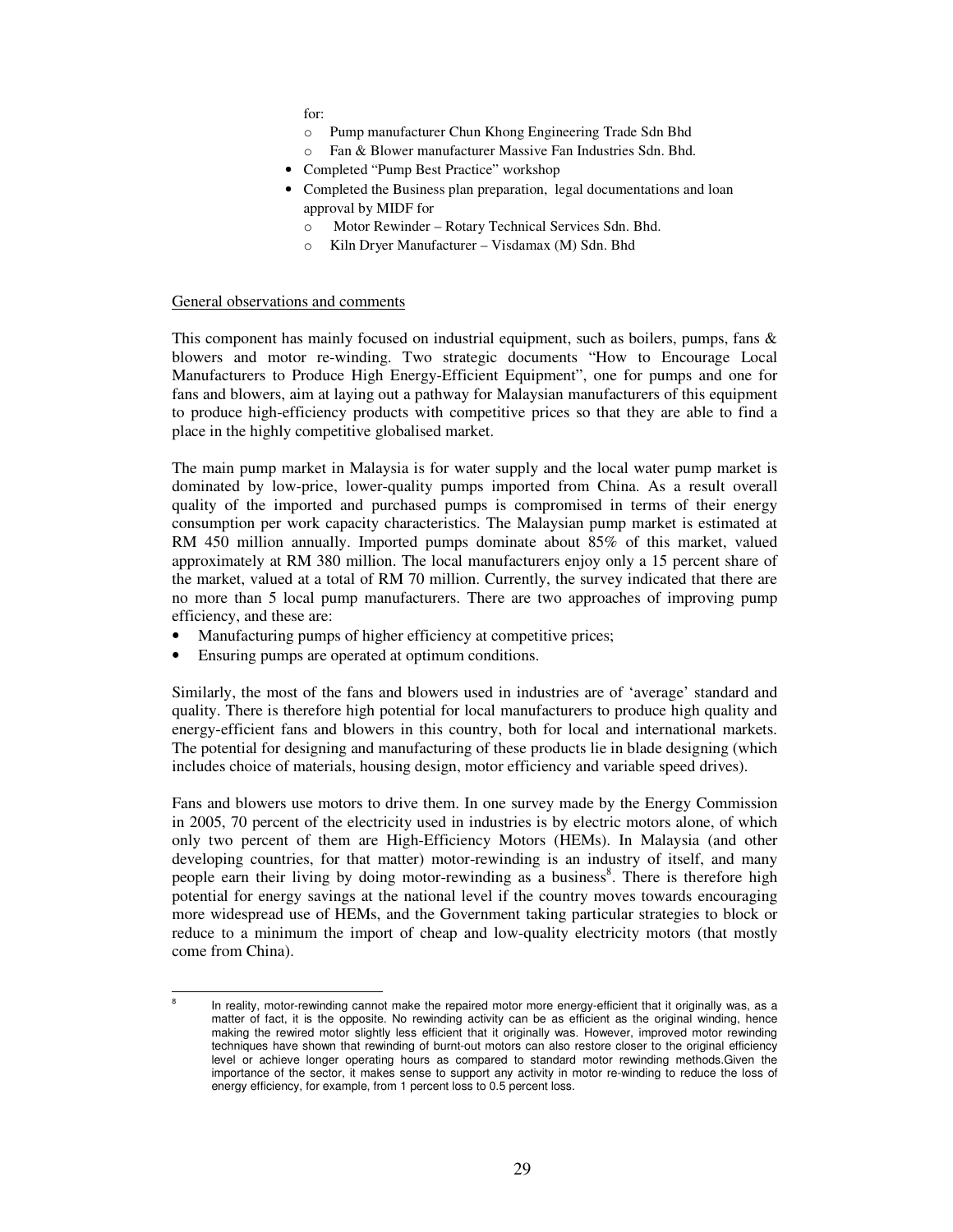At the beginning of MIEEIP, it was reportedly not easy to find local equipment manufacturers willing to participate. There are few of such manufacturers. MIEEIP managed to secure only three equipment manufacturers (Chun Khong Engineering Sdn Bhd, Massive Fan Industries Sdn Bhd and SSC (M) Sdn Bhd, for pumps, fans & blowers, motor rewinding, respectively) had benefited in improving their equipment efficiency and productivity.

# 2.1.8 Outcome 8 Financial institutions Support component

*Indicator:* Established financing arrangements for provision of loans to eligible companies and equipment manufacturers who can host energy efficient technology demo projects and produce energy-efficient industrial equipment.

### Baseline

Until the MIEEIP project lending facility, no such lending schemes for energy efficiency were available in governmental or commercial financial institutions.

General observations and comments

This part describes the Technology Demonstration and Local equipment Support programmes (Component 6 and 7), financially supported under Component 8 (EEPLS)) with the overall objective of showcasing the applicability as well as the technical and economic feasibility of advanced energy efficient technologies in the Malaysian industries and the capability of the local manufacturers in producing such equipment.

| <b>Outputs</b>            | <b>Indicator (June 2007)</b>   | Status (June 2007) |  |  |
|---------------------------|--------------------------------|--------------------|--|--|
| Set up financing<br>8.1   | Instituted project lending     | Ongoing            |  |  |
| arrangements              | schemes with MIDF;             |                    |  |  |
|                           | Selection of companies for     |                    |  |  |
|                           | demonstration project          |                    |  |  |
|                           | components and local           |                    |  |  |
|                           | manufacturers support program; |                    |  |  |
|                           | Loan scheme being implemented  |                    |  |  |
|                           | and monitored. Three companies |                    |  |  |
|                           | have started paying back the   |                    |  |  |
|                           | amortization of their loans    |                    |  |  |
| 8.2 Monitoring of loan    | Loan scheme being implemented  | Ongoing            |  |  |
| scheme                    | and monitored. Three companies |                    |  |  |
|                           | have started paying back the   |                    |  |  |
|                           | amortization of their loans    |                    |  |  |
| Sustainable energy<br>7.3 | Proposal paper on EE revolving | Ongoing            |  |  |
| support programme         | fund sent to MEWC              |                    |  |  |

### **Table 8 Outputs, indicators and status of outcome 8**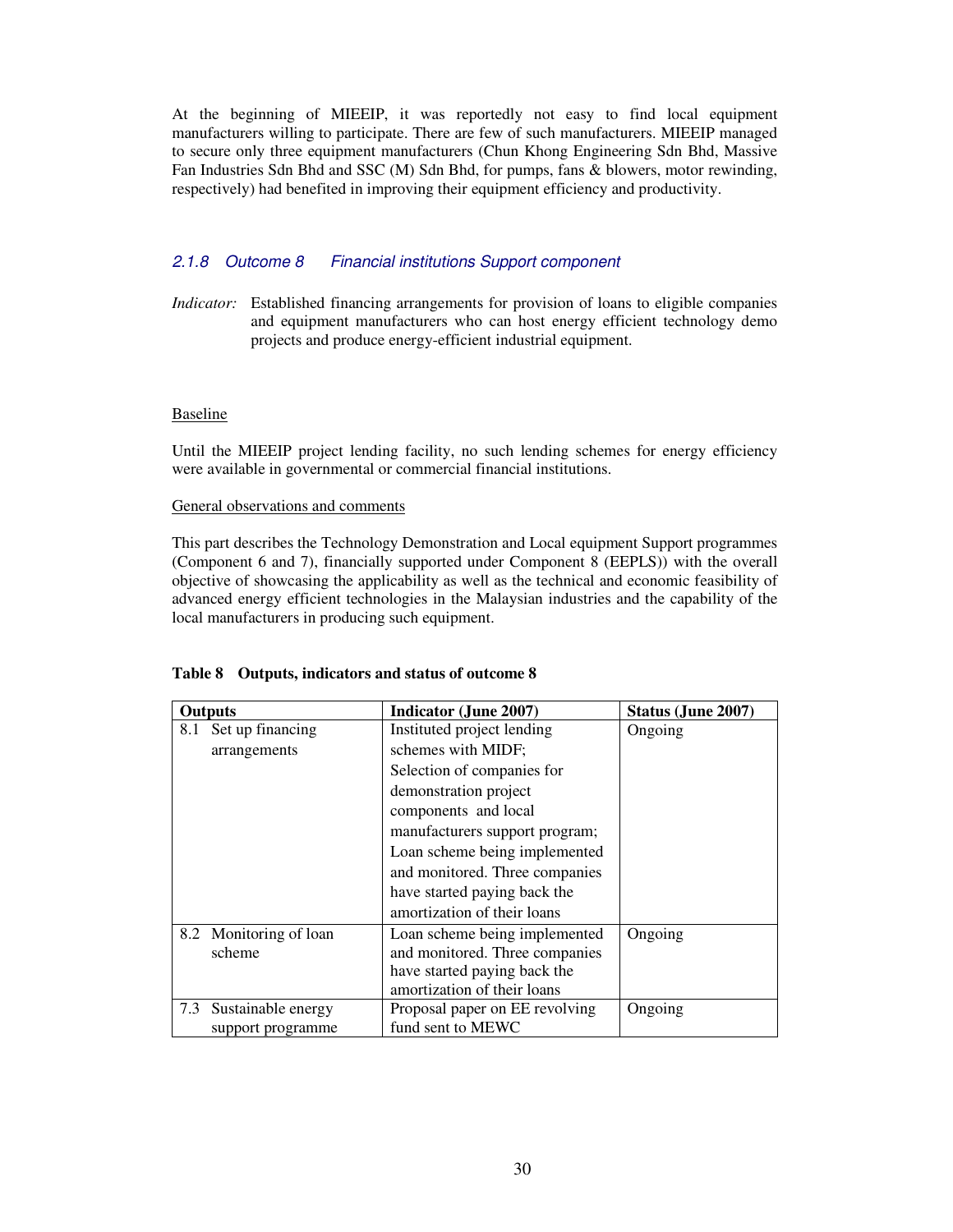# **Table 9 Overview of case studies presented and companies supported by MIEEIP in implementing or manufacturing EE**

| <b>Case study</b><br>(Component 4)                                                                  | Company                        | <b>Lending scheme and</b><br>payment (P) and<br>interest subsidy (I)<br>(Component 8) | <b>Disbursements</b><br><b>Interest subsidy</b><br>O: outstanding | Annual (A) and<br>accumulated (C)<br>repayments at 31-10-07 |
|-----------------------------------------------------------------------------------------------------|--------------------------------|---------------------------------------------------------------------------------------|-------------------------------------------------------------------|-------------------------------------------------------------|
|                                                                                                     |                                | Scheme 1 (Comp. 6)<br>(Fast-track; ESCOs)                                             |                                                                   |                                                             |
| HeveaBoard-<br>Mensilin<br>(particleboard;<br>Gemas, Negeri<br>Sembilan)                            | Mensilin<br>Holdings<br>(ESCO) | P: 2 million                                                                          | D: 2 million                                                      | A: 36,833 (60 months)<br>C: 552,441                         |
|                                                                                                     |                                | Scheme 2 (Comp. 6)<br>(Normal approach)                                               |                                                                   |                                                             |
| <b>JG</b> Containers<br>(glass containers;<br>Kiang, Selangor)                                      | JG<br>Containers               | $P: 2$ million<br>I: 300,000                                                          | $D: 2$ million<br>I: 78,0565 and<br>O: 221,944                    | A: 33,333 (60 months)<br>C: 300,000                         |
|                                                                                                     | Johnson<br>Suisse              | P: 2 million<br>I: 300,000                                                            | D: 2 million<br>I: 135,522 and<br>O: 164,478                      | A: 33,333 (60 months)<br>C: 566, 667                        |
|                                                                                                     | Felda<br>Vegetable             | Did not apply for loan                                                                |                                                                   |                                                             |
|                                                                                                     | Apollo<br>Rubber               | P: 1,400,000<br>I: 210,000                                                            | D: 241,191 and<br>O: 1,158,809<br>I: 3,852 and<br>O: 206,148      |                                                             |
|                                                                                                     | Pascorp<br>Paper               | P: 1,300,000<br>I: 195,000                                                            | O: 1,300,000<br>I: 195,000                                        |                                                             |
| Malayawata Steel                                                                                    | Malayawata<br>Steel            | Loan is under<br>negotiation<br>Scheme $3$ (Comp. 7)                                  |                                                                   |                                                             |
|                                                                                                     |                                | (Local equip. manuf.)                                                                 |                                                                   |                                                             |
|                                                                                                     | Chun Kong                      | P: 500,000<br>I: $62,500$                                                             | D: 500,000<br>I: $24,219$ and O:<br>38,281                        | A: 10,417 (48 months)<br>C: 125,000                         |
|                                                                                                     | Massive Fan                    | P: 500,000<br>I: $62,500$                                                             | D: 500,000<br>I: $18,855$                                         | A: 10,417 (48 months)<br>C: 72,917                          |
|                                                                                                     | Rotary Tech,<br><b>SSC</b>     | P: 420,000<br>I: $52,500$                                                             | D: 420,000<br>O/I: 52,500                                         |                                                             |
|                                                                                                     |                                | Other                                                                                 |                                                                   |                                                             |
| Cargill Palm Oil<br>Products<br>(Kuantan, Pahang)<br>Pan-Century<br>Edible Oils<br>(palm oil, Pasir |                                |                                                                                       |                                                                   |                                                             |
| Gudang, Johore)<br>Jayakuik<br>(particleboard;<br>Kiang, Selangor)                                  |                                |                                                                                       |                                                                   |                                                             |

*Note:* all amounts are in Malaysian Ringgit (MR)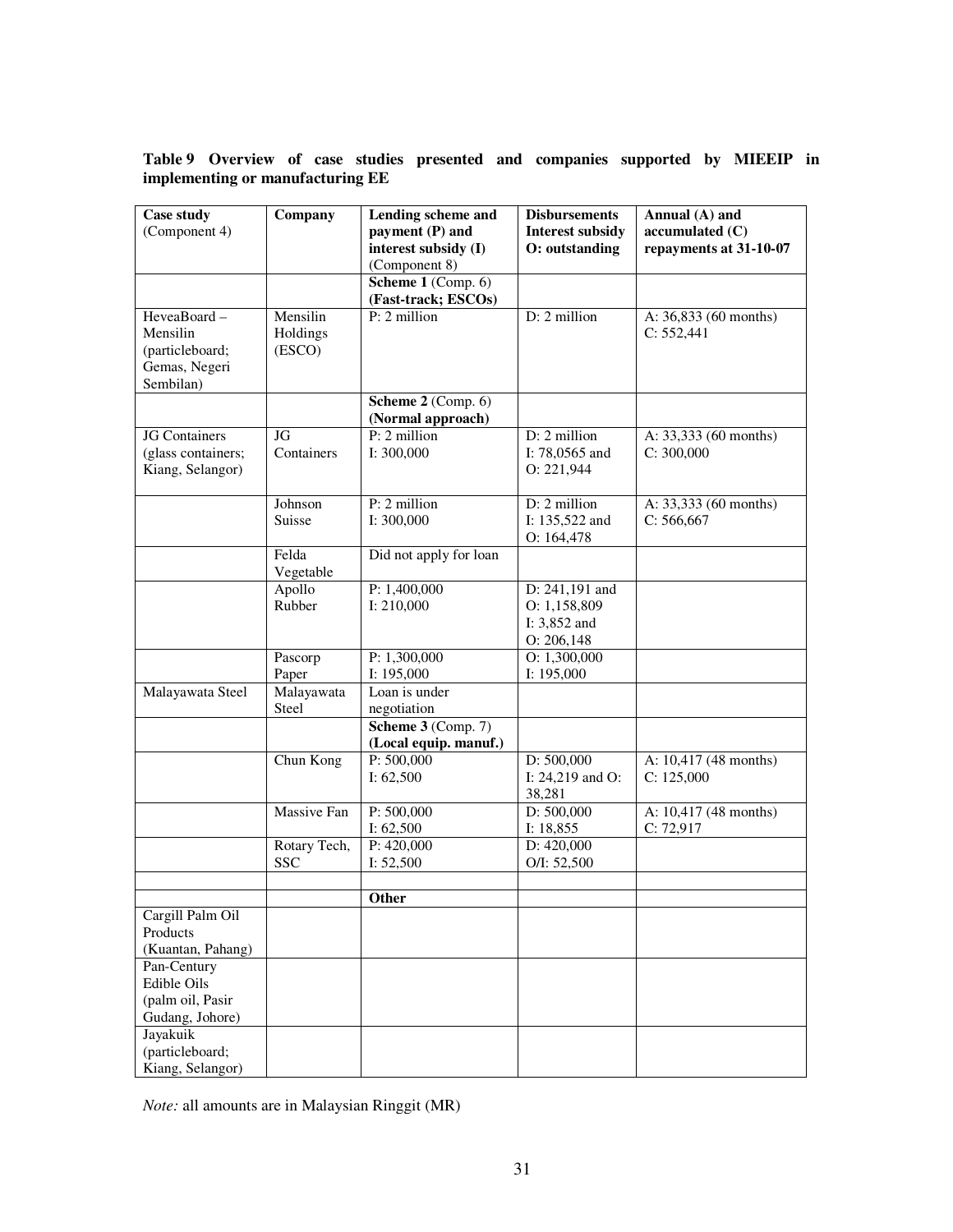The project's Energy Efficiency Lending Schemes (EEPLS) are as follows (see also Table 9):

- Under the "Fast Track Approach", an ESCO is selected to work closely with a selected host demonstration company, under an energy performance contract. Maximum loan eligible for an ESCO is 90 percent of the energy efficiency project cost or not more than RM 2 million, whichever is lower;
- Under the "Normal Approach", PTM works closely with the selected host demonstration companies. A fund of RM 8 million is established in MIDF, where each factory can borrow up to 50 percent of the energy efficiency investment, or a maximum of RM 2 million. Four of the originally eight demonstration projects were designed to be under the normal approach;
- A third scheme was established to support the local equipment manufacturers (Component 7 only).

To implement the above-mentioned demonstration projects<sup>9</sup>, project lending schemes have been established at the MIDF. Loans can be provided up to 50% of the project value and at 0% interest rate. Total funds received to implement and finance the demonstration projects of components 6 and 7 have been RM 13.75 million, of which:

- UNDP: RM 9.75 million (RM 7.5 million for Component 6 and RM 2.25 million for Component 7)
- MEWC (through AAIBE, also referred to as MESITA): RM 4 million

Out of the RM 13.75 million, RM 11.3 million has been allocated, of which RM 7.9 million has actually been disbursed (up to 31-10-2007; see Table 9 for more details).

Under the 'Fast-Track Approach' originally 4 projects were originally planned<sup>10</sup>. Only the HeveaBoard has become successful, while the other three backed out eventually. This again indicates that the fact that both industries and ESCOs are not quite ready for energy performance contracting (EPC). In general, medium-sized companies have taken advantage of the funding schemes. Large companies (many energy-intensive industries are subsidiary of multinational companies) have there own financial resources, while for small companies the loan amount may have been too high.

# 2.1.9 Overall comments and observations

The eight components themselves are closely interlinked, although to the novice reader this will not immediately become clear when browsing through the numerous quarterly progress and technical reports produced. There are particularly strong links between the Components on benchmarking (1) and ratings (3) on one side and between, demonstration (6), ESCO support (5), local equipment manufacturing (7) and financial institutions (8) on the other side, as well as between the two main groups in the promotion component (4) and the energy audit component (2).

To give more specific examples:

<sup>-&</sup>lt;br>9 It should be noted that the MIEEIP team has supported various feasibility studies in companies other than those that finally applied and agreed to participate in the demonstration projects: wood subsector, 3 companies; plastics, 2; textiles 1; pulp and paper, 3; rubber, 3; food, 1, while the demonstration projects in glass, ceramics and HeveaBoard were based on the energy audits;

<sup>10</sup> Besides HeveaBoard, these were:

<sup>•</sup> Kuantan Cement (ESCO 4 Cofreth); project: variable speed drive (VSD), application for large ID & FD fans;

<sup>•</sup> Amsteel Sdn Bhd (ESCO 4 Eco Energy); project: Oxygen lance manipulator for electric arc furnace

<sup>•</sup> Sunway Keramo (ESCO 4 J. S. Mahir); project: Airless drying system for ceramic industry.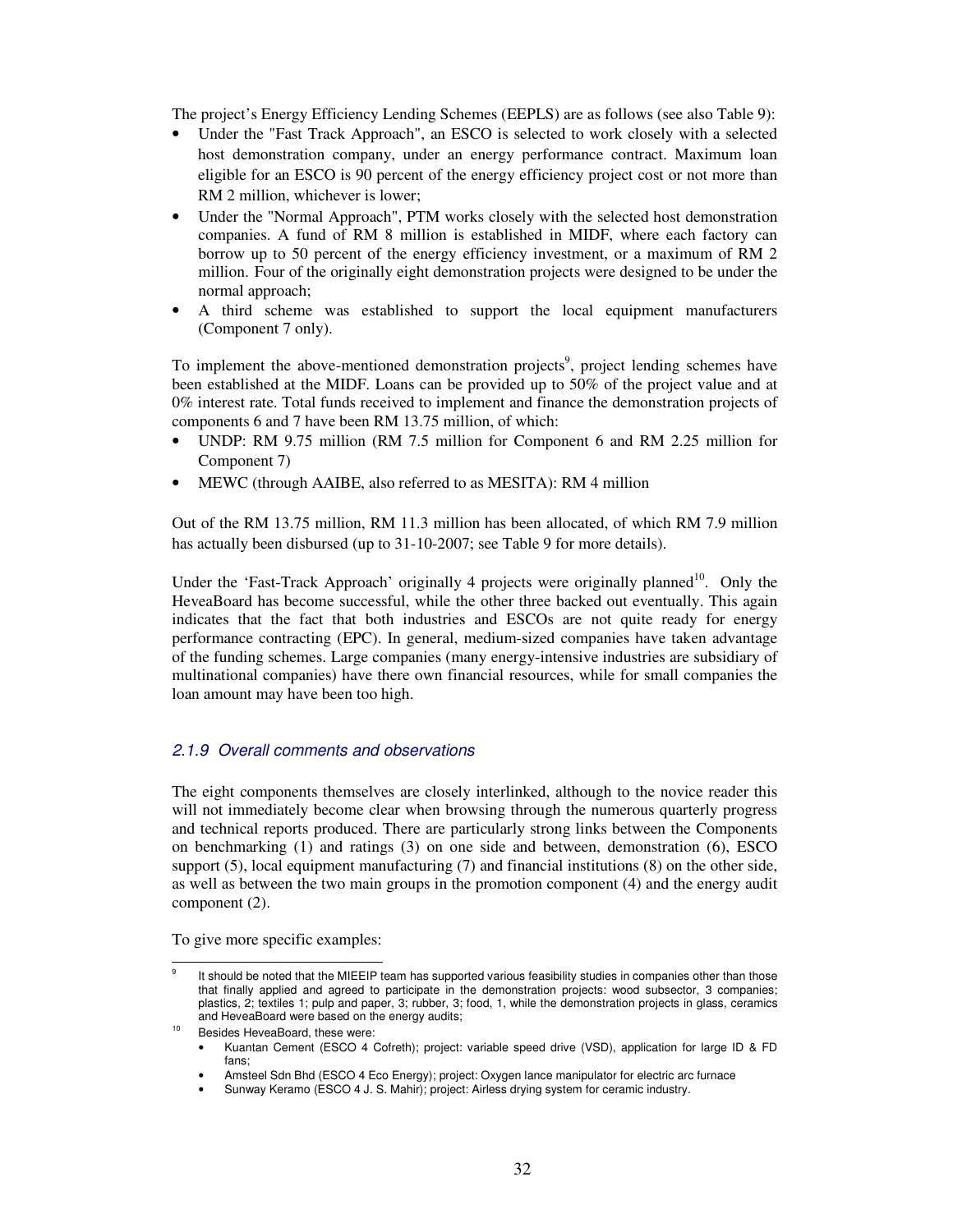- Component 2 provides the information for which the basis of Component 1 (Benchmarking Programme) was based upon. Component 2 is also actively involved in the development of Component 5 (ESCOs Programme) activities by selecting ESCOs representatives to be involved in the audit exercise. Component 2 energy auditors are also engaged in conducting feasibility studies as part of Component 6 (Energy Technology Demonstration Programme) activities;
- Some of the case studies of component 4 describe the 6 demonstration projects of component 6 that have all undergone an energy audit (component 2). Of the demo projects only one 1 has been developed with ESCO support (Heveaboard), but six demo projects have received support by the project's financial mechanism (component 8), while the latter has also extended support to 3 local equipment manufacturers. Table 9 gives an overview of these interlinkages between components in terms of assistance given to the companies participating as demonstration hosts in the MIEEIP.

# **2.2 Implementation: assessment of the project's impacts**

Table 10 provides an overview of the envisaged or potential impacts of the project, which are briefly described below.

### Energy savings and  $CO<sub>2</sub>$  reduction

Eleven highly intensive industrial sectors were selected. The total number of industries that were audited amounted to 48 (of which the *direct emission reductions* are calculated in Box 1) to which 6 audits were added later. These industries are the immediate beneficiaries.

The spin-off impact to other industries, however, is potentially many times more. Through seminars, workshops, road shows, newsletters, media publications and the website, industries in the country as a whole have been alerted and have been shown (through the demo projects) the importance and need for energy savings and efficiency measures. The implementation of such measures is a vital strategy for industries to be more efficient in their energy consumption pattern and to cut down any possible wastes in their energy use. A feedback received by the MIEEIP team from factories covered in the MIEEIP database indicated that over 250 companies have started implementing energy efficiency activities at their sites.

Assuming an average energy savings of 12,814 GJ per year per company (based on the estimate of 615.1 GJ per year of energy savings in the 48 audits companies, given in Box 1), this would imply *indirect*  $CO_2$  savings of 3,778 tCO<sub>2</sub> per company.

Thus, total energy savings of 250 companies implementing energy saving measures would be around 3.2 million GJ, giving a  $CO_2$  reduction of 944.7 kilotonnes of  $CO_2$  annually (i.e., 9.45) million tCO<sub>2</sub> over a 10-year period)<sup>11</sup>.

### Development of sectoral policies, laws and regulations

Some MIEEIP activities have had some impact on recent policy formulation that is reflected in the 'energy chapter' of the Ninth Malaysia Plan 2006 – 2010 (NMP 2006-2010) as well as on recommendations made to the energy regulator, i.e. the Energy Commission:

 $11$ According to an industry survey in 2004 undertaken by FMM, there were 1,088 industries (out of a total number of 1,954 FMM members) categorised under the original eight industry sectors of the MIEEM, with a total energy consumption of 39,112,746 GJ per year. A mere 3% of energy savings initiatives (if pursued by these energyintensive industries) would result in savings of 1.17 million GJ per year. (This is equal to the amount of fuel required to run a 45 MW power plant at operating at 0.85 power capacity; source: PTM, 2007).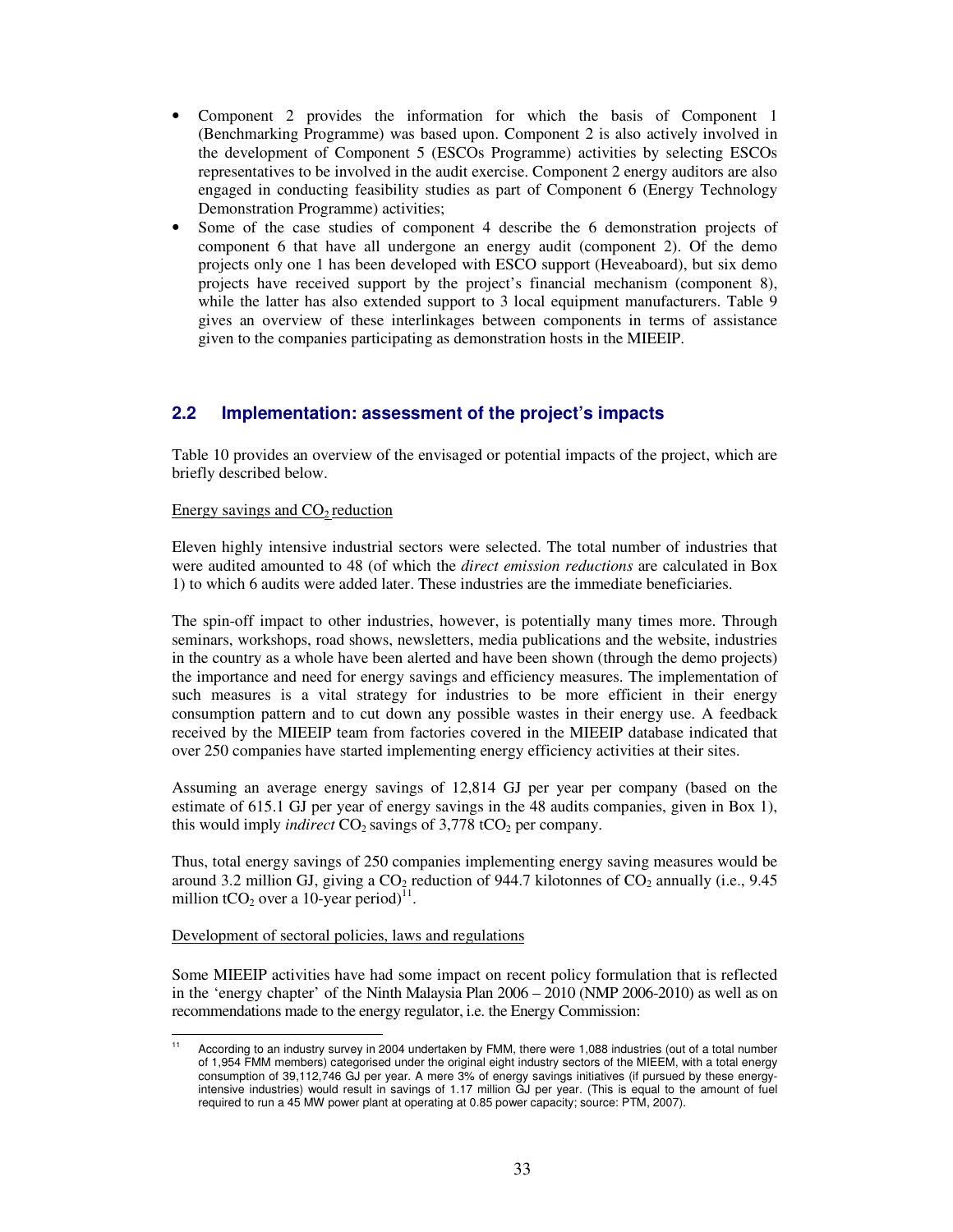| <b>Impact of the</b><br>Project                                                          | Indicators (based on the 2007 APR-<br>PIR, unless indicated otherwise)                                                                                                                                                                                                                                                                                                                                                                                                                                                                                                      | Corresponding outcome indicators (for the eight<br>component as mentioned after the section title in<br>section $2.1$ )                                                                                                                                                                                                                                                                                                                                                                                                                                                                                                                                          |  |  |  |
|------------------------------------------------------------------------------------------|-----------------------------------------------------------------------------------------------------------------------------------------------------------------------------------------------------------------------------------------------------------------------------------------------------------------------------------------------------------------------------------------------------------------------------------------------------------------------------------------------------------------------------------------------------------------------------|------------------------------------------------------------------------------------------------------------------------------------------------------------------------------------------------------------------------------------------------------------------------------------------------------------------------------------------------------------------------------------------------------------------------------------------------------------------------------------------------------------------------------------------------------------------------------------------------------------------------------------------------------------------|--|--|--|
| 1. Energy savings<br>2. Annual and<br>cumulative $CO2$<br>reduction                      | Estimates made by the Evaluator (see main text below) <sup>12</sup><br>Energy savings: 3.2 million GJ per year<br>$\bullet$<br>projects, see Box 1)<br>Annual: $181,000$ tCO <sub>2+</sub><br>$\circ$<br>Cumulative: $1.81$ million tCO <sub>2</sub> (10-yr period)<br>$\circ$<br><i>Indirect</i> $CO_2$ emission reduction (250 industries, see main text)<br>$\bullet$<br>Annual: $944.7$ ktCO <sub>2</sub><br>$\circ$<br>Cumulative: $9.45$ million tCO <sub>2</sub><br>$\circ$<br>$\bullet$<br>implemented in $250$ industries, $CO2$ reduction could be 4 times higher | Direct $CO_2$ emission reduction (in 48 audited industries, including the demonstration<br>Potential: if all no cost, low-cost and high-cost energy savings measures would be                                                                                                                                                                                                                                                                                                                                                                                                                                                                                    |  |  |  |
| 3. Development of<br>sectoral policies,<br>laws and<br>regulations                       | APR-PIR: indicator mentioned as<br>$\bullet$<br>"drafting, adoption and enforcement<br>of policies and legislative<br>measures", but not quantified,<br>because MIEEIP does not have<br>'policy and regulation' component                                                                                                                                                                                                                                                                                                                                                   | Established and developed energy-use<br>$\bullet$<br>benchmarks for various industry sub-sectors<br>o E-benchmark database has been established by<br>PMT and NPC                                                                                                                                                                                                                                                                                                                                                                                                                                                                                                |  |  |  |
| 4. Improvement of<br>awareness and<br>understanding of<br>EE technologies<br>in industry | APR-PIR mentions 'market that the<br>$\bullet$<br>project has financed, developed of<br>transformed':<br>o 80 companies utilising EE<br>equipment (motors mainly)<br>o 120 companies monitoring<br>energy consumption<br>o 600 companies using cleaner<br>fuels (natural gas and biomass)                                                                                                                                                                                                                                                                                   | Energy auditing is practised and used<br>$\bullet$<br>o 800 companies practising energy management<br>o 54 audited (under MIEEIP)<br>Information materials are widely available and<br>$\bullet$<br>energy rating programmes are implemented<br>o Policy paper submitted, but no rating<br>programme approved yet<br>$\bullet$<br>Successful demonstration of the applicability and<br>feasibility of<br>o 9 demonstration projects have been<br>implemented with MIEEIP support<br>o Improvement in the design of EE equipment (3<br>companies supported)<br>Dissemination of info on EE practices and<br>$\bullet$<br>technologies<br>o See main text, Annex C |  |  |  |
| 5. Expansion of<br>business and<br>supporting<br>services for EE<br>investments          | Not mentioned in APR-PIR<br>$\bullet$                                                                                                                                                                                                                                                                                                                                                                                                                                                                                                                                       | Establishment of MEPA (association of energy<br>$\bullet$<br>professionals)<br>Establishment of an optimal structure for ESCOs<br>$\bullet$<br>and of options for performance contracting<br>Despite MIEEIP, ESCO concept is not taking<br>$\circ$<br>off (due to reasons external to the project)                                                                                                                                                                                                                                                                                                                                                               |  |  |  |
| 6. Increase of<br>financing<br>availability and<br>financing<br>mechanisms               | The 2007 APR-PIR reports:<br>Volume of investments:<br>$\bullet$<br>US\$ 4.4 million (MIEEIP)<br>$\circ$<br>US\$ 10 million (private)<br>$\circ$<br>Two banks (Bank Pembangunan<br>$\bullet$<br>and RHB Bank) have established<br>funds for sustainable energy (RM 2)<br>billion)<br>Investments in EE in 2006/7 were<br>$\bullet$<br>reportedly were RM 40 million                                                                                                                                                                                                         | Established financing arrangements<br>٠<br>Project lending scheme established at MIDF,<br>$\circ$<br>but has not been transformed and/or up-<br>scaled in a full-fledged EE revolving fund<br>(but proposal has been sent to MEWC)                                                                                                                                                                                                                                                                                                                                                                                                                               |  |  |  |

# **Table 10 Indicators of project impacts**

 $12$ <sup>12</sup> Note that the 2007 APR-PIR provides the following: energy savings: 102 ktoe (2006) and 409 ktoe over the period 200-2006 as well as emission reduction of 2.04  $\text{MtCO}_2$  in 2006 and 7.57  $\text{MtCO}_2$  over 2000-2006, but without indicating how these figures were calculated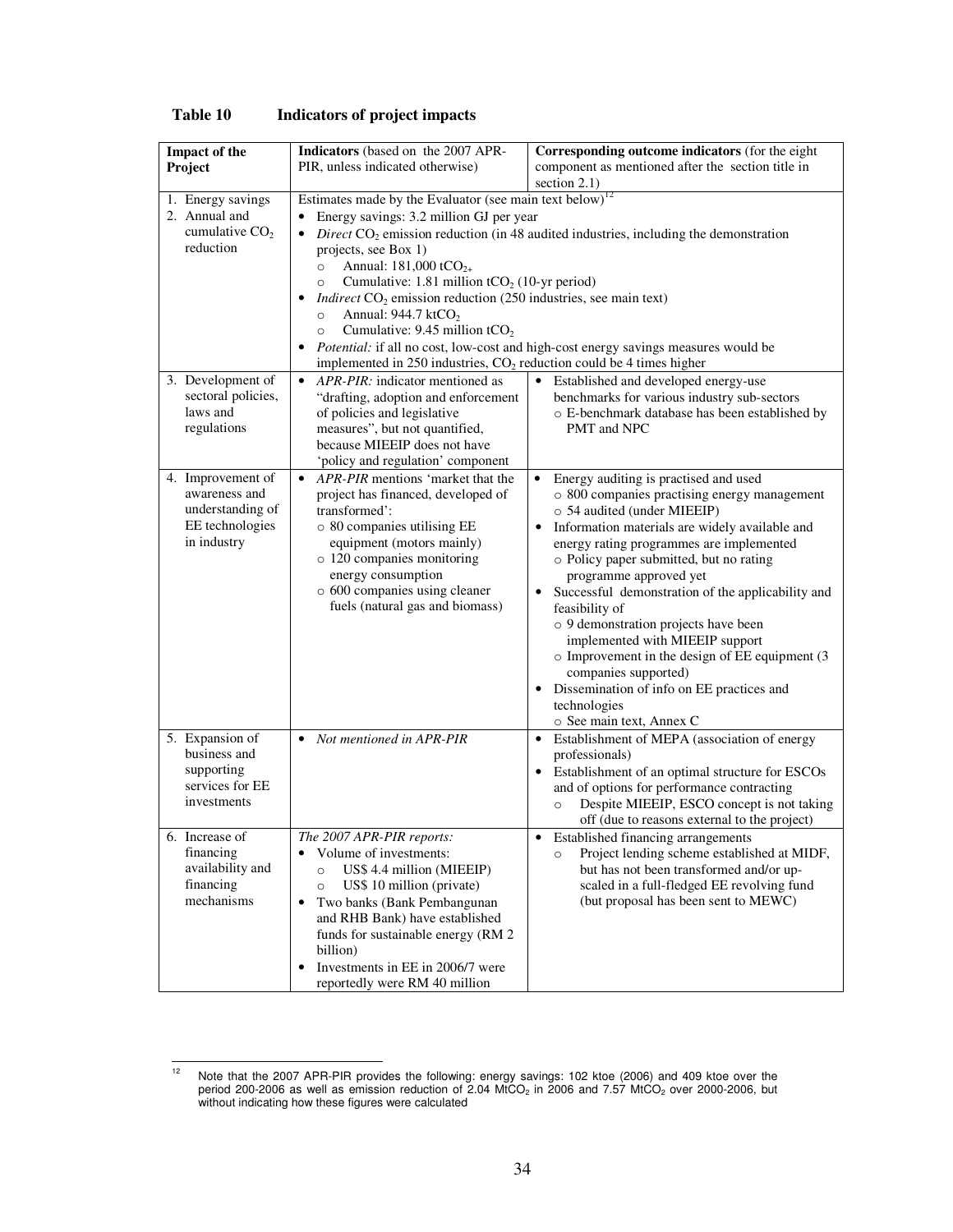# **Box 3 Emission reduction impact of MIEEIP energy audits**

The impact study PTM (2007) analyses the impacts of the energy audits in the first 48 industrial companies (six later audits were not included). The study distinguishes between (1) no-cost measures, (2) low-cost measures and (3) highcost measures. Under the no-cost category, 156 recommendations were made, out of which only 104 (67 percent) were carried out. A figure of 90% or above is highly desirable here, because the main barrier (pointed out by most industries) is the cost factor. Nonetheless, even measures that bear no cost were not being able to be implemented; this is indicative for the lack of will (or concern) both at the top and middle levels management.

Low-cost recommendations involve carrying out measures that do incur some investments that can be recovered within a period of 2 years. Such measures include, for example; use of as much day-lighting as possible for the factories, and ensuring that the steam systems are well insulated, and recovery of the heat waste from the flue gas stack and the boiler condensates. Out of a total of 212 recommendations made only 76 were carried out (36 percent), again a disappointing figure, according to PTM (2007).

High-cost recommendations involve carrying out measures that incur substantial investments; this normally includes putting up or replacing old equipment or technologies with new and more efficient ones, and improving existing processes with more state-of-the art processes. While benefits can be substantial though, one would expect many companies to come up with the investment fund. Out of a total of 105 recommendations, only 15 were implemented (14 percent).

The 48 industries audited during the beginning of the MIEEIP had indicated a potential savings of 2.58 million GJ per year and financial savings of RM 85 million a year if all of the no-cost, low-cost and high-cost recommendations would have been implemented. This would result in a CO<sub>2</sub> emission reduction of 761,000 tonnes of CO<sub>2</sub>. Over a 10-year period, the amount of  $CO_2$  mitigated would be 7.61 million tCO<sub>2</sub>. However, if we assume that only part of the potential savings potential will actually be realized in the 48 companies (the percentages of no-cost, low-cost and highcost measures implemented, as indicated above), the average energy saving is only 23.8%, implying savings of 615,000 GJ per year, annual  $CO_2$  reduction of 181,000 tonnes per year and a cumulative  $CO_2$  reduction of 1.81 million tCO<sub>2</sub>.

| Sectors                            | Food  | Wood  | Ceramic | Cement       | Glass           | Rubber      | Pulp $&$ | Iron $\&$      | Total  | Correction |
|------------------------------------|-------|-------|---------|--------------|-----------------|-------------|----------|----------------|--------|------------|
|                                    | 1,835 |       | 774     |              |                 |             | Paper    | <b>Steel</b>   |        | factor     |
| Energy                             |       | 1,032 |         | 21,557       | 4,000           | 611         | 5,080    | 4,223          | 39,113 |            |
| consumption                        |       |       |         |              |                 |             |          |                |        |            |
| ('000 GJ/yr)                       |       |       |         |              |                 |             |          |                |        |            |
| Energy costs                       | 42.2  | 13.5  | 24.1    | 204.2        | 97.8            | 16.9        | 84.2     | 160.1          | 643.0  |            |
| $(10^6 \text{ RM/yr})$             |       |       |         |              |                 |             |          |                |        |            |
| - No cost                          | 24    | 8     | 39      | $\mathbf{1}$ | 31              | 57          | 52       | 64             | 277    | 67%        |
| - Low cost                         | 111   | 132   | 75      | 7            | 14              | 21          | 69       | 57             | 486    | 36%        |
| - High cost                        | 238   | 221   | 42      | 337          | 59              | 84          | 691      | 149            | 1,821  | 14%        |
| Total                              | 374   | 361   | 155     | 345          | 104             | 162         | 812      | 270            | 2,583  | 615        |
| savings                            |       |       |         |              |                 |             |          |                |        |            |
| $(000 \text{ GJ/yr})$              |       |       |         |              |                 |             |          |                |        |            |
| Total cost                         | 8.5   | 5.2   | 6.0     | 33.8         | 2.5             | 4.3         | 19.8     | 5.3            | 85.3   |            |
| savings                            |       |       |         |              |                 |             |          |                |        |            |
| $(10^6$ RM/yr)                     |       |       |         |              |                 |             |          |                |        |            |
| CO <sub>2</sub>                    | 28.0  | 30.4  | 14.5    | 444.7        | 8.1             | 18.9        | 194.4    | 22.8           | 761.7  | 181.4      |
| emission                           |       |       |         |              |                 |             |          |                |        |            |
| reductions                         |       |       |         |              |                 |             |          |                |        |            |
| (kt/yr)                            |       |       |         |              |                 |             |          |                |        |            |
| # of audited                       | 10    | 7     | 6       | 3            | 3               | $\mathbf Q$ | 6        | $\overline{4}$ | 48     |            |
| factories                          |       |       |         |              |                 |             |          |                |        |            |
| Factories                          | 471   | 75    | 54      | 54           | $\overline{18}$ | 134         | 134      | 148            | 1,088  |            |
|                                    |       |       |         |              |                 |             |          |                |        |            |
| registered                         |       |       |         |              |                 |             |          |                |        |            |
|                                    |       |       |         |              |                 |             |          |                |        |            |
| Source: UNDP (2006) and PTM (2007) |       |       |         |              |                 |             |          |                |        |            |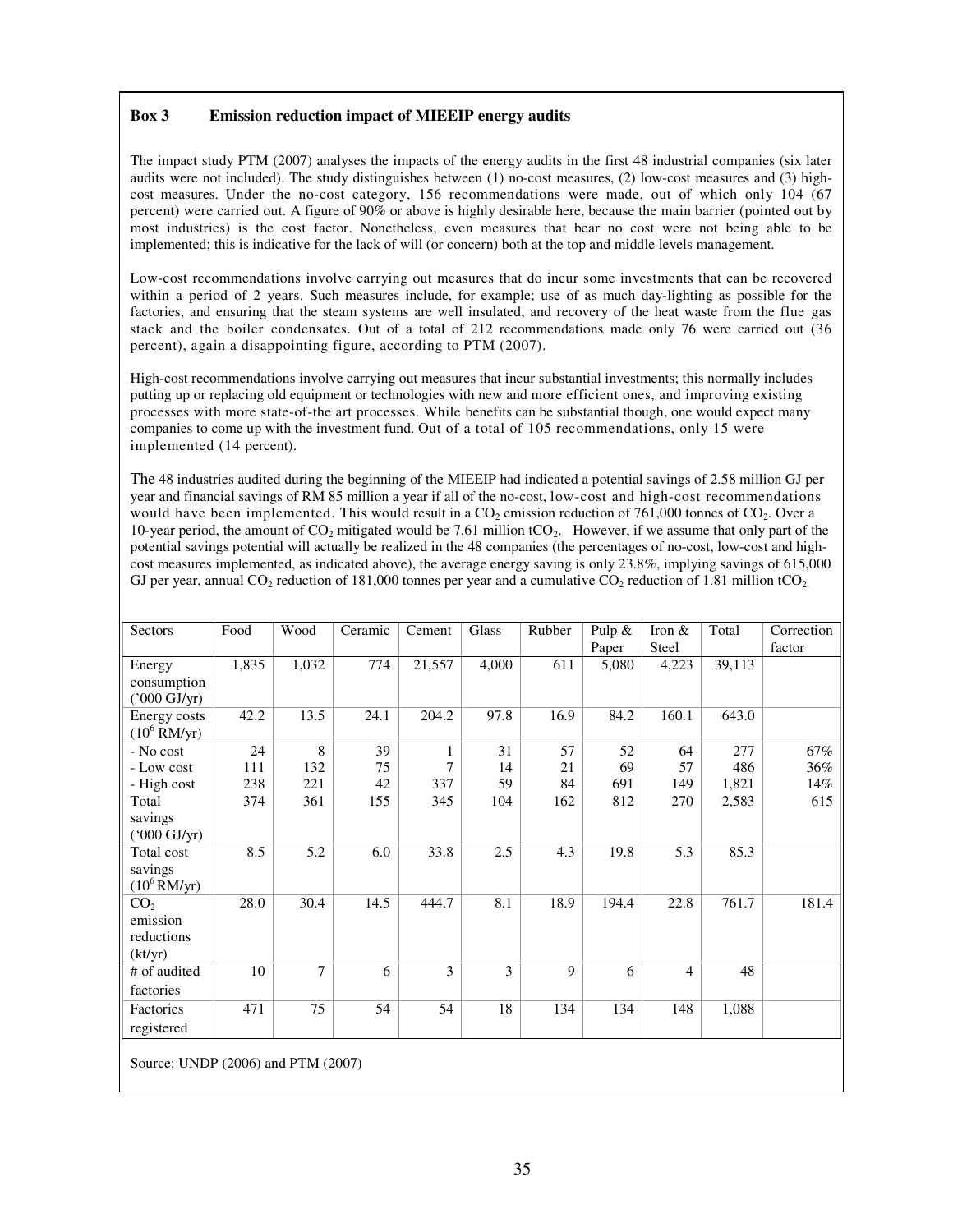- The Energy Efficiency and Conservation Guidelines report (see section 2.1.1) would become the main reference document when the Efficient Management of Electrical Energy Regulation may finally be enacted in due course, as envisaged in the NMP;
- The E-benchmarking database allows the energy intensity for a particular industry activity (micro energy intensity) be determined and analyzed, from which the energy intensity at the national level (macro energy intensity) can be determined and compared with international benchmarks for that particular industry subsector. Such information is useful in re-strategizing the industry and national energy policy of the country in the future.
- Electric motors consume about 70% of electricity in industry. A DANIDA-supported study has shown that only 2-4% of the electric motors used in the industry sector are highly energy-efficient motors (HEMs). All others are standard and low-quality motors that penetrate widely into the Malaysian market because they are cheap.
- The Government should put a stop the practice of using standard and substandard electric motors, by allowing only HEMs to be imported into the country and/or improving the existing tax incentives mechanism to encourage their use. A MIEEIP-supported a working group on motors concluded that introduction of standards for electric motors<sup>13</sup> would lead to savings of 72,000 GWh for the period 2003-2004 (PTM, 2007). A proposal was made to the Energy Commission, but its approval remains pending.

Besides the above-mentioned inputs, MIEEIP has not had a separate component on 'policy making, regulation and legislation' on energy efficiency for industry. The Evaluator feels this has been an omission in the project's design (as will be discussed further in section 2.3.1). There appears to be a view in some circles in the Government that decisions on energy efficiency are a purely commercial decision by the companies involved. This is unlikely to be true for two reasons:

- First, in an environment of subsidized energy prices, the savings determined at market prices underestimate the true opportunity cost of energy savings;
- Second, international experiences also show that a national programme consisting of sustained awareness campaigning with financial incentives (the 'carrot') as well as mandatory regulations, standards and labelling (the 'stick') are necessary to have a real energy savings impact.

# Capacity strengthening and awareness

Until MIEEIP energy efficiency promotion efforts in Malaysia focused on individual energy audits, while MIEEIP has provided a more holistic framework to create awareness and promote energy efficiency in industries. The Evaluator concludes that MIEEIP has largely been successful in lowering one main barrier in implementing energy efficiency in industries, i.e. the lack of awareness or ignorance among the higher management circles of the industry.

At the beginning of the MIEEIP, industries were reluctant to participate in the audit component. During the course of MIEEIP implementation, through continuous promotions (such as seminars, workshops, training courses, the demonstration projects, newsletters and the website) and direct consultations, more and more industries were willing to participate.

MIEEIP has created and developed a team of trained energy auditors in PTM. While initially being young engineers, the impact study PTM (2007) concludes that "after conducting 54 audits the MIEEIP auditors are the most capable group of energy auditors in the country". They will play an important role in further promoting energy savings measures in industry

 $13<sup>13</sup>$ <sup>13</sup> Based on the European Committee of Manufactures of EU Electrical Machinery and Power Electronics (European CEMEP) scheme. Source of data: PTM (2007)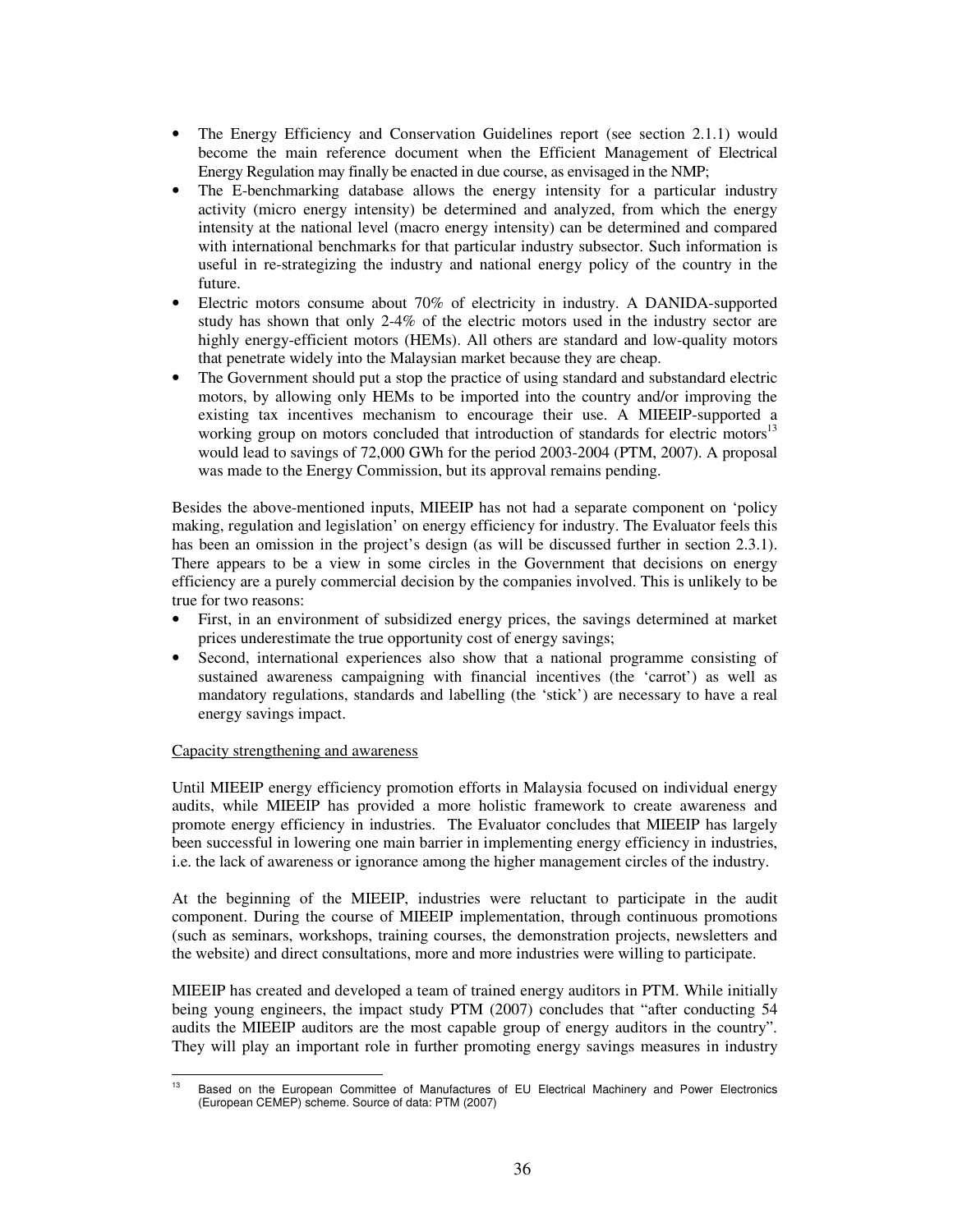through the conduct of energy audits in the future. For those who had resigned from the team, while they are a loss to PTM, they are not a loss to the country, since some of them reportedly have established their own energy service companies (ESCOs) to continue doing energy audit services as part of a private sector.

In general, the project has provided institutional strength to PTM. In fact, PTM is now capable of implementing two other big UNDP/Government of Malaysia projects, which are the Biomass Based Power Generation and Co-generation (BioGEN), and Malaysia Building Integrated Photovoltaic Project (MVIPV). Consequently, PTM has become a recognized energy organization, not only domestically, but also in the ASEAN region.

The MIEEIP News has also contributed to EE awareness. It is difficult to measure the impact in terms of higher awareness or EE measures implemented, but one survey carried out in 2006 showed that 87% out of 155 respondents gave an 'excellent/good' rating, Of the 155, 50 industries replied having implemented various energy saving measures, while out of these 50, 20 had also established an energy management team.

Through the accumulation of participation in seminars, workshops, training sessions, and other capacity-building exercises, it has been estimated that over the six-year period, the MIEEIP had reached out approximately 5,000 industries, in particular within the 11 industrial subsectors: (cement, ceramics, food, glass, iron and steel, pulp and paper, rubber, wood, textiles, plastics and oleo-chemicals. This figure (5,000) also includes those reached out through PTM and MIEEIP publications, in particular the MIEEIP News. In addition, there are also conferences or seminars organised by the entity given birth to by the MIEEIP, i.e. the Malaysian Energy Professional Association (MEPA). MEPA organizes its MEPA conference once in every two years or so.

### ESCO supporting services for EE investments

The ESCO industry in Malaysia remains in its infancy, as it keeps on struggling to find a place in the business community. The energy performance contracting scheme is still not well received in the manufacturing industry with so far only one MESA (Master Energy Service Agreement) signed<sup>14</sup>. The MIEEIP programme had been responsible in creating its existence, and as such it still needs some boost and support from the programme that created it. A voluntary ESCO registration scheme has also been developed by PTM. If accepted by MEWC and implemented, the scheme will help to bolster up the professional image and credibility of the ESCOs.

### Financing and demonstration projects

MIEEIP Energy Efficiency Project Lending Schemes (EEPLS) is actually a mini-version of an 'energy efficiency revolving fund (EERF). One can say that in the absence of such an upscaled fund and/or other 'green funding' schemes, more ambitious energy efficiency improvements in energy-efficient processes and technologies cannot easily be pursued. On a positive note, two banks reportedly have expressed interest in 'green funding', namely RHB Bank and Bank Pembangunan.

 $14$ In other areas, EPC may be more popular. The new building development projects are most likely done through EPC. The IPPs may have carried out their power generation projects through EPC.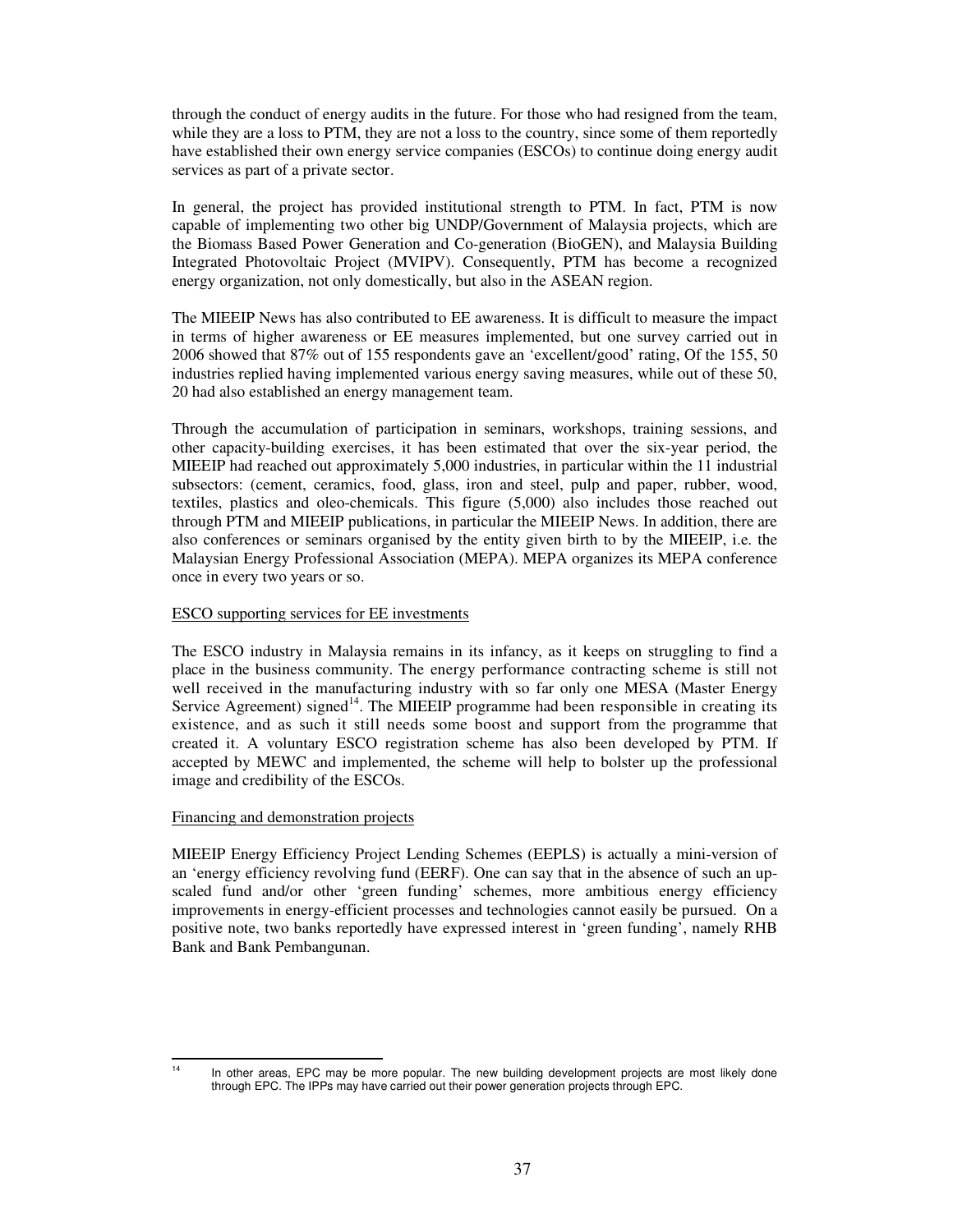# **2.3 Project relevance, design and country drivenness**

## 2.3.1 Relevance

Generally, Malaysia has to face the challenges of future development in a global environment where the spur to growth fuelled by hydrocarbons will be proportionally weaker than in the past. Spiralling oil prices, environmental degradation and climate change have made the need for sustainable use of energy more evident. Growth will need to come from the manufacture and sale of products that are increasingly competitive on international markets in terms of quality and price. Efficient use of energy makes an important contribution to lower costs and therefore to competitiveness.

Thus, the project is relevant to the development objectives of Malaysia. The  $9<sup>th</sup>$  Malaysia Development Plan 2006-2010 indicates in its Chapter 19 the importance of energy efficiency. The Plan mentions energy efficiency programmes in the industrial and buildings sectors. Its predecessor, the  $8<sup>th</sup>$  Plan (2001-2005) already emphasized the efficient utilisation of energy, in particular in the industrial and commercial sectors. The Ninth Malaysia Plan's target focuses basically on industries and office buildings. The plan targets at reducing the national electricity elasticity from 1.58 to 1.05 (implied). This translates to power reduction of 1,071 MW and energy savings of 35,370 GWh and demands an annual 8.7 percent average reduction target every year<sup>15</sup>. It is not impossible to achieve such a target, but it would require highly concerted efforts by the agencies involved in the implementation of energy policy and efficiency (see Box 1).

In fact, while such lofty targets sound nice, in practice many barriers hamper the implementation of energy efficiency (EE), as listed in section 1.1. If these barriers remain (a "business-as-usual scenario") the energy efficiency target of the Ninth Malaysia Plan will not be achieved. MIEEIP has made a timely attempt to lower (some of) these barriers.

## 2.3.2 Project conceptualisation

As such, the project document provides a clear, logical structure in eight Components. The outputs of each Component are clearly specified and would if achieved meet the objectives of each Component. The original list of activities has not always been practical, and has changed over time, but this may be expected of a project that was initiated 8 years ago. The eight Components themselves are closely interlinked. There are particularly strong links between the Components of Benchmarking (Component 1), Audits (2) and Ratings (3), group 1, and between the Components Demonstration (6) , ESCO support (5), Support to manufacturers (7) and financial instruments (8), group 2. The Component on Audits (2) and Promotion (4) link the two groups.

While, the project addresses the barriers mentioned in section 1.1, one main barrier has not been addressed. The evaluator has the opinion that energy efficiency promotion requires a policy of the 'carrot and the stick'. The project is designed to make a first step to work on the 'carrot', i.e. to create awareness in industry and institutions and to strengthen capacity in important areas such as benchmarking, best practice, audits, demonstration of EE technology and processes and even helping to design financial instruments. Apparently, in 1998 when the project was designed, it considered that some basic awareness and capacity should be created first of all. Although the Evaluator has the advantage of hindsight, it seems that the

 $15\,$ Source: Impact Study (PTM, 2007), page 108.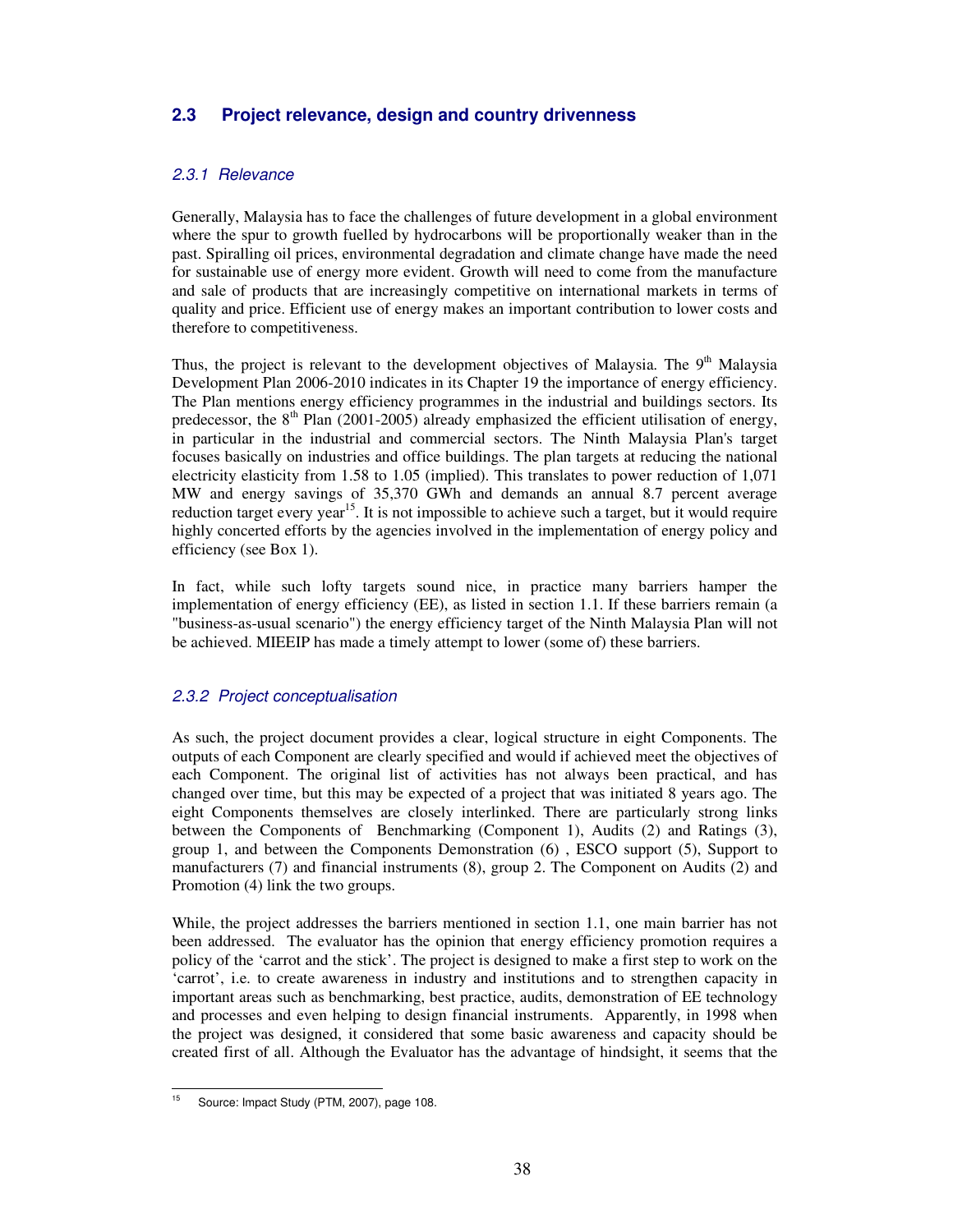lack of a conducive policy and planning framework in Malaysia for the promotion and implementation of energy efficiency is another main barrier (together with the existence of subsidised energy prices). Therefore, a separate component on energy efficiency planning and regulations would have benefited the project.

# **2.4 Assessment of the implementation approach in achieving outcomes and outputs**

### 2.4.1 Progress towards results; adaptive management

### Project management

The project management structure is explained in Section 1.2. Overall direction of the MIEEIP rests with a National Steering Committee (NSC) chaired by the Deputy Director of the Energy Section Economic Planning Unit (Prime Minister's Department). The NSC has met 12 times since project inception with a last meeting planned for December  $2007<sup>16</sup>$ . Attendance appears to be good and the minutes of meeting are satisfactorily. Day-to-day project management is the responsibility of a full-time project manager (Chief Technical Adviser, CTA; later named Chief Project Coordinator). A Component Manager or Leader manages each Component, in the beginning with an assistant, although over the years the number of staff has decreased over the years, as will be explained below.

PTM is an ISO 9000 organisation and its quality control procedures have been adopted by MIEEIP and applied fairly consistently. Overall, despite the various hurdles, the Evaluator observes that the project has been well managed. Also, the working arrangement with the stakeholders and UNDP has worked satisfactorily.

### Delays in project implementation

The project was initially meant to be run from 1999 to 2004. In 2004, the NSC decided to extend until 2006 and again was extended until December 2007. Although the MIEEIP is finally considered a success (as described in the previous sections), one has to appreciate *the delay and multitude of other problems* that had to be encountered.

The *benchmarking component* started with delays, as industry was initially uncooperative (Lucas, 2003). Confidentiality was an issue and in general it was not clear for companies why they should spend time and money on providing data which is not compulsory. The international consultants apparently recommended a model for benchmarking based on the Thai system of reporting, but this system is not appropriate for Malaysia where data are poorer and reporting is not obligatory. Fortunately, the project management changed course and sought cooperation with NPC and DoS (as described in section 2.1.1). NPC agreed on extending its benchmarking system (based on measuring productivity in labour and capital) to energy.

Under the *energy rating component* regulations for electric motors have been proposed, in cooperation with the Energy Commission (ST) and SIRIM (a government-owned company working on standards and scientific research), as well as a testing protocol based on EU procedures. Unfortunately, the rating programme remains voluntary. Other activities have been postponed including:

 $16$ <sup>16</sup> December 1999, March 2000, March 2001, October 2001, February 2002, September 2002, May 2003, January 2004, July 2004, August 2005, May 2006 and December 2006.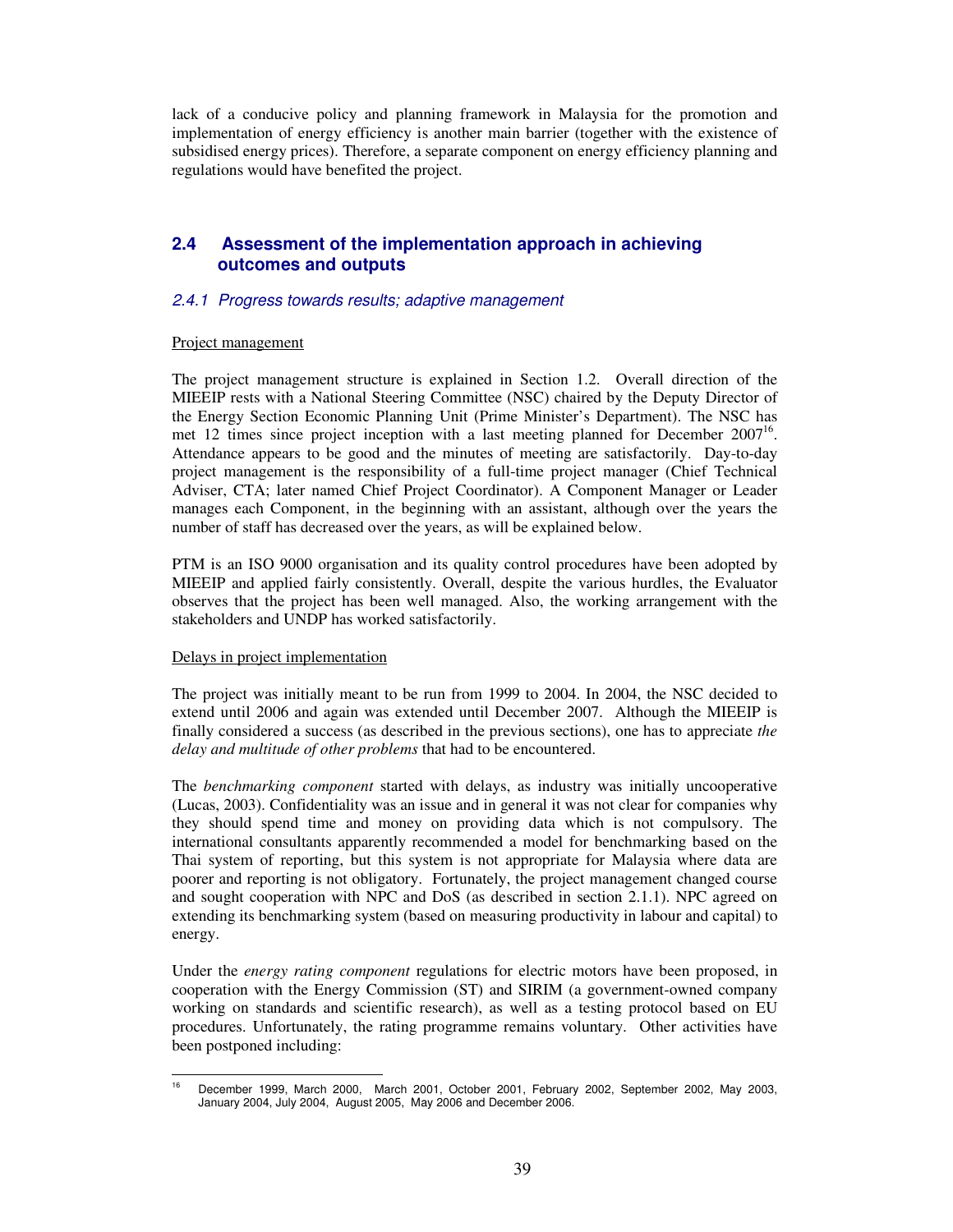- Tendering, installation and commissioning of a test facility for electric motors;
- Installation of energy-efficient boiler training/demonstration unit.

Another main source of delay has been in getting the *demonstration projects* ready, i.e. acquiring the company management's approval, have ESCOs involved and get the necessary finance arranged (Components 6, 7 and 8). Reportedly, the whole process from initiation to final commissioning of a demonstration site typically took from 2 to 3 years or longer (PTA, 2007). Reasons for the delays have been:

- Difficulty in launching proposals with ESCOs undertaking energy performance contracting. Of the envisaged four projects with ESCOs ('fast-track'projects, see section 2.1.8), only one has materialized, partly due to a combination of insufficient commitment and poor financial strength of the ESCOs;
- Difficulty in convincing the industry management<sup>17</sup>, company management taking a long time for the final decision and, in some cases, management reversing their decision or changing equipment and processes (even after a Memorandum of Understanding had been signed);
- Purchase of equipment from outside the country affected by foreign exchange rate changes;
- The procedure and process taken by the financial institution (MIDF) is reportedly to be lengthy. On one hand, a finance provider must perform due diligence; on the other hand, being a new mechanism, the project lending schemes apparently did not have a fully streamlined and efficient set of procedures. Banks, in general, were not interested in financial instruments for energy efficiency

In addition, PTM (MIEEIP) has had problems regarding manpower requirement. The current staff strength had dropped to half (from 16 in the beginning to 8 currently). This is caused by two phenomena in PTM, as described below:

- Resignation of PTM staff due to low remuneration and benefits as well as PTM's financial uncertainty of the future, had to some extent affected the performance and smooth implementation of the MIEEIP project;
- Over the years PTM has been assigned with more national tasks and projects. Though these projects have engaged personnel and consultants on a contractual basis from outside, PTM is also assigning its own personnel to these later projects. Some previous personnel of the MIEEIP team have since been reassigned to these later projects;
- The MIEEIP manager changed in 2004, which reportedly caused some delay in project implementation.

As it has been generally discussed, it is observed that weak policy implementation is identified as one of the causes of the delay. The Evaluator noted that various recommendations have been forwarded to relevant authorities but not many have been well adopted. For example, policy recommendation on equipment rating and its techno economic studies was completed in 2001 but was unable to make any concrete inroads to ensure it is sustainable and well embedded in any form of mandatory regulation. The needs of having a good energy management practice have been frequently propagated but as at date, a clear and sustainable demand-side energy policy is found to be lack

## Adaptive management

Adaptive management has been practiced. Changes to the project team and activities are implemented from time to time. For example, in Component 2, there is a need to form a specialist group for energy auditing for each industrial sector and stationed in the industry

 $17$ The mid-term evaluation report (Lucas, 2003) reports that in the beginning of the project, the team was 'young' and therefore often regarded as 'inexperienced' by industry.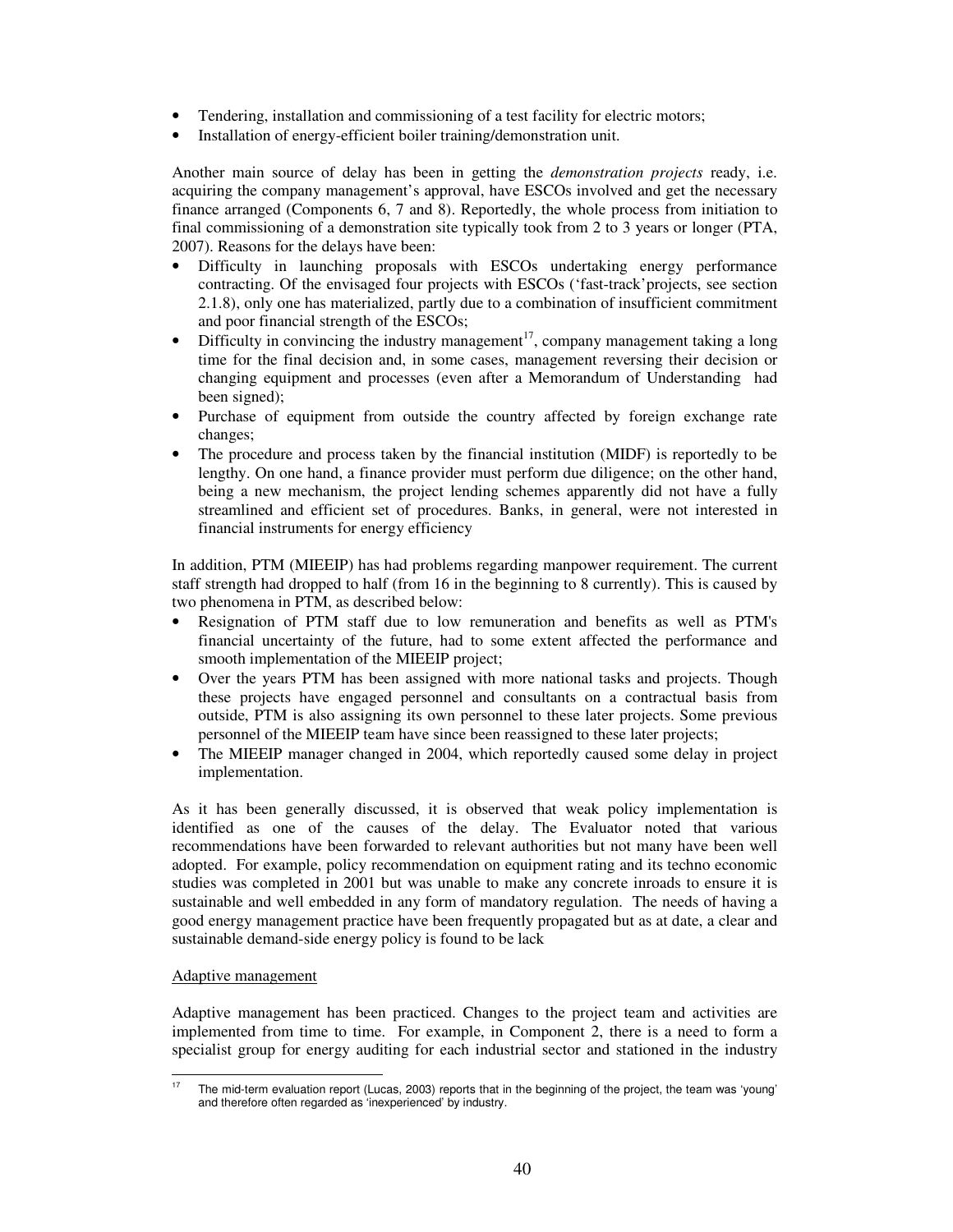association (FMM) but after further consultations, due to highly diversified industry portfolios, the requirement is actually not necessary and the project adjusted itself by establishing a common industry consultation group which covers various "general" utility issues.

### Long-term consultancy

Two consortiums, providing both local and international consultants, were appointed for the implementation of major MIEEIP activities:

- Zet Consortium (consisting of Zet Corporation Sdn Bhd (Malaysia), Fichtner GmbH (Germany), CESI (Italy) and Ecoloner SA (Belgium), providing consultancy services for Components 1,2,4,5,6,7 and 8 (see also section 2.5.1).
- Techno Economist Consortium (consisting of Techno Economist and the Dansk Energi Management), providing consultancy services for Component 3.

The Consortiums have provided expertise in most of the components, such as:

- Data analysis and database design for benchmarking; training of PTM staff in database operation;
- Organization of workshops/seminars on energy management and auditing techniques;
- Training of local energy auditing teams in process design and control, heat transfer, energy efficient practices and the use of auditing instruments;
- Assist in the energy auditing and identification of possible energy efficiency improvements in the cement, ceramics, food, wood, pulp  $\&$  paper, iron  $\&$  steel, glass and rubber sub-sectors;
- Assisting in the purchase of energy auditing equipment;
- Recommendation on a feasible national rating programme
- Preparation of the tender documents and specification for testing facilities.
- Documentation of successful EE projects and information dissemination (article writing, design and publication of newsletters;
- Development of accreditation scheme for energy professionals;
- Support and training on energy performance contracting and ESCO development;
- Assist PTM in the identification of EE technologies and processes as well as the design, hardware procurement, installation, commissioning and monitoring and evaluation of he demonstration projects;
- Train PTM and host company staff in the operation and maintenance of installed hardware and monitoring of performance (energy and cost savings);
- Identification of improvements that can be incorporated in the design and production of local equipment;
- Preparation of application and contract forms for the project lending schemes.

Overall, the experience with international consultants seem to have been good, especially in training and capacity building, although the mid-term evaluation reports that in the beginning it looked like there was too much of a parallel structure within the overall setup (Lucas,  $2003$ <sup>18</sup>. The mid-term evaluation study also mentions that little use was made by local consultants (except in Component 8), reportedly because it was difficult to hire local consultants with the necessary skills.

<sup>-</sup><sup>18</sup> The Consortium had a Project Director (Mr. ZulkiflI Zahari), Coordinator (Mr. Panos Konstantin) and an Assistant Project Manager (Mr. Iskandar Majidi and a Secretary (Ms. Meena Nair)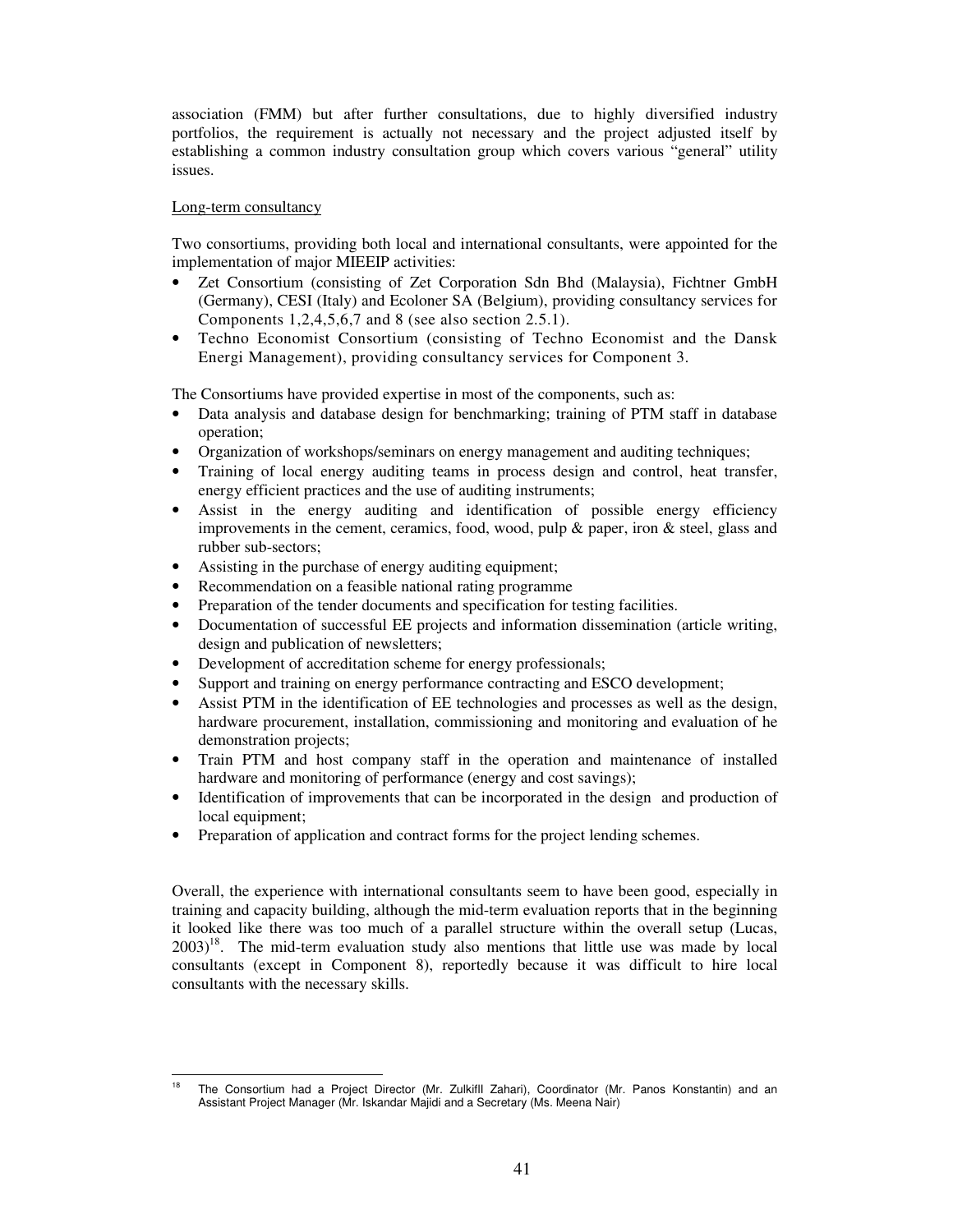### 2.4.2 Financial planning and delivery of counterpart inputs

The resources under the project come from cash contributions from UNDP, GEF and the Government as well as in-kind contributions. Table 12 provides an overview of budget expenditures from 1999 to 2007. We can see that UNDP and GEF resources have been mostly spent (98% of US\$ 7.3 million and 77% of US\$ 0.3 million, respectively). The Government contribution through PTM's annual budget (100% of US\$ 3.1 million) is also completely spent. Unfortunately, other co-financing contributions have not been forthcoming, such as the contribution through the Energy Supply Trust Fund (MESITA<sup>19</sup> or AAIBE,  $22\%$ of US\$ 5.3 million) and the wood and biomass energy conversion projects of FRIM and SIRIM (US\$ 2.2 million).The contribution of US\$ 2 million for the test facility (motors) is still not disbursed, pending the decision by an appropriate institution to host and maintain such a facility.

The Evaluator feels that the amount of non-disbursed co-financing, as originally planned, is worrisome, especially from the GEF point-of-view as a fund that provides co-financing<sup>20</sup>.

Another question is whether this affected the realization of the objectives of MIEEIP. The answer is that, while support from FRIM/SIRIM has not materialised as planned, private sector has indeed invested or is planning to invest in the demonstration and EE equipment components 6 and 7 of the project, as indicated in the Table 9. Although *de jure* this private sector financing cannot be counted as GEF cofinancing (since these were not considered in the financial plans as laid down in the GEF Project Brief and UNDP Project Document), it is the Evaluator's opinion that it should be taken into account as *de facto* cofinancing, compensating for the lack of FRIM/SIRIM and other not forthcoming co-financing.

| Table 11 | <b>Expenditures by Zet Consortium</b> |  |  |  |
|----------|---------------------------------------|--|--|--|
|----------|---------------------------------------|--|--|--|

|               | <b>Expenditures (US\$)</b> |           |  |  |  |
|---------------|----------------------------|-----------|--|--|--|
|               | Planned                    | Spent     |  |  |  |
| Component 1   | 148,100                    | 118,472   |  |  |  |
| Component 2   | 1,206,200                  | 1,006,754 |  |  |  |
| Component 3   |                            |           |  |  |  |
| Component 4   | 179,450                    | 79.846    |  |  |  |
| Component 5   | 136,850                    | 167,789   |  |  |  |
| Component 6   | 331,000                    | 324.264   |  |  |  |
| Component 7   | 401,000                    | 113,446   |  |  |  |
| Component 8   | 110.250                    | 49.842    |  |  |  |
| Subtotal      | 2,512,850                  | 1,860,413 |  |  |  |
| Miscellaneous |                            | 195,124   |  |  |  |
| Total         | 2,512,850                  | 2,055,537 |  |  |  |

*Source:* Completion Report (Zet, 2007)

Table 13 gives an indication of project progress until 2004. In terms of budget resources, most of the activities of the Components 1 (benchmarking), 2 (audits)<sup>21</sup> and 5 (ESCO support) had been finalized by mid-2004 and large part of the funds of Component 4

<sup>-</sup>Regularly contributed by the power supply companies in Peninsular Malaysia based on their electricity sales.

For GEF, co-financing is an important condition, as it is supposed to finance 'incremental' cost only. If large amount of co-financing is not forthcoming in the end in a big project such as MIEEIP, this might endanger future applications by Malaysia for GEF support

<sup>&</sup>lt;sup>21</sup> Auditing equipment has been purchased to the amount of about US\$ 300,000 with UNDP funds, mainly for use in the auditing component two. The availability of the equipment was critical to the success of the component. It is recommended that the equipment is continued to be maintained properly and rented out the private companies or ESCOs at modest rates.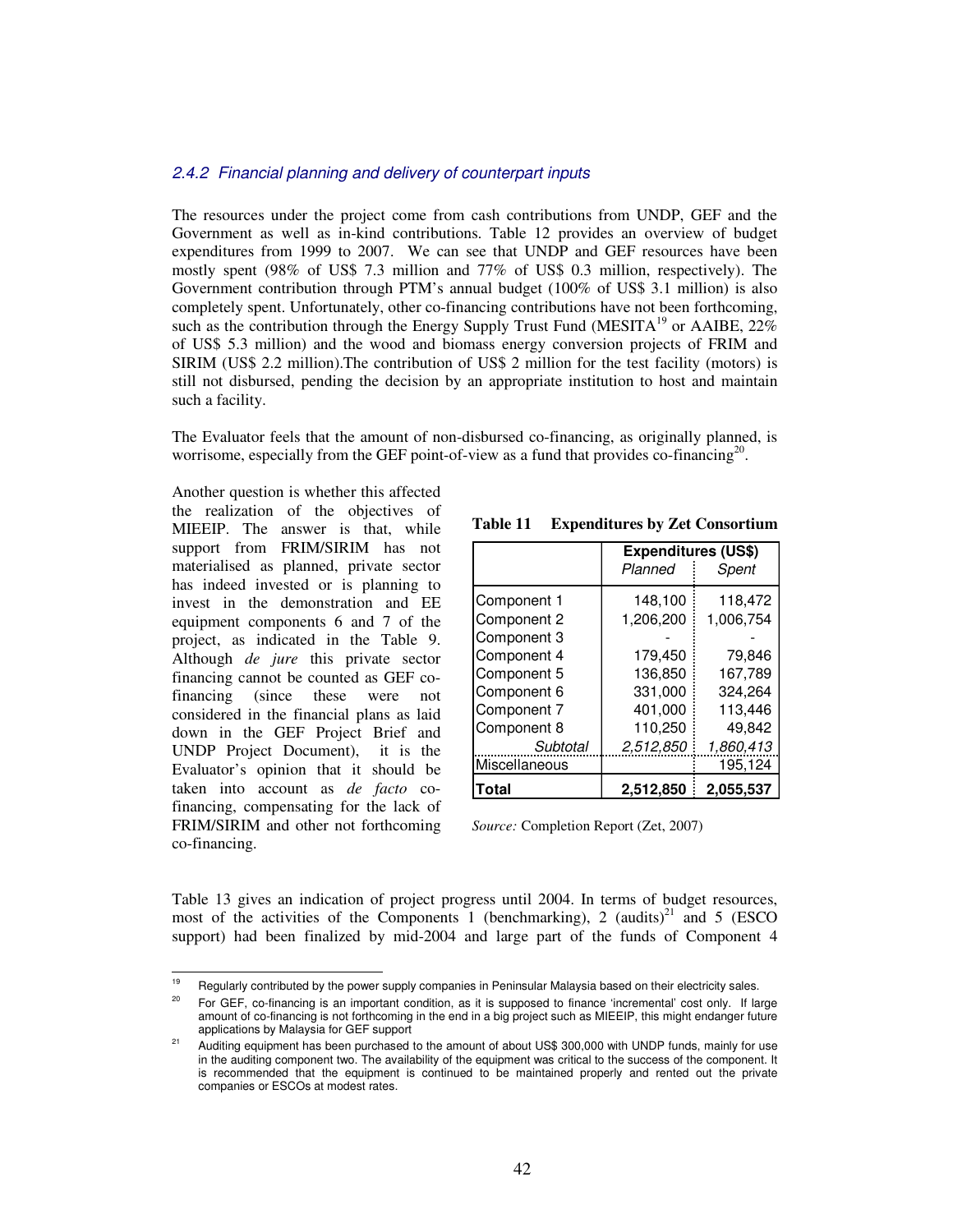| No.<br><b>Contribution Agency</b> |                                                                                                            | <b>Fund Allocation</b> | <b>Actual Expenditures until</b><br>31 October 2007 |       | <b>Undisbursed Expenditure</b> |       |
|-----------------------------------|------------------------------------------------------------------------------------------------------------|------------------------|-----------------------------------------------------|-------|--------------------------------|-------|
|                                   |                                                                                                            | <b>USD</b>             | <b>USD</b>                                          | %     | <b>USD</b>                     | %     |
|                                   | Government of Malaysia- Pusat Tenaga Malaysia (PTM) /<br>Ministry of Energy, Water & Communications (MEWC) | 3,072,000              | 3.072.000                                           | 100%  |                                | $0\%$ |
|                                   | Government of Malaysia- Energy Commission (EC)                                                             | 1,064,000              |                                                     | $0\%$ | 1.064.000                      | 100%  |
|                                   | Government of Malaysia- FRIM & SIRIM                                                                       | 2,166,000              |                                                     | $0\%$ | 2.166.000                      | 100%  |
| 2                                 | Global Environment Facility (GEF)                                                                          | 7,300,600              | 7,172,119                                           | 98%   | 128.481                        | 2%    |
| 3                                 | United Nations Development Programme (UNDP)                                                                | 300.000                | 231.031                                             | 77%   | 68.969                         | 23%   |
| 4                                 | Private Sector (Energy Supply Industry Trust Fund)                                                         | 5,260,000              | 1.180.045                                           | 22%   | 4.079.955                      | 78%   |
| 5                                 | Government of Malaysia (In-kind)                                                                           | 1,627,600              | 1.627.600                                           | 100%  |                                | $0\%$ |
|                                   | Total (USD)                                                                                                | 20.790.200             | 13.282.795                                          | 64%   | 7,507,405                      | 36%   |

**Table 12 Summary of MIEEIP expenditures from 1999 until October 2007** 

### **Table 12 Details of MIEEIP expenditures from 1999 until July 2004**

|     |                          | <b>Allocation</b> | <b>Actual Expenditure</b> |              |              |     |                |
|-----|--------------------------|-------------------|---------------------------|--------------|--------------|-----|----------------|
| No. | <b>Description</b>       | <b>Budget</b>     | 1999 - 2003               | Jan-Jun 2004 | <b>TOTAL</b> |     | <b>Balance</b> |
|     |                          | <b>USD</b>        | <b>USD</b>                | <b>USD</b>   | <b>USD</b>   | (%) | <b>USD</b>     |
|     |                          |                   |                           |              |              |     |                |
| A   | <b>GEF Fund</b>          | 7,300,600         | 3,931,541                 | 191,142      | 4,122,683    | 56% | 3,177,917      |
| B   | <b>UNDP Fund</b>         | 300,000           | 231,030                   | 8,345        | 239,375      | 80% | 60,625         |
| C   | AAIBE Fund               | 5,260,000         | 1,061,011                 |              | 1,061,011    | 20% | 4,198,989      |
| D   | GoM/PTM Fund             | 6,302,000         | 4,196,116                 | 389,752      | 4,585,868    | 73% | 1,716,132      |
| Е   | GoM (In-kind)            | 1,627,600         | 1,088,207                 | 156,932      | 1,245,139    | 77% | 382,461        |
|     |                          |                   |                           |              |              |     |                |
|     | <b>Grand Total (USD)</b> | 20,790,200        | 10,507,905                | 746,171      | 11,254,076   | 54% | 9,536,124      |

(promotion). However, roughly half of the funds for the demonstration project and corresponding financing schemes (components 6 and 8) as well as the efficient equipment components 3 and 7 were still unspent by mid-2004. Finalising the activities in these components, was the main reason for extending the project for another two years in 2004 and again in 2006. Given the fact that most crucial outputs have been achieved by the end of 2007, these project extensions seem justified.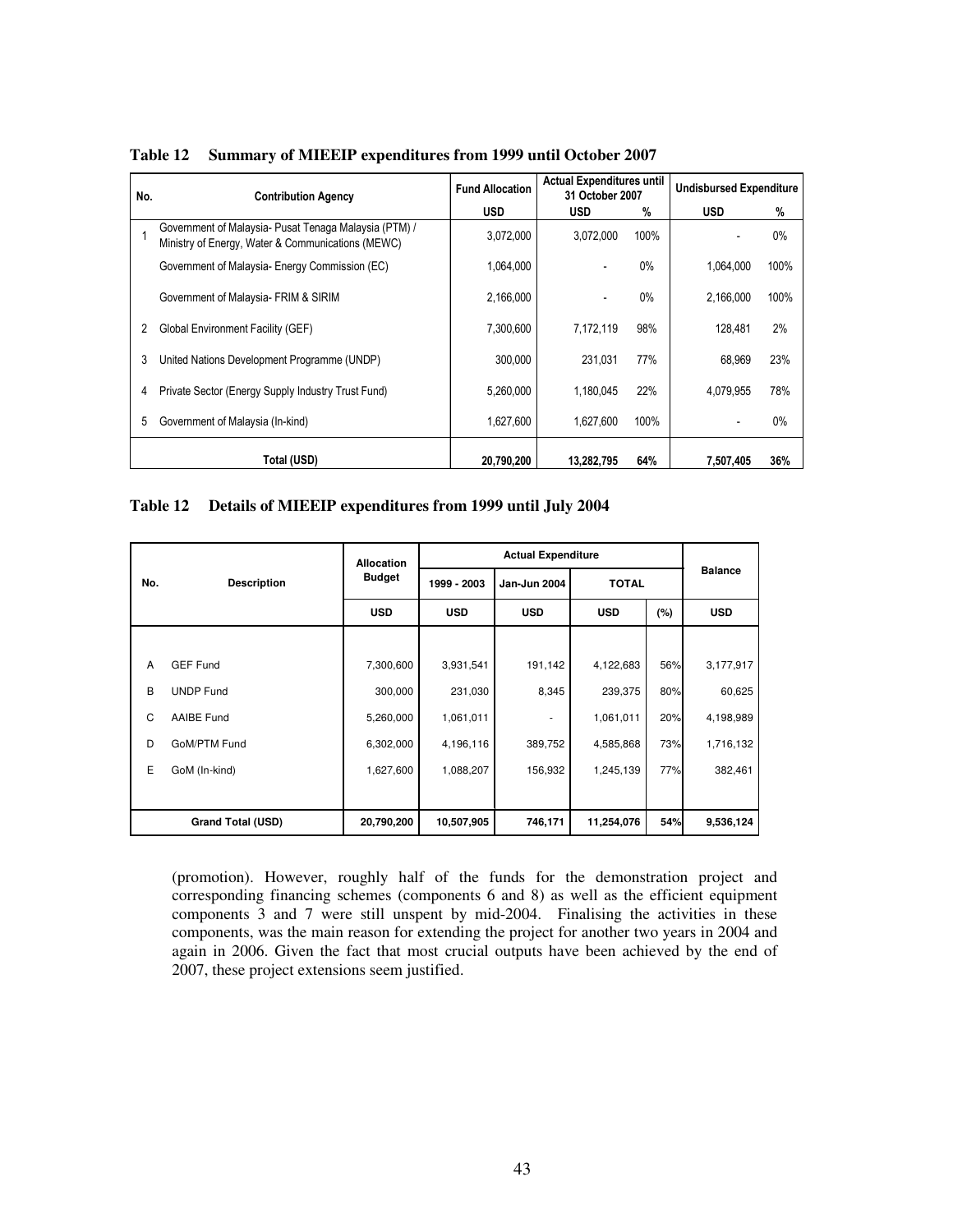|                                                  | <b>Allocation</b> | <b>Actual Expenditure</b> |                           |              |     |                |  |
|--------------------------------------------------|-------------------|---------------------------|---------------------------|--------------|-----|----------------|--|
| Comp.<br><b>Description</b>                      | <b>Budget</b>     | 1999 - 2003               | Jan-Jun 2004              | <b>TOTAL</b> |     | <b>Balance</b> |  |
|                                                  | USD               | <b>USD</b>                | <b>USD</b>                | <b>USD</b>   | (%) | <b>USD</b>     |  |
|                                                  |                   |                           |                           |              |     |                |  |
| A. GEF FUND                                      |                   |                           |                           |              |     |                |  |
| Energy-use Bechmarking<br>1                      | 143,048           | 112,207                   | 8,462                     | 120,669      | 84% | 22,379         |  |
| 2<br><b>Energy Audit</b>                         | 1,511,837         | 1,475,292                 | 7,474                     | 1,482,766    | 98% | 29,071         |  |
| 3<br><b>Energy Rating</b>                        | 285,054           | 101,669                   | 17,830                    | 119,499      | 42% | 165,555        |  |
| 4<br><b>Energy Promotion</b>                     | 215,667           | 152,247                   | 23,383                    | 175,630      | 81% | 40,037         |  |
| 5<br><b>ESCOs Support</b>                        | 197,519           | 189,233                   | 7,253                     | 196,486      | 99% | 1,033          |  |
| 6<br><b>Technology Demonstration</b>             | 2,585,554         | 1,149,166                 | 6,592                     | 1,155,758    | 45% | 1,429,796      |  |
| $\overline{7}$<br><b>Equipment Manufacturing</b> | 921,330           | 71,342                    | 33,430                    | 104,772      | 11% | 816,558        |  |
| 8<br><b>Financial Participation</b>              | 110,250           | 52,286                    | 1,936                     | 54,222       | 49% | 56,028         |  |
| Admin & Other Costs                              |                   |                           |                           |              |     |                |  |
| i. Administrative (PTM)                          | 576,676           | 378,696                   | 79,945                    | 458,641      | 80% | 118,035        |  |
| ii. Monitoring (UNDP-KL)                         | 753,665           | 249,403                   | 4,837                     | 254,240      | 34% | 499,425        |  |
|                                                  |                   |                           |                           |              |     |                |  |
| Total (USD)- GEF Fund                            | 7,300,600         | 3,931,541                 | 191,142                   | 4,122,683    | 56% | 3,177,917      |  |
|                                                  | <b>Allocation</b> |                           | <b>Actual Expenditure</b> |              |     |                |  |
| Comp.<br><b>Description</b>                      | <b>Budget</b>     | 1999 - 2003               | Jan-Jun 2004              | <b>TOTAL</b> |     | <b>Balance</b> |  |
|                                                  | <b>USD</b>        | <b>USD</b>                | <b>USD</b>                | <b>USD</b>   | (%) | <b>USD</b>     |  |
|                                                  |                   |                           |                           |              |     |                |  |
| <b>B. UNDP FUND</b>                              |                   |                           |                           |              |     |                |  |
| 2<br><b>Energy Audit</b>                         | 200,000           | 192,323                   |                           | 192,323      | 96% | 7,677          |  |
| 4<br><b>Energy Promotion</b>                     | 95,000            | 38,067                    | 8,345                     | 46,412       | 49% | 48,588         |  |
|                                                  |                   |                           |                           |              |     |                |  |
| Admin & Other Costs                              |                   |                           |                           |              |     |                |  |
| i. Administrative (PTM)                          | 5,000             | 640                       |                           | 640          | 13% | 4,360          |  |
| Total (USD)- UNDP Fund                           | 300,000           | 231,030                   | 8,345                     | 239,375      | 80% | 60,625         |  |
|                                                  |                   |                           |                           |              |     |                |  |
| C. AAIBE FUND                                    |                   |                           |                           |              |     |                |  |
| 3<br><b>Energy Rating</b>                        | 3,000,000         |                           |                           |              | 0%  | 3,000,000      |  |
| 6<br><b>Technology Demonstration</b>             | 2,260,000         | 1,061,011                 |                           | 1,061,011    | 47% | 1,198,989      |  |
|                                                  |                   |                           |                           |              |     |                |  |
| Total (USD)- AAIBE Fund                          | 5,260,000         | 1.061.011                 | $\bar{\phantom{a}}$       | 1,061,011    | 20% | 4,198,989      |  |
| D. GoM/PTM FUND                                  |                   |                           |                           |              |     |                |  |
| Admin & Other Costs                              |                   |                           | 389,752                   |              |     |                |  |
|                                                  | 6,302,000         | 4,196,116                 |                           | 4,585,868    | 73% | 1,716,132      |  |
| Total (USD)- GoM/PTM Fund                        | 6,302,000         | 4,196,116                 | 389,752                   | 4,585,868    | 73% | 1,716,132      |  |
|                                                  |                   |                           |                           |              |     |                |  |
| E. GoM (In-kind)                                 |                   |                           |                           |              |     |                |  |
| Admin & Other Costs                              | 1,627,600         | 1,088,207                 | 156,932                   | 1,245,139    | 77% | 382,461        |  |
| Total (USD)- GoM (In-kind)                       |                   |                           |                           |              |     |                |  |
|                                                  | 1,627,600         | 1,088,207                 | 156,932                   | 1,245,139    | 77% | 382,461        |  |
| <b>GRAND TOTAL (USD)</b>                         | 20,790,200        | 10,507,905                | 746,171                   | 11,254,076   | 54% | 9,536,124      |  |

**Table 13 Details of MIEEIP expenditures from 1999 until July 2004 (cont'd)** 

*Source tables 12 and 13:* Mr. Malik Atan (PTM)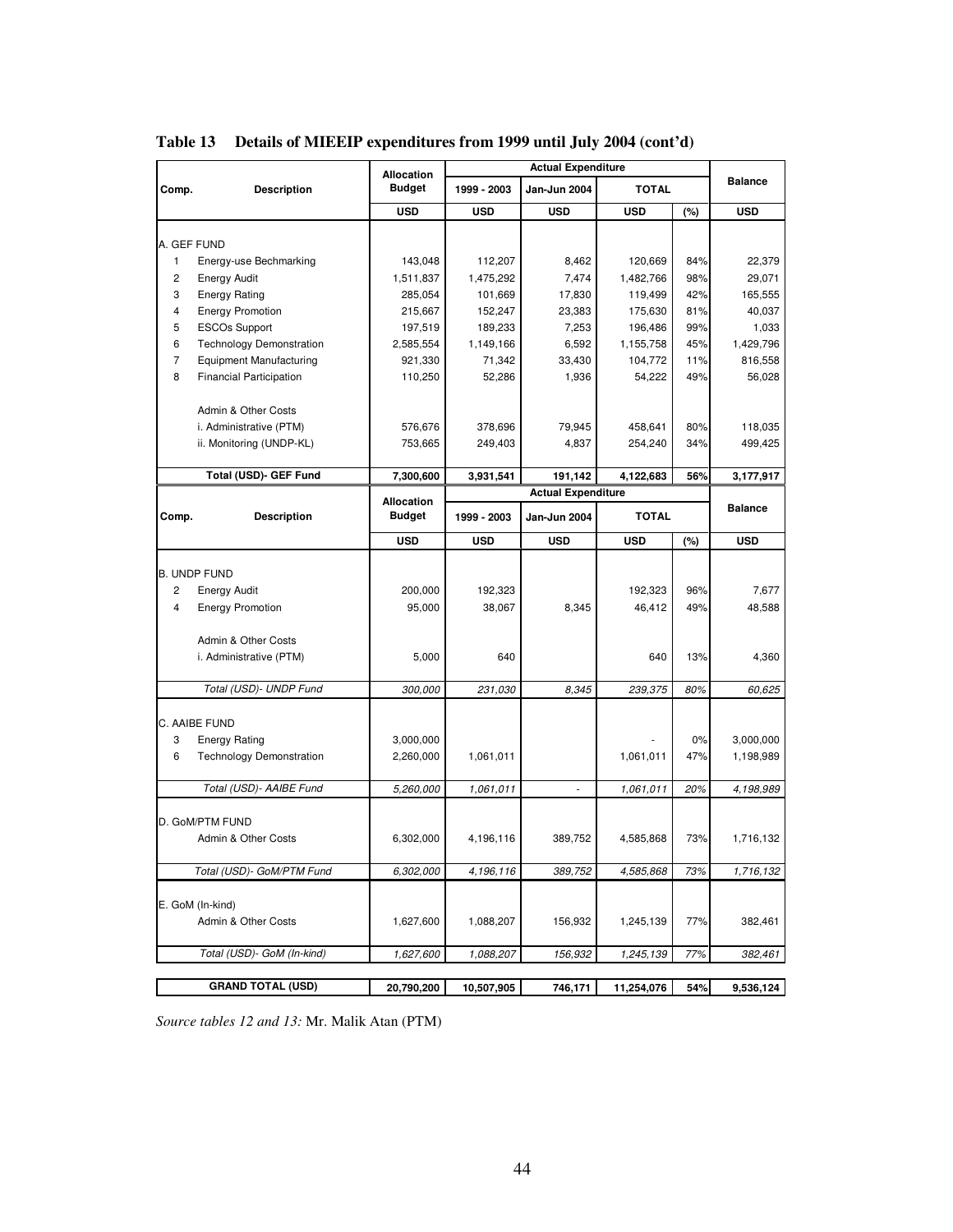## 2.4.3 Stakeholder involvement and partnership strategy

In general, one can say that the project forms a good example of government agencies, institutes and private sector organisations working hand-in-hand. The Annex F on memorandums of agreements (MoAs) and understanding (MoUs) is indicative for cooperation with the private sector.

For example, MIEEIP has won the support and cooperation of the Federation of Malaysian Manufacturers (FMM) in promoting energy efficiency to FMM members. In addition, MIEEP has also created good collaboration and linkages with the following industrial associations:

- Malaysian Timber Industry Board
- The Cement and Concrete Association of Malaysia
- Malaysian Iron and Steel Industry Federation
- Malaysian Pulp and Paper Manufacturers Association
- Malaysia Rubber Products Manufacturers Association

MIEEIP has successfully established the E-Benchmarking programme in a smart partnership with National Productivity Corporation (NPC) and later involving the Department of Statistics (DOS). To be able to formulate the 'Energy Efficiency and Conservation Guidelines', the project established nine Working Groups, one "Section A Working Group" (with Government representatives (MEWC, ST, MIDA, PTM) and a working group each for the 8 modules with participation of institutes, associations of engineers, associations of manufacturers, individual companies as well as universities. Other important stakeholders include the state power company Tenaga Nasional Berhad  $(TNB)^{22}$ , Institute of Malaysian Engineers (IEM), Association of Consulting Engineers (ACEM), Persuatan Akitek Malaysia (PAM), PORIM, Electrical and Electronics Association of Malaysia (TEEAM) and the CETREE (Centre for Education and Training in Renewable Energy and Energy Efficiency).

## 2.4.4 Logical framework and monitoring

A logical framework (of outcomes, outputs, indicators and verifiers) is provided in the GEF Project Brief. A set of indicators for the project's achievements is given in the first 'annual implementation review' reports (APR-PIRs) of 2001. The formats in which these APR-PIRs reports had to be submitted to UNDP/GEF have changed during the course of project implementation, so have the formats in which indicators are reported as well as the list of activities (and corresponding indicators itself). The indicators were reviewed in 2003 and retrofitted back in 2004 defining the annual targets for each. The indicators used in this Evaluation Report (listed in sections 2.1, project progress, and 2.2, impacts) are taken from the last APR-PIR (2007).

While these changes in list of activities, list of indicators and reporting formats may be understandable, it makes a quick check of project progress a bit more difficult. Such a task is not made easier by the sheer volume of progress and technical reports, publications, case studies and papers the project has produced (see Annex D for a complete overview of MIEEIP reports). Even the Quarterly Progress reports are given per component (and there are eight of them) and this large amount of reports has the danger that anyone, who wants an

 $22$ As well as the electricity utilities SESB and SESCO in Serawak and Sabah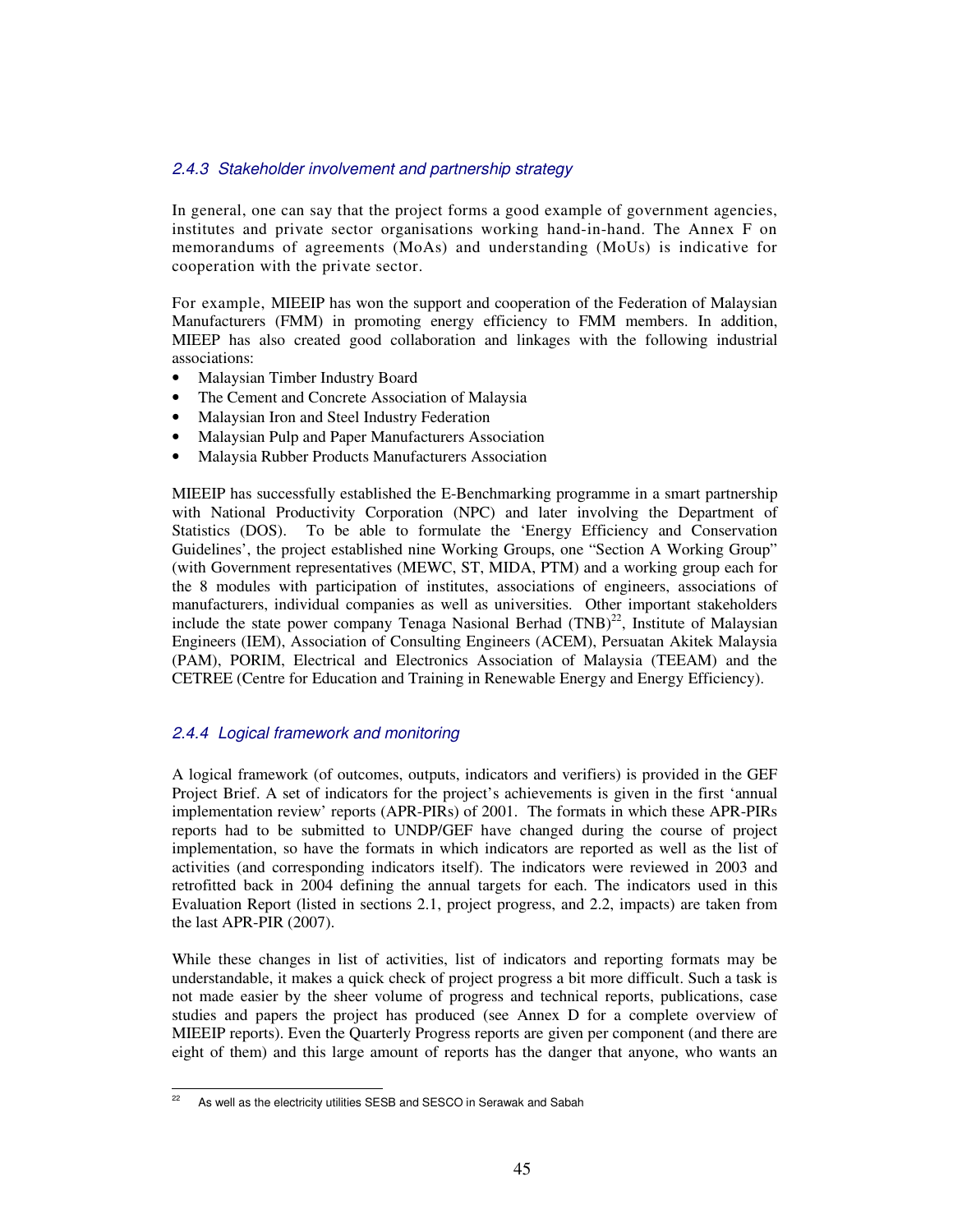overview of project implementation over time and issues encountered, may not see the wood for the trees, i.e. would get lost in the details. The 2004 hand-over reports give a good bird's eye view of project implementation, but again per component rather than at least having a summary for the project as a whole. The Evaluator suggests that a similar 'end-of-project' report is prepared, similar to the hand-over project, which encompasses all components rather then presenting results per component.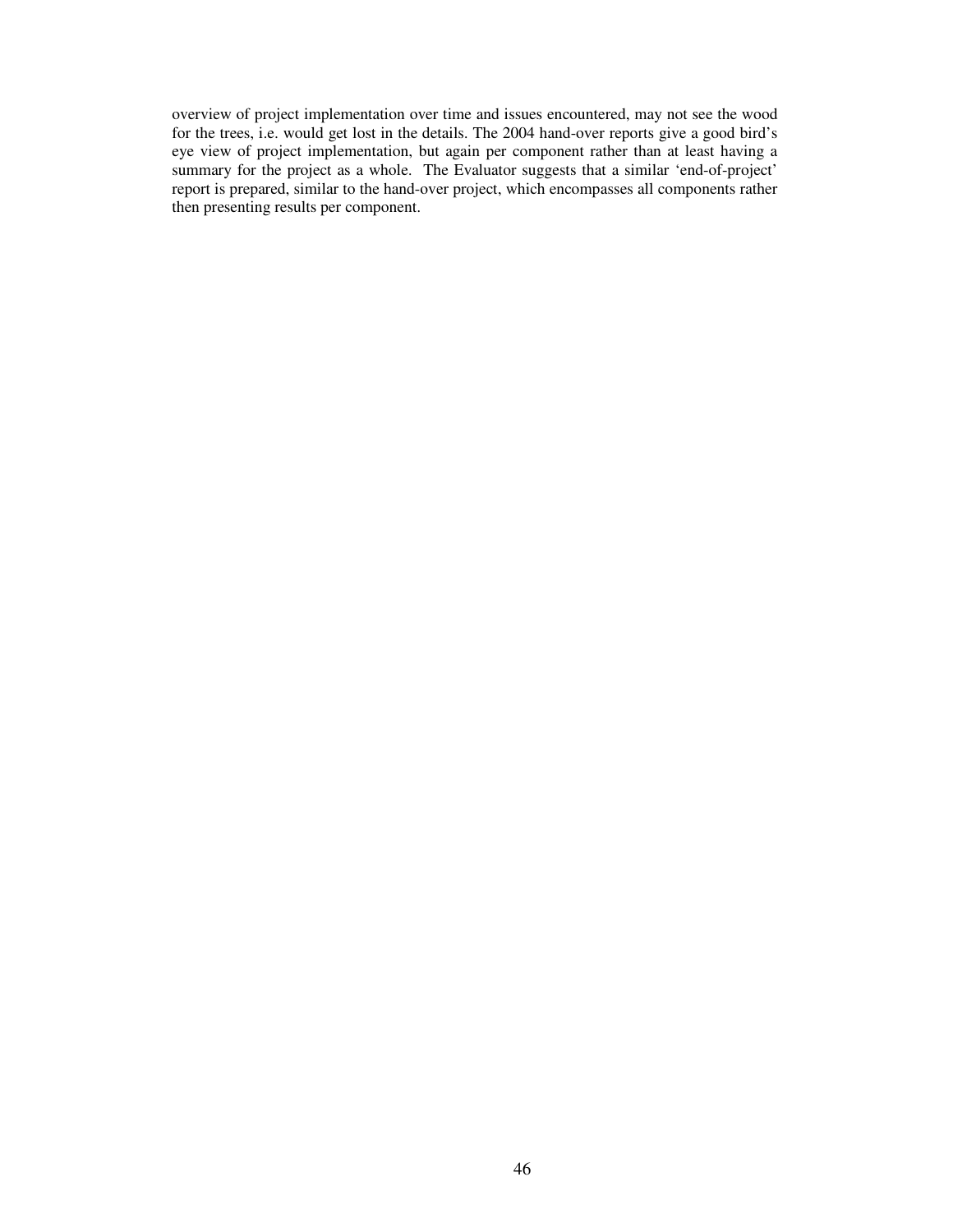# **3.1 Conclusions**

The following summarises the findings of the evaluation. Each of the points discussed below has been dealt with in more detail in the previous chapter 2.

# 3.1.1 Project design and project implementation

## *Project conceptualisation*

The project document describes a coherent set of objectives and outputs. Indeed, at the time of writing of the project document (1998), awareness and capacity in industry and consultancy business regarding energy efficiency in Malaysia was low, and the project rightly addresses this important barrier.

The Evaluator believes that energy efficiency is a matter of 'carrot and the stick'. The project is designed around making the 'carrot' look appetising, i.e. 'pulling' industrial companies by providing capacity building, free audits and loans for efficiency improvements at zero interest rate. However, there is a tendency in the document to exaggerate the importance of certain instruments, for example a project financial fund can only reach a limited amount of companies<sup>23</sup>; the ESCO concept may work in other countries but not necessarily in Malaysia<sup>24</sup>. More importantly, the 'stick' has not been included in the project design in terms of a government 'pushing' companies in the framework of an energy efficiency policy by means of a coherent set of policy instruments and regulations<sup>25</sup>.

## *Effectiveness of implementation*

Effectiveness means the extent to which outputs of the project have achieved the project's objective. Until the project extension of 2004, effectiveness was highest in the Components 1 (benchmarking) and 2 (audits). Effectiveness of the Components 3 (rating of equipment) and 5 (ESCOs) has remained limited up to now (partly due to external factors limiting the impact of activities undertaken under these components). After the project extensions in 2004 and 2006, most of the targeted outputs in the components 6, 7 and 8 have been achieved. In general, the Evaluator has the opinion that the achievement of the components has been **satisfactory**, in accordance with the ratings given in the latest Annual Implementation Review reports (APR-PIRs).

 $^{23}$ The intention is to demonstrate the effectiveness of such intervention, which after successful implementation will be replicated by the stakeholders, mainly the banking/financial sector as well as the Government.

<sup>&</sup>lt;sup>24</sup> Apparently, the interest in the ESCO was high back in 1997-1998. The interventions that were proposed are mainly to address what the so-called ESCOs at that time as their needs and barriers to hurdle.

<sup>&</sup>lt;sup>25</sup> The GEF-supported project interventions are meant mainly to demonstrate EE procedures, techniques and practices, as well as EE technologies. The follow-up (project replications) would be facilitated by supporting policies and regulations that the Government will come up with base don the results of the project interventions. In retrospect, these should have been explicitly carried out as part of the MIEEIP activities instead of just assuming that the GOM will follow through with the policies and legislative frameworks. It should be noted that, as a lesson learned, as early as 2000, the succeeding GEF projects (BioGen and BIPV) have included specific activities on policy making and regulatory frameworks.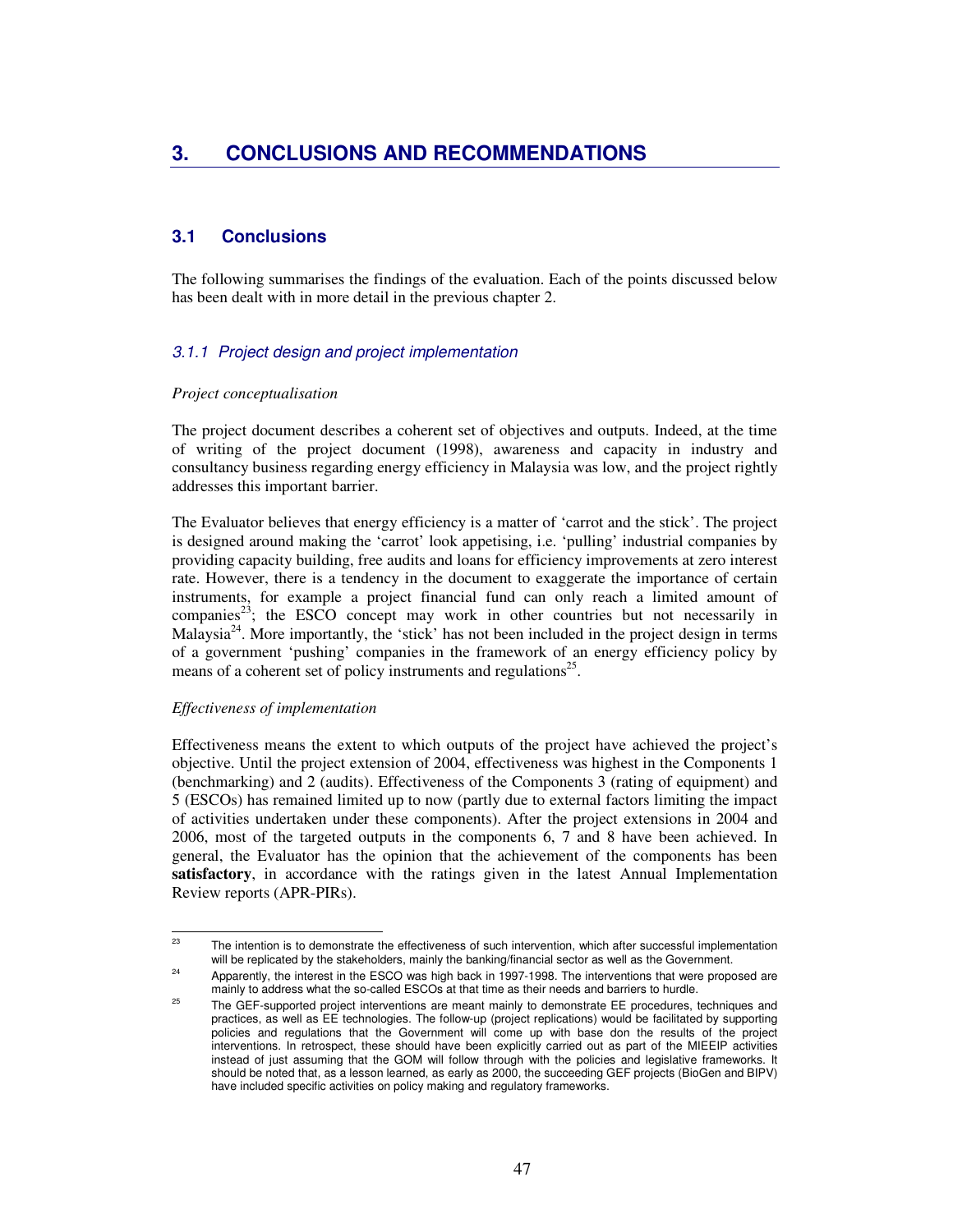## 3.1.2 Impacts, sustainability and replicability

The project, in the view of the Evaluator, has made important and real contributions to removing some barriers, in particular awareness creation and capacity building in important areas such as benchmarking, best practices, audits and demonstration of EE processes and technology. MIEEIP has taken a first step in creating basic skills to understand the factors affecting decision-making concerning energy efficiency by industrial energy users as well as consultancy companies. Potentially it has generated powerful insights into the technical and economic potential for energy efficiency and the means available to government to realise that potential.

While these achievements are real, their longer-term sustainability is in doubt without continuous government support and legislative and financial interventions (which are currently lacking). Most of the MIEEIP activities will need to be continued as part of PTM regular programme. However, continuation will depend strongly on the financial support of the Government to sustain these efforts. In fact, it seems that the lack of a conducive policy and planning framework in Malaysia for the promotion and implementation of energy efficiency is a one big barrier. Therefore, a separate component on energy efficiency planning and regulations would have benefited the project, but was not included in the project design in 1998, although the project has provided some inputs towards regulatory framework formulation.

In addition, another main barrier to improved energy use in Malaysia remains the highly subsidised energy prices. There is little that the MIEEIP project can do directly to remove that barrier except for providing relevant policy recommendations.

# **3.2 Recommendations**

## 3.2.1 Recommendations for promotion and implementation of EE in Malaysia

### Energy policy and planning

More serious implementation of sustainable energy policies is a pre-requisite to kick-start the industry towards implementing EE practices and projects as well as using and producing more energy-efficient products both for local and overseas market. Leaving such strategy to PTM to lead the industry is an effort beyond the mandate and capability of PTM, and if at all initiated by PTM, will only bring insignificant results. Apart from having the obvious energy conservation potential, an effective energy efficiency (EE) policy (and EE action plan) is necessary to spearhead the policy of pushing both energy-efficient and Malaysian-made products to the frontier of technology to capture a good share of local as well as international market.

Regarding efficiency in industrial processes as well as the local manufacturing of energy efficient equipment, such an EE Action Plan could be formulated by the Government, which could entail the following elements:

- The currently proposed 'energy management regulations' for companies that consume a certain amount of energy;
- Energy standards and labelling as a means of promoting and implementing EE, not only in manufacturing, but for consumer equipment as well;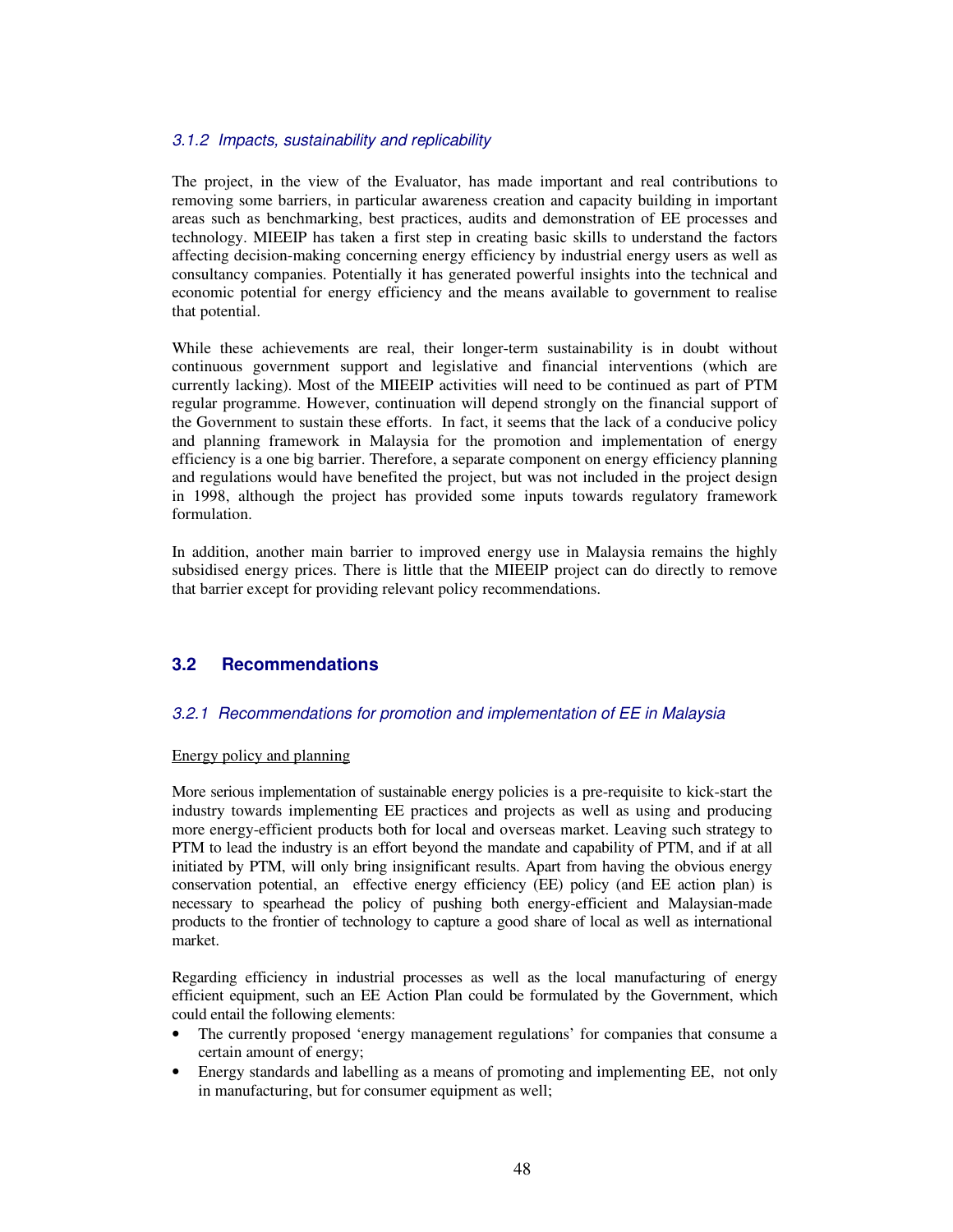- Provision of better tax incentives to manufacturing sector to implement EE measures;
- Lowering energy subsidies that presently encourage inefficient rather than rational energy use.

Without these measures being implemented, the Government will not give a signal to the private sector that it takes energy efficiency seriously. Such actions are urgently needed to break the culture of 'wait-and-see' attitude regarding energy efficiency and conservation that exist in many companies in Malaysia.

## **Box 4 Recommendations for UNDP and GEF**

Project design and implementation

The Evaluator has evaluated eight UNDP-GEF climate change projects up to date (including MIEEIP) and, while projects differ in scope and size, some interesting similarities regarding project design and implementation have shown up. The following text in this section 3.1.1 does not refer to MIEEIP in particular, but to these evaluations in general.

Projects lasting 1.5 or 2 times longer than originally planned seem to be the norm rather than the exception, due to several reasons:

- The project inception period (the period after GEF endorsement/approval by GEF CEO, getting the required signatures of UNDP and the counterpart organisations as well as hiring the project coordinator and rest of the team up to organising the first inception workshop) usually takes longer than expected, sometimes up to 6 months or longer;
- While capacity building, training, background studies can usually be well planned by the project team, two other group of activities usually take much longer than was optimistically planned in the project document. First, convincing private sector actors to invest in technologies and processes regarded as new or risky, usually has long lead times. It takes time to convince the (non-technical) senior management to take the investment decision and tendering or loan application procedures in public-private partnership often can be cumbersome. Second, the project can propose policy frameworks, regulations and financial incentive schemes. Again, convincing mid-level government officials often is not a problem, but getting final approval of top decision makers may be harder. Even if supported, subsequent enactment implies going through a political process that often goes far beyond the period of 3-5 years of a typical UNDP-GEF project.

Delays often start already in the project formulation phase. Again, going from formulation of a first concept, discussing with UNDP, presenting it to GEF, finally getting GEF approval is a process that can take years with the danger that by the time the project is finally approved the set of barriers it seeks to address and the policy environment may have changed. In the new GEF-4 cycle, the documentation of projects and proposals now requires defining 'milestones', i.e. expected dates of project proposal submission, GEF approval, project initiation and finalization. The Evaluator suggest, based on his evaluation experiences, that such milestones are not defined over-optimistically, but also that, during project implementation, administrative hurdles in both UNDP and GEF that cause unnecessary delay are reviewed and removed.

### Logical framework and evaluation

Nowadays, UNDP-GEF project proposals contain a logical framework of outputs and progress indicators with baseline and final targets and means of verification listed (the so-called 'logframe'). While preparing this framework is often time consuming, it is sad to see that in most of the eight projects evaluated so far, such a framework in not really referred to when undertaking monitoring and evaluation, neither in the APR-PIR nor in baseline or end-of-the project impacts studies (if the latter studies are done at all). Consequently, it is sometimes difficult to quantify project outputs, let alone its impacts. The following is suggested by the Evaluator:

- Elaboration of the logframe should not be done after writing the list of outcomes and outputs just because the GEF format demands it, but as tool to design such a list;
- For the APR-PIR a simplified logframe can be used with key indicators only for the outcomes and outputs;
- The complete logframe should be used in the baseline and end-of project impact studies as type of table of contents.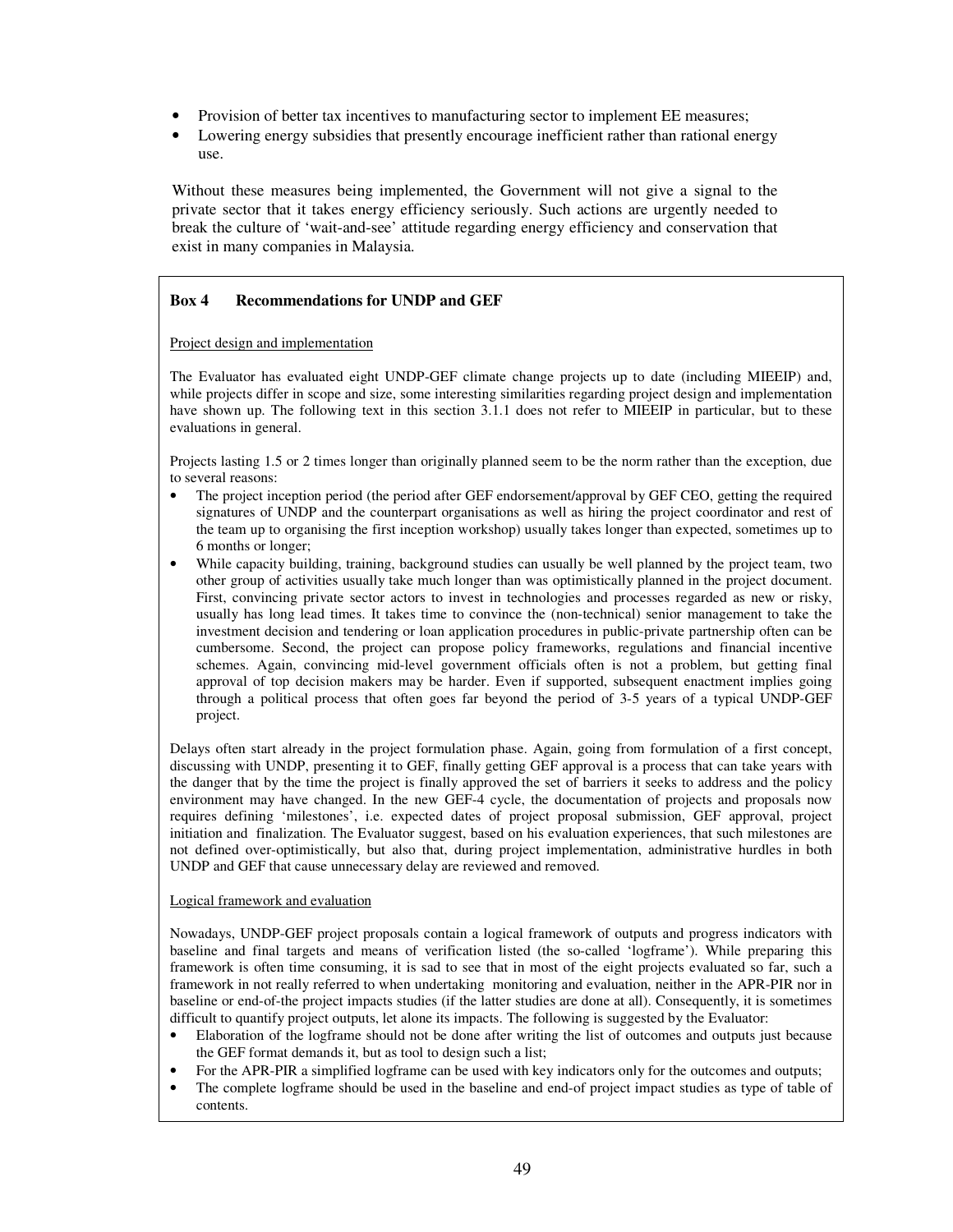### Labelling and MEPS; energy regulations

Energy rating and labelling is an important energy efficiency programme that must be carried out nationally to ensure that various energy consuming equipment or technologies generally used in the country are energy efficient and meet certain minimum standards.

Energy labelling is necessary to, among others, indicate the minimum efficiency requirement of energy-consuming equipment. The institutional mechanism and procedure should be planned as different entities will have to be indicated or appointed to take care of the testing, deciding the accepted performance band or range, the labelling, and enforcing (see Box 5). Following the introduction of labelling, or as an alternative in some cases, Minimum Energy Performance Standards (MEPS) for various consuming equipment should be introduced. Such guidelines or standards could be introduced initially for electricity consuming equipment, such as motors, fans and blowers, chillers, air-compressors and pumps; and later

### **Box 5 Standards and labelling**

Informative labels affixed to manufactured products describe the product's energy performance (energy consumption, energy efficiency, energy cost, or combinations thereof). Energy labels empower users of equipment to make informed choices about the products they buy and to manage their energy bills. Labels "pull" the distribution of energy-efficient models upward (see figure below) by providing information that assists the users in making rational decisions and stimulating manufacturers to design products that achieve higher rating levels.

Minimum performance efficiency standards (MEPS), as a complementary tool to appliance labelling, have been successfully applied overseas and have brought about predictable, significant and lasting improvements in efficiencies. Once an energy labelling is in place and there is been some shift in the efficiency levels in the market, MEPS can be enacted to remove the most inefficient product from the market. This effect is a "market push" (see figure below).



extended to thermal equipments such as boilers, furnaces and heat-exchangers.

More research and development and testing facilities of international standards at industry and private sector level should be encouraged by the Government to encourage the private sector to continuously conduct research and tests to improve their products performance and efficiency, so that they can maintain their niche in both local and global market. This can be done through provision of grants, subsidy, tax deductions or other forms of incentives and schemes. Of course, in the end the private sector itself would have to provide the major share of funding to improve their own production capability and facility to match new designs and technologies on the changing national and international markets.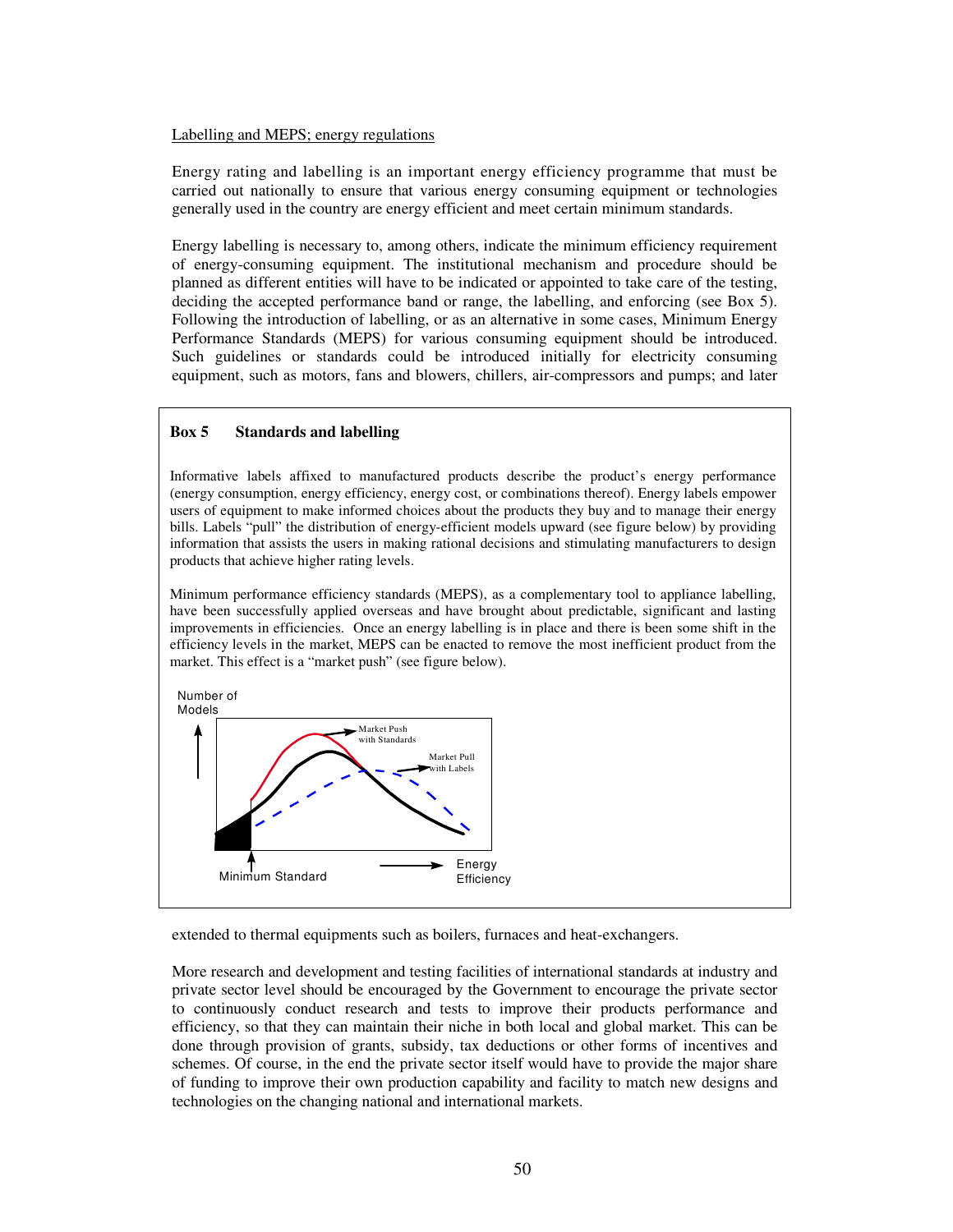Tax incentives and other government support

Without energy management regulations, MEPS (Minimum Energy Performance Standards) and a more practical tax-incentive scheme, it is difficult to promote EE equipment, such as efficient motors, pumps, fans & blowers, in the country.

The Government and the private sector need to work hand-in-hand to push through this policy by encouraging public-private partnerships (PPP):

- A special support programme could be created by the Government (and for example implemented by PTM) with the aim of improving efficiency of operating equipment (system optimization), energy-efficient manufacturing of equipment, and of increased manufacturing of EE equipment through cooperation between local manufacturers and academia (for research, testing and laboratory facilities);
- MIEEIP's lending scheme should be expanded into a Government-supported revolving energy-efficiency or 'clean energy' fund. The Fund could be sourced from a small percentage of the electricity tariff and fuel prices. At the same commercial banks should be encouraged to established similar lending schemes with some government financial support as guarantee to be able to provide 'soft' loans. It is encouraging to hear in this respect that, two banks, RHB Bank and Bank Pembagunan have expressed interest to be involved in EE lending;
- The existing tax incentive mechanism introduced by the Government since the Eight Malaysia Plan to encourage more widespread application of energy efficiency and renewable energy seriously needs revamping. In the case of electric motors, in the current scheme, for example, no one could buy a high-efficiency motor (HEM) off-the-shelf locally, whereas motors need immediate replacement when they are faulty (source: PTM, 2007).

### Energy pricing

Malaysia spends an astounding amount of RM 40 billion a year for subsidizing energy supply (of which RM 15 billion on natural gas for power generation), equivalent to about US\$ 500 per capita per year. For the economy as a whole, it not only discourages rational behaviour regarding energy consumptions in fact, this is a *de facto* subsidy from the poor to the rich, who usually own more energy-guzzling equipment, vehicles, etc. than the poorer fellow countrymen. For industry in particular, this discourages energy savings as it implies that the total energy costs in the factory are so significant compared to other operational costs, maybe around 6-7% of total production cost.

Judging from the discussions and available literature, this has been made known and the government is already in the path of levelling its energy price structure, as stated in the  $9<sup>th</sup>$ Malaysia Development Plan mentions that "initiatives swill be undertaken to review the energy pricing structure to reflect market prices of various alternative energy sources and encourage greater efficiency in utilization of energy while discouraging wasteful consumption. A review will be undertaken to gradually reduce subsidies on energy prices".

## 3.2.2 Recommendations for PTM

Main recommendation here is to keep the momentum regarding the current interest in energy efficiency in industry. In fact, PTM is planning to extend energy efficiency promotion to other areas such as buildings, in particular buildings of government institutions.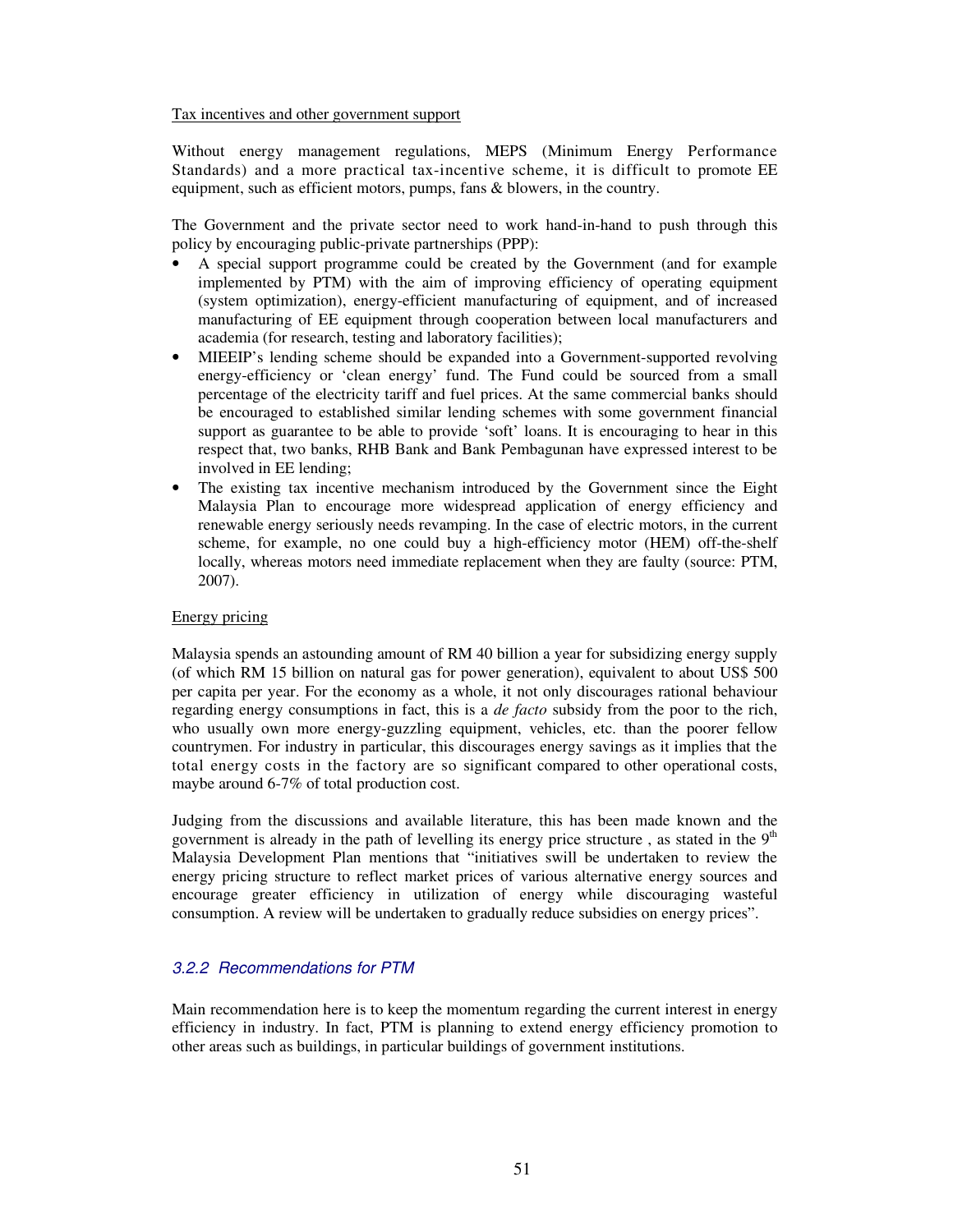### Capacity strengthening of PTM

For PTM to continue and expand the MIEEIP activities, the Government has **to allocate sufficient funds** to enable these roles to be carried out and to have minimum staff strength. Furthermore, **capable and experienced staffing** is critical in ensuring PTM's success in providing advisory services to the government and the industries. As such, it is highly recommended that the above issue is given priority and the resources needed allocated. The impact study PTM (2007) recommends minimum staff strength of 17-24 experienced staff to be able to continue the activities initiated by MIEEIP and to expand these or undertake new activities. Such core staff would be supported by consultants / technical advisors contracted on an as-needed basis to carry specific activities under energy efficiency.

## E-Benchmarking

If time and funds are available to support, the E-Benchmarking tools could be expanded to other subsectors or another new activity could be implemented to include international benchmarks for similar sub-sectors. The following recommendations are taken from PTM (2007):

- E-Benchmarking need to be further developed and refined and the data verified to make it more useful. Even within certain industry sector, such as iron and steel, the type of industries can be quite varied. Thus, the more diverse and disaggregated the E-Benchmarking database, the more credible will the EUIs be for comparing between companies within the same industry sector and subsectors. Here, the continuing cooperation of PTM with Department of Statistics (DOS) to obtain the necessary data, to verify them, and maintain the E-Benchmarking database is recommended;
- PTM 's energy auditors will be instrumental in the verification exercise by doing random checks of data at the plant level;
- The e-database needs to be more attractive and user-friendly to capture more interests from the industrial community. The portal should be accessible through both NPC and PTM (Energy Information Bureau) and may be linked with the websites of the various manufacturers' associations. One or two IT people could be continuously involved.
- International benchmarks would have to be included to make e-benchmarking more useful.
- .

## Energy audits and ESCOs

In future, PTM will not be expected to do the energy audits as they had done in the MIEEIP period, as PTM has another important role to play as governmental implementing agency on energy. Thus, PTM should not compete with ESCOs, but instead act as an intermediary between the industries and ESCOs. Energy audits would be have to be undertaken largely by the ESCOs, on commercial terms. In any case, there are just too many industries that need the energy audit, and it is hoped that the ESCO business, over time, will become more credible. PTM could work with MAESCO (or any other similar association) to increase their professional image and should continue to assist in their capacity building and PTM should also initiate and monitor the ESCO registration process.

The impact study (PTM, 2007) mentions the following competencies of PTM in the area of energy auditing:

- Setting baselines to evaluate energy efficiency projects in industries. There must be a close collaboration between the e-benchmarking and the auditing efforts
- Acting as an independent body to monitor and verify performance of projects on energy efficiency in industries;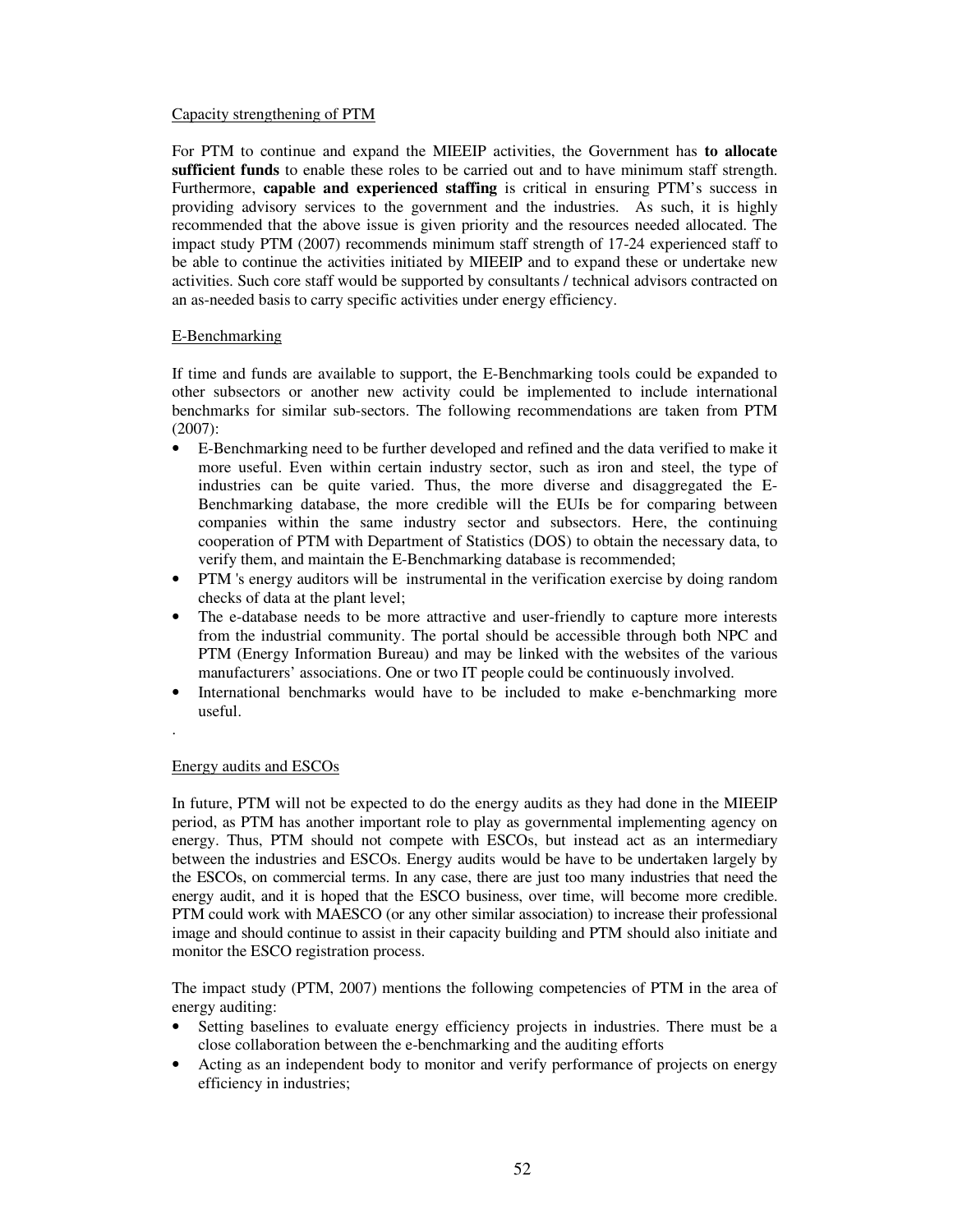- Conducting preliminary or walk-through energy audits for Government purposes or for gathering data for database building;
- When necessary, acting as a referee/reference for investment grade audits carried out by ESCOs under third-party financing scheme; and acting as a neutral arbitrator in any future disputes between ESCOs and industries;
- In a facilitating capacity, PTM could refine the MESA could concept to suit particular sub-sector industry and particular type of arrangements involved.

Industries are still sceptical on the credibility of Malaysian ESCOs. Malaysian ESCOs need to build their own reputation and credibility to gain wide acceptance by the industrial community. To protect their profession and professionalism, the more credible ESCOs, or their association (such as MAESCO) should be able to come up with a proper accreditation scheme. Meanwhile, PTM has proposed an accreditation system in which only professionally skilled and qualified companies will participate.

## Knowledge management and information dissemination

PTM should continue with campaigns and promotional activities to increase demand for energy efficiency equipment in the country. PTM's Energy Information Bureau (EIB) should be enhanced as a one-stop-shop website to encourage industries, buildings owners and operators, and the general Malaysian public to be energy efficient. More specifically, the following recommendations can be made:

- For a more efficient management of the knowledge system of the MIEEIP, efforts must be made such that all soft copies of the MIEEIP reports are centrally saved in the MIEEIP server and hard copies in a filing cabinet. This must be done on an urgent basis before some of the soft copy documents in individual computers be lost, displaced or accidentally deleted;
- Some more 'easy-to-read' publications could be published, such as the EEC Guidelines or the booklet 'Achieving Industrial Energy Efficiency', e.g., summarizing per subsector and/or per type of technology, the main issues and options, national and international benchmark data, case studies, etc. To target the busy top management of industries, government entities and parliamentarians alike, 2-page flyers with concise info could be made.
- The MIEEIP News was established for the purpose of disseminating MIEEIP news. Containing useful info it should be merged with the existing PTM bulletin *Energy Smart* or, alternatively, be expanded to become a national/official newsletter on energy efficiency (and maybe covering both industry and building sectors);
- Similarly, the MIEEIP website should be merged with the web pages of PTM's Energy Information Bureau;
- As the word 'demonstration' project implies, the PTM team would have to devise some means of not only presenting these as case studies on the PTM website and at seminars, but continue to organize physical visits to the actual site<sup>26</sup> (also outside the Klang Valley);
- The prime outreach target group could be expanded from engineers and industries to financial institutions and top decision-makers in government and at the political level. Without financing support and without real political backup, no national energy initiative will materialize. This means also that the 'language' used in the newsletter and at seminars should be such that 'non-technical' or 'non-energy' people find these things attractive and easy to digest.
- To convey the above messages, staff with social science and communications qualifications should be employed by PTM.

 $26$ Although hailed as 'flagship' demonstration project, the General Manager of HeveaBoard reported that no site visit had been organized.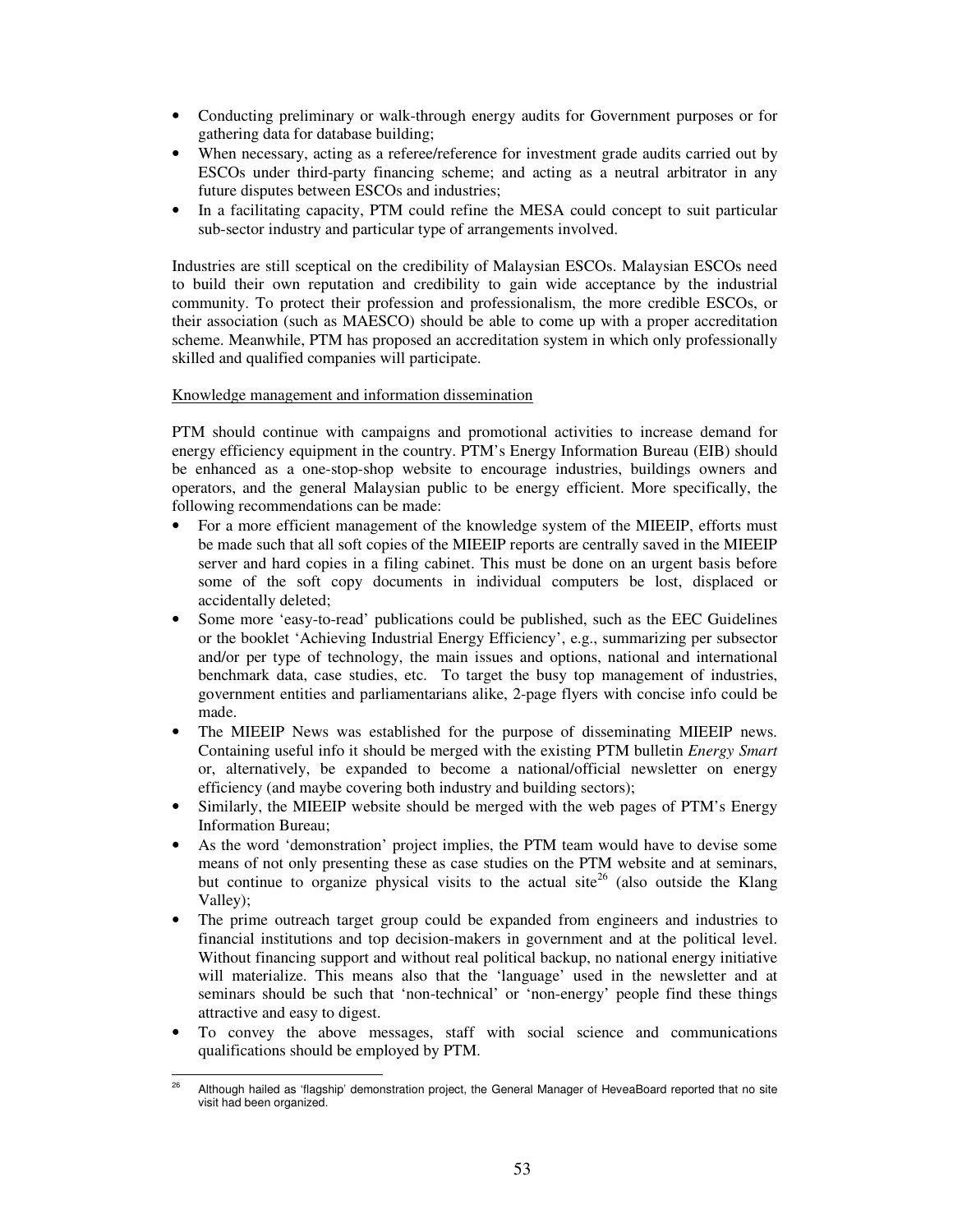### Lending schemes

MIDF has been given the task to manage the project lending scheme. A meeting should be held between PTM, MIDF and MEWC on the continuation of the scheme (with the remaining funds from AAIBE/EEPLS as input). In a second round of loan offers, instead of zero interest loans, perhaps a low interest may be levied, to sustain the money value of the Fund, because the current loan terms of up to 6 years at zero-interest rate will make the Fund shrink over time. In short, the project financing schemes should be expanded into a national-level energy efficiency revolving fund, boosted by Government funding at an appropriate level.

### Standards and labelling; energy management regulations

Electric motors form one type of common equipment in industries that has the highest energy efficiency impact if the national energy efficiency programme is implemented more effectively. With Government support (and regulation in future introduced possibly by the Energy Commission), PTM could assist SIRIM (and the Energy Commission) in the formulation of minimum energy performance standards (MEPS). Later, labels and standards could be developed and proposed for other energy-consuming equipment.

In the absence of energy efficiency regulations (and the current lack of government commitment to implement such regulations), a 'voluntary' code of practice (COP) could be proposed for energy efficiency equipment. The COP will provide the range of equipment specifications which would be accepted for application. The current Energy Efficiency and Conservation Guidelines for Electrical Equipment has already established the features and procedure to follow to ensure efficient operation of eight different types of electrical equipment (transformers, motors, chillers, cooling tower, fan & blower, pumps, aircompressors, lightings). The COP can be further developed from these guidelines.

# **3.3 Lessons learnt**

## E-Benchmarking

E-Benchmarking is difficult to implement and use effectively, for the following reasons:

- The Energy Use Index (EUI) is difficult to define and be compared with even between industries within the same sector. This is because of varied equipment, technologies, and processes used. The production outputs are also varied.
- It is also difficult to compare with international benchmarks as the manufacturing and operating conditions are vastly different. Background issues such as different manufacturing standards and rules, different weather conditions, strict local and global environmental regulations which are prevalent in developed countries must be clearly understood if Malaysian EUIs were to be compared with international ones.
- Despite the numerous production and energy use data available from the Department of Statistics for the E-Benchmarking database, these data are not verified and are not in a ready format. It will be a huge task to verify most of the data.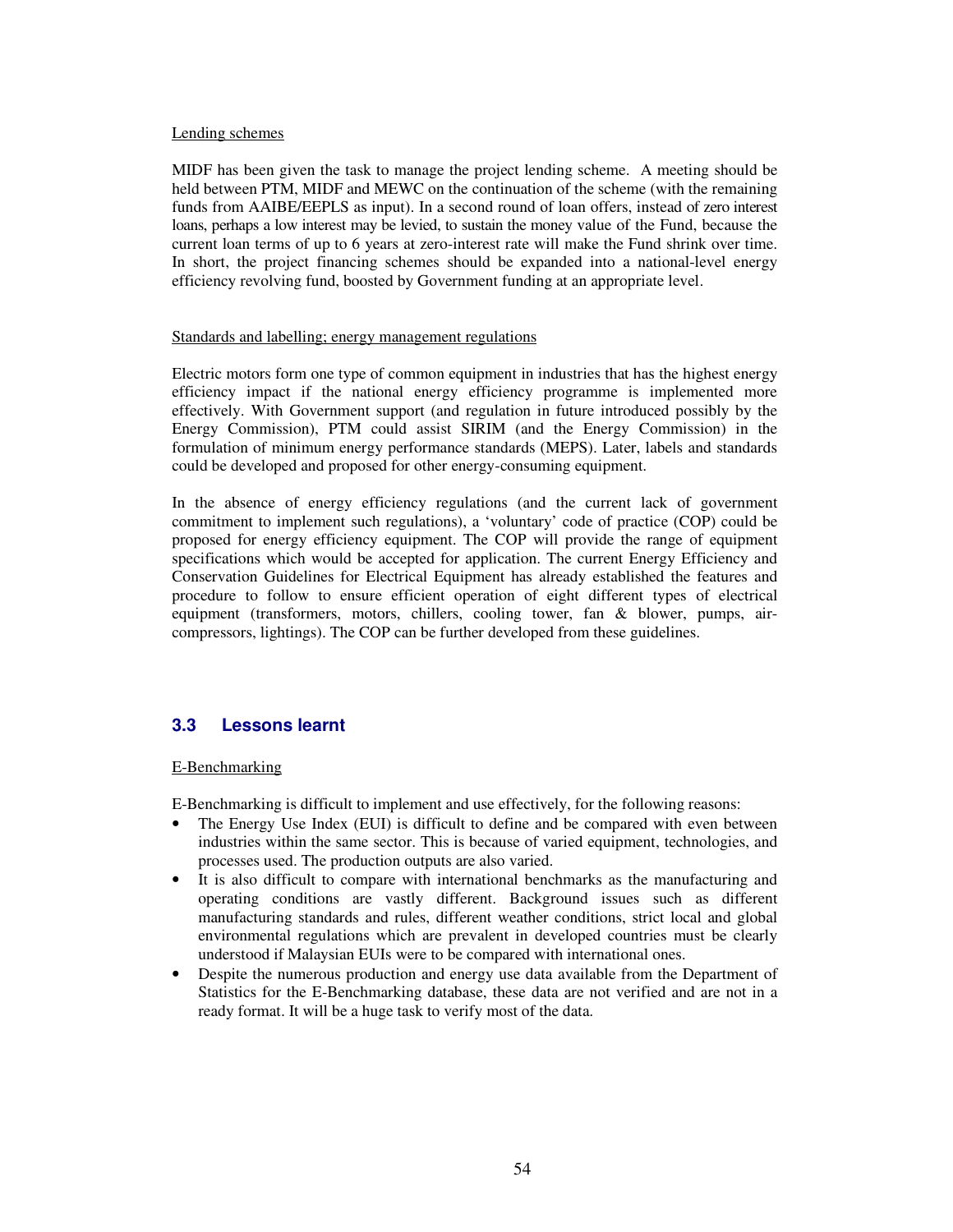## Impact of efficiency promotion projects and sustainability

MIEEIP has proved to be a good and successful collaboration between Government agencies, professional bodies, and industry associations. However, care must be taken not to exaggerate the potential of certain energy efficiency promotion instruments, such as ESCOs or certain financial incentives, while other barriers remain in place, such as the practice in Malaysia of substantially subsidizing energy cost. ESCO or financial incentives alone will not able to overcome the barriers discussed and no single measure can provide immediate solution. As such, policy planners must look into bigger perspective when implementing EE.

Despite the low cost of energy, the MIEEIP project has managed to demonstrate the feasibility and achievability of energy saving measures and has managed to entice managers in industrial companies as well as some financial institutions to get involved in energy efficiency and conservation.

While such voluntary participation is laudable in an initial phase, energy efficiency promotion and implementation needs to be an integral part in the Government's long-term public policy. The sustainability of MIEEIP and the eventual impact depend much on whether the Government decides to put an energy efficiency policy in place with effective policy instruments backed up by substantial resources. The analysis of this Evaluation Report suggests that if similar energy efficiency projects are implemented in future they should be predicated on the expectation that appropriate regulations and substantial government funding will subsequently be available.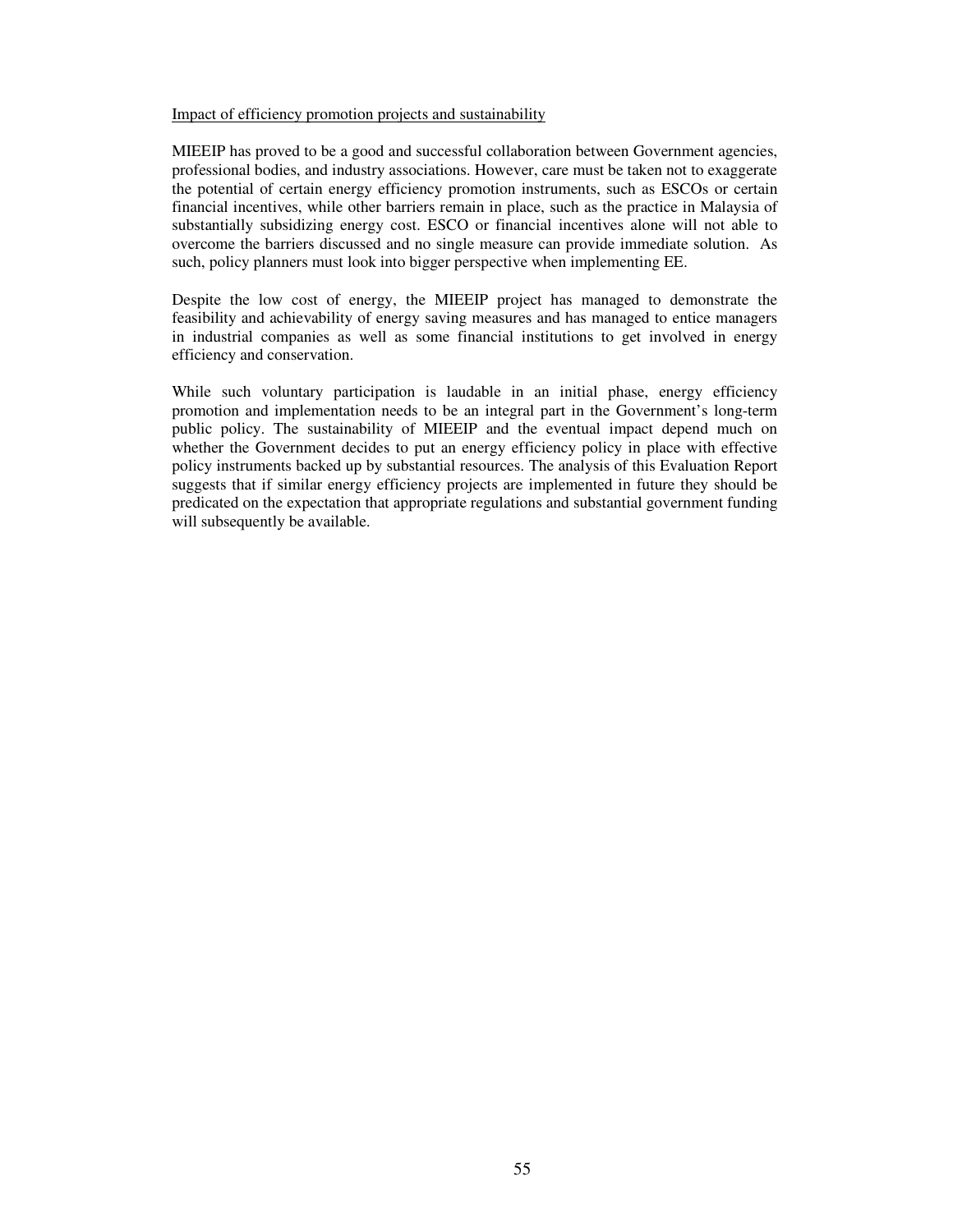## **Introduction**

The Malaysian Industrial Energy Efficiency Improvement Project (MIEEIP), funded by GEF, UNDP, Government of Malaysia, and the Malaysian private sector, was launched in the  $3<sup>rd</sup>$ quarter of year 2000 and it is expected to end at the December 2007. This project is executed nationally by Ministry of Energy, Water and Communication (MEWC) and the implementing agency is the Malaysia Energy Center (PTM – Pusat Tenaga Malaysia).

The project was designed under GEF Operational Programme #5: Removing Barriers to Energy Conservation and Energy Efficiency. The development objective of the project is to improve energy efficiency in Malaysia's industrial sector, by removing barriers to efficient industrial energy use, and through creating a sustainable institutional capacity, increase awareness raising in energy efficiency and development of a conducive policy, planning and research framework.

The improvement target is to reduce the energy consumption in the industrial sector by  $10\%$  in the end of the project (December 2007, original end 2004) as compared to the business as usual scenario. In addition, based on 1995 levels, the project should directly and indirectly help reduce GHG emissions from the industrial sector by 10% by the year 2004. Other outcomes of the project are the following:

Industries become aware of the actual and rational energy utilization performance, as well as Energy Efficiency and Energy Conservation (EE&EC) measures that can be applied to improve energy utilization efficiency through the establishment of energy use norms for industrial subsectors and processes.

- Industries comply with regulations / guidelines designed to encourage the use of energy efficient equipment and practices;
- Awareness about, and attitude towards, energy efficiency and environmental improvement by industries widespread;
- Industries are using and benefiting the local energy support services (ESCOs) in the implementation of their EE&EC projects;
- Industries are implementing proven and cost-effective EE&EC technology projects;
- Industries utilize locally manufactured equipment with comparable efficiencies to imported quality industrial equipment;
- PTM is able to increase its capacity and capability in providing energy advisory services to the public and the private sectors.

However, there are several barriers which could hamper the smooth implementation of MIEEIP. These are as follows:

- Limited knowledge/awareness about EE&EC techniques/technologies in industries and the lifecycle economic benefits.
- Limited access to information on EE&EC techniques as well as energy benchmark.
- Industries are unwilling to incur what are perceived as "high cost, high risk" transactions.
- Industries generally focus on investments on production-related improvements.
- Lack of financiers ready to finance EE&EC investments.
- Limited/not stringent regulations on energy efficient standards and implementation.
- Few/limited EE&EC technology demonstration projects implemented.
- Weak local energy support service.

In order to achieve the development objective, the project's immediate objectives are embodied in the eight project components as follows:

Component 1: Energy-use Benchmarking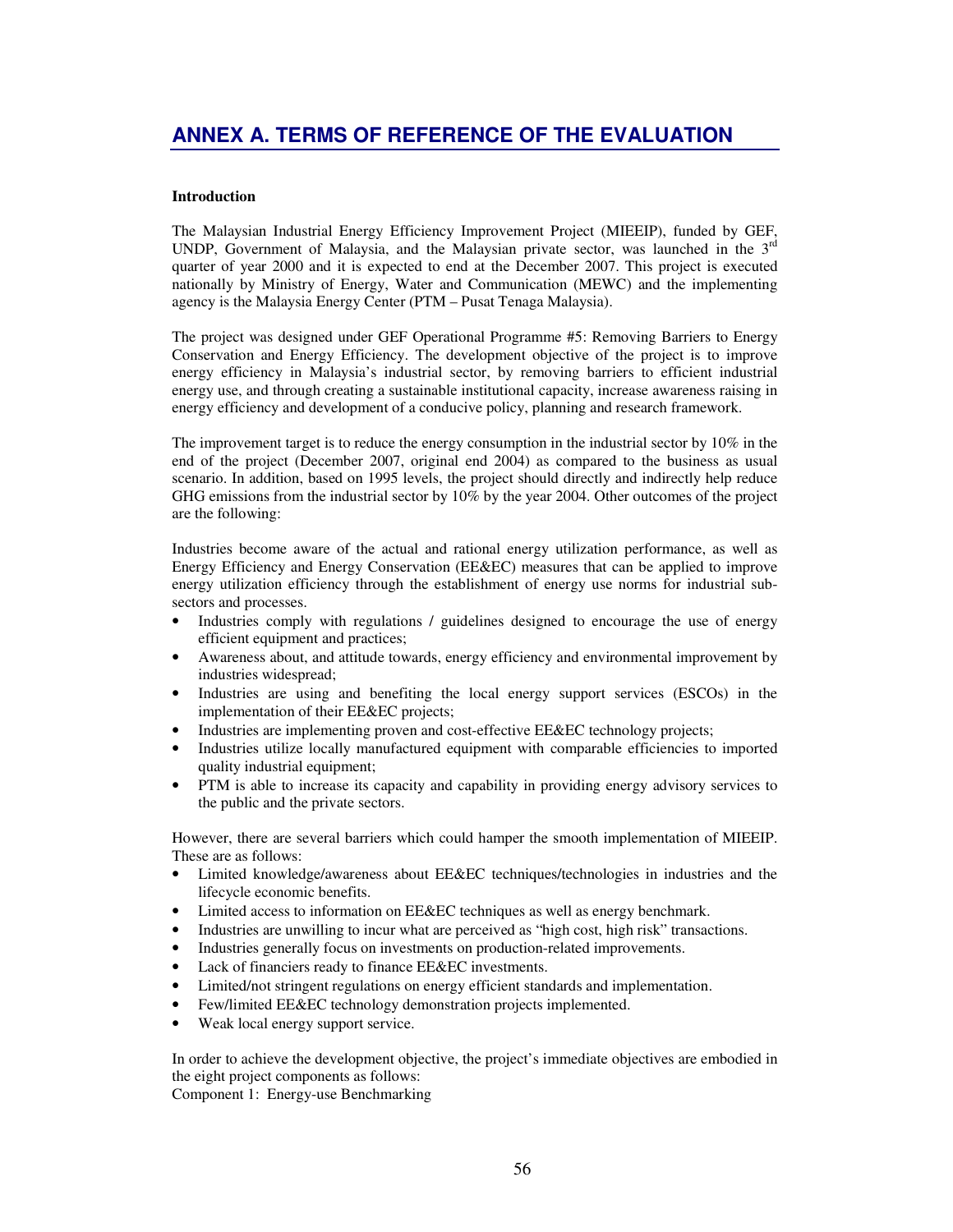Component 2: Energy Audit Component 3: Energy Rating Component 4: Energy Efficiency Promotion Component 5: Energy Service Company (ESCO) Support Component 6: Energy Technology Demonstration Component 7: Local Energy Efficient Equipment Manufacturing Support Component 8: Financial Institutional Participation

Major outputs of each component are the:

- 1. Development of energy-use benchmarks for various industries and their sub-sectors by setting up data collection systems, establishing benchmark index, installing database, and establishing the system to disseminate information.
- 2. Promotion of energy auditing for an industrial energy management; establishment of standardized energy auditing procedures, energy audit tools and energy management system; conduct of energy audits for selected industrial sectors; evaluation of the results and impacts of the auditing program; and development of sustainable follow-up programs for each industry association.
- 3. Implementation of a comparative energy rating program; proposed policy intervention needed, dissemination of information on energy-efficient equipment and energy rating programs to increase and encourage the use of energy efficient equipment; conduct of policy support studies; and proposal for an equipment performance testing facility.
- 4. Dissemination of information on energy efficient practices in industries and technology applications; establishment of a credible and sustainable website; establishment of an association of accredited energy specialists, consultants, and technology developers and providers; and development of an accreditation scheme for energy specialists and ESCOs.
- 5. Development of a suitable institutional and legal framework for ESCO; development of institutional arrangements that will promote ESCOs to the industrial sector; and assistance in making bankable project proposals, business plans, securing financing arrangements, defining the feasible products and services, and evaluating risks.
- 6. Identification of potential energy saving technologies that can be applied in Malaysian industries; establishment of baseline data for each demonstration site; development of installation and implementation designs/plan for the demonstration site; arrangement of the financial assistance for each demonstration scheme; monitoring and evaluation of the energy performance of each demonstration scheme.
- 7. Evaluation of the typical energy performance of selected local equipment; identification of potential improvements and new designs for local equipment; training of local equipment manufactures on high efficiency designs and production technologies; provision of technical assistance; and provision of funds to eligible equipment design and manufacturing improvement projects.
- 8. Training on local banking and financial institutions on financing EE&EC project; development of the criteria to select demonstration and equipment manufacturing companies for financial assistance; and selection of demonstration and equipment manufacturing companies.

### **Objectives of the evaluation**

The purpose of the terminal evaluation (or Final Evaluation) of the Malaysia Industrial Energy Efficiency Improvement Project (MIEEIP) is *to review and rate the performance* of the project from the start of the project implementation up to the present. The review will include: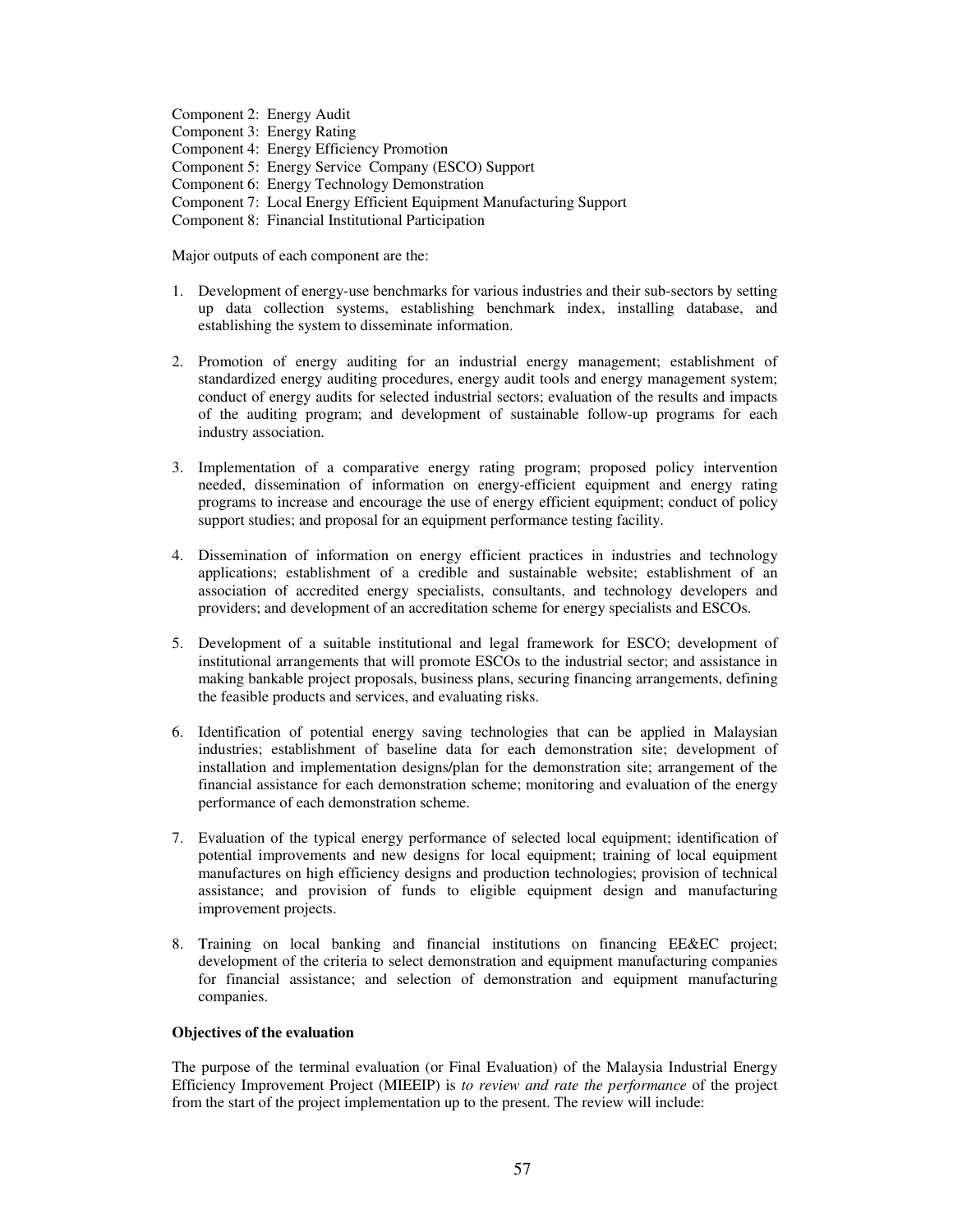- Evaluating both the *progress in project implementation, measured against planned outputs* set forth in the Project Document with latest revision in accordance with rational budget allocation, and an
- Assessment of the *overall impact* of the project to the country;
- The evaluation will also *identify lessons learned and best practices* from the MIEEIP, which could be applied to future and other on-going projects.

### **Scope of Evaluation**

This evaluation will involve analysis at two levels: on a component-by component level and on the overall project level. The analyses will include:

### Assessment of progress in project implementation

In this context, implementation means the provision of inputs and achievement of outputs as well as processes of implementation. The project is now is at the end of its project life and as such progress should be measured against outputs stated in the project document, the inception report as well as the amendment to the inception report approve by the National Steering Commitee. The evaluation will focus on such aspects as appropriateness and relevance of work plan, compliance with the work plan along side with budget allocation; timeliness of disbursements; procurement, quantity and quality of goods and services created; coordination among different project stakeholders. Any issue that has impeded or advanced the implementation of the project or any of its components, including actions taken and resolutions made should be highlighted. Activities to be continued by the executing agency shall also be recommended. The template below shall assist the consultant in reviewing the progress.

| <b>Activities</b> |        | <b>Budget</b> |                        |                     |
|-------------------|--------|---------------|------------------------|---------------------|
| Planned           | Actual | As per ProDoc | Actual<br>Expenditures | % of Project Budget |
|                   |        |               |                        |                     |

Overall, the following assessments shall be carried out:

- Capacity of risk management in overall project implementation and per component level i.e., whether the assumptions and risks are well recognized and mitigating measures are considered throughout implementation.
- Project design, i.e., whether the project design allowed for flexibility in responding to internal and external changes in the project environment.
- Implementation difficulties, i.e., whether difficulties and barriers, which were not expected at the start of the project, are identified and the approaches for the solutions are considered and implemented effectively.
- Project resources, i.e., whether the project components and activities were logically designed as to content and time frame commensurate with the human and financial resources that were made available.

### Assessment of project outputs

For both the component and overall project levels, assess:

- Whether the project is implemented in the right direction to achieve the outcomes (i.e., based on the agreed work plan).
- The significance of the outcomes so far achieved for the country/region.
- Whether the project outputs are produced effectively, efficiently, and in a timely manner according to the time schedule.
- The quality and credibility of the outputs, as stipulated in the Project Document.
- The project's contributions to the targeted beneficiaries and their effectiveness.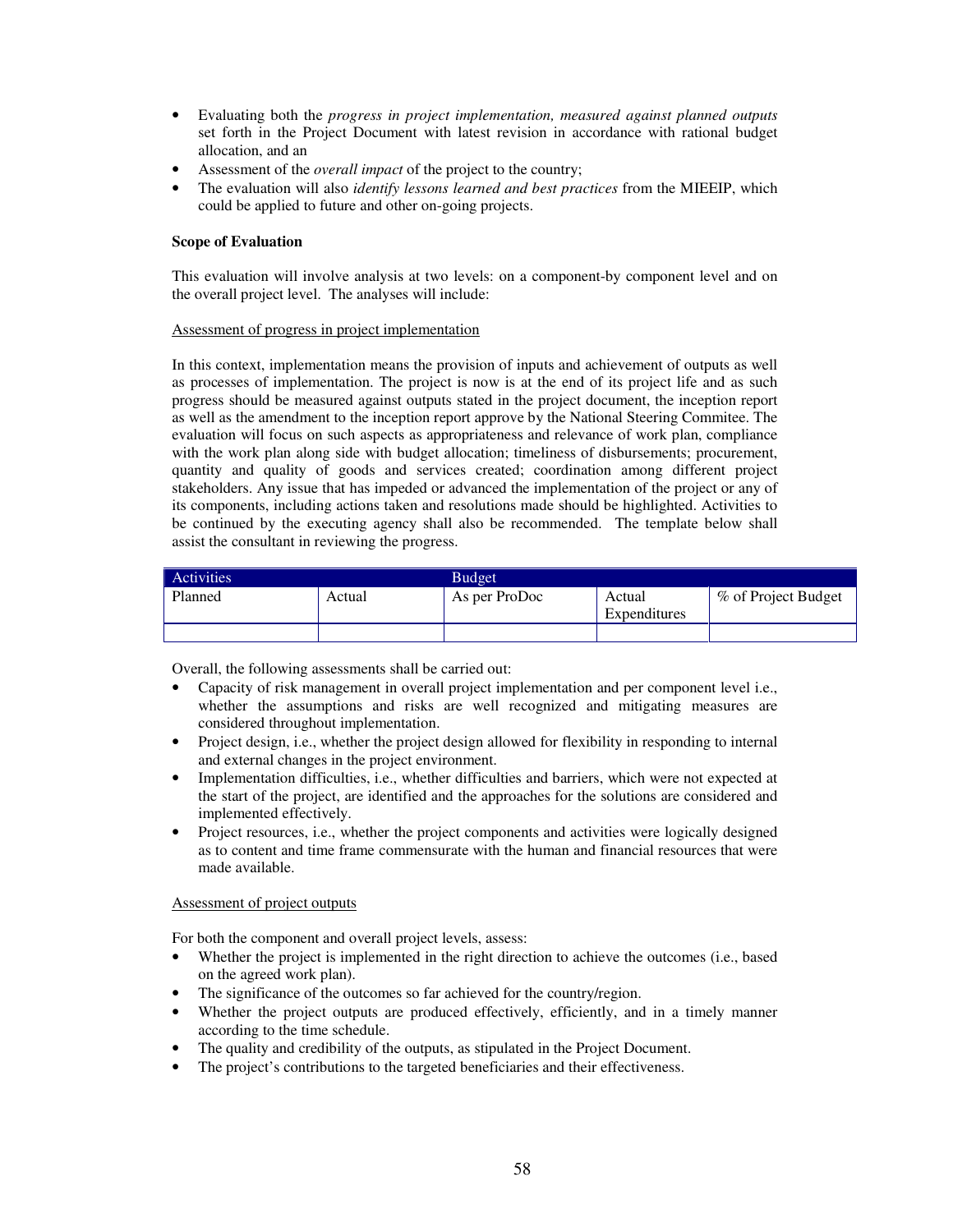- How effective and efficient the project funds are utilized, and how the expenditures are monitored.
- The credibility of the data used in the project and reliance of the numerical outputs.
- The monitoring and evaluation of the project consultants' work.
- The quality of the internal monitoring system results.

### Assessment of project impact

Since the project at the end of its implementation, the evaluation should assess the below:

- *Capacity Development* The effects of the project activities on strengthening the capacities of the Pusat Tenaga Malaysia (PTM), MEWC and other related stakeholders and the industries.
- *Sustainability* Efforts undertaken to ensure that the results of successful projects are sustained beyond the period of GEF financing will be evaluated, as well as the project's existing mechanisms. It is imperative to confirm whether the policy recommended by the projects are well embedded in the current national policies or future policies.
- *Leverage* The project's effectiveness in leveraging local or other international funds that would influence larger projects or broader policies to support its goal will be assessed.
- *Awareness Raising* The Project's contribution to raise awareness about energy conservation and energy efficiency in industries, should be examined, as well as the project's contribution to promote policy or advocacy activities and collaboration among the industries.
- *Lessons Learned and Best Practices* Both good and bad experiences and lessons learned from the implementation of the project thus far will be identified and evaluated. There shall be a document the integration and application of experience from the various components of the project (holistic approach).
- *Operational recommendations*  Recommendations will be developed to help the executing agency and project partners improve its operational and support activities for renewable energy development in the province in line with GEF priorities. The recommendations would aim to:
	- o Help PTM and partners improve the project implementation and to address operational lapses and gaps;
	- o Strengthen the work of the PMO and Project Steering/Advisory Committee/s and how the activities shall sustain under the government's initiatives;
	- o Enable UNDP Country Office and UNDP GEF to provide effective support in future (if any);
	- o Improve ways to draw, share and document lessons learned and best practices experience to the various stakeholders; and
	- o Provide effective operational guidance for effective implementation of the remaining part of the project and onwards for future project prospect/s.

### **Evaluation Methodology**

The evaluation team will review relevant project documents and reports related to the planned evaluation and of the GEFs and conduct focused group discussions with the National Project Director (NPD) on topics and issues that relate to the implementation and impact of the project. The Evaluators are expected to become well versed as to the objectives, historical developments, institutional and management mechanisms, project activities and already documented "lessons learned" of the project. Information will be gathered through document review, group and individual interviews and site visits. More specifically, the evaluation will be based on the following sources of information:

 Review of documents related to the project such as project document, quarterly and annual progress reports, other activity/component specific reports and evaluation, if there are any, etc.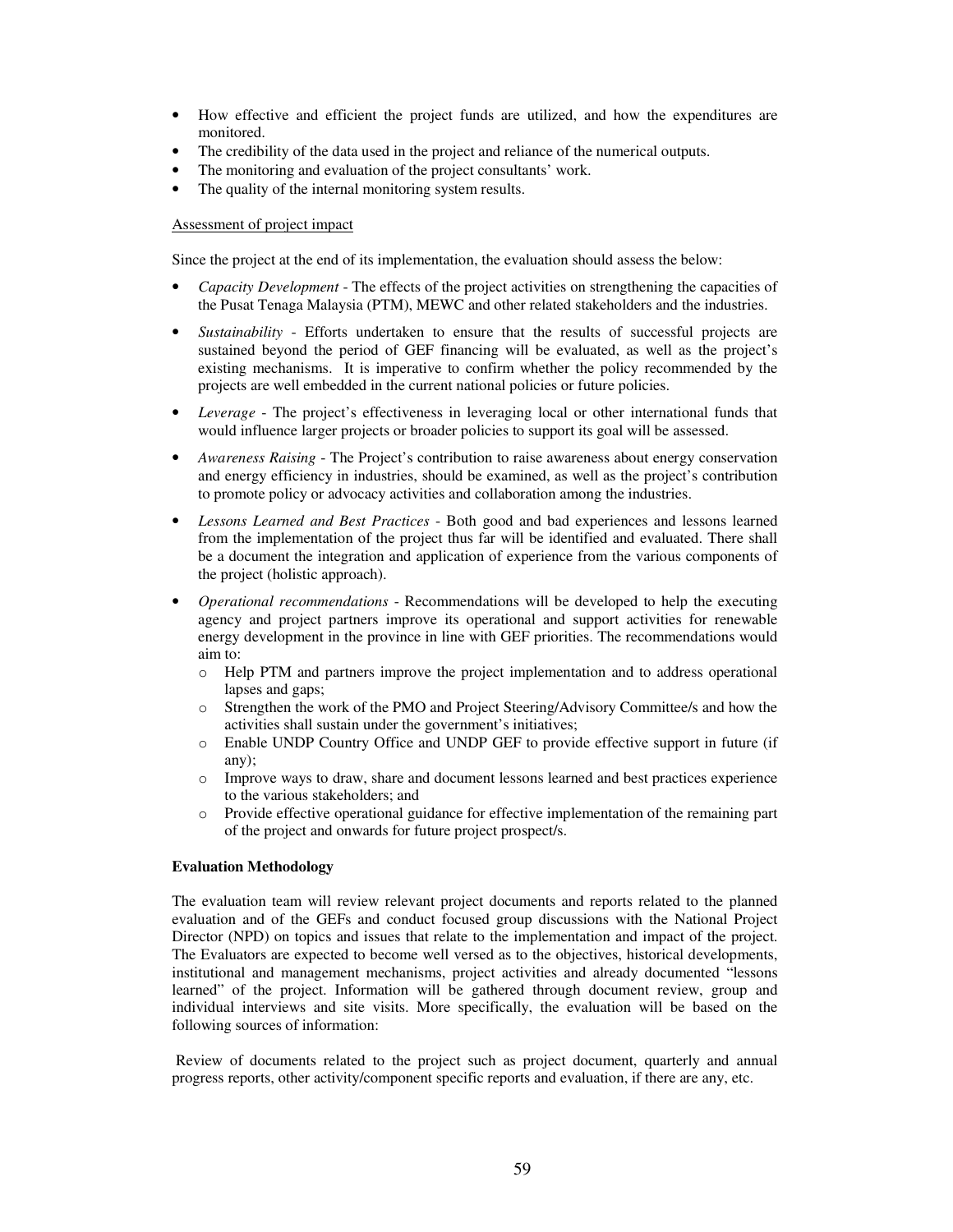- Structured interview with knowledgeable parties, i.e., NPD, Project Staff members, Sub-Contractors, International/National Consultants, UNDP Country Office Counterparts, members of the National Steering/Advisory Committee/s, Project Beneficiaries or grantees, etc.
- Site visits to specific projects, if feasible. The site visits should be discussed with the CPC and the UNDP Country Office.

Prior to visiting the PTM, the evaluation team shall receive all the relevant documents including at least:

- Project document
- Inception report
- Amendments to the inception report
- Latest Project Implementation Report (2006)
- Internal monitoring results
- Terms of Reference for past consultants' assignments and summary of the results
- Past audit reports, quarterly reports
- Mid-Term review report
- Pictures of equipment, installations and sites if any
- Newspaper/publication articles

The evaluation team shall meet and interview the following:

- National Project Director
- Chief Project Coordinator
- Finance Officer
- Component Managers (all)
- Relevant officers from the executing agency, MEWC
- UNDP and UNDP GEF officers
- Economic Planning Unit (EPU) officers
- Representative from Energy Commission
- Representative from industrial association (FMM)
- Representative from the financing institution (MIDF)
- **Consultants**

If necessary, the evaluation team may also interview or visit the following:

- Participating Industries
- Audited facilities
- Equipment suppliers
- Representative from the Energy Service Company (ESCO)
- Demonstration facilities
- Other project partners

### **Evaluation Team**

The evaluation shall be carried out by an international and a local independent consultant (2 persons). Both shall have the necessary expertise in but not limited to

- Project evaluations especially in UN/UNDP sustainable energy projects
- Familiar with project management framework
- Have involved in managing industries or any industrial energy efficiency projects
- Have sound knowledge in policy and project financing

The local consultant shall assist the international consultant (also the lead consultant) in providing information on country specific issues such as local laws, institutional arrangements and communications.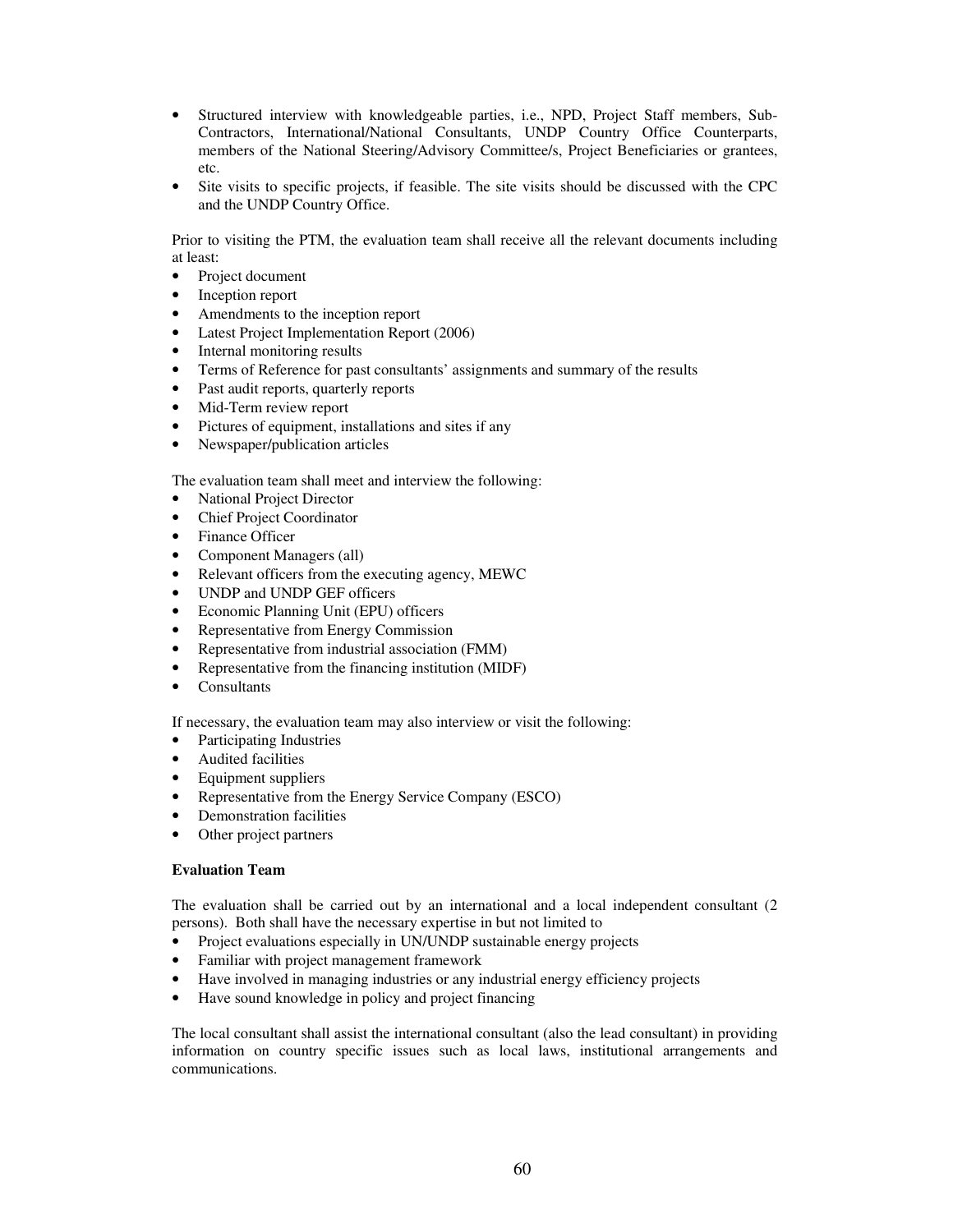### Requirements

- Have tertiary education in engineering, science, business, economics or any development qualification. Post-graduate or with relevant professional qualification is preferred.
- More than 8 years of working experience in the areas addressed with a good knowledge of the state-of-the-art approaches and international best practices;
- Prior evaluation experience of similar projects in UNDP programme countries and familiarity with the specific UNDP GEF monitoring and evaluation requirements;
- Fluency in English

### **Schedule and Deliverables**

- Period: The evaluation is proposed to begin from mid-November 2007 and will last for a period of three weeks maximum. However, the final schedule will be prepared upon discussion between UNDP and the implementing agency.
- Presentation of the findings,  $1<sup>st</sup>$  draft (in point form) : The evaluation team is expected to present the observation, findings and draft recommendation 2 days before the end for the period for the purpose of fact-finding and data reconciliation.
- $\bullet$   $\frac{1}{s}$  draft of the report: 2 weeks after the end of the evaluation period
- Final Draft: A month after the end of the evaluation period.

The evaluation report will be produced highlighting important observations, analysis of information and key conclusions including its recommendation/s. The format of the report shall consist as below:

- 1. Title Page
- 2. List of acronyms and abbreviations
- 3. Table of contents, including list of annexes
- 4. Executive Summary (max 3 pages)
- 5. Introduction, Scope, and Purpose of the evaluation
- 6. Methodology including description of the work conducted and Key questions
- 7. Annexes
- 8. Findings and Observation (at component level, at project level, project targets, capacity building)
- 9. Budget Utilization (% against actual, component level and project level)
- 10. Proposed remaining activities if any
- 11. Recommendations, including, lessons, generalizations, alternatives for sustainability of the activities
- 12. Conclusion (max 3 pages)
- 13. Annexes providing a brief summary of the documents reviewed and persons interviewed with the description of the key content / conclusions drawn.

### **Budget, Fee & Remuneration**

All the costs incurred for the conduct of the evaluation shall be charged against project funds allocated for the conduct of such activity according to the standard UNDP rates. The consultancy is subject to a lump sum payment as per UNDP guidelines, including the consultancy fee, Daily Subsistence Allowance (DSA) at duty station, and one round trip airfare to and from the duty station in Kuala Lumpur (international consultant). 50% of the consultancy fee shall be paid upon signature of the contract while the balance shall be paid upon satisfactory submission of the report.

## **Commissioning Process and Communication**

The commissioning tasks shall be conducted by the UNDP Kuala Lumpur with the advice of the executing agency (MEWC) and the implementing agency (PTM) as per following guidelines: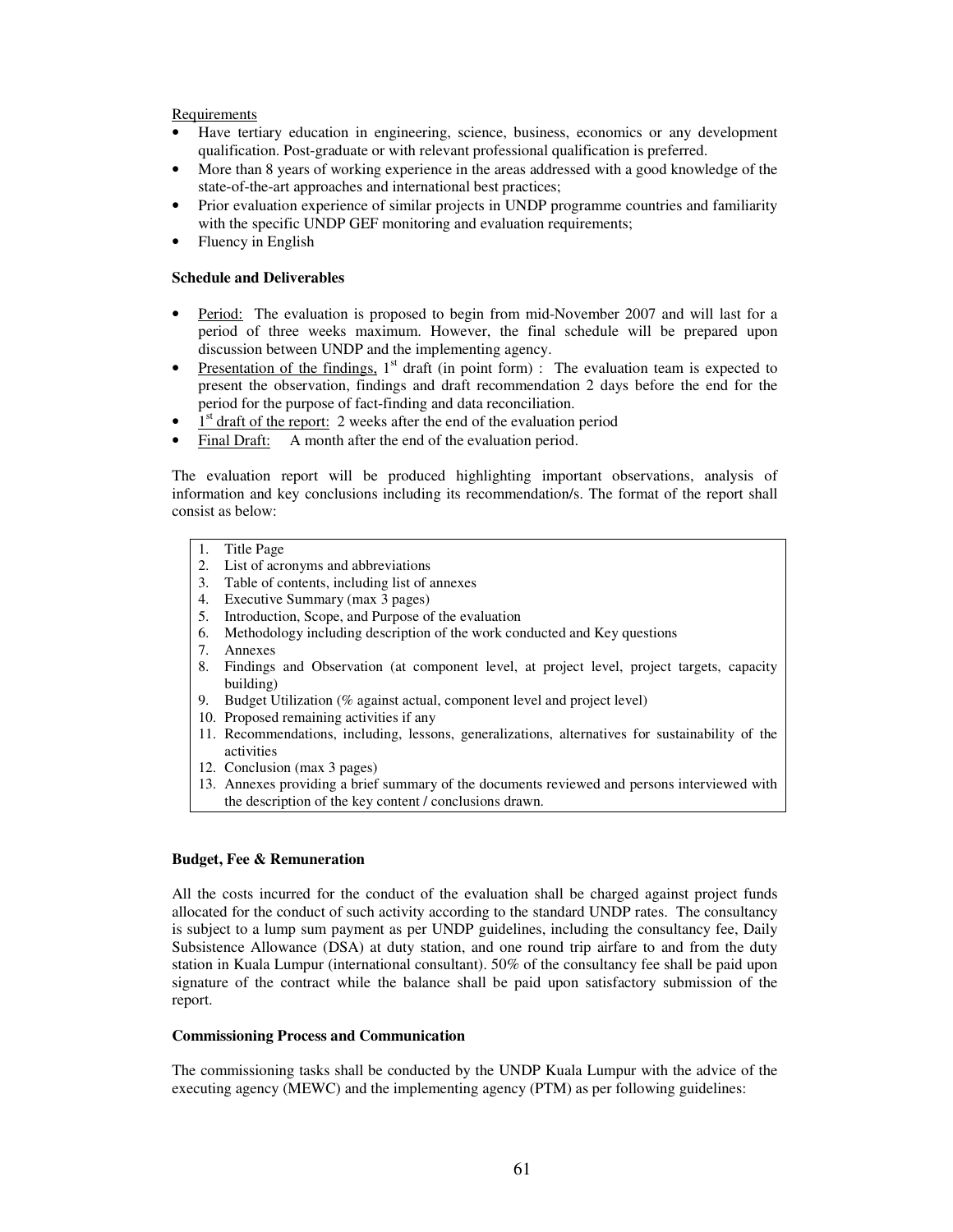- Draft the terms of reference (TOR) in consultation with key partners and stakeholders.
- Select the evaluator(s) on a competitive basis and through a transparent process in line with UNDP's procurement procedure;
- Brief the evaluator(s) on the expectations for the evaluation and on the  $\overline{\text{code}}$  of conduct;
- Review the first draft of the evaluation report and give relevant stakeholders a chance to provide feed back on factual errors or omissions;
- Disseminate the main evaluation findings, conclusions and recommendations to audiences internal and external to UNDP

### More info at

http://www.gefweb.org/MonitoringandEvaluation/MEAbout/meabout.html http://www.undp.org/gef/undp-gef\_monitoring\_evaluation/undpgef\_monitoring\_evaluation.html

UNDP Kuala Lumpur will be responsible in engaging the evaluation team and any communication to said activities shall be forwarded to:

Asfaazam Kasbani Programme Manager (Energy and Environment) UNDP Malaysia Or email to: asfaazam.kasbani@undp.org Direct Line: +603 2091 5133 fax +603 2095 2870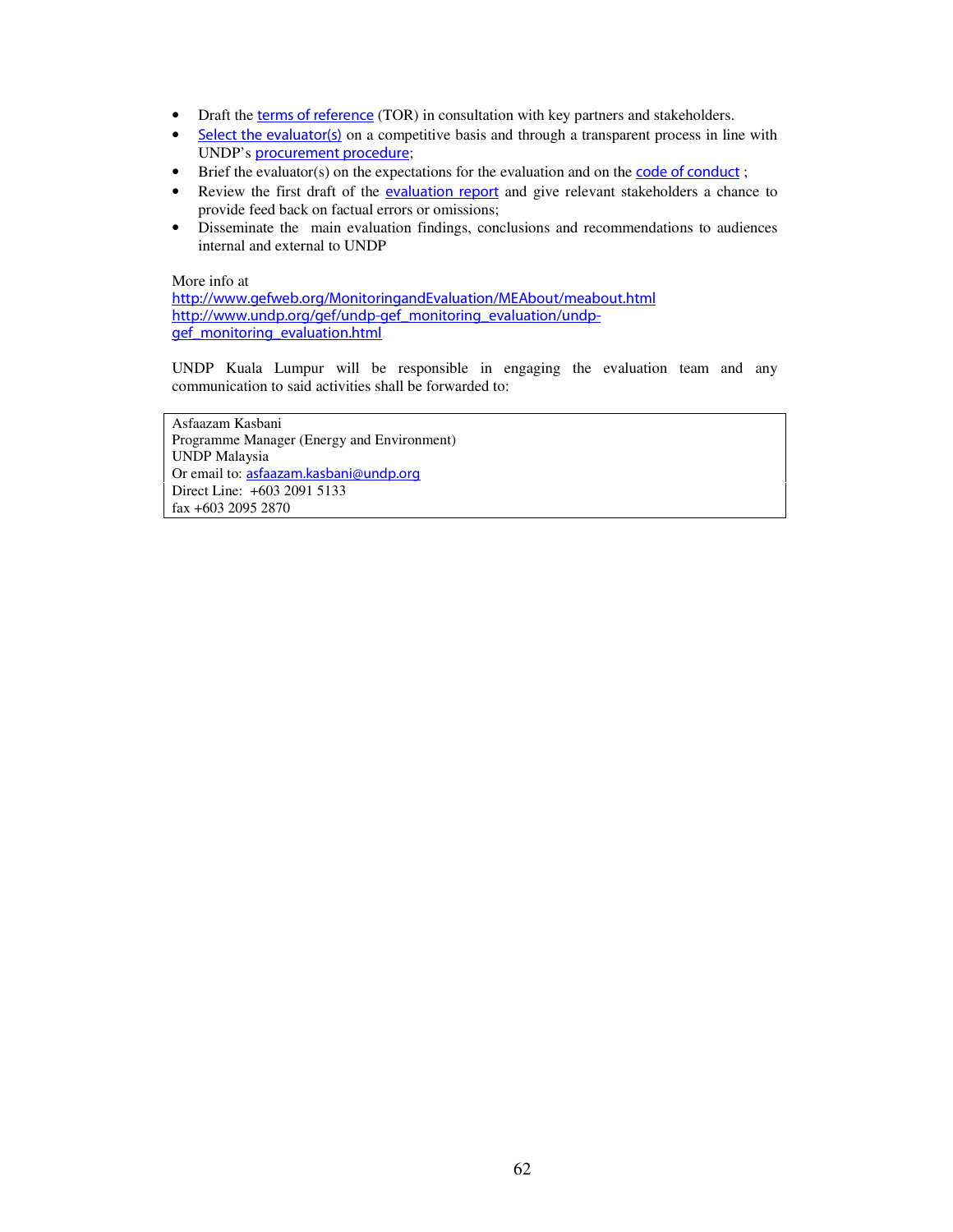# **ANNEX B. ITINERARY OF THE EVALUATION TEAM AND LIST OF DOCUMENTS**

# **B.1 Mission schedule and list of people met**

| 22/11        | Arrival of international consultant, Mr. J. van den Akker                            |
|--------------|--------------------------------------------------------------------------------------|
|              | Meeting with stakeholders at EE in Buildings workshop, Cyberjaya<br>$\bullet$        |
| 23/11        | Meeting with project team <sup>27</sup> and CEO of PTM, Mr. Anuar Abdul<br>$\bullet$ |
|              | Rahman                                                                               |
| $24 - 25/11$ | Report writing<br>$\bullet$                                                          |
| 26/11        | Meetings at EPU (Mr. Nik Adnan Abdullah, Deputy Director; Mr.<br>$\bullet$           |
|              | Kamarul A.B. Mustafa, Assistant Director) and Moh. Azizan B.M.                       |
|              | Fauzi (Asistant Director)                                                            |
|              | Meeting at MEWC (Ms. Badriyah Abd Malek, Undersecretary; Moh.<br>٠                   |
|              | Shaharin Umar, Assistant Secretary)                                                  |
|              | Meeting at FMM (Mr. Lew Chin Hoi, Chairman of Energy<br>٠                            |
|              | Management Committee; Ms. Wan Haslina W. Hussin (Executive,                          |
|              | Energy Utilities & Infrastructure Unit)                                              |
| 27/11        | Meeting with ZET Corporation (Mr. Zulkifli B. Zahari, Managing<br>$\bullet$          |
|              | Director)                                                                            |
|              | Report writing                                                                       |
| 28/11        | Meeting with MIDF (Mr. Nik Izani bin N. M, Vice-President and<br>$\bullet$           |
|              | Head of Sales; Mr. Zulkamar Baharom, Development Finance                             |
|              | Division)                                                                            |
|              | Meeting with Energy Commission<br>٠                                                  |
| 29-30/11     | Attendance at launch of Human Development Report 2007/2008<br>$\bullet$              |
|              | Report writing                                                                       |
|              | Teleconf with Mr. Noel Soriano (UNDP/GEF RTA, Bangkok)<br>٠                          |
|              | Discussion with project team members<br>$\bullet$                                    |
| 01/12        | Visit to C7 site, Rotary Technical Services (Mr. Ricky Lim, General<br>$\bullet$     |
|              | Manager; Mr. Harban Singh, Senior Service Manager                                    |
| 02/12        | Report writing<br>$\bullet$                                                          |
| 03/12        | Visit to PASCORP Paper (Mr. Shamsudin B. Abd Rashid, Assistant<br>$\bullet$          |
|              | General Manager)                                                                     |
| 04/12        | Visit to HeveaBoard (Mr. S. Ganesan, General Manager)<br>$\bullet$                   |
| 05/12        | Presentation of preliminary findings and discussion<br>$\bullet$                     |
|              | Departure of international consultant<br>$\bullet$                                   |

 $27\,$ <sup>27</sup> Mr. K.S. Kennan (Chief Project Coordinator), Mr. Phubalan Karunakaran (Components 1 and 2), Ms. Meena Kumar Nair (Components 4 and 5), Mr. Ghazali Talib (Component 6), Mr. Zul Azri Hamidan (Component 6), Mr. Moh. Ibrahim Bachik (Components 3 and 7), Mr. Abd Malik Atan (Component 8)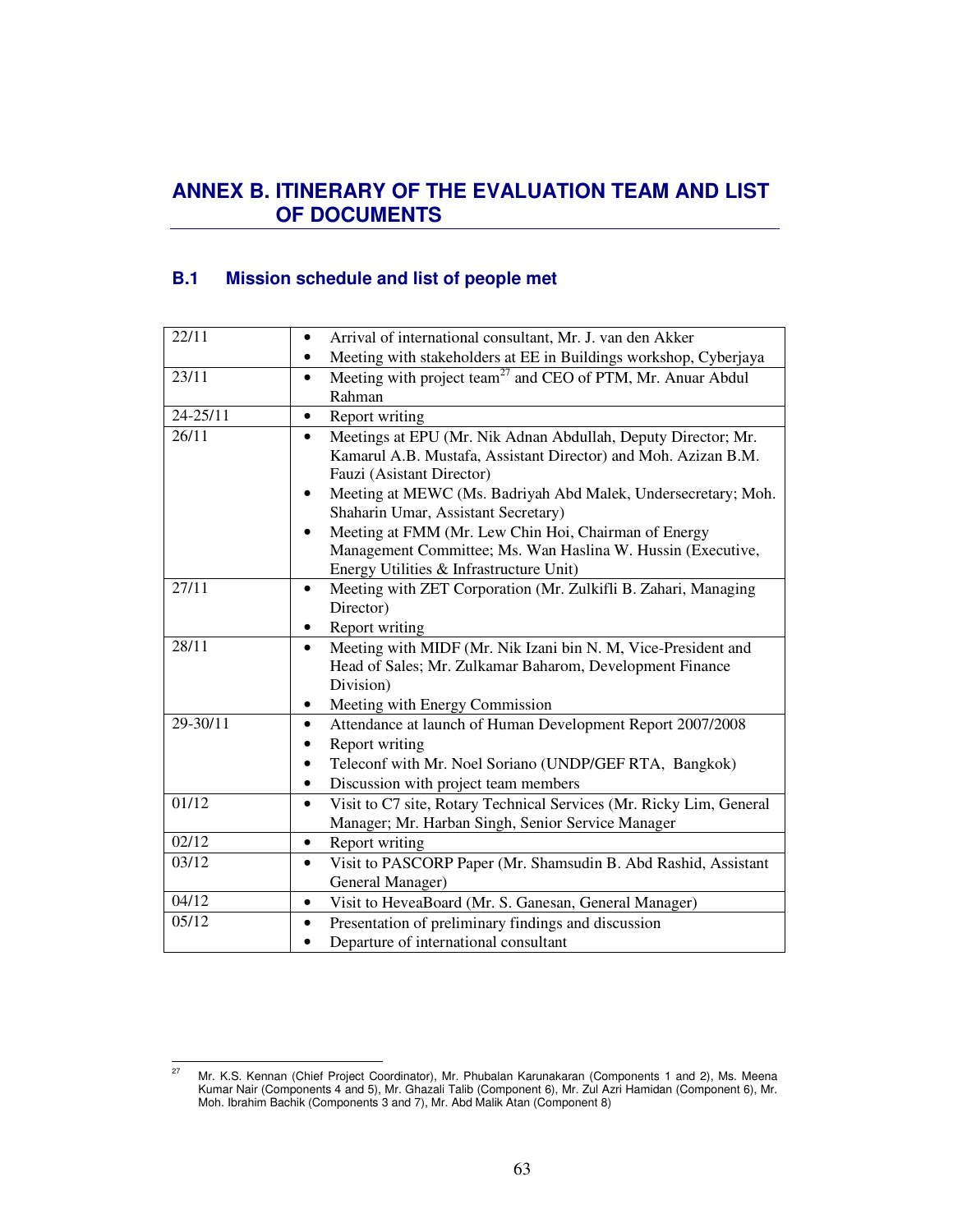# **B.2 List of reviewed documents**

### *MIEEI-related reports and publications:*

#### EPU (2006)

*Ninth Malaysia Development Plan, Chapter 19,* by Economic Planning Unit, Prime Mister's Office

### Lucas (2003

*MIEEIP, Mid-Term Evcaluation Report,* by Nigel Lucas (Royal Acadamy of Engineering)

### PTM (2003)

 *Malaysian ESCO Directory;* by Pusat Tenaga Malaysia

### PTM (2004)

*MIEEIP, Interim Report* 

### PTM (2007)

*Malaysian Industrial Energy Efficiency Improvement Programme, Impact Study;* by Pusat Tenaga Malaysia

### PTM (2007b)

 *Energy Efficiency and Conservation Guidelines for Malaysian Industries, Part I: Electrical End-Use Equipment,* by Pusat Tenaga Malaysia

### UNDP (2006)

*Achieving Industrial Energy Efficiency in Malaysia;* by United Nations Development Programme

#### ZET (2007)

*MIEEIP, Completion Report*, by Z. Zahari (Project Director for MIEEIP of ZET-Fichtner-Econoler-CESI Consortium)

### *Other materials reviewed*

- Project Document of MIEEIP (United Nations Development Programme)
- Quarterly Progress Reports 2001-2007, by MIEEIP as well as other project management materials, such as Steering Committee minutes of meeting and MIEEIP Hand-Over reports (2004)
- APR-PIR (2001, 2002, 2004, 2005, 2006, 2007), annual project implementation review reports (by United Nations Development Programme)
- Materials related to the specific project outputs under the eight Components, including case study materials (only partly reviewed; a full list of project publications is given in Annex D)
- Websites, www.ptm.org.my and www.ptm.org.my/mieeip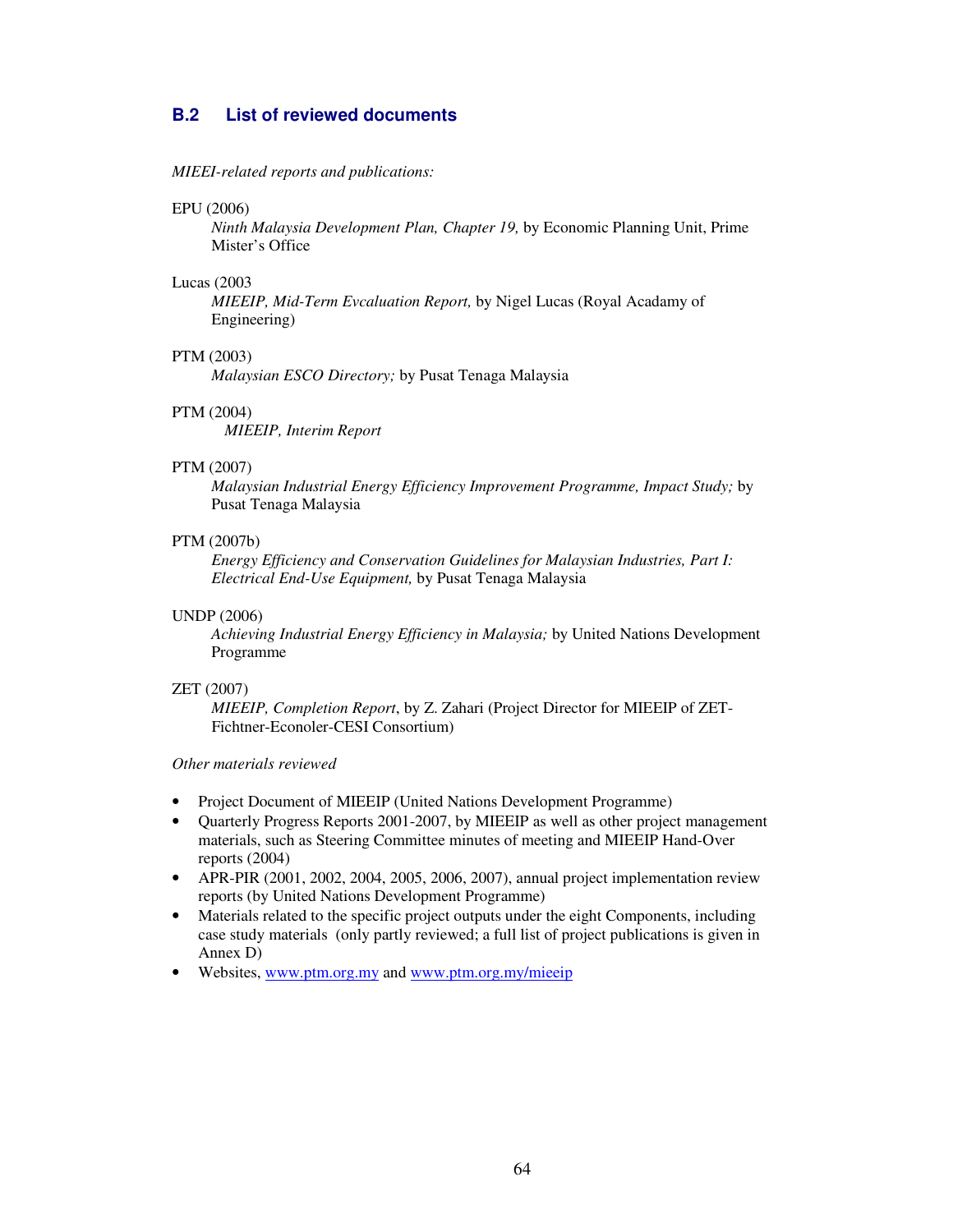# **ANNEX C. LIST OF KEY WORKSHOPS AND SEMINARS**

## Component 1 (Energy-Use Benchmarking)

## *Workshops &Training Courses:*

- Energy Conservation Guidelines for Malaysian Industries", (2006)
- "EE Guidelines" attended by JETRO/ECCJ, WG members and PTM (2006);
- Energy Benchmarking Training in the United States;

## *Seminars & Conferences:*

• Industrial Energy Efficiency Technology Demonstration "Improve Productivity and Profits through Energy Efficiency Initiatives" (2005);

## Component 2 (Energy Audit)

## *Workshops &Training Courses:*

- Energy Efficiency Features Training Workshop (2003);
- Energy Management Training Sessions for the Private Sector (2002);
- Energy Management Training Session for the Government Sector (2002);
- Electrical Energy Audit (2002);
- Energy Audit Training Course, by Eco Energy (2000);
- Energy Management Training Course, by Fichtner, Germany (2000);

## *Seminars & Conferences:*

• Energy Efficiency in Process Industries (2005);

## Component 3 (Energy Rating)

## *Seminars & Conferences:*

- The Use of High Efficiency Motors (HEM) in Industries (2007);
- Boiler Best Practice, (2003);
- Seminars for Working Groups on High Efficiency Motors (HEM) and Boiler Best Practices during 2000-2004 with ST

## Component 4 (Energy Efficiency Promotion)

## *Workshops &Training Courses:*

- Study Mission to Canada, India, United States & Denmark;
- An Outline on Industrial Energy Management for University Co-Curriculum (2004);

## *Seminars & Conferences:*

- The Use of High Efficiency Motors (HEM) in Industries "HEM Ensures Improved Efficiency;
- Lower Operating Costs and Increased Profits" (2007);
- Energy Efficiency & Conservation "Lessons Learnt, Challenges Faced & What's Next", 2006;
- Energy Efficiency Case Studies (Series of seminars in Kuala Lumpur, Penang, Sarawak, Perak);
- National Convention for Energy Professionals (2005);
- Renewable Energy and Energy Efficiency "The Way Forward" (2005);
- Industrial Energy Efficiency Technology Demonstration "Improve Productivity and Profits through Energy Efficiency Initiatives" (Aug 2005);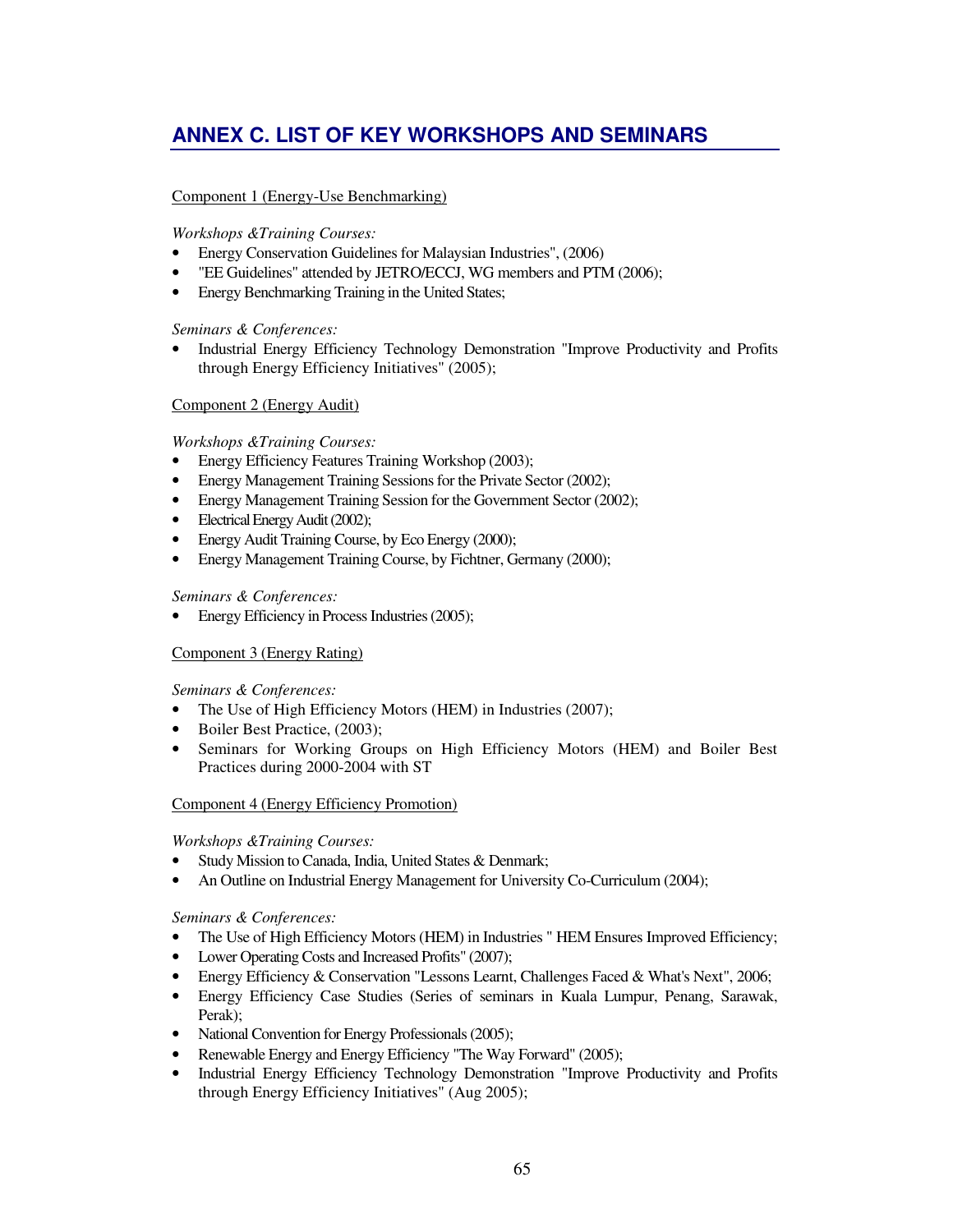- National Convention for Energy Professionals (2003);
- Energy Management (2003);

## Component 5 (Energy Service Company (ESCO) Support)

### *Workshops &Training Courses:*

- Study Mission to Canada, India, United States & Denmark
- Business and Financial Planning (2003);
- Energy Engineering Tools Workshop Follow-Up for ESCOs (2003);
- Energy Engineering and Business Tools (2003);
- Industrial Energy Performance Contract (EPC) (2003);
- Business and Financial Planning (2003);
- Energy Engineering and Business Tools (2003);
- Model of ESCO Business Plan and Strategy (2002);
- National ESCO (2002);
- Energy Performance Contract (EPC) (2001);
- ESCO Comprehensive Development (2001);
- ESCO Business Development (2001);
- EPC to MAESCO (2000);
- ESCO Comprehensive Development (2000);
- ESCO Business Development (2000);

## *Seminars & Conferences:*

- $\bullet$  1<sup>st</sup> Asia ESCO Conference in Bangkok (2005) (sponsored ESCO to attend the conference);
- Promoting the ESCO Concept to Financial Institutions at Financial Institutions Forum (2002):

## Component 6 (Energy Technology Demonstration)

## *Workshops &Training Courses:*

• ETDP Information Dissemination Through Workshops (together with Component 4 FMM Road Shows (2006);

## Component 7 (Local Energy Efficient Equipment Manufacturing Support)

## *Workshops &Training Courses:*

- Pump Best Practice (2006);
- Boiler Best Practice (2004/05);
- Business and Financial Planning (2004/05);
- Business and Financial Planning (with assistance of Component 5) (2003);
- Capital Budgeting (2002);

## *Seminars & Conferences:*

• Boiler Best Practice (2003);

## Component 8 (Financial Institution Participation)

## *Workshops &Training Courses:*

- Business and Financial Planning (in collaboration with Comp 5&7) (2003)
- International Round Table Discussion of Energy Efficiency and ESCO Financing (2002)

## *Seminars & Conferences:*

• Financial Institutions (2002).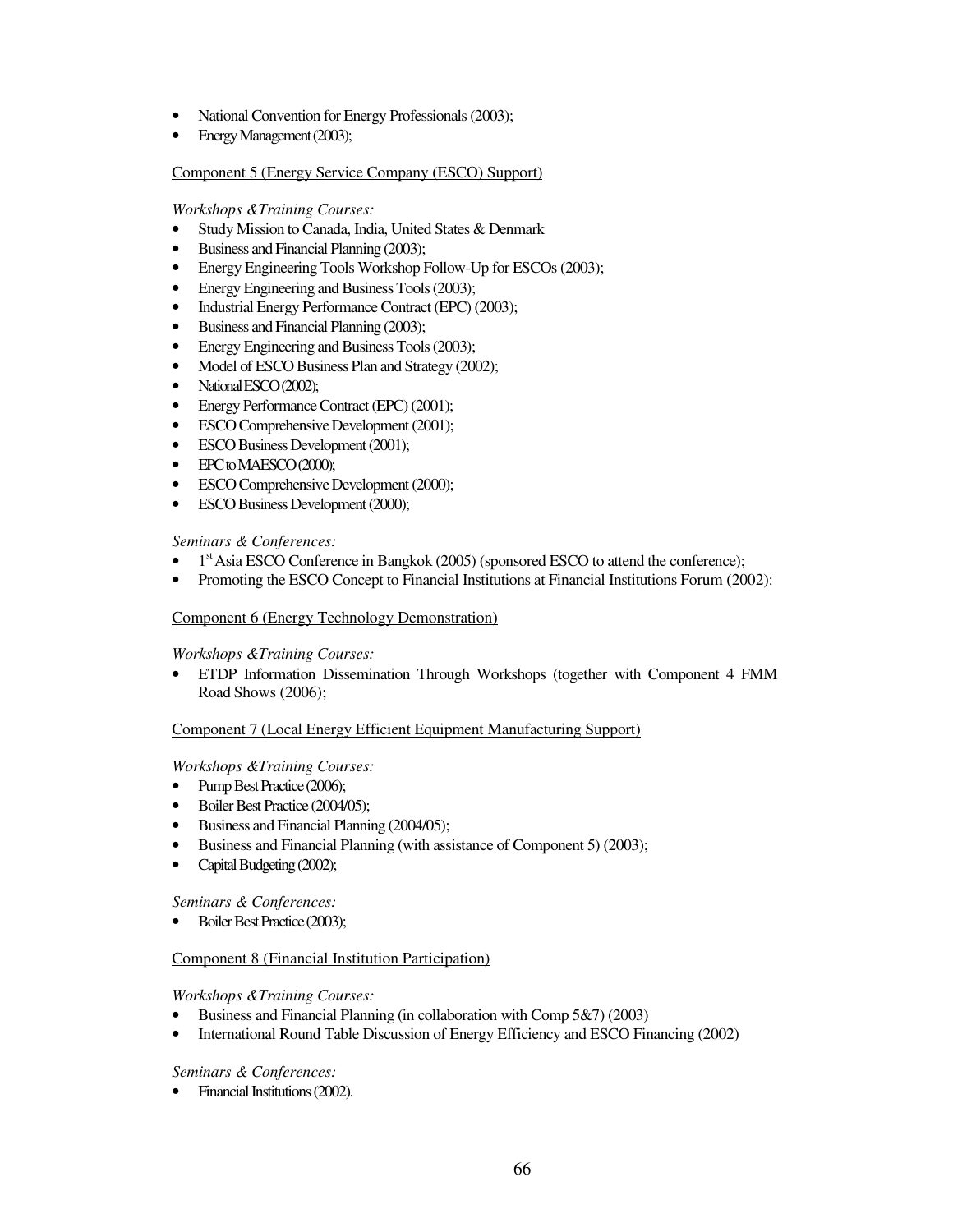# **ANNEX D. LIST OF PUBLICATIONS AND REPORTS PRODUCED**

### **Publications**

- 1. Energy Audit Guideline Part 1st Edition<br>2. ESCO Directory
- **ESCO Directory**
- 3. Energy Efficiency and Conservation Guidelines Electrical Equipment
- 4. Boiler Best Practice
- 5. Achieving Industrial Energy Efficiency in Malaysia by UNDP,GoM & PTM
- 6. EE assessment in new facilities
- 7. MIEEIP Newsletter, Issues 1-20
- 8. MEPA Newsletter,. Issues 1-6
- 9. Energy Audit Guidelines 2nd Edition

### **Reports**

- 1. Inception Report September 2000 and June, 2001
- 2. "Strengthening ESCOs in Malaysia" Survey of Existing Companies, Identification of Barriers and Recommendations April, 2000
- 3. Survey on Dissemination Policy of Energy Efficiency Technology in Malaysia December 2000
- 4. 54 Audit Reports prepared for 11 industrial sectors between the period 2001-2006 (see Annex E for a List of Audited Companies)
- 5. Report;Evaluation of Existing ESCOs April, 2001
- 6. Amendment to Inception Report February, 2002
- 7. Market Survey Report (Assessment of Needs of Local Manufacturers In Terms of Support for Design Capability for Energy Efficient Improvement) July, 2002
- 8. Policy Studies on Energy Rating Programme. Report August 2002.
- 9. International ESCO Survey Report- Canada October 2002
- 10. International ESCO Survey Report- USA October 2002<br>11. Support to the Development of Credible and Proactive E
- Support to the Development of Credible and Proactive ESCOs in Malaysia Survey of ESCOs in Malaysia " Identification Impacts of the MIEEIP activities to the ESCO business" December, 2002
- 12. Input Study on Energy Audit to the Economic Planning Unit January, 2003
- 13. Investment Grade Audit Report Heveaboard Berhad April, 2003
- 14. International ESCO Survey Report- Republic of Korea May 2003
- 15. Proposal for the Development of the Energy Business Fund , September, 2003
- 16. Preliminary Report on the Evaluation of Typical Energy Performance of Selected Locally Produced Industrial Equipment February, 2004
- 17. Evaluation of Typical Energy Performance of Selected Locally Produced Equipment (Pump, Boiler, Fan & Heat Exchanger) April, 2004
- 18. Final Report on the ESCO Wrap Up Session April, 2004
- 19. Investment Grade Audit Report Felda Vegetable Oil Products August, 2004
- 20. Investment Grade Audit Report Tunnel Kiln Upgrade June- August, 2004
- 21. Investment Grade Audit Report- JG Containers Sdn Bhd September, 2004
- 22. Operational Procedures & Guides of Energy Efficiency Project Lending Scheme (January, 2005)
- 23. A Sub-Sectoral Assessment on Industrial Sector Energy Consumption (A MIEEIP Audit Finding in Eight Energy Intensive Sub-Sectors) February, 2005
- 24. Investment Grade Audit Report Pascorp Paper Industries Berhad October, 2005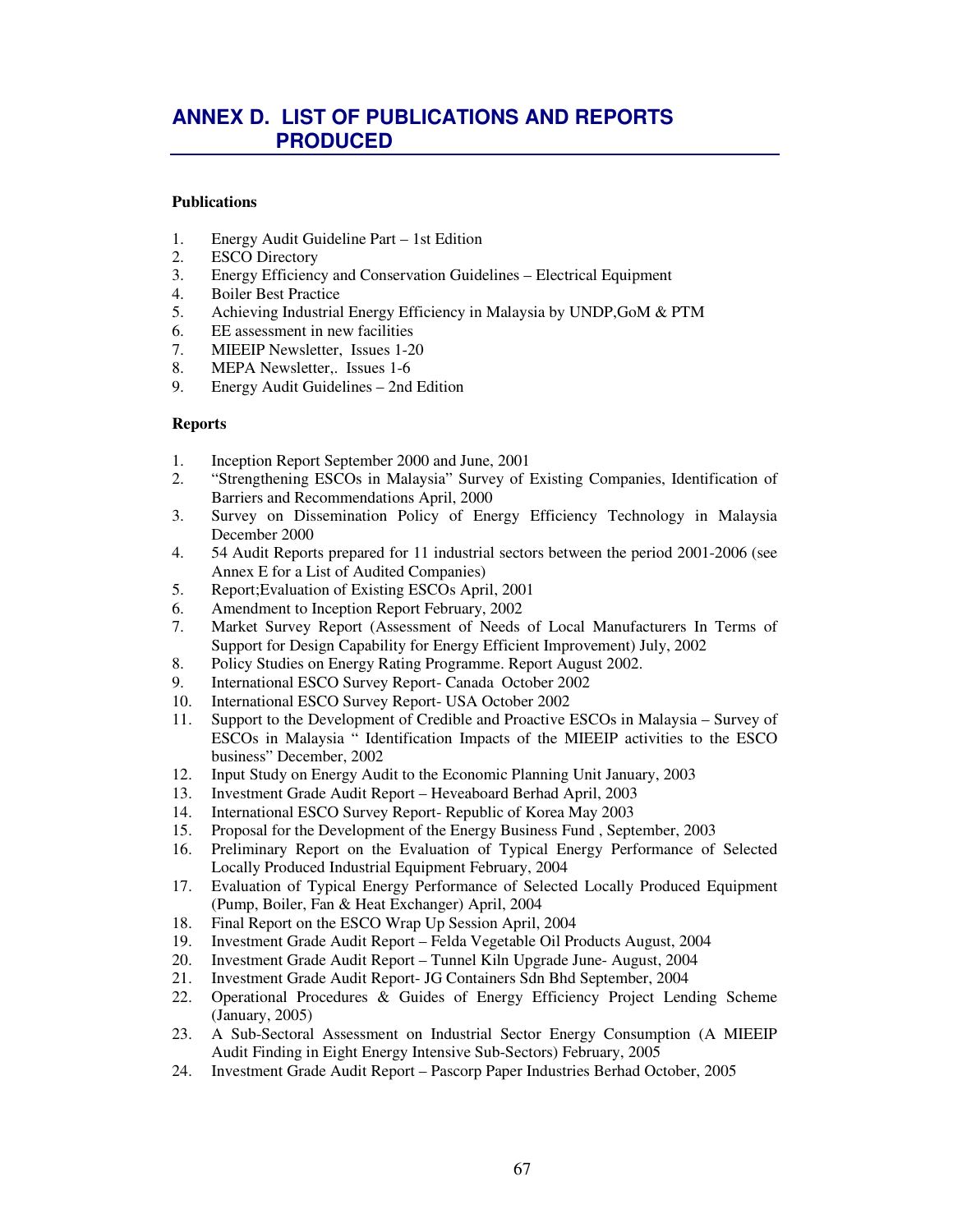- 25. Report on the Evaluation of Typical Energy Performance of Selected Locally Produced Industrial Equipment (Boiler , Electric Motor Rewinder & Dryer) October, 2005
- 26. Investment Grade Audit Report Apollo Rubber Sdn Bhd November, 2005
- 27. Final Report of the Energy Use Benchmarking Programme 2006<br>28. Investment Grade Audit Report Malayawata Steel Berhad Marc
- 28. Investment Grade Audit Report Malayawata Steel Berhad March, 2006
- 29. Review of ESCO Fast Track Demonstration Projects Implementation April, 2006
- 30. Proposal For The Implementation Of An ESCO Accreditation Scheme May , 2006
- 31. Report on the Development of and Energy Efficiency Revolving /Guarantee Fund 2007
- 32 Proposal to set up EE Revolving Fund (to MEWC)
- 33. Report on the Review of the Master Energy Services Agreement May 2007
- 34. Proposal /Strategic Paper on" How to Educate Local Manufacturers to Produce High Energy Efficient Equipment" Malaysia's Pump Industry and Energy Efficient Pump Development and the Challenge – From the Perspective of Pump Manufacturers in Malaysia January, 2007
- 35. Proposal Paper on "How to Educate Local Manufacturers to Produce High energy Efficient" From the Perspective of Fan & Blowers Manufacturers March 2007
- 36. Malaysian Industrial Energy Efficiency Improvement Programme Impact Study (A Study Conducted To Gauge The General Impact Of The MIEEIP), 2007

### **Other documents**

| Minutes of meetings:   | Monthly progress meetings (various period)<br>Project Review Committee (various period)<br>National Steering Committee (various period)<br>Tender Evaluation Committee (various period) |
|------------------------|-----------------------------------------------------------------------------------------------------------------------------------------------------------------------------------------|
| Tender specifications: | Motor test-bed<br>Boiler demo/training unit                                                                                                                                             |
| <b>UNDP</b> reports:   | <b>Ouarterly reports</b><br><b>AIR/PIR</b><br>Financial reports                                                                                                                         |
| Completion reports:    | Techno Economists<br>Zet consortium                                                                                                                                                     |

Discussion notes (various period)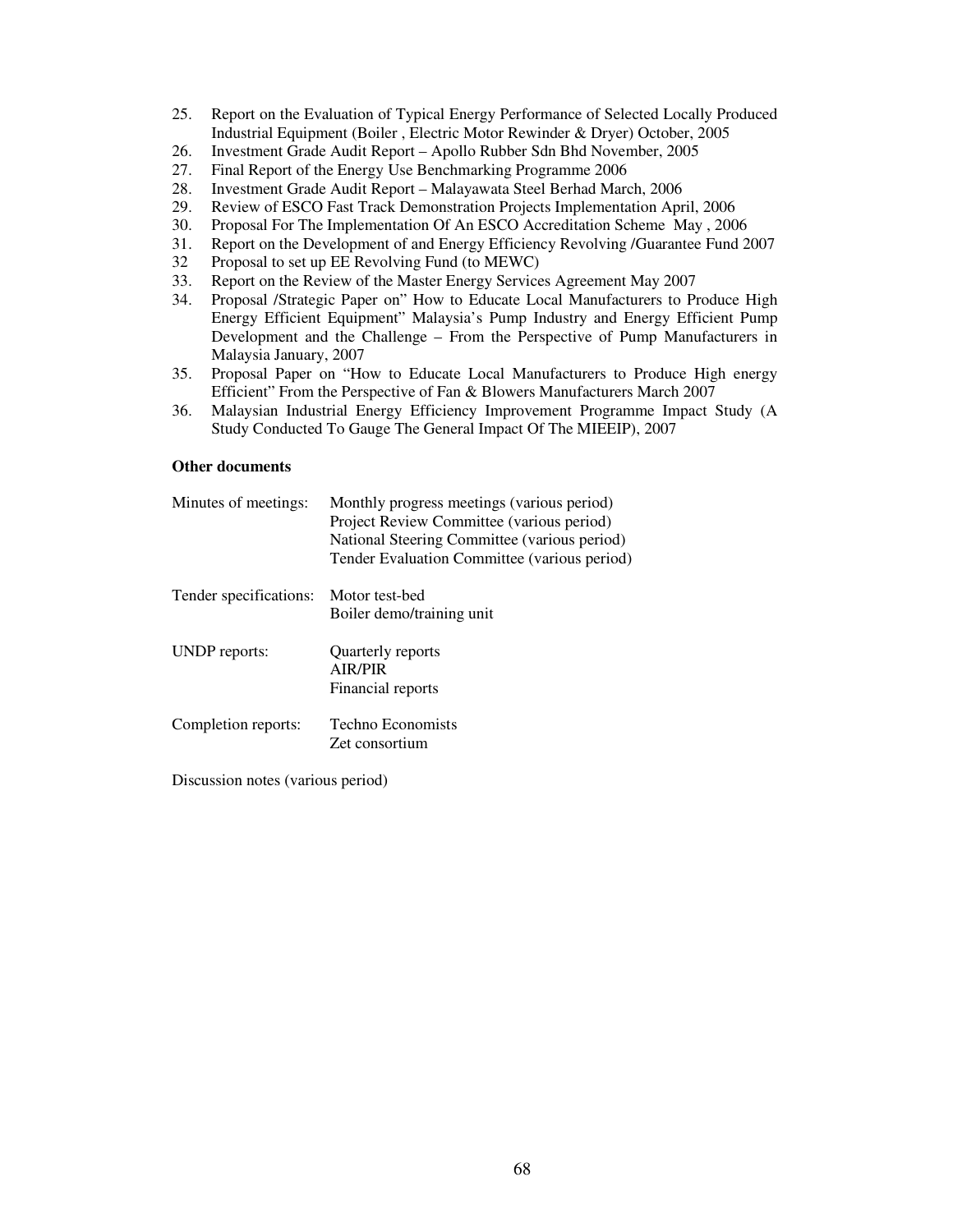# **ANNEX E. LIST OF AUDITED COMPANIES**

| <b>ENERGY AUDIT CLIENTS</b>                                                                |                                                                   |                    |  |  |
|--------------------------------------------------------------------------------------------|-------------------------------------------------------------------|--------------------|--|--|
| <b>Name</b>                                                                                | <b>Town</b>                                                       | <b>State</b>       |  |  |
| Sabah Forest Industries Sdn Bhd                                                            | Sipitang                                                          | Sabah              |  |  |
| Anshin Steel Ind. Sdn Bhd                                                                  | Shah Alam                                                         | Selangor           |  |  |
| Sinmah Food Industries Sdn Bhd                                                             | Masjid Tanah                                                      | Melaka             |  |  |
| Kong Guan Sauce & Food Manufacturing Prai<br>Co.Sdn Bhd                                    |                                                                   | P.Pinang           |  |  |
| Koko Malaysia Sdn Bhd                                                                      | <b>Hutan Melintang</b>                                            | Perak              |  |  |
| Samsung Corning (M) Sdn Bhd                                                                | Kawasan<br>Perindustrian<br>Tuanku Negeri<br>Jaafar, Sungai Gadut | Sembilan           |  |  |
| JG Containers (M) Sdn Bhd                                                                  | Klang                                                             | Selangor           |  |  |
| Malaysian Sheet Glass Berhad                                                               | Sungai Buloh                                                      | Selangor           |  |  |
| Malaysian Newsprint Industries Sdn Bhd                                                     | Termeloh                                                          | Pahang             |  |  |
| <b>Tritex Containers Sdn Bhd</b>                                                           | Beranang                                                          | Selangor           |  |  |
| Sime Inax Sdn Bhd                                                                          | <b>Batang Berjuntai</b>                                           | Selangor           |  |  |
| Sanitec Johnson Suisse Sdn Bhd                                                             | Petaling Jaya                                                     | Selangor           |  |  |
| Best Tile Works Sdn Bhd                                                                    | Klang                                                             | Selangor           |  |  |
| Sunway Keramo Sdn Bhd                                                                      | Klang                                                             | Selangor           |  |  |
| Perpa Parquat Sdn Bhd                                                                      | Kuantan                                                           | Pahang             |  |  |
| Heveaboard Sdn Bhd                                                                         | Gemas                                                             | Negeri<br>Sembilan |  |  |
| Pesaka Terengganu Bhd                                                                      | Dungun                                                            | Terengganu         |  |  |
| Amsteel Mills Sdn Bhd                                                                      | Klang                                                             | Selangor           |  |  |
| Jayakuik Sdn Bhd                                                                           | Sandakan                                                          | Sabah              |  |  |
| Malayawata Steel Bhd                                                                       | Prai                                                              | P.Pinang           |  |  |
| Rinda Perusahaan Makanan (M) Sdn Bhd /Cipta Seberang Prai Tengah<br>Foodstuffs (M) Sdn Bhd |                                                                   | P.Pinang           |  |  |
| Pan Century Edible Oils Sdn Bhd                                                            | Pasir Gudang                                                      | Johor              |  |  |
| G.B.Industries Sdn Bhd                                                                     | Rembau                                                            | Negeri<br>Sembilan |  |  |
| Sun Rubber Industries Sdn Bhd                                                              | Seremban                                                          | Negeri<br>Sembilan |  |  |
| Kumpulan Jebco (M) Sdn Bhd                                                                 | Sungai Buloh                                                      | Selangor           |  |  |
| Glovco Rubber Sdn Bhd                                                                      | Klang                                                             | Selangor           |  |  |
| Anshin Castings Industries Sdn Bhd                                                         | Shah Alam                                                         | Selangor           |  |  |
| Orna Paper (M) Sdn Bhd                                                                     | <b>Batu Berendam</b>                                              | Melaka             |  |  |
| Genting Sanyen Industrial Paper Sdn Bhd                                                    | <b>Banting</b>                                                    | Selangor           |  |  |
| APMC Sdn Bhd (Kanthan Works)                                                               | Chemor                                                            | Perak              |  |  |
| Tasek Corp.Sdn Bhd                                                                         | Ipoh                                                              | Perak              |  |  |
| <b>APMC Sdn Bhd (Rawang Works)</b>                                                         | Rawang                                                            | Selangor           |  |  |
| Rubber Thread Ind (M) Sdn Bhd                                                              | Ipoh                                                              | Perak              |  |  |
| Plaat Rubber (M) Sdn Bhd                                                                   | Bayan Lepas                                                       | P.Pinang           |  |  |
| Samsung Corning (M) Sdn Bhd                                                                | Seremban                                                          | Negeri<br>Sembilan |  |  |
| Golden Clay Industries Sdn Bhd                                                             | Yong Peng                                                         | Johor              |  |  |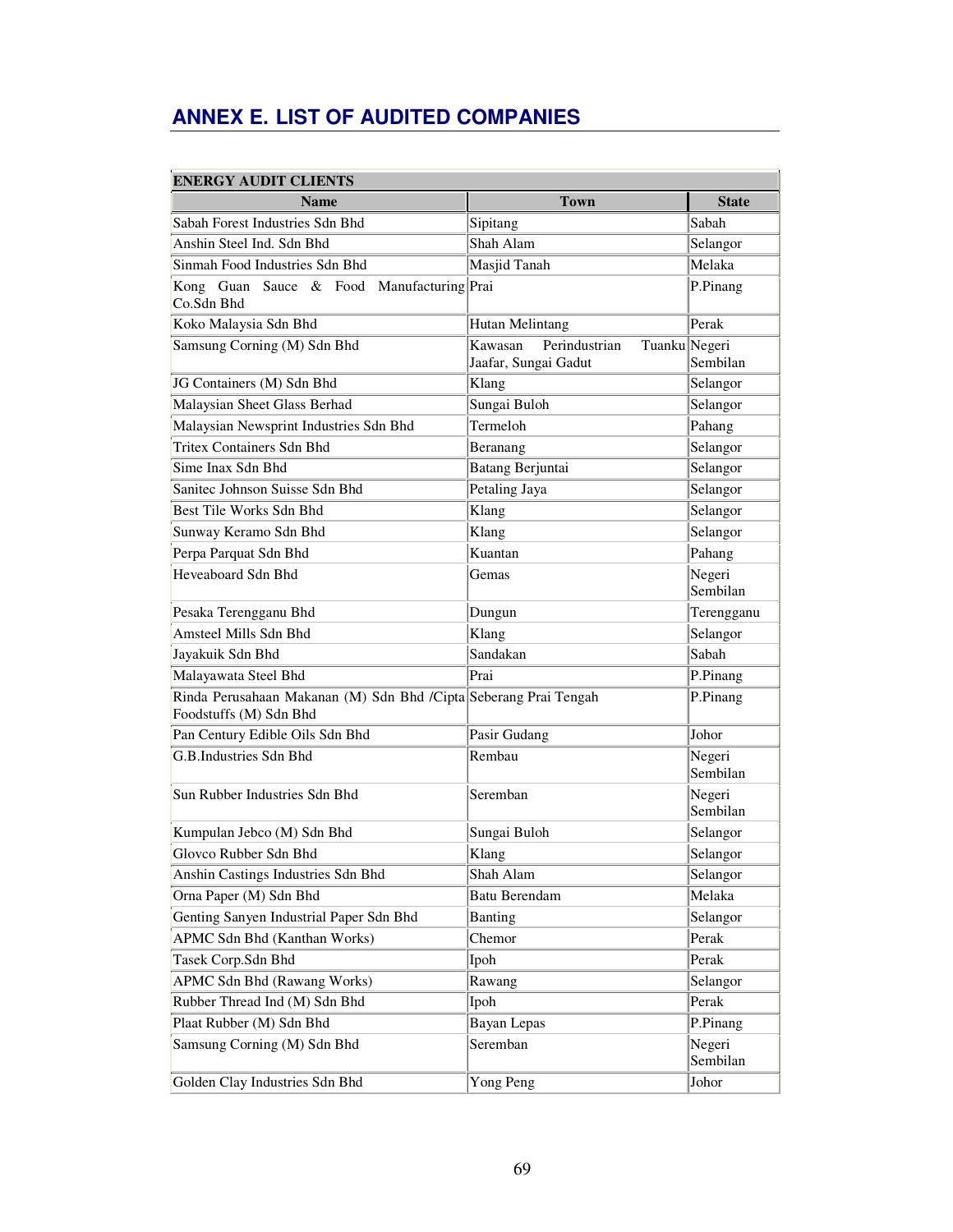| <b>ENERGY AUDIT CLIENTS</b>               |                      |                  |  |  |
|-------------------------------------------|----------------------|------------------|--|--|
| <b>Name</b>                               | <b>Town</b>          | <b>State</b>     |  |  |
| Sykt.Kia Lim                              | Parit Solong         | Johor            |  |  |
| Cenpak Paper Products (M) Sdn Bhd         | Senai                | Johor            |  |  |
| CHG Plywood Sdn Bhd                       | Cheras               | Selangor         |  |  |
| Kilang Papan Low Fat Sdn Bhd              | Hulu Trengganu       | Terengganu       |  |  |
| Fung Keong Rubber Manufactory (M) Sdn Bhd | Klang                | Selangor         |  |  |
| Phoenix Rubber Products Sdn Bhd           | Kuala Ketil          | Kedah            |  |  |
| KYM Industries (M) Sdn Bhd                | Beranang             | Selangor         |  |  |
| Cargill Palm Products Sdn Bhd             | Kuantan              | Pahang           |  |  |
| S & P                                     | Selekoh              | Perak            |  |  |
| Globalmas Sdn Bhd                         | Kuching              | Sarawak          |  |  |
| Felda Vegetable Oil                       |                      | Kuala Lumpur     |  |  |
| Wear Save Malaysia                        | Port Klang           | West<br>Malaysia |  |  |
| Penfabric Sdn Bhd -Mill 3                 | <b>Bayan Lepas</b>   | Penang           |  |  |
| Viscount Plastics (Malaysia) Sdn Bhd      | Bandar Baru Bangi    | Selangor         |  |  |
| Formosa Prosonic Holdings Sdn Bhd         | Pelabuhan Kelang     | Selangor         |  |  |
| Prym Newey Malaysia Sdn Bhd               | <b>Tanjung Kling</b> | Melaka           |  |  |
| Pan Century Oleochemical Sdn Bhd          | Pasir Gudang         | Johor            |  |  |
| Akso Nobel Oleochemical Sdn Bhd           | Pasir Gudang         | Johor            |  |  |
| Chung Khong Engineering Trade Sdn. Bhd.   | Ipoh                 | Perak            |  |  |
| Massive Fan Industries Sdn. Bhd.          | Balakong             | Selangor         |  |  |
| Rotary Technical Services Sdn. Bhd.       | Kajang               | Selangor         |  |  |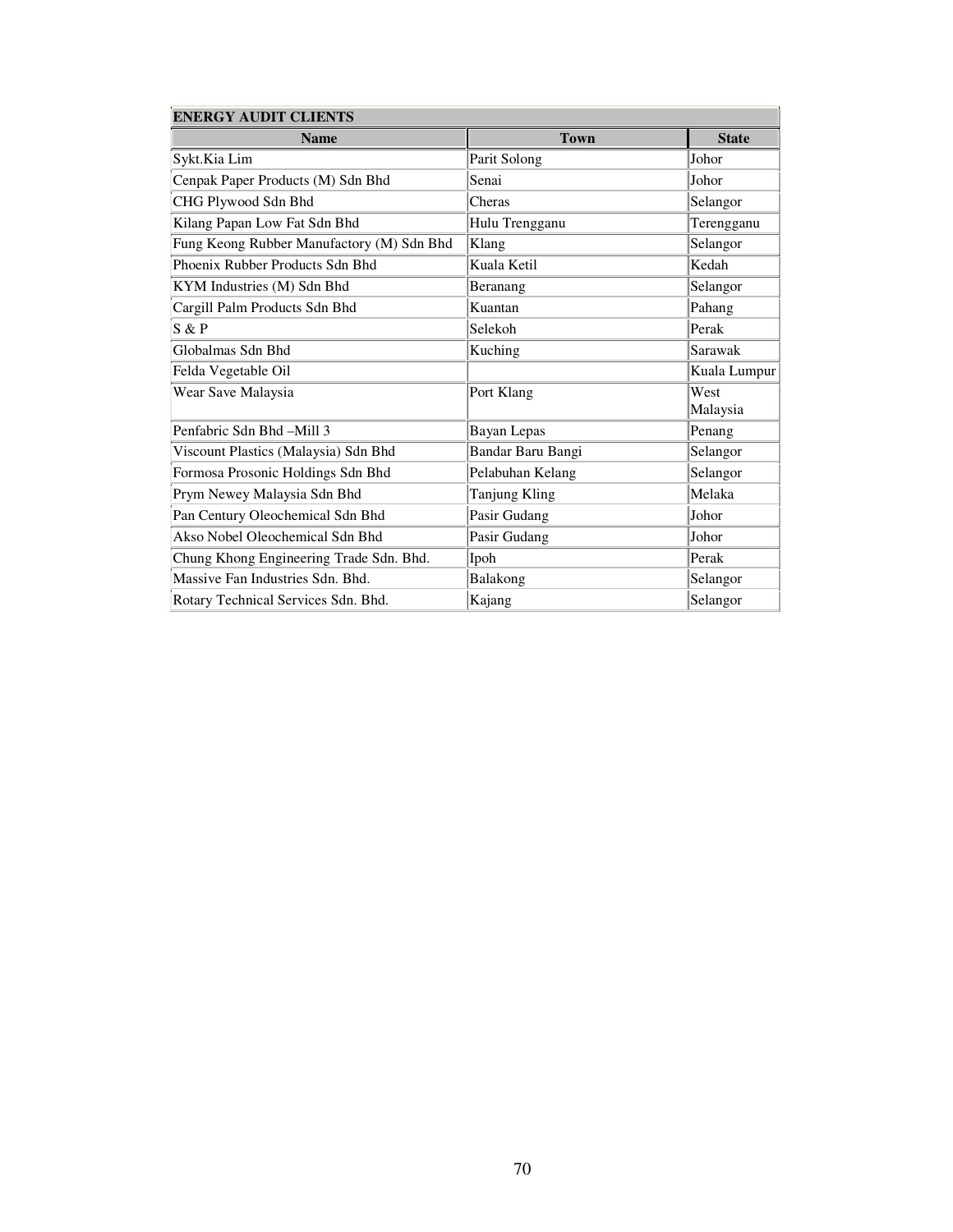# **ANNEX F. LIST OF AGREEMENTS**

# **List of Memorandums of Understanding (MoUs) and Agreements (MoAs)**

| No.<br>Title<br>Date<br>$20^{th}$ July, 2000<br>1<br>Consultancy Services Agreement for Malaysian Industrial Energy<br>Efficiency Improvement Project (MIIEIP) between Pusat Tenaga<br>Malaysia and Zet Corporation Sdn Bhd in association with<br>Fichtner-CESI-Econoler<br>$20th$ July, 2000<br>$\overline{2}$<br>Consultancy Services Agreement for Malaysian Industrial Energy<br>Efficiency Improvement Project (MIIEIP) between Pusat Tenaga<br>Malaysia and Techno Economist Sdn Bhd in association with<br>Dansk Energi Management, Danish Technological Institute and<br>Dansk Energi Analyse<br>$27th$ February, 2001<br>3<br>Energy Audit Memorandum of Understanding<br>Pusat Tenaga Malaysia and the Cement & Concrete Association of<br>Malaysia<br>$27th$ February, 2001<br>Energy Audit Memorandum of Understanding<br>$\overline{4}$<br>Pusat Tenaga Malaysia and the Malaysian Rubber Products<br>Manufacturers' Association<br>$27th$ February, 2001<br>5<br>Energy Audit Memorandum of Understanding<br>Pusat Tenaga Malaysia and the Malaysian Timber Industry Board<br>27 <sup>th</sup> February, 2001<br>6<br>Energy Audit Memorandum of Understanding<br>Pusat Tenaga Malaysia and the Malaysian Iron and Steel Industry<br>Federation<br>$27th$ February, 2001<br>$\tau$<br>Energy Audit Memorandum of Understanding<br>Pusat Tenaga Malaysia and Sinmah Food Industries Sdn Bhd<br>$27th$ February, 2001<br>8<br>Energy Audit Memorandum of Understanding<br>Pusat Tenaga Malaysia and Malaysian Newsprint Industries Sdn<br><b>Bhd</b><br>$27th$ February, 2001<br>Energy Audit Memorandum of Understanding<br>9<br>Pusat Tenaga Malaysia and Malaysian Newsprint Industries Sdn<br><b>Bhd</b><br>$27th$ February, 2001<br>Energy Audit Memorandum of Understanding<br>10<br>Pusat Tenaga Malaysia and Sime Inax Sdn Bhd<br>$27th$ February, 2001<br>11<br>Energy Audit Memorandum of Understanding<br>Pusat Tenaga Malaysia and JG Containers (Malaysia) Sdn Bhd<br>$27th$ February, 2001<br>12<br>Energy Audit Memorandum of Understanding<br>Pusat Tenaga Malaysia and Malaysian Sheet Glass Berhad<br>$27th$ February, 2001<br>Energy Audit Memorandum of Understanding<br>13<br>Pusat Tenaga Malaysia and Koko Malaysia Sdn Bhd<br>$27th$ February, 2001<br>Energy Audit Memorandum of Understanding<br>14<br>Pusat Tenaga Malaysia and Samsung Corning (Malaysia ) Sdn<br><b>Bhd</b><br>$27th$ February, 2001<br>15<br>Energy Audit Memorandum of Understanding<br>Pusat Tenaga Malaysia and Tritex Containers Sdn Bhd<br>$27th$ February, 2001<br>Energy Audit Memorandum of Understanding<br>16<br>Pusat Tenaga Malaysia and Kong Guan Sauce & Food Mfg.<br>Co.Sdn Bhd<br>$27th$ February 2001<br>17<br>Energy Audit Memorandum of Understanding | MEMORANDUM OF UNDERSTANDING and AGREEMENTS               |  |
|-------------------------------------------------------------------------------------------------------------------------------------------------------------------------------------------------------------------------------------------------------------------------------------------------------------------------------------------------------------------------------------------------------------------------------------------------------------------------------------------------------------------------------------------------------------------------------------------------------------------------------------------------------------------------------------------------------------------------------------------------------------------------------------------------------------------------------------------------------------------------------------------------------------------------------------------------------------------------------------------------------------------------------------------------------------------------------------------------------------------------------------------------------------------------------------------------------------------------------------------------------------------------------------------------------------------------------------------------------------------------------------------------------------------------------------------------------------------------------------------------------------------------------------------------------------------------------------------------------------------------------------------------------------------------------------------------------------------------------------------------------------------------------------------------------------------------------------------------------------------------------------------------------------------------------------------------------------------------------------------------------------------------------------------------------------------------------------------------------------------------------------------------------------------------------------------------------------------------------------------------------------------------------------------------------------------------------------------------------------------------------------------------------------------------------------------------------------------------------------------------------------------------------------------------------------------------------------------------------------------------------------------------------------------------------------------------------------------------------------------------------------------------------------|----------------------------------------------------------|--|
|                                                                                                                                                                                                                                                                                                                                                                                                                                                                                                                                                                                                                                                                                                                                                                                                                                                                                                                                                                                                                                                                                                                                                                                                                                                                                                                                                                                                                                                                                                                                                                                                                                                                                                                                                                                                                                                                                                                                                                                                                                                                                                                                                                                                                                                                                                                                                                                                                                                                                                                                                                                                                                                                                                                                                                                     |                                                          |  |
|                                                                                                                                                                                                                                                                                                                                                                                                                                                                                                                                                                                                                                                                                                                                                                                                                                                                                                                                                                                                                                                                                                                                                                                                                                                                                                                                                                                                                                                                                                                                                                                                                                                                                                                                                                                                                                                                                                                                                                                                                                                                                                                                                                                                                                                                                                                                                                                                                                                                                                                                                                                                                                                                                                                                                                                     |                                                          |  |
|                                                                                                                                                                                                                                                                                                                                                                                                                                                                                                                                                                                                                                                                                                                                                                                                                                                                                                                                                                                                                                                                                                                                                                                                                                                                                                                                                                                                                                                                                                                                                                                                                                                                                                                                                                                                                                                                                                                                                                                                                                                                                                                                                                                                                                                                                                                                                                                                                                                                                                                                                                                                                                                                                                                                                                                     |                                                          |  |
|                                                                                                                                                                                                                                                                                                                                                                                                                                                                                                                                                                                                                                                                                                                                                                                                                                                                                                                                                                                                                                                                                                                                                                                                                                                                                                                                                                                                                                                                                                                                                                                                                                                                                                                                                                                                                                                                                                                                                                                                                                                                                                                                                                                                                                                                                                                                                                                                                                                                                                                                                                                                                                                                                                                                                                                     |                                                          |  |
|                                                                                                                                                                                                                                                                                                                                                                                                                                                                                                                                                                                                                                                                                                                                                                                                                                                                                                                                                                                                                                                                                                                                                                                                                                                                                                                                                                                                                                                                                                                                                                                                                                                                                                                                                                                                                                                                                                                                                                                                                                                                                                                                                                                                                                                                                                                                                                                                                                                                                                                                                                                                                                                                                                                                                                                     |                                                          |  |
|                                                                                                                                                                                                                                                                                                                                                                                                                                                                                                                                                                                                                                                                                                                                                                                                                                                                                                                                                                                                                                                                                                                                                                                                                                                                                                                                                                                                                                                                                                                                                                                                                                                                                                                                                                                                                                                                                                                                                                                                                                                                                                                                                                                                                                                                                                                                                                                                                                                                                                                                                                                                                                                                                                                                                                                     |                                                          |  |
|                                                                                                                                                                                                                                                                                                                                                                                                                                                                                                                                                                                                                                                                                                                                                                                                                                                                                                                                                                                                                                                                                                                                                                                                                                                                                                                                                                                                                                                                                                                                                                                                                                                                                                                                                                                                                                                                                                                                                                                                                                                                                                                                                                                                                                                                                                                                                                                                                                                                                                                                                                                                                                                                                                                                                                                     |                                                          |  |
|                                                                                                                                                                                                                                                                                                                                                                                                                                                                                                                                                                                                                                                                                                                                                                                                                                                                                                                                                                                                                                                                                                                                                                                                                                                                                                                                                                                                                                                                                                                                                                                                                                                                                                                                                                                                                                                                                                                                                                                                                                                                                                                                                                                                                                                                                                                                                                                                                                                                                                                                                                                                                                                                                                                                                                                     |                                                          |  |
|                                                                                                                                                                                                                                                                                                                                                                                                                                                                                                                                                                                                                                                                                                                                                                                                                                                                                                                                                                                                                                                                                                                                                                                                                                                                                                                                                                                                                                                                                                                                                                                                                                                                                                                                                                                                                                                                                                                                                                                                                                                                                                                                                                                                                                                                                                                                                                                                                                                                                                                                                                                                                                                                                                                                                                                     |                                                          |  |
|                                                                                                                                                                                                                                                                                                                                                                                                                                                                                                                                                                                                                                                                                                                                                                                                                                                                                                                                                                                                                                                                                                                                                                                                                                                                                                                                                                                                                                                                                                                                                                                                                                                                                                                                                                                                                                                                                                                                                                                                                                                                                                                                                                                                                                                                                                                                                                                                                                                                                                                                                                                                                                                                                                                                                                                     |                                                          |  |
|                                                                                                                                                                                                                                                                                                                                                                                                                                                                                                                                                                                                                                                                                                                                                                                                                                                                                                                                                                                                                                                                                                                                                                                                                                                                                                                                                                                                                                                                                                                                                                                                                                                                                                                                                                                                                                                                                                                                                                                                                                                                                                                                                                                                                                                                                                                                                                                                                                                                                                                                                                                                                                                                                                                                                                                     |                                                          |  |
|                                                                                                                                                                                                                                                                                                                                                                                                                                                                                                                                                                                                                                                                                                                                                                                                                                                                                                                                                                                                                                                                                                                                                                                                                                                                                                                                                                                                                                                                                                                                                                                                                                                                                                                                                                                                                                                                                                                                                                                                                                                                                                                                                                                                                                                                                                                                                                                                                                                                                                                                                                                                                                                                                                                                                                                     |                                                          |  |
|                                                                                                                                                                                                                                                                                                                                                                                                                                                                                                                                                                                                                                                                                                                                                                                                                                                                                                                                                                                                                                                                                                                                                                                                                                                                                                                                                                                                                                                                                                                                                                                                                                                                                                                                                                                                                                                                                                                                                                                                                                                                                                                                                                                                                                                                                                                                                                                                                                                                                                                                                                                                                                                                                                                                                                                     |                                                          |  |
|                                                                                                                                                                                                                                                                                                                                                                                                                                                                                                                                                                                                                                                                                                                                                                                                                                                                                                                                                                                                                                                                                                                                                                                                                                                                                                                                                                                                                                                                                                                                                                                                                                                                                                                                                                                                                                                                                                                                                                                                                                                                                                                                                                                                                                                                                                                                                                                                                                                                                                                                                                                                                                                                                                                                                                                     |                                                          |  |
|                                                                                                                                                                                                                                                                                                                                                                                                                                                                                                                                                                                                                                                                                                                                                                                                                                                                                                                                                                                                                                                                                                                                                                                                                                                                                                                                                                                                                                                                                                                                                                                                                                                                                                                                                                                                                                                                                                                                                                                                                                                                                                                                                                                                                                                                                                                                                                                                                                                                                                                                                                                                                                                                                                                                                                                     |                                                          |  |
|                                                                                                                                                                                                                                                                                                                                                                                                                                                                                                                                                                                                                                                                                                                                                                                                                                                                                                                                                                                                                                                                                                                                                                                                                                                                                                                                                                                                                                                                                                                                                                                                                                                                                                                                                                                                                                                                                                                                                                                                                                                                                                                                                                                                                                                                                                                                                                                                                                                                                                                                                                                                                                                                                                                                                                                     |                                                          |  |
|                                                                                                                                                                                                                                                                                                                                                                                                                                                                                                                                                                                                                                                                                                                                                                                                                                                                                                                                                                                                                                                                                                                                                                                                                                                                                                                                                                                                                                                                                                                                                                                                                                                                                                                                                                                                                                                                                                                                                                                                                                                                                                                                                                                                                                                                                                                                                                                                                                                                                                                                                                                                                                                                                                                                                                                     |                                                          |  |
|                                                                                                                                                                                                                                                                                                                                                                                                                                                                                                                                                                                                                                                                                                                                                                                                                                                                                                                                                                                                                                                                                                                                                                                                                                                                                                                                                                                                                                                                                                                                                                                                                                                                                                                                                                                                                                                                                                                                                                                                                                                                                                                                                                                                                                                                                                                                                                                                                                                                                                                                                                                                                                                                                                                                                                                     |                                                          |  |
|                                                                                                                                                                                                                                                                                                                                                                                                                                                                                                                                                                                                                                                                                                                                                                                                                                                                                                                                                                                                                                                                                                                                                                                                                                                                                                                                                                                                                                                                                                                                                                                                                                                                                                                                                                                                                                                                                                                                                                                                                                                                                                                                                                                                                                                                                                                                                                                                                                                                                                                                                                                                                                                                                                                                                                                     |                                                          |  |
|                                                                                                                                                                                                                                                                                                                                                                                                                                                                                                                                                                                                                                                                                                                                                                                                                                                                                                                                                                                                                                                                                                                                                                                                                                                                                                                                                                                                                                                                                                                                                                                                                                                                                                                                                                                                                                                                                                                                                                                                                                                                                                                                                                                                                                                                                                                                                                                                                                                                                                                                                                                                                                                                                                                                                                                     |                                                          |  |
|                                                                                                                                                                                                                                                                                                                                                                                                                                                                                                                                                                                                                                                                                                                                                                                                                                                                                                                                                                                                                                                                                                                                                                                                                                                                                                                                                                                                                                                                                                                                                                                                                                                                                                                                                                                                                                                                                                                                                                                                                                                                                                                                                                                                                                                                                                                                                                                                                                                                                                                                                                                                                                                                                                                                                                                     |                                                          |  |
|                                                                                                                                                                                                                                                                                                                                                                                                                                                                                                                                                                                                                                                                                                                                                                                                                                                                                                                                                                                                                                                                                                                                                                                                                                                                                                                                                                                                                                                                                                                                                                                                                                                                                                                                                                                                                                                                                                                                                                                                                                                                                                                                                                                                                                                                                                                                                                                                                                                                                                                                                                                                                                                                                                                                                                                     |                                                          |  |
|                                                                                                                                                                                                                                                                                                                                                                                                                                                                                                                                                                                                                                                                                                                                                                                                                                                                                                                                                                                                                                                                                                                                                                                                                                                                                                                                                                                                                                                                                                                                                                                                                                                                                                                                                                                                                                                                                                                                                                                                                                                                                                                                                                                                                                                                                                                                                                                                                                                                                                                                                                                                                                                                                                                                                                                     |                                                          |  |
|                                                                                                                                                                                                                                                                                                                                                                                                                                                                                                                                                                                                                                                                                                                                                                                                                                                                                                                                                                                                                                                                                                                                                                                                                                                                                                                                                                                                                                                                                                                                                                                                                                                                                                                                                                                                                                                                                                                                                                                                                                                                                                                                                                                                                                                                                                                                                                                                                                                                                                                                                                                                                                                                                                                                                                                     |                                                          |  |
|                                                                                                                                                                                                                                                                                                                                                                                                                                                                                                                                                                                                                                                                                                                                                                                                                                                                                                                                                                                                                                                                                                                                                                                                                                                                                                                                                                                                                                                                                                                                                                                                                                                                                                                                                                                                                                                                                                                                                                                                                                                                                                                                                                                                                                                                                                                                                                                                                                                                                                                                                                                                                                                                                                                                                                                     |                                                          |  |
|                                                                                                                                                                                                                                                                                                                                                                                                                                                                                                                                                                                                                                                                                                                                                                                                                                                                                                                                                                                                                                                                                                                                                                                                                                                                                                                                                                                                                                                                                                                                                                                                                                                                                                                                                                                                                                                                                                                                                                                                                                                                                                                                                                                                                                                                                                                                                                                                                                                                                                                                                                                                                                                                                                                                                                                     |                                                          |  |
|                                                                                                                                                                                                                                                                                                                                                                                                                                                                                                                                                                                                                                                                                                                                                                                                                                                                                                                                                                                                                                                                                                                                                                                                                                                                                                                                                                                                                                                                                                                                                                                                                                                                                                                                                                                                                                                                                                                                                                                                                                                                                                                                                                                                                                                                                                                                                                                                                                                                                                                                                                                                                                                                                                                                                                                     |                                                          |  |
|                                                                                                                                                                                                                                                                                                                                                                                                                                                                                                                                                                                                                                                                                                                                                                                                                                                                                                                                                                                                                                                                                                                                                                                                                                                                                                                                                                                                                                                                                                                                                                                                                                                                                                                                                                                                                                                                                                                                                                                                                                                                                                                                                                                                                                                                                                                                                                                                                                                                                                                                                                                                                                                                                                                                                                                     |                                                          |  |
|                                                                                                                                                                                                                                                                                                                                                                                                                                                                                                                                                                                                                                                                                                                                                                                                                                                                                                                                                                                                                                                                                                                                                                                                                                                                                                                                                                                                                                                                                                                                                                                                                                                                                                                                                                                                                                                                                                                                                                                                                                                                                                                                                                                                                                                                                                                                                                                                                                                                                                                                                                                                                                                                                                                                                                                     |                                                          |  |
|                                                                                                                                                                                                                                                                                                                                                                                                                                                                                                                                                                                                                                                                                                                                                                                                                                                                                                                                                                                                                                                                                                                                                                                                                                                                                                                                                                                                                                                                                                                                                                                                                                                                                                                                                                                                                                                                                                                                                                                                                                                                                                                                                                                                                                                                                                                                                                                                                                                                                                                                                                                                                                                                                                                                                                                     |                                                          |  |
|                                                                                                                                                                                                                                                                                                                                                                                                                                                                                                                                                                                                                                                                                                                                                                                                                                                                                                                                                                                                                                                                                                                                                                                                                                                                                                                                                                                                                                                                                                                                                                                                                                                                                                                                                                                                                                                                                                                                                                                                                                                                                                                                                                                                                                                                                                                                                                                                                                                                                                                                                                                                                                                                                                                                                                                     |                                                          |  |
|                                                                                                                                                                                                                                                                                                                                                                                                                                                                                                                                                                                                                                                                                                                                                                                                                                                                                                                                                                                                                                                                                                                                                                                                                                                                                                                                                                                                                                                                                                                                                                                                                                                                                                                                                                                                                                                                                                                                                                                                                                                                                                                                                                                                                                                                                                                                                                                                                                                                                                                                                                                                                                                                                                                                                                                     |                                                          |  |
|                                                                                                                                                                                                                                                                                                                                                                                                                                                                                                                                                                                                                                                                                                                                                                                                                                                                                                                                                                                                                                                                                                                                                                                                                                                                                                                                                                                                                                                                                                                                                                                                                                                                                                                                                                                                                                                                                                                                                                                                                                                                                                                                                                                                                                                                                                                                                                                                                                                                                                                                                                                                                                                                                                                                                                                     |                                                          |  |
|                                                                                                                                                                                                                                                                                                                                                                                                                                                                                                                                                                                                                                                                                                                                                                                                                                                                                                                                                                                                                                                                                                                                                                                                                                                                                                                                                                                                                                                                                                                                                                                                                                                                                                                                                                                                                                                                                                                                                                                                                                                                                                                                                                                                                                                                                                                                                                                                                                                                                                                                                                                                                                                                                                                                                                                     |                                                          |  |
|                                                                                                                                                                                                                                                                                                                                                                                                                                                                                                                                                                                                                                                                                                                                                                                                                                                                                                                                                                                                                                                                                                                                                                                                                                                                                                                                                                                                                                                                                                                                                                                                                                                                                                                                                                                                                                                                                                                                                                                                                                                                                                                                                                                                                                                                                                                                                                                                                                                                                                                                                                                                                                                                                                                                                                                     |                                                          |  |
|                                                                                                                                                                                                                                                                                                                                                                                                                                                                                                                                                                                                                                                                                                                                                                                                                                                                                                                                                                                                                                                                                                                                                                                                                                                                                                                                                                                                                                                                                                                                                                                                                                                                                                                                                                                                                                                                                                                                                                                                                                                                                                                                                                                                                                                                                                                                                                                                                                                                                                                                                                                                                                                                                                                                                                                     |                                                          |  |
|                                                                                                                                                                                                                                                                                                                                                                                                                                                                                                                                                                                                                                                                                                                                                                                                                                                                                                                                                                                                                                                                                                                                                                                                                                                                                                                                                                                                                                                                                                                                                                                                                                                                                                                                                                                                                                                                                                                                                                                                                                                                                                                                                                                                                                                                                                                                                                                                                                                                                                                                                                                                                                                                                                                                                                                     |                                                          |  |
|                                                                                                                                                                                                                                                                                                                                                                                                                                                                                                                                                                                                                                                                                                                                                                                                                                                                                                                                                                                                                                                                                                                                                                                                                                                                                                                                                                                                                                                                                                                                                                                                                                                                                                                                                                                                                                                                                                                                                                                                                                                                                                                                                                                                                                                                                                                                                                                                                                                                                                                                                                                                                                                                                                                                                                                     |                                                          |  |
|                                                                                                                                                                                                                                                                                                                                                                                                                                                                                                                                                                                                                                                                                                                                                                                                                                                                                                                                                                                                                                                                                                                                                                                                                                                                                                                                                                                                                                                                                                                                                                                                                                                                                                                                                                                                                                                                                                                                                                                                                                                                                                                                                                                                                                                                                                                                                                                                                                                                                                                                                                                                                                                                                                                                                                                     |                                                          |  |
|                                                                                                                                                                                                                                                                                                                                                                                                                                                                                                                                                                                                                                                                                                                                                                                                                                                                                                                                                                                                                                                                                                                                                                                                                                                                                                                                                                                                                                                                                                                                                                                                                                                                                                                                                                                                                                                                                                                                                                                                                                                                                                                                                                                                                                                                                                                                                                                                                                                                                                                                                                                                                                                                                                                                                                                     |                                                          |  |
|                                                                                                                                                                                                                                                                                                                                                                                                                                                                                                                                                                                                                                                                                                                                                                                                                                                                                                                                                                                                                                                                                                                                                                                                                                                                                                                                                                                                                                                                                                                                                                                                                                                                                                                                                                                                                                                                                                                                                                                                                                                                                                                                                                                                                                                                                                                                                                                                                                                                                                                                                                                                                                                                                                                                                                                     |                                                          |  |
|                                                                                                                                                                                                                                                                                                                                                                                                                                                                                                                                                                                                                                                                                                                                                                                                                                                                                                                                                                                                                                                                                                                                                                                                                                                                                                                                                                                                                                                                                                                                                                                                                                                                                                                                                                                                                                                                                                                                                                                                                                                                                                                                                                                                                                                                                                                                                                                                                                                                                                                                                                                                                                                                                                                                                                                     |                                                          |  |
|                                                                                                                                                                                                                                                                                                                                                                                                                                                                                                                                                                                                                                                                                                                                                                                                                                                                                                                                                                                                                                                                                                                                                                                                                                                                                                                                                                                                                                                                                                                                                                                                                                                                                                                                                                                                                                                                                                                                                                                                                                                                                                                                                                                                                                                                                                                                                                                                                                                                                                                                                                                                                                                                                                                                                                                     |                                                          |  |
|                                                                                                                                                                                                                                                                                                                                                                                                                                                                                                                                                                                                                                                                                                                                                                                                                                                                                                                                                                                                                                                                                                                                                                                                                                                                                                                                                                                                                                                                                                                                                                                                                                                                                                                                                                                                                                                                                                                                                                                                                                                                                                                                                                                                                                                                                                                                                                                                                                                                                                                                                                                                                                                                                                                                                                                     |                                                          |  |
|                                                                                                                                                                                                                                                                                                                                                                                                                                                                                                                                                                                                                                                                                                                                                                                                                                                                                                                                                                                                                                                                                                                                                                                                                                                                                                                                                                                                                                                                                                                                                                                                                                                                                                                                                                                                                                                                                                                                                                                                                                                                                                                                                                                                                                                                                                                                                                                                                                                                                                                                                                                                                                                                                                                                                                                     | Pusat Tenaga Malaysia and Sanitec Johnson Suisse Sdn Bhd |  |